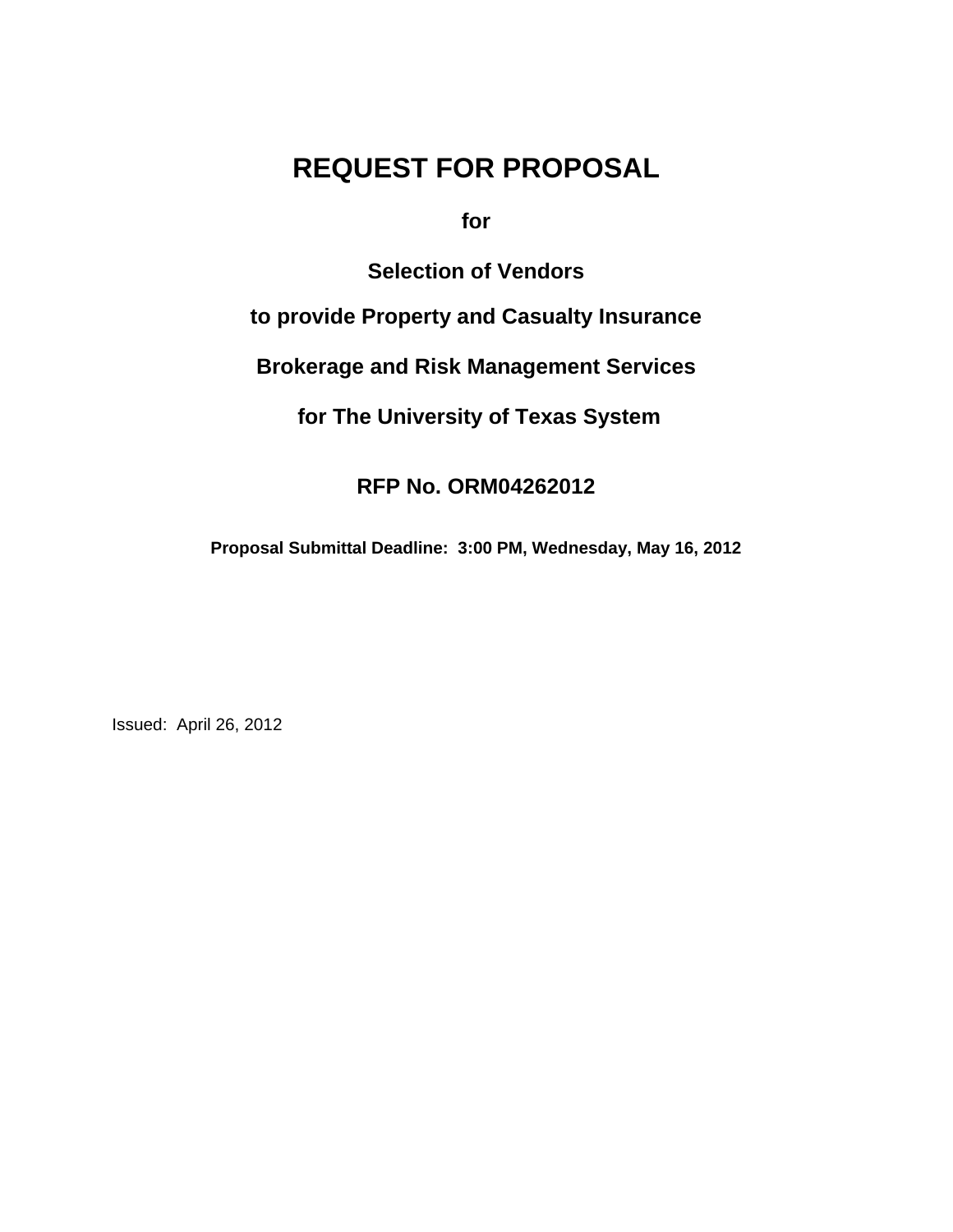## **REQUEST FOR PROPOSAL**

## **TABLE OF CONTENTS**

**Attachments:**

| <b>APPENDIX ONE:</b> | <b>PROPOSAL REQUIREMENTS</b> |
|----------------------|------------------------------|
|----------------------|------------------------------|

**APPENDIX TWO: AGREEMENT**

**APPENDIX THREE: HUB SUBCONTRACTING PLAN**

**APPENDIX FOUR: UNIVERSITY MAP & PARKING INFORMATION**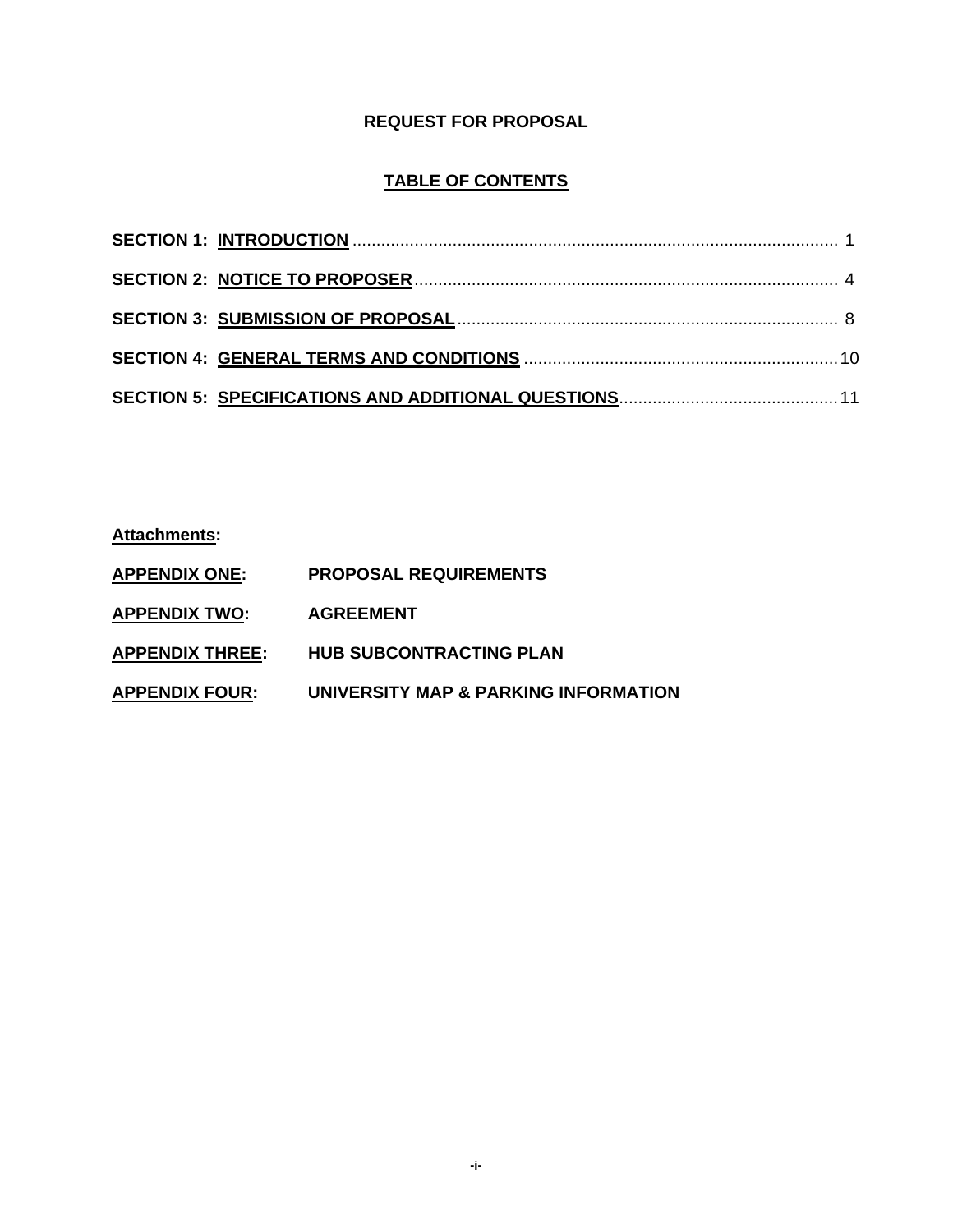#### **INTRODUCTION**

#### **1.1 Description of University**

With nine academic universities and six health institutions, The University of Texas System ("University") is one of the nation's largest systems of public higher education. University employs over 87,000 people, and total student enrollment exceeds 211,000. The mission of University is to provide high-quality educational opportunities for the enhancement of the human resources of Texas, the nation, and the world through intellectual and personal growth.

The Board of Regents consists of nine regents who are appointed by the Governor of the State of Texas and confirmed by the Texas State Senate to staggered six-year terms. The University Administration offices are located in Austin, Texas.

The University Administration Office of Risk Management is responsible for the development of risk management programs for University, which includes the purchase of insurance and other risk management services.

### **1.2 Background and Special Circumstances**

University procures insurance when risk transfer appears to be the most effective means of managing a particular risk. The types of insurance policies that University currently purchases or which University anticipates that it may purchase in the future include, but are not limited to, the following:

| Accident Insurance                                           |
|--------------------------------------------------------------|
| Aircraft Liability                                           |
| Aircraft - Non-Owned Aircraft Liability                      |
| Auto - Hired & Non-Owned                                     |
| <b>Auto Liability</b>                                        |
| <b>Auto Physical Damage</b>                                  |
| Boiler & Machinery                                           |
| Bonds & Surety                                               |
| <b>Builders' Risk</b>                                        |
| <b>Commercial Crime</b>                                      |
| <b>Commercial Garage</b>                                     |
| Defense Base Act Insurance                                   |
| Excess Directors & Officers / Employment Practices Liability |
| Excess Workers Compensation (CLASH Coverage)                 |
| Fine Arts                                                    |
| Flood                                                        |
| <b>General Liability</b>                                     |
| <b>Industrial Bailee Floater</b>                             |
| Inland Marine (Equipment)                                    |
| International Package Policy (WC, GL, Auto)                  |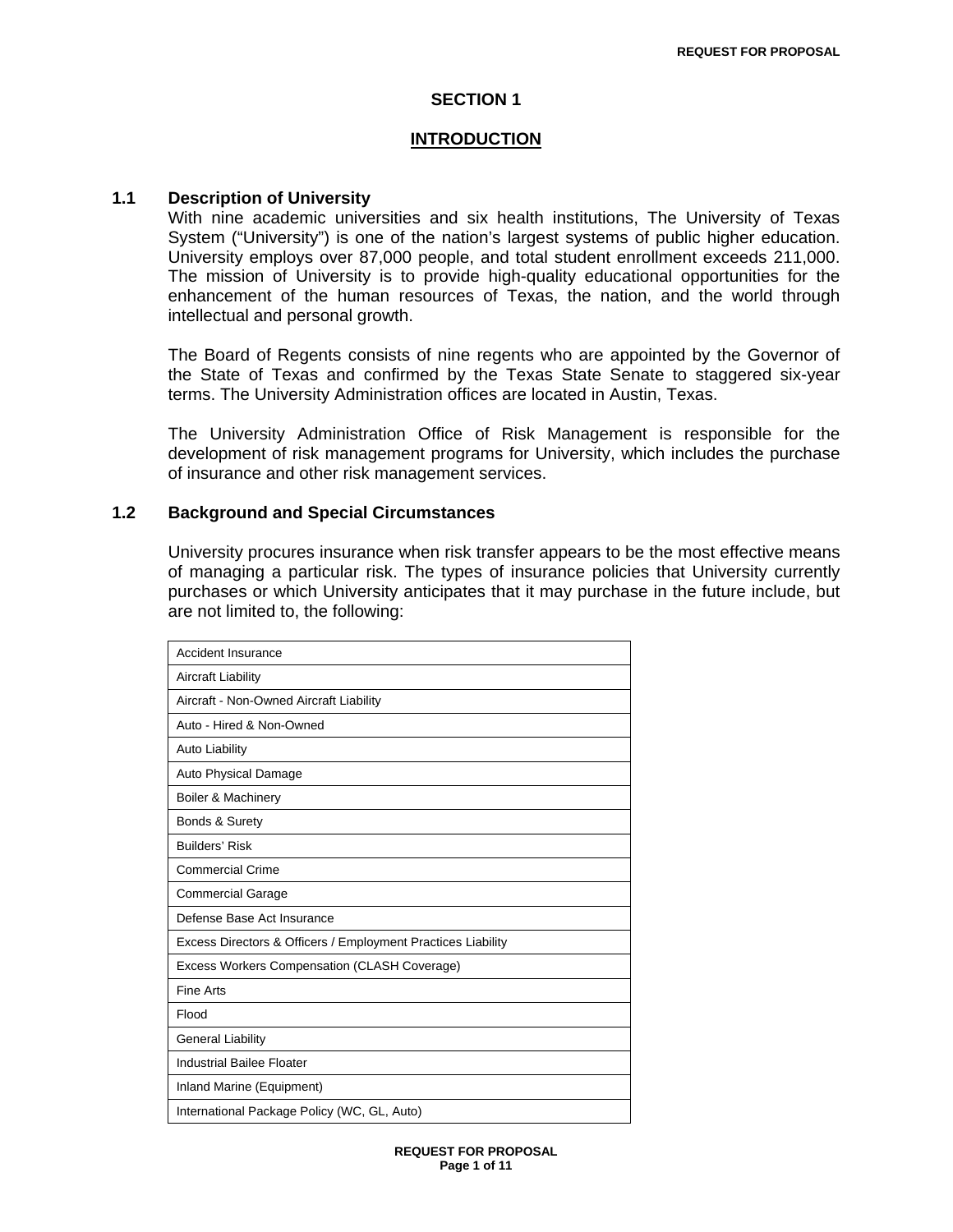| Marine Insurance                                                                |
|---------------------------------------------------------------------------------|
| Media Directors & Officers                                                      |
| Media Errors & Omissions                                                        |
| <b>Medical Professional Liability</b>                                           |
| Mexico Auto                                                                     |
| Mobile Diagnostic Equipment (Inland Marine)                                     |
| Monopolistic State Workers Compensation                                         |
| Multi-State Workers' Compensation and Employers Liability (Outside<br>of Texas) |
| National Flood Insurance Program                                                |
| Ocean Cargo                                                                     |
| Package Insurance (GL and Property)                                             |
| Protection & Indemnity / Hull                                                   |
| <b>Professional Liability</b>                                                   |
| Property                                                                        |
| Special Event General Liability                                                 |
| Tenant User Liability Insurance Program (TULIP)                                 |
| Texas Windstorm Insurance Association                                           |
| Umbrella / Excess                                                               |
| University Student Medical Professional Blanket Policy                          |
| <b>Volunteer Accident</b>                                                       |
| <b>Volunteer Liability</b>                                                      |

#### **1.3 Objective of this Request for Proposal**

University is soliciting submittals in response to this Request for Proposal for Selection of Vendors to Provide Property and Casualty Insurance Brokerage and Risk Management Services, RFP No.ORM04262012 (this "RFP"). University is seeking to enter into non-exclusive agreements with one or more qualified and experienced insurance agents, brokers and/or risk management service providers ("Proposer") for the performance of high quality insurance and risk management services (the "Work"), as more specifically described in Exhibit A, Scope of Work, of the Agreement set forth in **APPENDIX TWO** (the "Agreement") of this RFP. The successful proposer(s) are collectively referred to in this RFP as the "Contractors."

#### **1.4 Group Purchase Authority**

Texas law authorizes institutions of higher education (defined by Section 61.003, *Education Code*) to use the group purchasing procurement method (ref. Sections 51.9335, 73.115, and 74.008, *Education Code*). Additional Texas institutions of higher education may therefore elect to enter into a contract with the successful Proposer under this RFP.

Selection of a Proposer as one of the Contractors will pre-qualify such a Proposer to, upon request by University, solicit insurance policies to be considered by University. At its sole discretion, University intends to consider insurance policies solicited by one or more of the Contractors; however, University reserves the right, for any reason or no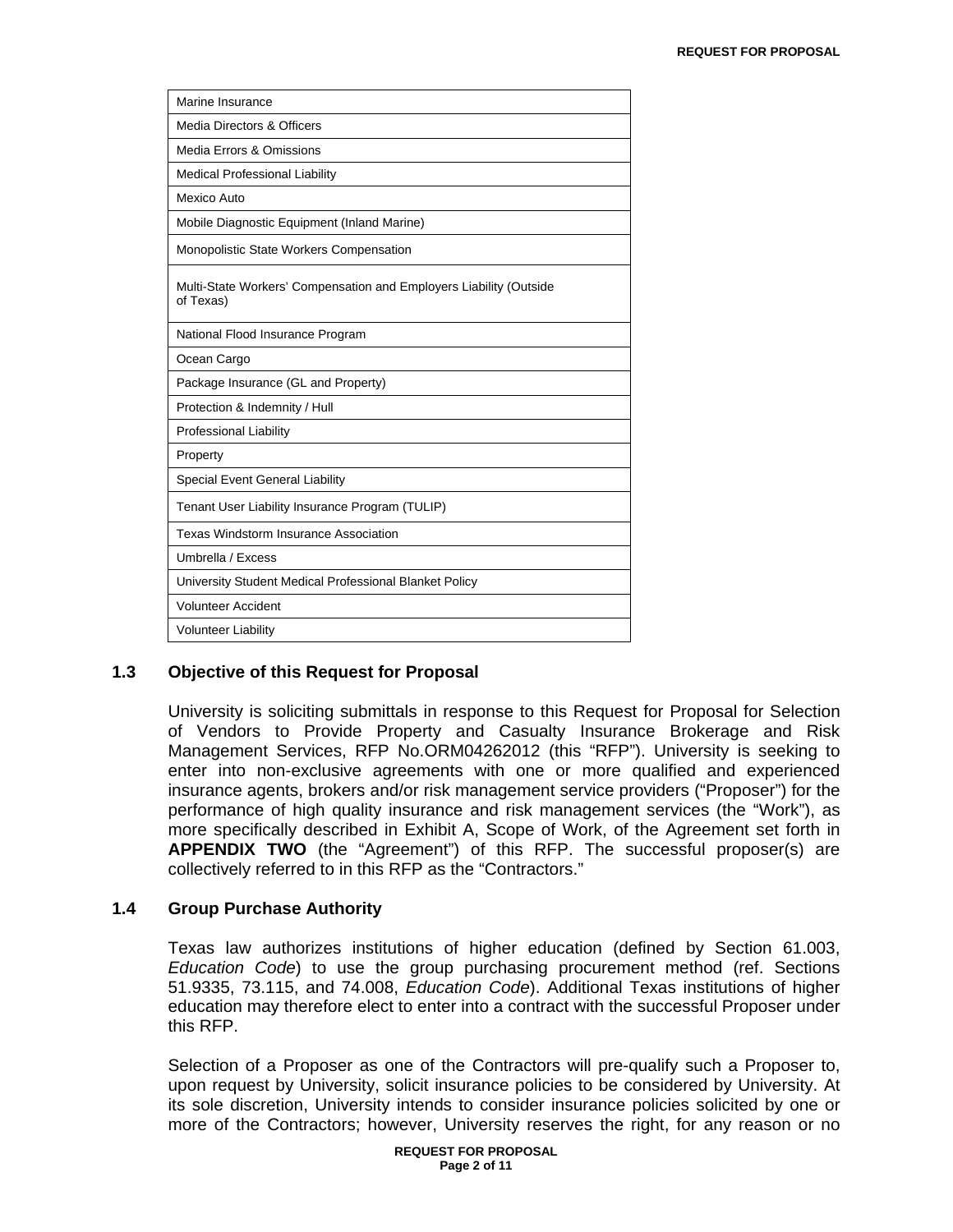reason, and in University's sole discretion, to (a) request agents, brokers and risk management service providers that are not among the Contractors to solicit insurance policies to be considered by University, and (b) procure insurance policies through such agents, brokers and risk management services providers. Selection of a Contractor and that Contractor's execution of the Agreement with the University does not guarantee that the Contractor will be requested to solicit insurance policies for consideration by University or that University will procure insurance policies from or through that Contractor.

**THE UNIVERSITY WILL ACQUIRE INSURANCE POLICIES AND COVERAGES, WHETHER FROM THE CONTRACTORS OR FROM ANY OTHER PARTY, BY THE METHOD THAT THE UNIVERSITY DETERMINES WILL PROVIDE THE BEST VALUE TO THE UNIVERSITY, PURSUANT TO SECTION 51.9335,** *TEXAS EDUCATION CODE***. EACH PROPOSER ACKNOWLEDGES THAT THE UNIVERSITY DOES NOT REPRESENT OR WARRANT THAT IT WILL USE ANY SPECIFIC METHOD (INCLUDING A COMPETITIVE PROCESS) TO ACQUIRE INSURANCE POLICIES OR COVERAGES.**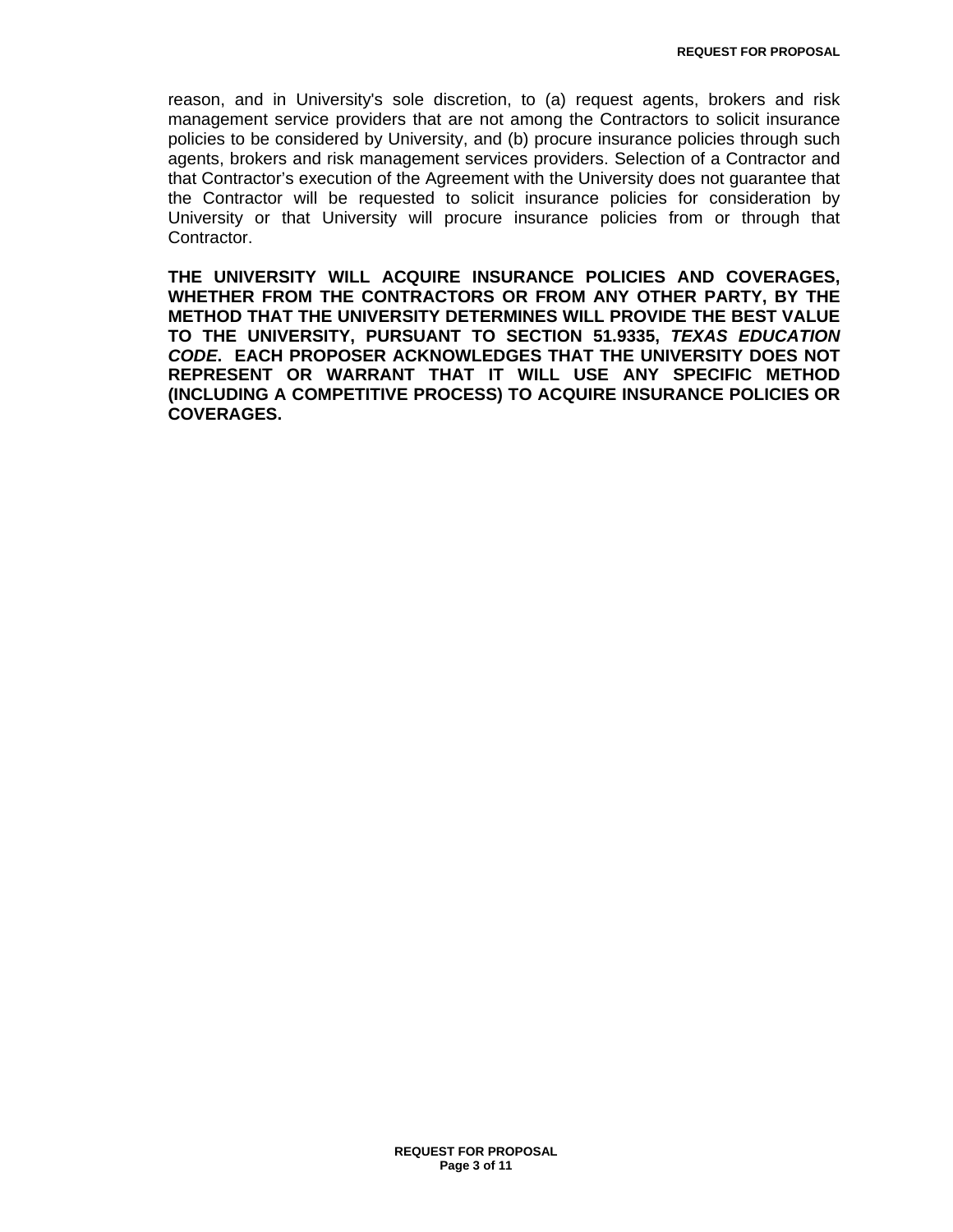#### **NOTICE TO PROPOSER**

#### **2.1 Submittal Deadline**

University will accept proposals submitted in response to this RFP until 3:00 p.m., Central Prevailing Time on Wednesday, May 16, 2012 (the "Submittal Deadline").

#### **2.2 University Contact Person**

Proposers will direct all questions or concerns regarding this RFP to the following University contact ("University Contact"):

> Eric Agnew Risk & Insurance Analyst The University of Texas System 220 West 7<sup>th</sup> Street Austin, TX 78701 Email: eagnew@utsystem.edu

University specifically instructs all interested parties to restrict all contact and questions regarding this RFP to written communications forwarded to University Contact. University Contact must receive all questions or concerns no later than 3:00 p.m., May 10, 2012. University will have a reasonable amount of time to respond to questions or concerns. It is University's intent to respond to all appropriate questions and concerns; however, University reserves the right to decline to respond to any question or concern.

## **2.3 Criteria for Selection**

The successful Proposer, if any, selected by University in accordance with the requirements and specifications set forth in this RFP will be the Proposer that submits a proposal in response to this RFP on or before the Submittal Deadline that is the most advantageous to University.

Proposer is encouraged to submit terms and conditions offering the maximum benefit to University in terms of (1) services to University, (2) total overall cost to University, and (3) project management expertise. Proposer should describe all educational, state and local government discounts, as well as any other applicable discounts that may be available to University in a contract for the Services, as better defined in section 5.2.1 of this Request for Proposal.

An evaluation team from University will evaluate proposals. The evaluation of proposals and the selection of Contractor(s) will be based on the information provided by Proposer in its proposal. University may give consideration to additional information if University deems such information relevant.

The criteria to be considered by University in evaluating proposals and selecting Contractor, will be those factors listed below:

- 2.3.1 Threshold Criteria Not Scored
	- 2.3.1.1 Ability of University to comply with laws regarding Historically Underutilized Businesses; and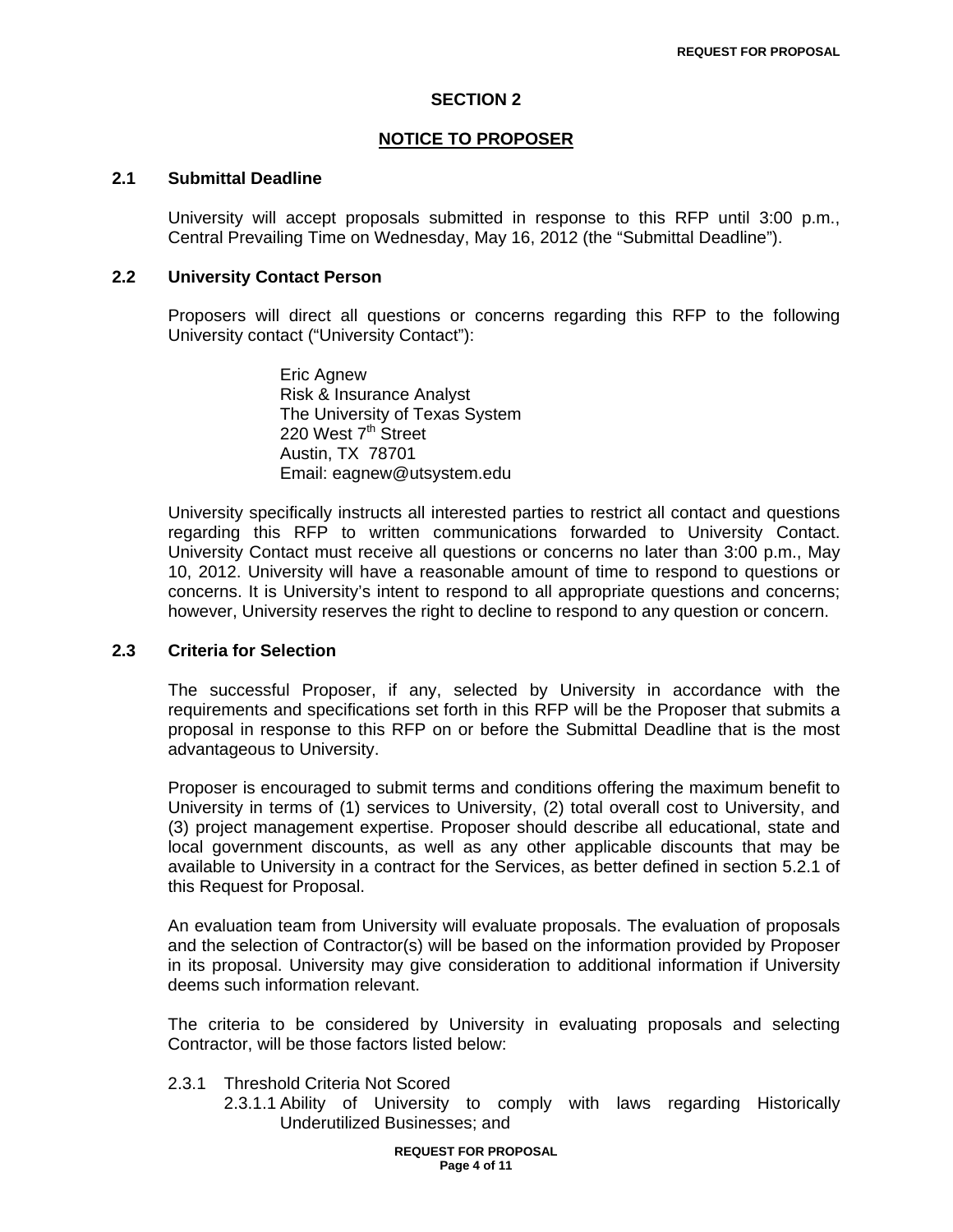- 2.3.1.2 Ability of University to comply with laws regarding purchases from persons with disabilities.
- 2.3.2 Scored Criteria

2.3.2.1 the cost of goods and services;

- 2.3.2.2 the reputation of the Proposer and of the Proposer's goods or services;
- 2.3.2.3 the quality of the Proposer's goods or services;
- 2.3.2.4 the extent to which the goods or services meet the University's needs;
- 2.3.2.5 the Proposer's past relationship with the University;
- 2.3.2.6 the total long-term cost to the University of acquiring the Proposer's goods or services; and
- 2.3.2.7 The Proposer's exceptions to the terms and conditions set forth in **Section 4** of this RFP.

#### **2.4 Key Events Schedule**

| <b>Issuance of RFP</b>          | April 26, 2012                        |
|---------------------------------|---------------------------------------|
| Pre-Proposal Conference         | 10:30 a.m. Central Prevailing Time on |
| (ref. Section 2.6 of this RFP)  | Monday, May 7, 2012                   |
| Deadline for Questions/Concerns | 3:00 p.m. Central Prevailing Time on  |
| (ref. Section 2.2 of this RFP)  | Thursday, May 10, 2012                |
| Submittal Deadline              | 3:00 p.m. Central Prevailing Time on  |
| (ref. Section 2.1 of this RFP)  | Wednesday, May 16, 2012               |
| Oral Interviews (if requested)  | Tuesday, June 12, 2012                |

#### **2.5 Historically Underutilized Businesses**

2.5.1 All agencies of the State of Texas are required to make a good faith effort to assist historically underutilized businesses (each a "HUB") in receiving contract awards. The goal of the HUB program is to promote full and equal business opportunity for all businesses in contracting with state agencies. Pursuant to the HUB program, if under the terms of any agreement or contractual arrangement resulting from this RFP, Contractor subcontracts any of the Services, then Contractor must make a good faith effort to utilize HUBs certified by the Procurement and Support Services Division of the Texas Comptroller of Public Accounts. Proposals that fail to comply with the requirements contained in this Section 2.5 will constitute a material failure to comply with advertised specifications and will be rejected by University as non-responsive. Additionally, compliance with good faith effort guidelines is a condition precedent to awarding any agreement or contractual arrangement resulting from this RFP. Proposer acknowledges that, if selected by University, its obligation to make a good faith effort to utilize HUBs when subcontracting any of the Services will continue throughout the term of all agreements and contractual arrangements resulting from this RFP. Furthermore, any subcontracting of the Services by the Proposer is subject to review by University to ensure compliance with the HUB program. The HUB participation goal for this RFP is 24.6%.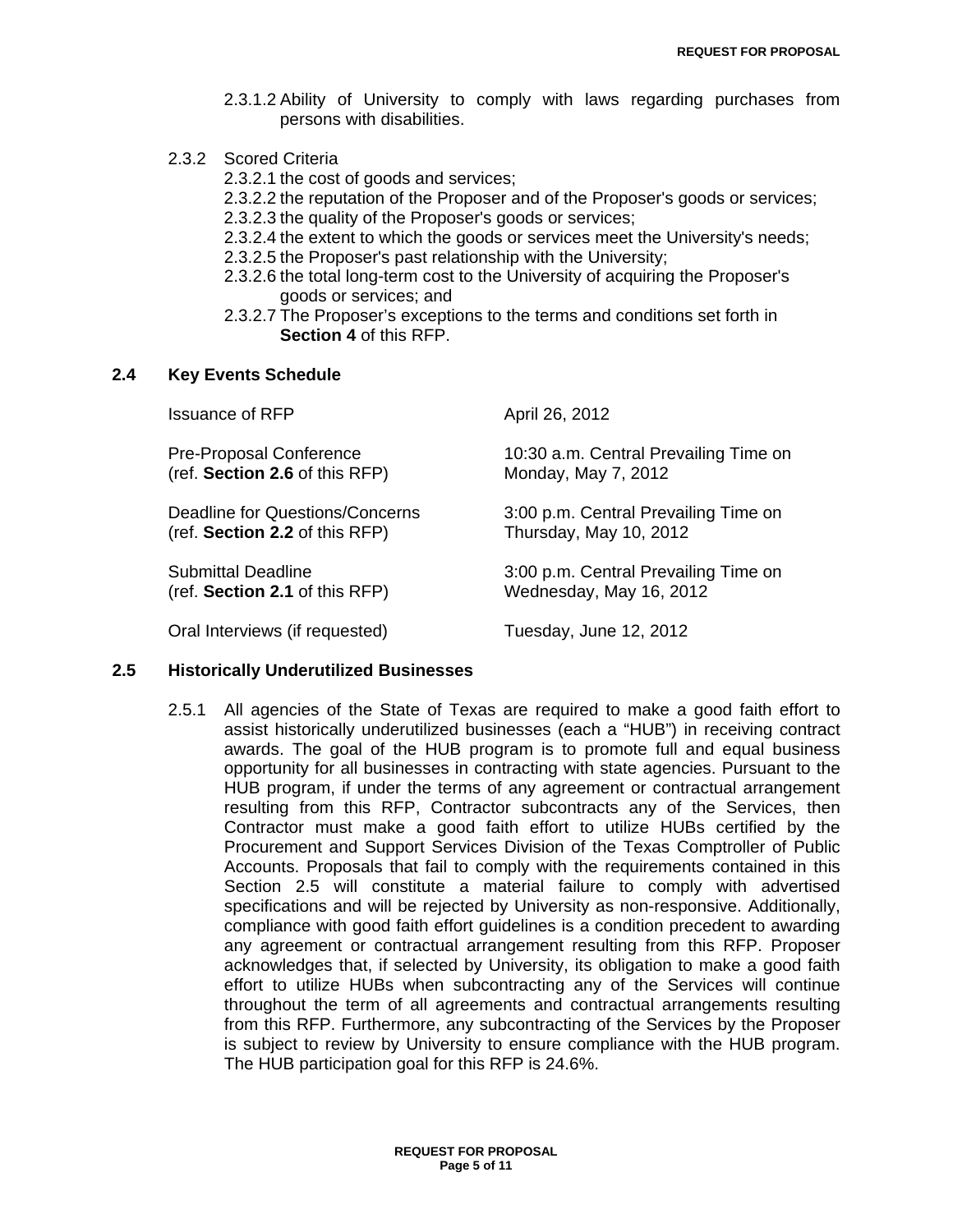- 2.5.2 University has reviewed this RFP in accordance with Title 34, *Texas Administrative Code*, Section 20.13 (a), and has determined that subcontracting opportunities are probable under this RFP.
- 2.5.3 A HUB Subcontracting Plan ("HSP") is required as part of Proposer's proposal. The HSP will be developed and administered in accordance with University's Policy on Utilization of Historically Underutilized Businesses attached as **APPENDIX THREE** and incorporated for all purposes.

*Each Proposer must complete and return the HSP in accordance with the terms and conditions of this RFP, including* **APPENDIX THREE**. *Proposers that fail to do so will be considered non-responsive to this RFP in accordance with Section 2161.252, Government Code.*

Contractor will not be permitted to change its HSP unless: (1) Contractor completes a newly modified version of the HSP in accordance with the terms of **APPENDIX THREE** that sets forth all changes requested by Contractor, (2) Contractor provides University with such a modified version of the HSP, (3) University approves the modified HSP in writing, and (4) all agreements or contractual arrangements resulting from this RFP are amended in writing by University and Contractor to conform to the modified HSP.

- 2.5.4 Proposer must submit three (3) originals of the HSP to University at the same time it submits its proposal to University (ref. **Section 3.2** of this RFP.) The three (3) originals of the HSP must be submitted under separate cover and in a separate envelope (the "HSP Envelope"). Proposer must ensure that the top outside surface of its HSP Envelope clearly shows and makes visible:
	- 2.5.4.1 the RFP No. (ref. **Section 1.3** of this RFP) and the Submittal Deadline (ref. **Section 2.1** of this RFP), both located in the lower left hand corner of the top surface of the envelope,
	- 2.5.4.2 the name and the return address of the Proposer, and
	- 2.5.4.3 the phrase "HUB Subcontracting Plan".

Any proposal submitted in response to this RFP that is not accompanied by a separate HSP Envelope meeting the above requirements will be rejected by University and returned to the Proposer unopened as that proposal will be considered non-responsive due to material failure to comply with advertised specifications. Furthermore, University will open a Proposer's HSP Envelope prior to opening the proposal submitted by the Proposer, in order to ensure that the Proposer has submitted the number of completed and signed originals of the Proposer's HUB Subcontracting Plan ("HSP") that are required by this RFP. A Proposer's failure to submit the number of completed and signed originals of the HSP that are required by this RFP will result in University's rejection of the proposal submitted by that Proposer as non-responsive due to material failure to comply with advertised specifications; such a proposal will be returned to the Proposer unopened (ref. **Section 1.5** of **APPENDIX ONE** to this RFP). **Note**: The requirement that Proposer provide three originals of the HSP under this **Section 2.5.4** is separate from and does not affect Proposer's obligation to provide University with the number of copies of its proposal as specified in **Section 3.1** of this RFP.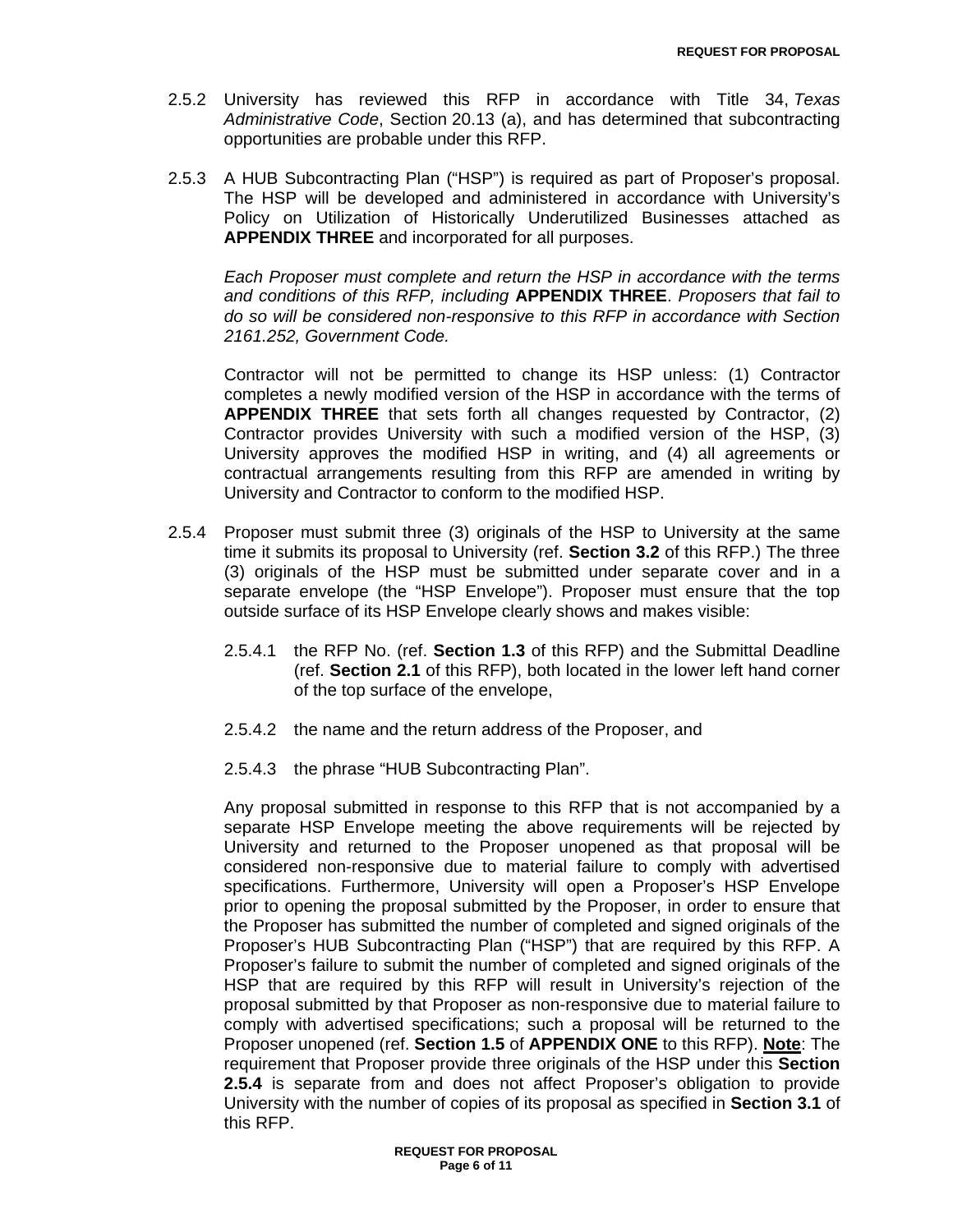Please contact Stephanie Park with any HUB related questions:

Stephanie Park Office of HUB Development 702 Colorado Street Suite 6.6 Austin, TX 78701 Email: spark@utsystem.edu

## **2.6 Pre-Proposal Conference**

University will hold a pre-proposal conference at 10:30 a.m., Central Prevailing Time on Monday, May 7, 2012, in Room 208 of Ashbel Smith Hall Building (ref. APPENDIX FOUR System Administration Map). The pre-proposal conference will allow all Proposers an opportunity to ask University's representatives relevant questions and clarify provisions of this RFP.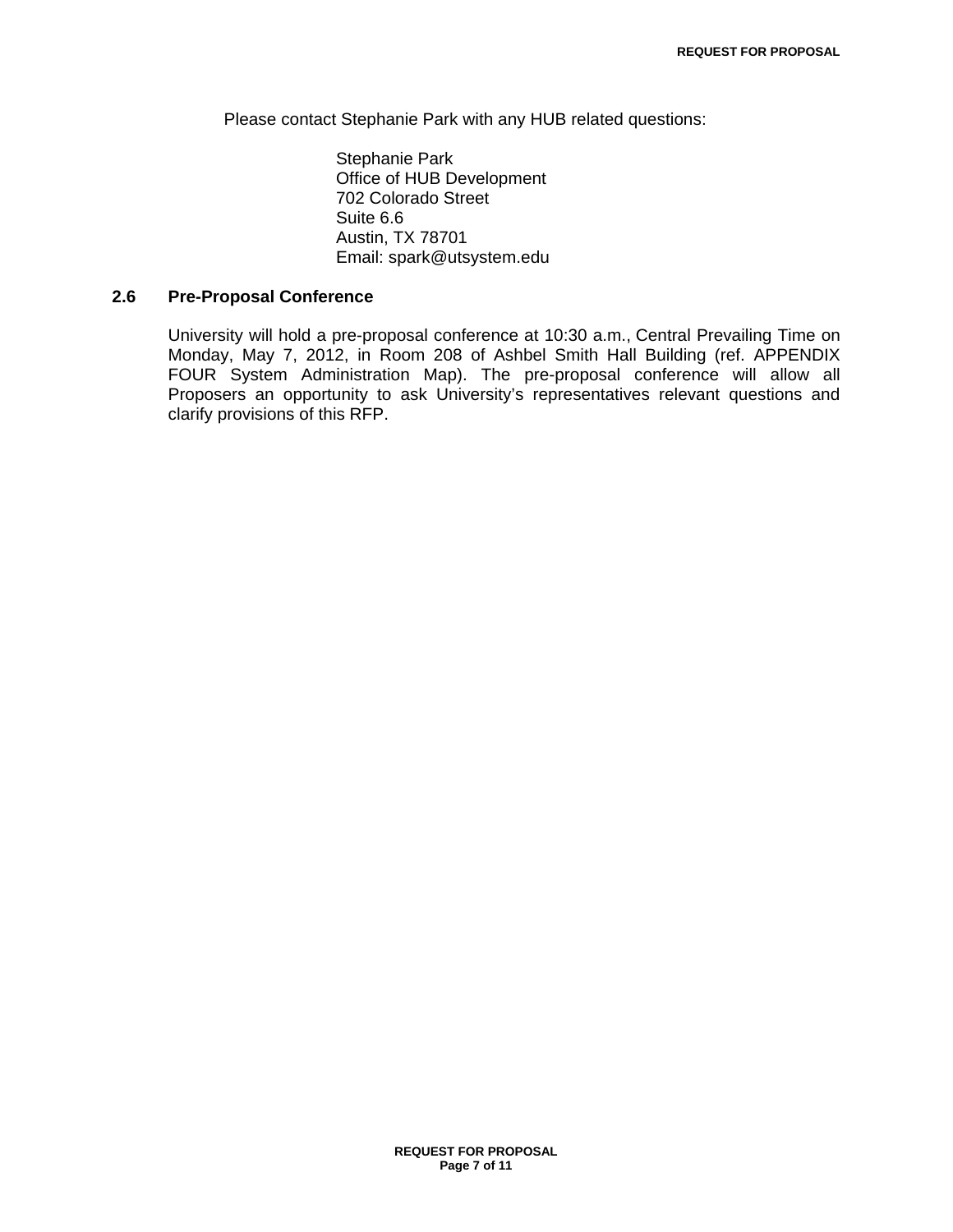#### **SUBMISSION OF PROPOSAL**

#### **3.1 Number of Copies**

Proposer must submit a total of seven (7) complete and identical copies of its *entire* proposal. An *original* signature by an authorized officer of Proposer must appear on the Execution of Offer (ref. **Section 2** of **APPENDIX ONE**) of at least one (1) copy of the submitted proposal. The copy of the Proposer's proposal bearing an original signature should contain the mark "original" on the front cover of the proposal.

#### **3.2 Submission**

Proposals must be received by University on or before the Submittal Deadline (ref. **Section 2.1** of this RFP) and should be delivered to:

> Jennifer Murphy Director of Accounting and Purchasing Services The University of Texas System 702 Colorado Street Suite 3.210 Austin, TX 78701

## **3.3 Proposal Validity Period**

Each proposal must state that it will remain valid for University's acceptance for a minimum of one hundred and twenty (120) days after the Submittal Deadline, to allow time for evaluation, selection, and any unforeseen delays.

#### **3.4 Terms and Conditions**

- 3.4.1 Proposer must comply with the requirements and specifications contained in this RFP, including the Agreement (ref. **APPENDIX TWO**), the Notice to Proposer (ref. **Section 2** of this RFP), Proposal Requirements (ref. **APPENDIX ONE**) and the Specifications and Additional Questions (ref. **Section 5** of this RFP). If there is a conflict among the provisions in this RFP, the provision requiring Proposer to supply the better quality or greater quantity of services will prevail, or if such conflict does not involve quality or quantity, then interpretation will be in the following order of precedence:
	- 3.4.1.1. Notice to Proposer (ref. **Section 2** of this RFP);
	- 3.4.1.2. Agreement (ref. **APPENDIX TWO**);
	- 3.4.1.3. Proposal Requirements (ref. **APPENDIX ONE**);
	- 3.4.1.4. Specifications and Additional Questions (ref. **Section 5** of this RFP).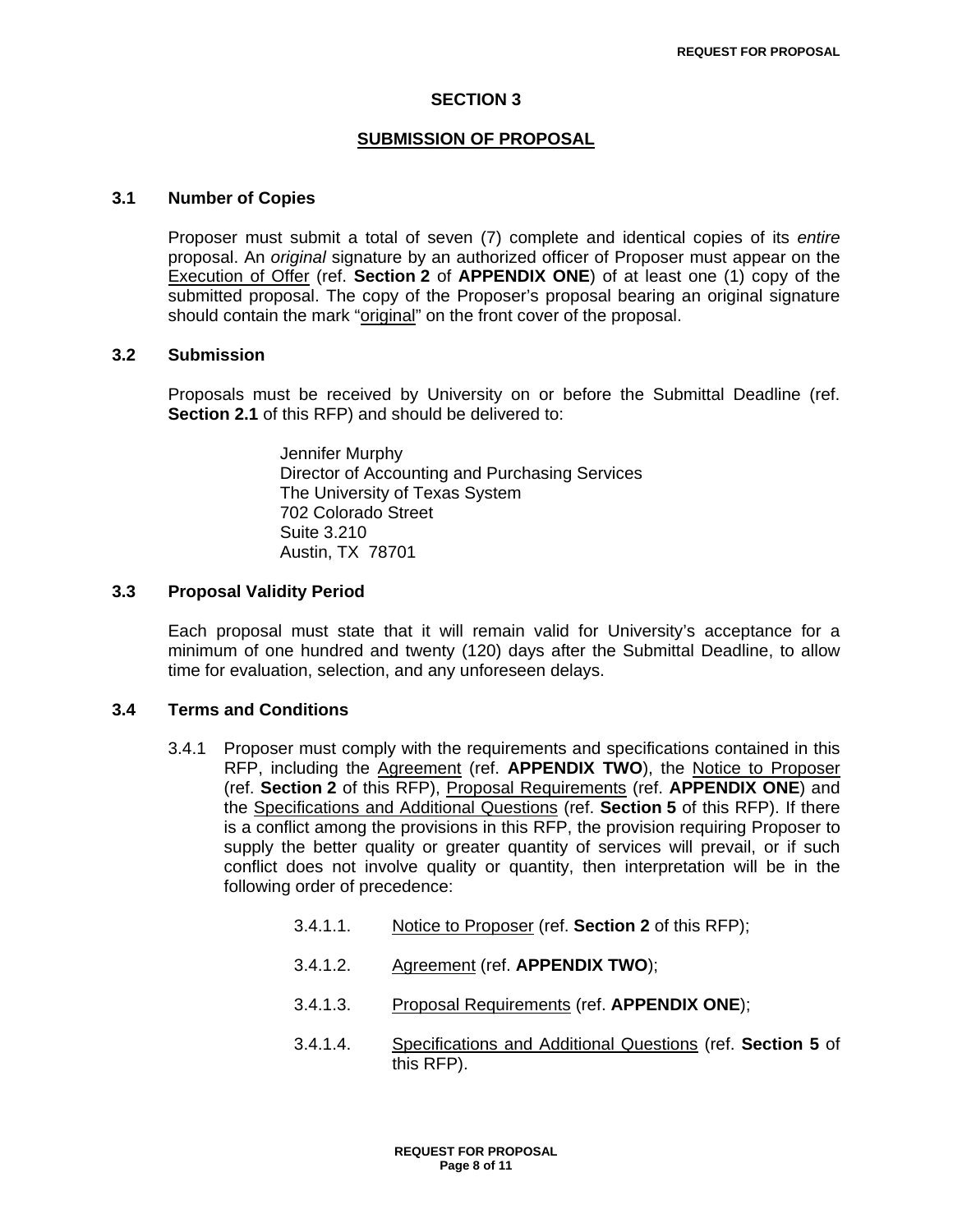### **3.5 Submittal Checklist**

Proposer is instructed to complete, sign, and return the following documents as a part of its proposal. If Proposer fails to return each of the following items with its proposal, then University may reject the proposal:

- 3.5.1 Signed and completed Execution of Offer (ref. **Section 2** of **APPENDIX ONE**);
- 3.5.2 Responses to Proposer's General Questionnaire (ref. **Section 3** of **APPENDIX ONE**);
- 3.5.3 Signed and completed Addenda Checklist (ref. **Section 4** of **APPENDIX ONE**);
- 3.5.4 Responses to questions and requests for information in the Specifications and Additional Questions Section (ref. **Section 5** of this RFP);
- 3.5.5 Signed and completed originals of the HUB Subcontracting Plan or other applicable documents (ref. **Section 2.5** of this RFP and **APPENDIX THREE**).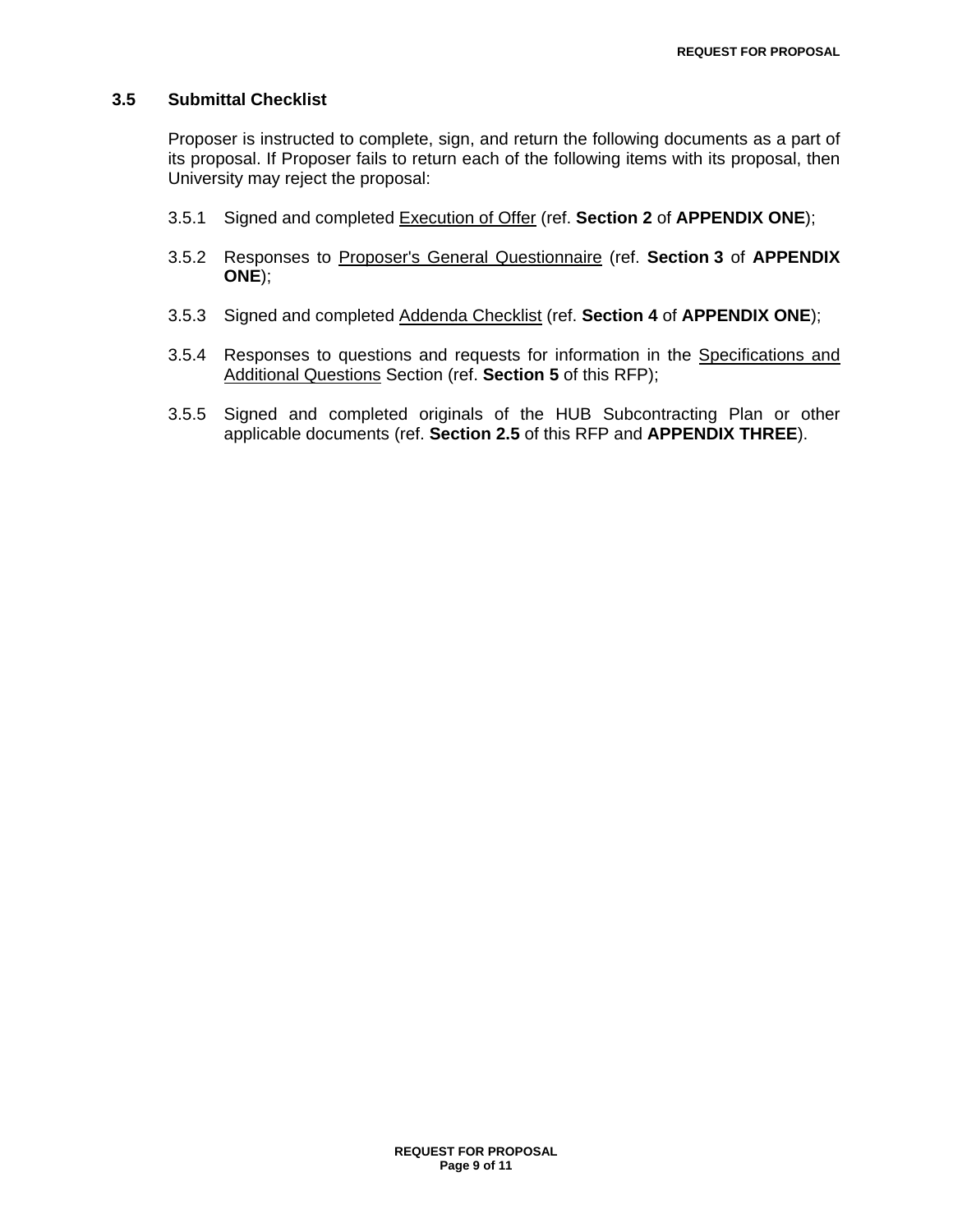#### **GENERAL TERMS AND CONDITIONS**

The terms and conditions contained in the attached Agreement (ref. **APPENDIX TWO**) or, in the sole discretion of University, terms and conditions substantially similar to those contained in the Agreement, will constitute and govern any agreement that results from this RFP. If Proposer takes exception to any terms or conditions set forth in the Agreement, Proposer will submit a list of the exceptions as part of its proposal in accordance with **Section 5.1.1** of this RFP. Proposer's exceptions will be reviewed by University and may result in disqualification of Proposer's proposal as non-responsive to this RFP. If Proposer's exceptions do not result in disqualification of Proposer's proposal, then University may consider Proposer's exceptions when University evaluates the Proposer's proposal.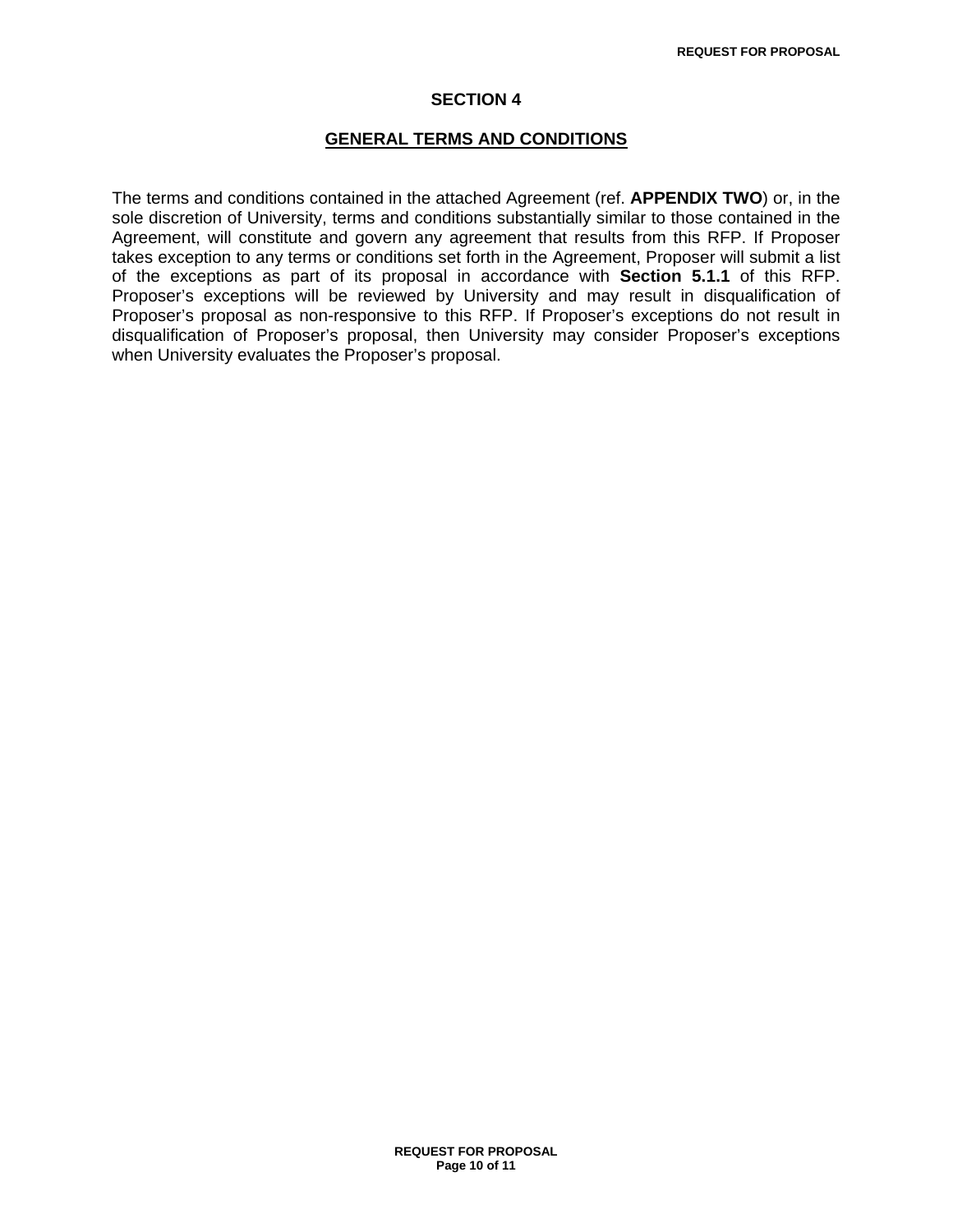## **SPECIFICATIONS AND ADDITIONAL QUESTIONS**

## **5.1 Additional Questions Specific to this RFP**

Proposer must submit the following information as part of Proposer's proposal:

5.1.1 If Proposer takes exception to any terms or conditions set forth in the Agreement (ref. **APPENDIX TWO**), Proposer must submit a list of the exceptions.

#### **5.2 Scope of Work**

Contractor will provide the following services to University:

5.2.1 The "Services" are specifically described in the Scope of Work (Exhibit A of the Agreement (ref. **APPENDIX TWO**) of this RFP.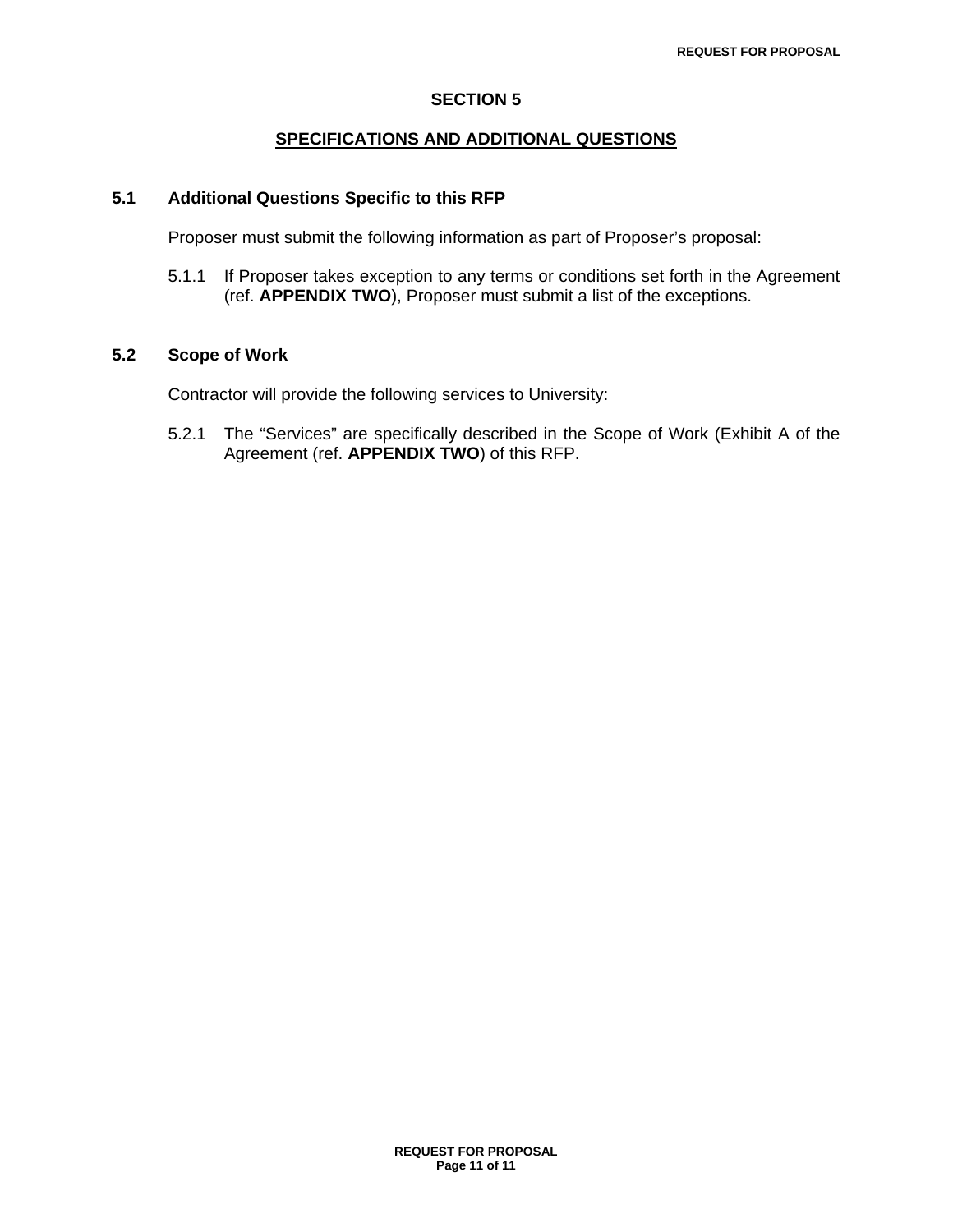## **APPENDIX ONE**

## **PROPOSAL REQUIREMENTS**

## **TABLE OF CONTENTS**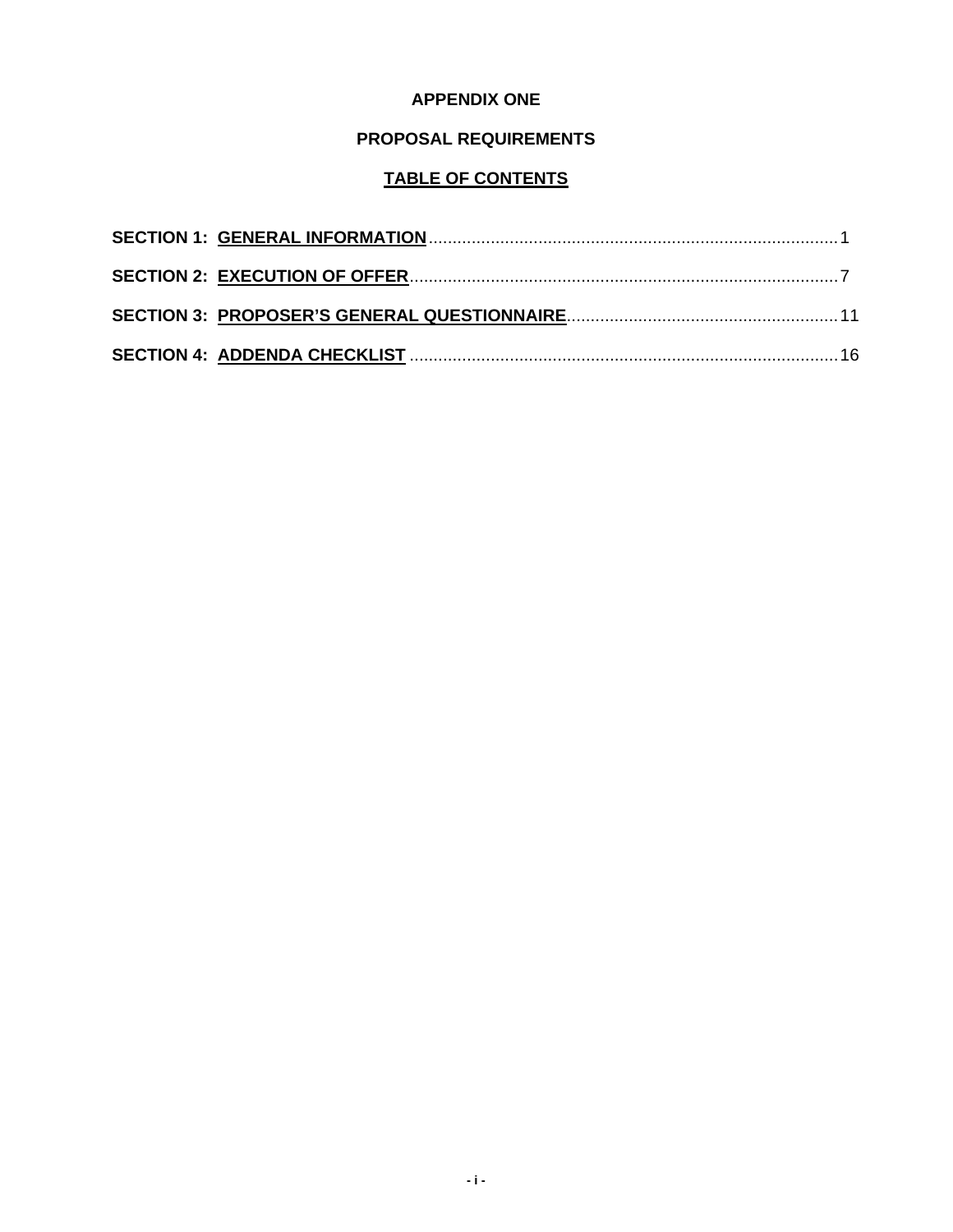#### **GENERAL INFORMATION**

#### **1.1 Purpose**

University is soliciting competitive sealed proposals from Proposers having suitable qualifications and experience providing services in accordance with the terms, conditions and requirements set forth in this RFP. This RFP provides sufficient information for interested parties to prepare and submit proposals for consideration by University.

By submitting a proposal, Proposer certifies that it understands this RFP and has full knowledge of the scope, nature, quality, and quantity of the services to be performed, the detailed requirements of the services to be provided, and the conditions under which such services are to be performed. Proposer also certifies that it understands that all costs relating to preparing a response to this RFP will be the sole responsibility of the Proposer.

PROPOSER IS CAUTIONED TO READ THE INFORMATION CONTAINED IN THIS RFP CAREFULLY AND TO SUBMIT A COMPLETE RESPONSE TO ALL REQUIREMENTS AND QUESTIONS AS DIRECTED.

### **1.2 Inquiries and Interpretations**

University may in its sole discretion respond in writing to written inquiries concerning this RFP and mail or email its response as an Addendum to all parties recorded by University as having received a copy of this RFP. Only University's responses that are made by formal written Addenda will be binding on University. Any verbal responses, written interpretations or clarifications other than Addenda to this RFP will be without legal effect. All Addenda issued by University prior to the Submittal Deadline will be and are hereby incorporated as a part of this RFP for all purposes.

Proposers are required to acknowledge receipt of each Addendum as specified in this Section. The Proposer must acknowledge all Addenda by completing, signing and returning the Addenda Checklist (ref. **Section 4** of **APPENDIX ONE**). The Addenda Checklist must be received by University prior to the Submittal Deadline and should accompany the Proposer's proposal.

Any interested party that receives this RFP by means other than directly from University is responsible for notifying University that it has received an RFP package, and should provide its name, address, telephone number and FAX number to University, so that if University issues Addenda to this RFP or provides written answers to questions, that information can be provided to such party.

#### **1.3 Public Information**

Proposer is hereby notified that University strictly adheres to all statutes, court decisions and the opinions of the Texas Attorney General with respect to disclosure of public information.

University may seek to protect from disclosure all information submitted in response to this RFP until such time as a final agreement is executed.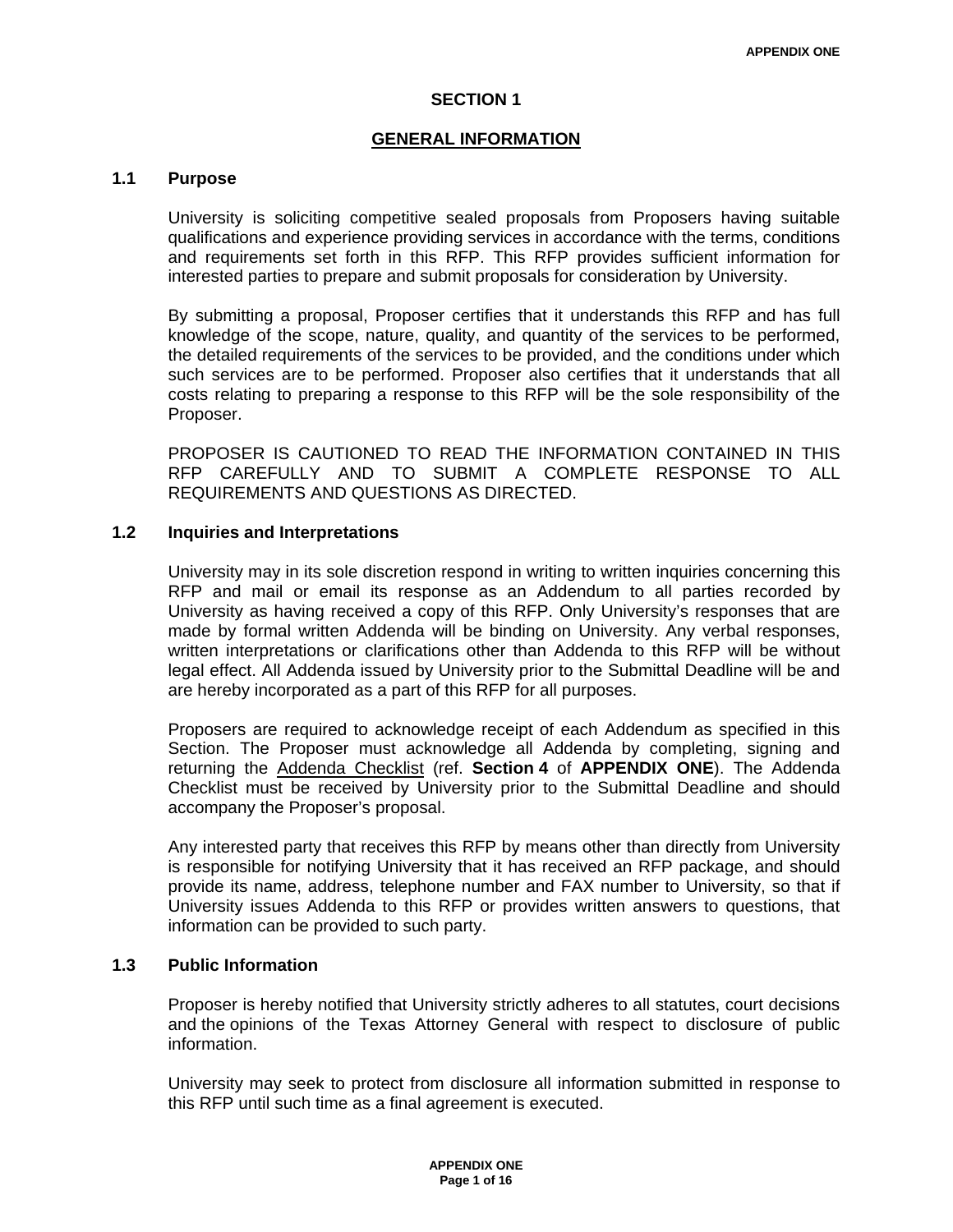Upon execution of a final agreement, University will consider all information, documentation, and other materials requested to be submitted in response to this RFP, to be of a non-confidential and non-proprietary nature and, therefore, subject to public disclosure under the *Texas Public Information Act* (*Government Code*, Chapter 552.001, et seq.). Proposer will be advised of a request for public information that implicates their materials and will have the opportunity to raise any objections to disclosure to the Texas Attorney General. Certain information may be protected from release under Sections 552.101, 552.110, 552.113, and 552.131, *Government Code*.

#### **1.4 Type of Agreement**

Contractor(s), if any, will be required to enter into a contract with University in a form substantially similar to the Agreement between University and Contractor (the "**Agreement**") attached to this RFP as **APPENDIX TWO** and incorporated for all purposes.

#### **1.5 Proposal Evaluation Process**

University will select Contractor(s) by using the competitive sealed proposal process described in this Section. University will open the HUB Subcontracting Plan ("HSP") Envelope submitted by a Proposer prior to opening the Proposer's proposal in order to ensure that the Proposer has submitted the number of completed and signed originals of the Proposer's HSP that are required by this RFP (ref. **Section 2.5.4** of the RFP.) All proposals submitted by the Submittal Deadline accompanied by the number of completed and signed originals of the HSP that are required by this RFP will be opened publicly to identify the name of each Proposer submitting a proposal. Any proposals that are not submitted by the Submittal Date or that are not accompanied by the number of completed and signed originals of the HSP that are required by this RFP will be rejected by University as non-responsive due to material failure to comply with advertised specifications. After the opening of the proposals and upon completion of the initial review and evaluation of the proposals, University may invite one or more selected Proposers to participate in oral presentations. University will use commercially reasonable efforts to avoid public disclosure of the contents of a proposal prior to selection of Contractor.

University may make the selection of Contractor on the basis of the proposals initially submitted, without discussion, clarification or modification. In the alternative, University may make the selection of Contractor on the basis of negotiation with any of the Proposers. In conducting such negotiations, University will use commercially reasonable efforts to avoid disclosing the contents of competing proposals.

At University's sole option and discretion, University may discuss and negotiate all elements of the proposals submitted by selected Proposers within a specified competitive range. For purposes of negotiation, University may establish, after an initial review of the proposals, a competitive range of acceptable or potentially acceptable proposals composed of the highest rated proposal(s). In that event, University will defer further action on proposals not included within the competitive range pending the selection of Contractor; provided, however, University reserves the right to include additional proposals in the competitive range if deemed to be in the best interests of University.

After submission of a proposal but before final selection of Contractor is made, University may permit a Proposer to revise its proposal in order to obtain the Proposer's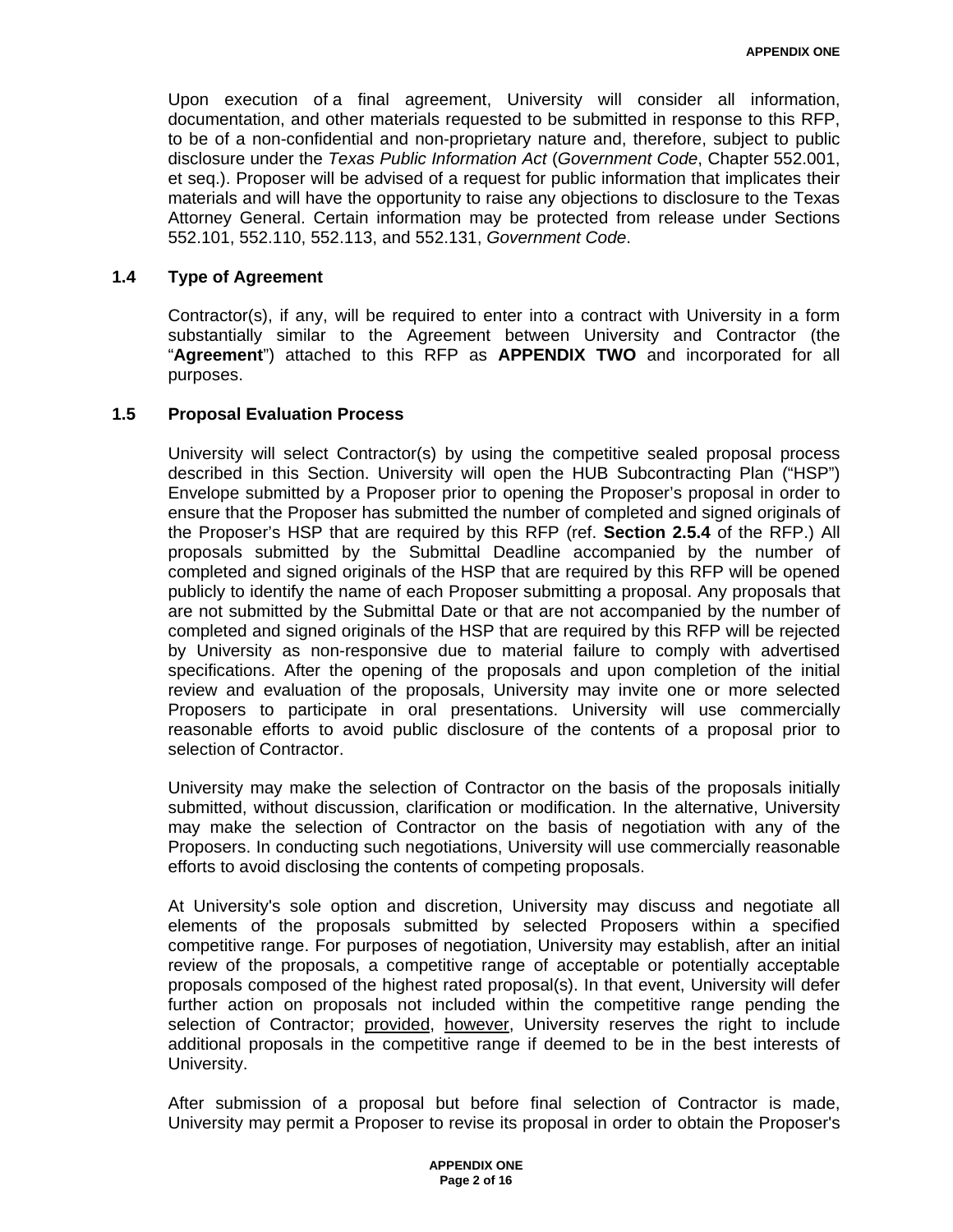best and final offer. In that event, representations made by Proposer in its revised proposal, including price and fee quotes, will be binding on Proposer. University will provide each Proposer within the competitive range with an equal opportunity for discussion and revision of its proposal. University is not obligated to select the Proposer offering the most attractive economic terms if that Proposer is not the most advantageous to University overall, as determined by University.

University reserves the right to (a) enter into an agreement for all or any portion of the requirements and specifications set forth in this RFP with one or more Proposers, (b) reject any and all proposals and re-solicit proposals, or (c) reject any and all proposals and temporarily or permanently abandon this selection process, if deemed to be in the best interests of University. Proposer is hereby notified that University will maintain in its files concerning this RFP a written record of the basis upon which a selection, if any, is made by University.

## **1.6 Proposer's Acceptance of Evaluation Methodology**

By submitting a proposal, Proposer acknowledges (1) Proposer's acceptance of [a] the Proposal Evaluation Process (ref. **Section 1.5** of **APPENDIX ONE**), [b] the Criteria for Selection (ref. **2.3** of this RFP), [c] the Specifications and Additional Questions (ref. **Section 5** of this RFP), [d] the terms and conditions of the Agreement (ref. **APPENDIX TWO**), and [e] all other requirements and specifications set forth in this RFP; and (2) Proposer's recognition that some subjective judgments must be made by University during this RFP process.

## **1.7 Solicitation for Proposal and Proposal Preparation Costs**

Proposer understands and agrees that (1) this RFP is a solicitation for proposals and University has made no representation written or oral that one or more agreements with University will be awarded under this RFP; (2) University issues this RFP predicated on University's anticipated requirements for the Services, and University has made no representation, written or oral, that any particular scope of services will actually be required by University; and (3) Proposer will bear, as its sole risk and responsibility, any cost that arises from Proposer's preparation of a proposal in response to this RFP.

#### **1.8 Proposal Requirements and General Instructions**

- 1.8.1 Proposer should carefully read the information contained herein and submit a complete proposal in response to all requirements and questions as directed.
- 1.8.2 Proposals and any other information submitted by Proposer in response to this RFP will become the property of University.
- 1.8.3 University will not provide compensation to Proposer for any expenses incurred by the Proposer for proposal preparation or for demonstrations or oral presentations that may be made by Proposer, unless otherwise expressly agreed in writing. Proposer submits its proposal at its own risk and expense.
- 1.8.4 Proposals that (i) are qualified with conditional clauses; (ii) alter, modify, or revise this RFP in any way; or (iii) contain irregularities of any kind, are subject to disqualification by University, at University's sole discretion.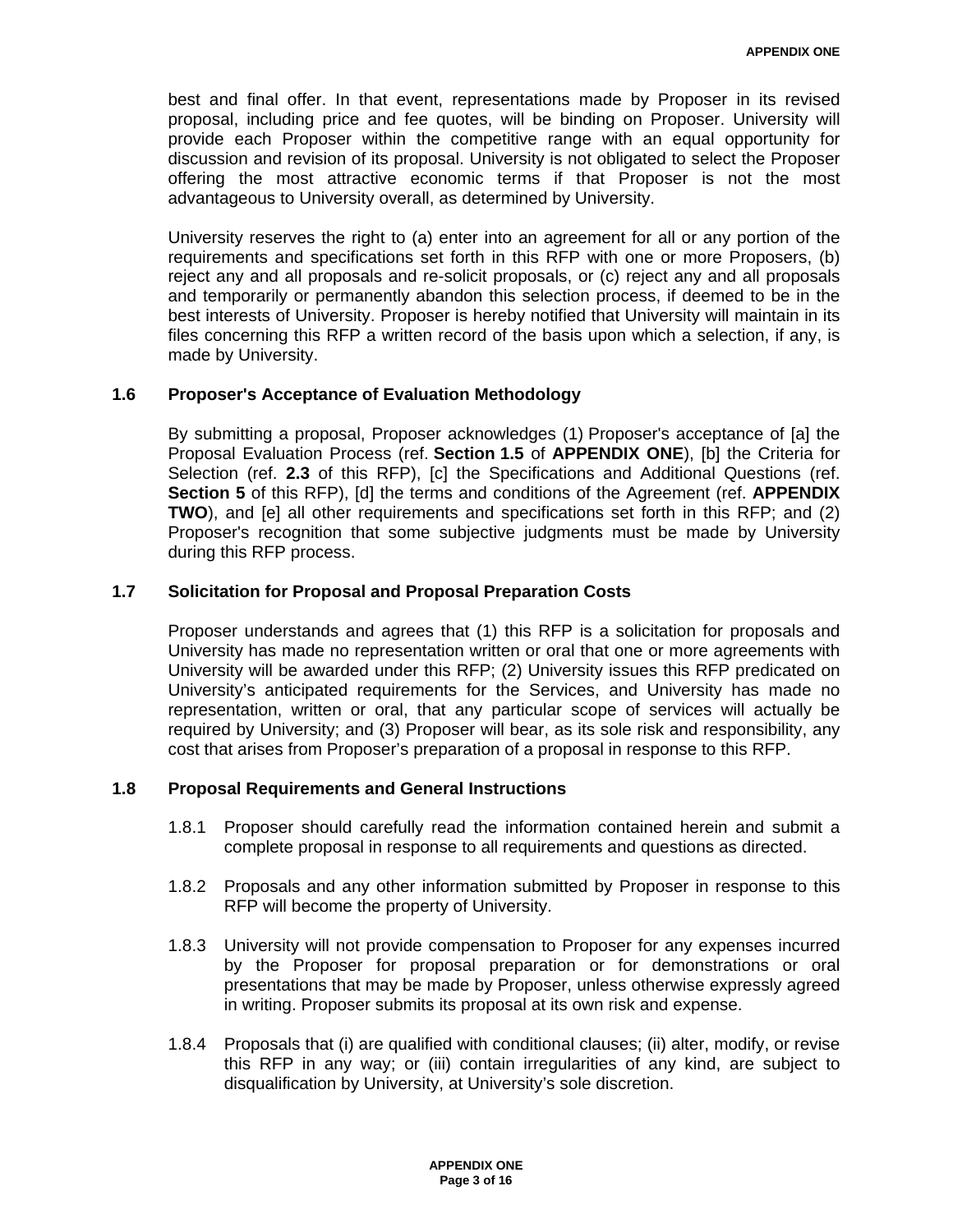- 1.8.5 Proposals should be prepared simply and economically, providing a straightforward, concise description of Proposer's ability to meet the requirements and specifications of this RFP. Emphasis should be on completeness, clarity of content, and responsiveness to the requirements and specifications of this RFP.
- 1.8.6 University makes no warranty or guarantee that an award will be made as a result of this RFP. University reserves the right to accept or reject any or all proposals, waive any formalities, procedural requirements, or minor technical inconsistencies, and delete any requirement or specification from this RFP or the Agreement when deemed to be in University's best interest. University reserves the right to seek clarification from any Proposer concerning any item contained in its proposal prior to final selection. Such clarification may be provided by telephone conference or personal meeting with or writing to University, at University's sole discretion. Representations made by Proposer within its proposal will be binding on Proposer.
- 1.8.7 Any proposal that fails to comply with the requirements contained in this RFP may be rejected by University, in University's sole discretion.

#### **1.9 Preparation and Submittal Instructions**

#### 1.9.1 Specifications and Additional Questions

Proposals must include responses to the questions in Specifications and Additional Questions (ref. **Section 5** of this RFP). Proposer should reference the item number and repeat the question in its response. In cases where a question does not apply or if unable to respond, Proposer should refer to the item number, repeat the question, and indicate N/A (Not Applicable) or N/R (No Response), as appropriate. Proposer should explain the reason when responding N/A or N/R.

#### 1.9.2 Execution of Offer

Proposer must complete, sign and return the attached Execution of Offer (ref. **Section 2** of **APPENDIX ONE**) as part of its proposal. The Execution of Offer must be signed by a representative of Proposer duly authorized to bind the Proposer to its proposal. Any proposal received without a completed and signed Execution of Offer may be rejected by University, in its sole discretion.

#### 1.9.3 Proposer's General Questionnaire

Proposals must include responses to the questions in Proposer's General Questionnaire (ref. **Section 3** of **APPENDIX ONE).** Proposer should reference the item number and repeat the question in its response. In cases where a question does not apply or if unable to respond, Proposer should refer to the item number, repeat the question, and indicate N/A (Not Applicable) or N/R (No Response), as appropriate. Proposer should explain the reason when responding N/A or N/R.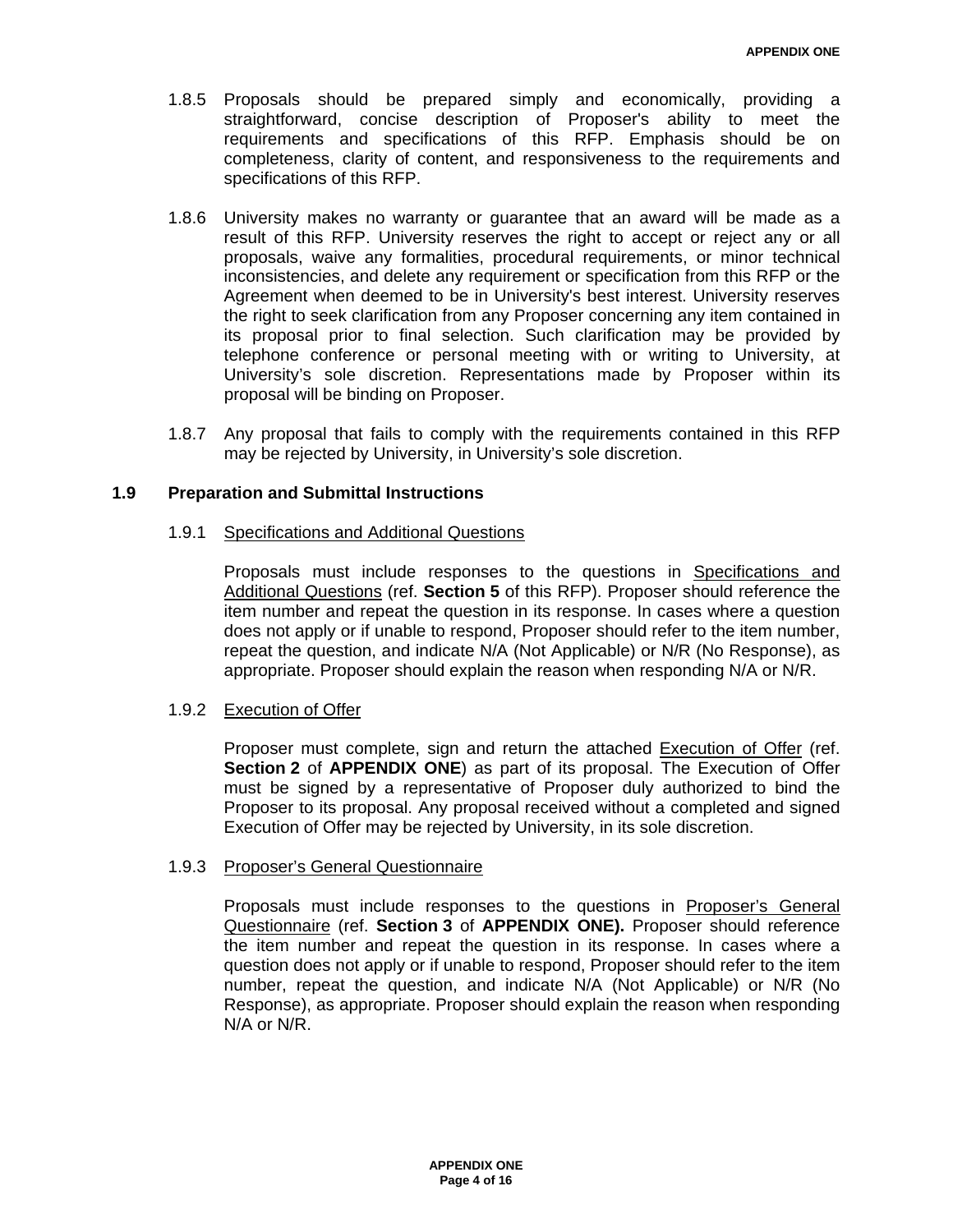#### 1.9.4 Addenda Checklist

Proposer should acknowledge all Addenda to this RFP (if any) by completing, signing and returning the Addenda Checklist (ref. **Section 4** of **APPENDIX ONE**) as part of its proposal. Any proposal received without a completed and signed Addenda Checklist may be rejected by University, in its sole discretion.

#### 1.9.5 Submission

Proposer should submit all proposal materials enclosed in a sealed envelope, box, or container. The RFP No. (ref. **Section 1.3** of this RFP) and the Submittal Deadline (ref. **Section 2.1** of this RFP) should be clearly shown in the lower left-hand corner on the top surface of the container. In addition, the name and the return address of the Proposer should be clearly visible.

Proposer must also submit the number of originals of the HUB Subcontracting Plan ("HSP") as required by this RFP (ref. **Section 2.5** of the RFP.)

Upon Proposer's request and at Proposer's expense, University will return to a Proposer its proposal received after the Submittal Deadline if the proposal is properly identified. University will not under any circumstances consider a proposal that is received after the Submittal Deadline or which is not accompanied by the number of completed and signed originals of the HSP that are required by this RFP.

University will not accept proposals submitted by telephone, proposals submitted by Facsimile ("**FAX**") transmission, or proposals submitted by electronic transmission (i.e., e-mail) in response to this RFP.

Except as otherwise provided in this RFP, no proposal may be changed, amended, or modified after it has been submitted to University. However, a proposal may be withdrawn and resubmitted at any time prior to the Submittal Deadline. No proposal may be withdrawn after the Submittal Deadline without University's consent, which will be based on Proposer's submittal of a written explanation and documentation evidencing a reason acceptable to University, in University's sole discretion.

By signing the Execution of Offer (ref. **Section 2** of **APPENDIX ONE**) and submitting a proposal, Proposer certifies that any terms, conditions, or documents attached to or referenced in its proposal are applicable to this procurement only to the extent that they (a) do not conflict with the laws of the State of Texas or this RFP and (b) do not place any requirements on University that are not set forth in this RFP or in the Appendices to this RFP. Proposer further certifies that the submission of a proposal is Proposer's good faith intent to enter into the Agreement with University as specified herein and that such intent is not contingent upon University's acceptance or execution of any terms, conditions, or other documents attached to or referenced in Proposer's proposal.

#### 1.9.6 Page Size, Binders, and Dividers

Proposals must be typed on letter-size (8-1/2" x 11") paper, and must be submitted in a binder. Preprinted material should be referenced in the proposal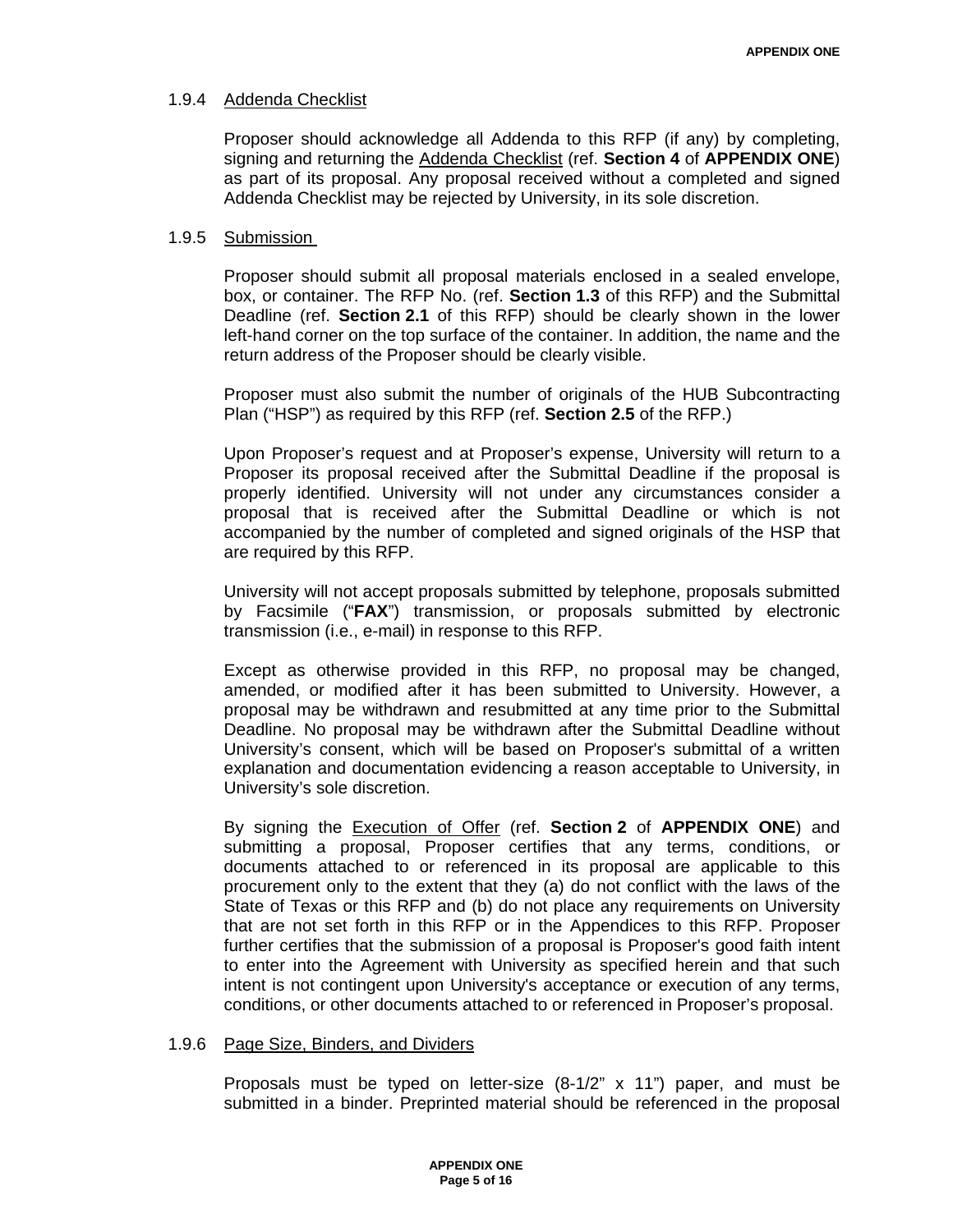and included as labeled attachments. Sections within a proposal should be divided by tabs for ease of reference.

#### 1.9.7 Table of Contents

Proposals must include a Table of Contents with page number references. The Table of Contents must contain sufficient detail and be organized according to the same format as presented in this RFP, to allow easy reference to the sections of the proposal as well as to any separate attachments (which should be identified in the main Table of Contents). If a Proposer includes supplemental information or non-required attachments with its proposal, this material should be clearly identified in the Table of Contents and organized as a separate section of the proposal.

#### 1.9.8 Pagination

All pages of the proposal should be numbered sequentially in Arabic numerals (1, 2, 3, etc.). Attachments should be numbered or referenced separately.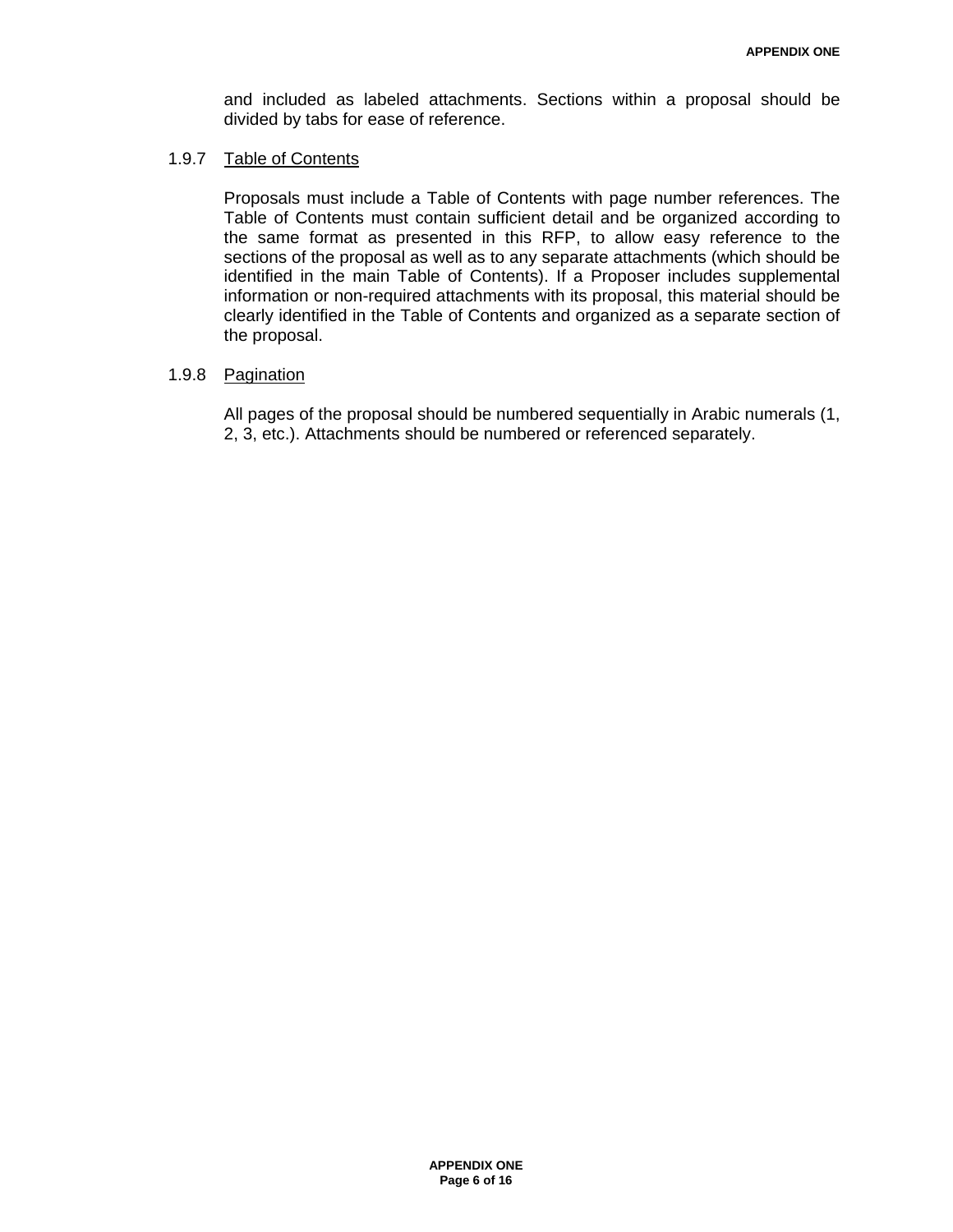#### **EXECUTION OF OFFER**

**THIS EXECUTION OF OFFER MUST BE COMPLETED, SIGNED AND RETURNED WITH PROPOSER'S PROPOSAL. FAILURE TO COMPLETE, SIGN AND RETURN THIS EXECUTION OF OFFER WITH THE PROPOSER'S PROPOSAL MAY RESULT IN THE REJECTION OF THE PROPOSAL.** 

- **2.1** By signature hereon, Proposer represents and warrants the following:
	- 2.1.1 Proposer acknowledges and agrees that (1) this RFP is a solicitation for a proposal and is not a contract or an offer to contract; (2) the submission of a proposal by Proposer in response to this RFP will not create a contract between University and Proposer; (3) University has made no representation or warranty, written or oral, that one or more contracts with University will be awarded under this RFP; and (4) Proposer will bear, as its sole risk and responsibility, any cost arising from Proposer's preparation of a response to this RFP.
	- 2.1.2 Proposer is a reputable company that is lawfully and regularly engaged in providing the Services.
	- 2.1.3 Proposer has the necessary experience, knowledge, abilities, skills, and resources to perform the Services.
	- 2.1.4 Proposer is aware of, is fully informed about, and is in full compliance with all applicable federal, state and local laws, rules, regulations and ordinances.
	- 2.1.5 Proposer understands (i) the requirements and specifications set forth in this RFP and (ii) the terms and conditions set forth in the Agreement under which Proposer will be required to operate.
	- 2.1.6 If selected by University, Proposer will not delegate any of its duties or responsibilities under this RFP or the Agreement to any sub-contractor, except as expressly provided in the Agreement.
	- 2.1.7 If selected by University, Proposer will maintain any insurance coverage as required by the Agreement during the term thereof.
	- 2.1.8 All statements, information and representations prepared and submitted in response to this RFP are current, complete, true and accurate. Proposer acknowledges that University will rely on such statements, information and representations in selecting Contractor. If selected by University, Proposer will notify University immediately of any material change in any matters with regard to which Proposer has made a statement or representation or provided information.
	- 2.1.9 **PROPOSER WILL DEFEND WITH COUNSEL APPROVED BY UNIVERSITY, INDEMNIFY, AND HOLD HARMLESS UNIVERSITY, THE UNIVERSITY OF TEXAS SYSTEM, THE STATE OF TEXAS, AND ALL OF THEIR REGENTS, OFFICERS, AGENTS AND EMPLOYEES, FROM AND AGAINST ALL ACTIONS, SUITS, DEMANDS, COSTS, DAMAGES, LIABILITIES AND OTHER CLAIMS OF ANY NATURE, KIND OR DESCRIPTION, INCLUDING REASONABLE**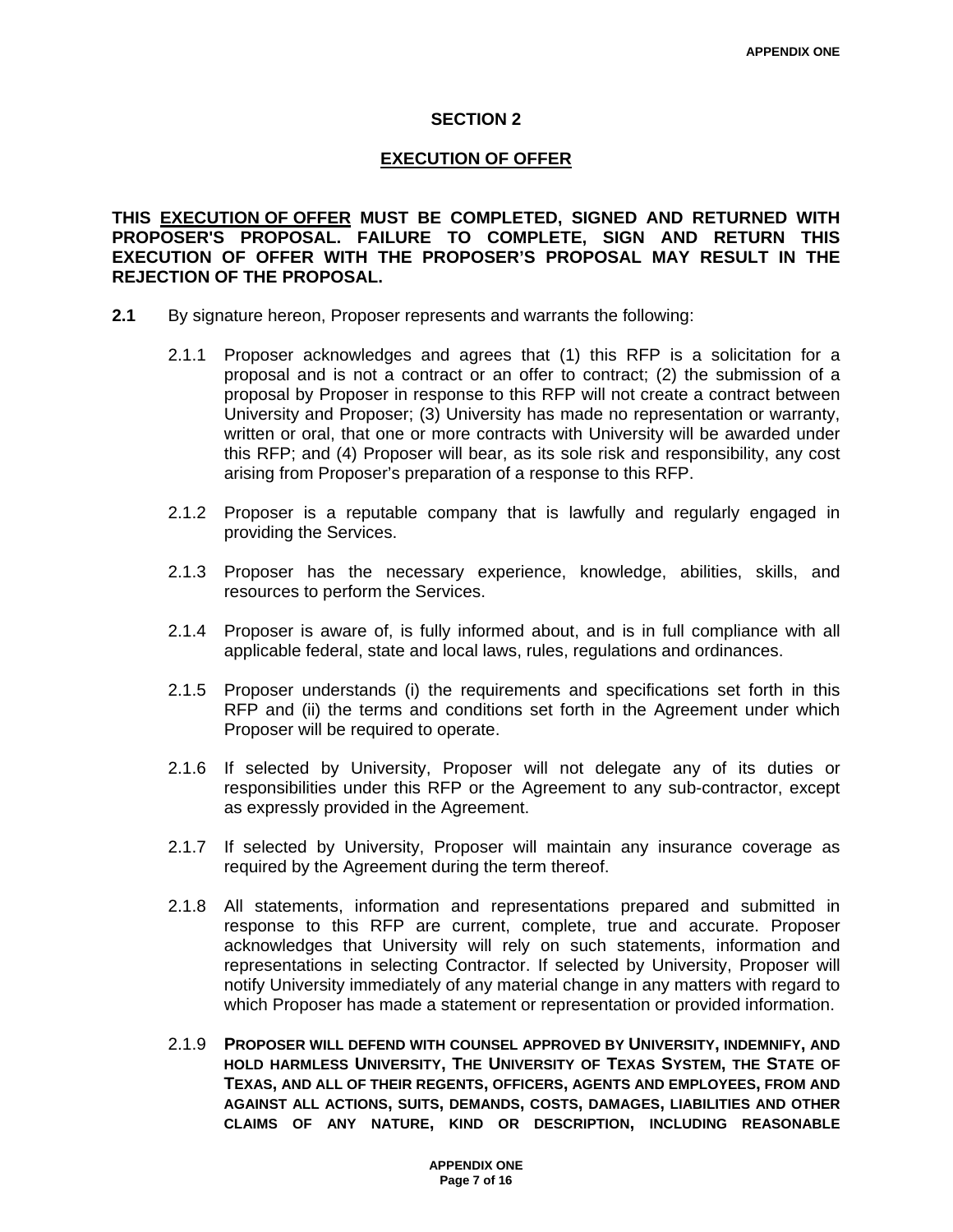**ATTORNEYS' FEES INCURRED IN INVESTIGATING, DEFENDING OR SETTLING ANY OF THE FOREGOING, ARISING OUT OF, CONNECTED WITH, OR RESULTING FROM ANY NEGLIGENT ACTS OR OMISSIONS OR WILLFUL MISCONDUCT OF PROPOSER OR ANY AGENT, EMPLOYEE, SUBCONTRACTOR, OR SUPPLIER OF PROPOSER IN THE EXECUTION OR PERFORMANCE OF ANY CONTRACT OR AGREEMENT RESULTING FROM THIS RFP.**

- 2.1.10 Pursuant to Sections 2107.008 and 2252.903, *Government Code*, any payments owing to Proposer under any contract or agreement resulting from this RFP may be applied directly to any debt or delinquency that Proposer owes the State of Texas or any agency of the State of Texas regardless of when it arises, until such debt or delinquency is paid in full.
- **2.2** By signature hereon, Proposer offers and agrees to furnish the services to University and comply with all terms, conditions, requirements and specifications set forth in this RFP.
- **2.3** By signature hereon, Proposer affirms that it has not given or offered to give, nor does Proposer intend to give at any time hereafter, any economic opportunity, future employment, gift, loan, gratuity, special discount, trip, favor or service to a public servant in connection with its submitted proposal. Failure to sign this Execution of Offer, or signing with a false statement, may void the submitted proposal or any resulting contracts, and the Proposer may be removed from all proposal lists at University.
- **2.4** By signature hereon, Proposer certifies that it is not currently delinquent in the payment of any taxes due under Chapter 171, *Tax Code*, or that Proposer is exempt from the payment of those taxes, or that Proposer is an out-of-state taxable entity that is not subject to those taxes, whichever is applicable. A false certification will be deemed a material breach of any resulting contract or agreement and, at University's option, may result in termination of any resulting contract or agreement.
- **2.5** By signature hereon, Proposer hereby certifies that neither Proposer nor any firm, corporation, partnership or institution represented by Proposer(s) or anyone acting for such firm, corporation or institution, has violated the antitrust laws of the State of Texas, codified in Section 15.01, et seq., *Business and Commerce Code*, or the Federal antitrust laws, nor communicated directly or indirectly the proposal made to any competitor or any other person engaged in such line of business.
- **2.6** By signature hereon, Proposer certifies that the individual signing this document and the documents made a part of this RFP, is authorized to sign such documents on behalf of Proposer and to bind Proposer under any agreements and other contractual arrangements that may result from the submission of Proposer's proposal.
- **2.7** By signature hereon, Proposer certifies as follows:

"Under Section 231.006, *Family Code,* relating to child support, Proposer certifies that the individual or business entity named in the Proposer's proposal is not ineligible to receive the specified contract award and acknowledges that any agreements or other contractual arrangements resulting from this RFP may be terminated if this certification is inaccurate."

**2.8** By signature hereon, Proposer certifies that (i) no relationship, whether by blood, marriage, business association, capital funding agreement or by any other such kinship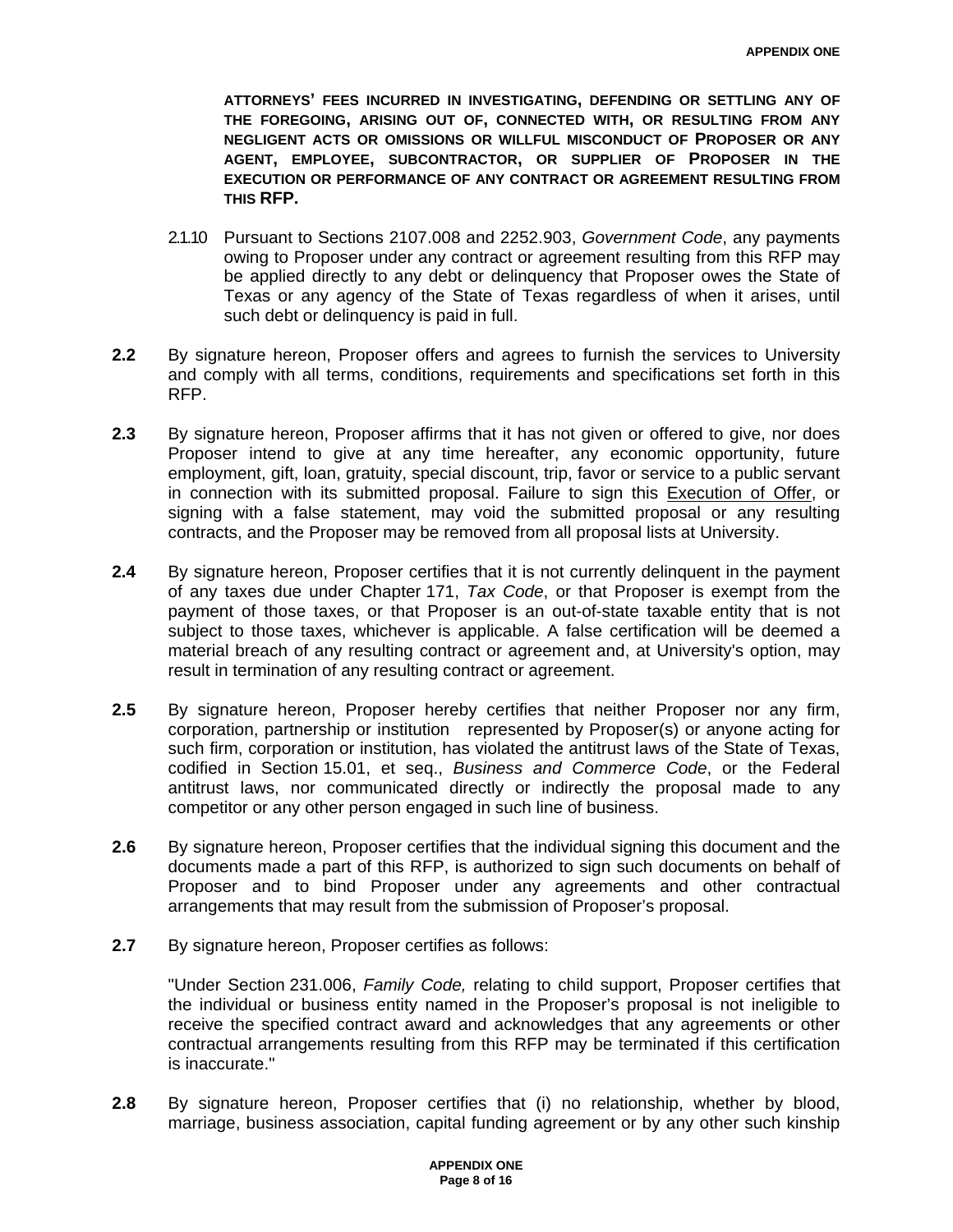or connection exists between the owner of any Proposer that is a sole proprietorship, the officers or directors of any Proposer that is a corporation, the partners of any Proposer that is a partnership, the joint venturers of any Proposer that is a joint venture or the members or managers of any Proposer that is a limited liability company, on one hand, and an employee of any component of The University of Texas System, on the other hand, other than the relationships which have been previously disclosed to University in writing; (ii) Proposer has not been an employee of any component institution of The University of Texas System within the immediate twelve (12) months prior to the Submittal Deadline; and (iii) no person who, in the past four (4) years served as an executive of a state agency was involved with or has any interest in Proposer's proposal or any contract resulting from this RFP (ref. Section 669.003, *Government Code*). All disclosures by Proposer in connection with this certification will be subject to administrative review and approval before University enters into a contract or agreement with Proposer.

- **2.9** By signature hereon, Proposer certifies its compliance with all federal laws and regulations pertaining to Equal Employment Opportunities and Affirmative Action.
- **2.10** By signature hereon, Proposer represents and warrants that all products and services offered to University in response to this RFP meet or exceed the safety standards established and promulgated under the Federal Occupational Safety and Health Law (Public Law 91-596) and the *Texas Hazard Communication Act*, Chapter 502, *Health and Safety Code*, and all related regulations in effect or proposed as of the date of this RFP.
- **2.11** Proposer will and has disclosed, as part of its proposal, any exceptions to the certifications stated in this Execution of Offer. All such disclosures will be subject to administrative review and approval prior to the time University makes an award or enters into any contract or agreement with Proposer.
- **2.12** If Proposer will sell or lease computer equipment to the University under any agreements or other contractual arrangements that may result from the submission of Proposer's proposal then, pursuant to Section 361.965(c), *Health & Safety Code*, Proposer certifies that it is in compliance with the Manufacturer Responsibility and Consumer Convenience Computer Equipment Collection and Recovery Act set forth in Chapter 361, Subchapter Y, *Health & Safety Code* and the rules adopted by the Texas Commission on Environmental Quality under that Act as set forth in Title 30, Chapter 328, Subchapter I, *Texas Administrative Code*. Section 361.952(2), *Health & Safety Code,* states that, for purposes of the Manufacturer Responsibility and Consumer Convenience Computer Equipment Collection and Recovery Act*,* the term "computer equipment" means a desktop or notebook computer and includes a computer monitor or other display device that does not contain a tuner.

#### **2.13 Proposer should complete the following information:**

If Proposer is a Corporation, then State of Incorporation:

If Proposer is a Corporation then Proposer's Corporate Charter Number:

RFP No.: ORM 04262012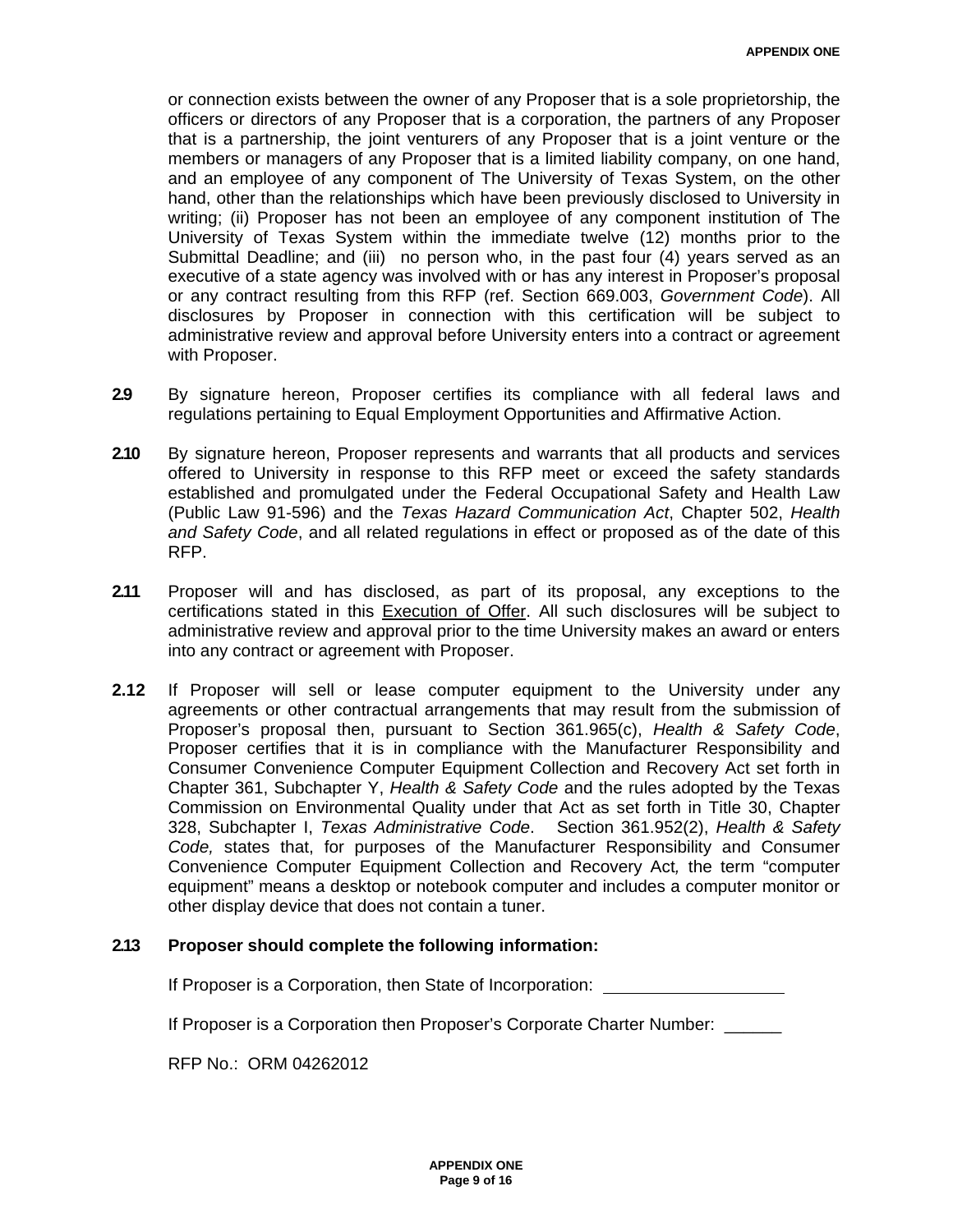**NOTICE: WITH FEW EXCEPTIONS, INDIVIDUALS ARE ENTITLED ON REQUEST TO BE INFORMED ABOUT THE INFORMATION THAT GOVERNMENTAL BODIES OF THE STATE OF TEXAS COLLECT ABOUT SUCH INDIVIDUALS. UNDER SECTIONS 552.021 AND 552.023,** *GOVERNMENT CODE***, INDIVIDUALS ARE ENTITLED TO RECEIVE AND REVIEW SUCH INFORMATION. UNDER SECTION 559.004,** *GOVERNMENT CODE***, INDIVIDUALS ARE ENTITLED TO HAVE GOVERNMENTAL BODIES OF THE STATE OF TEXAS CORRECT INFORMATION ABOUT SUCH INDIVIDUALS THAT IS INCORRECT.**

#### **Submitted and Certified By:**

(Proposer Company's Name)

(Signature of Duly Authorized Representative)

(Printed Name/Title)

(Date Signed)

(Proposer's Street Address)

(City, State, Zip Code)

(Telephone Number)

(FAX Number)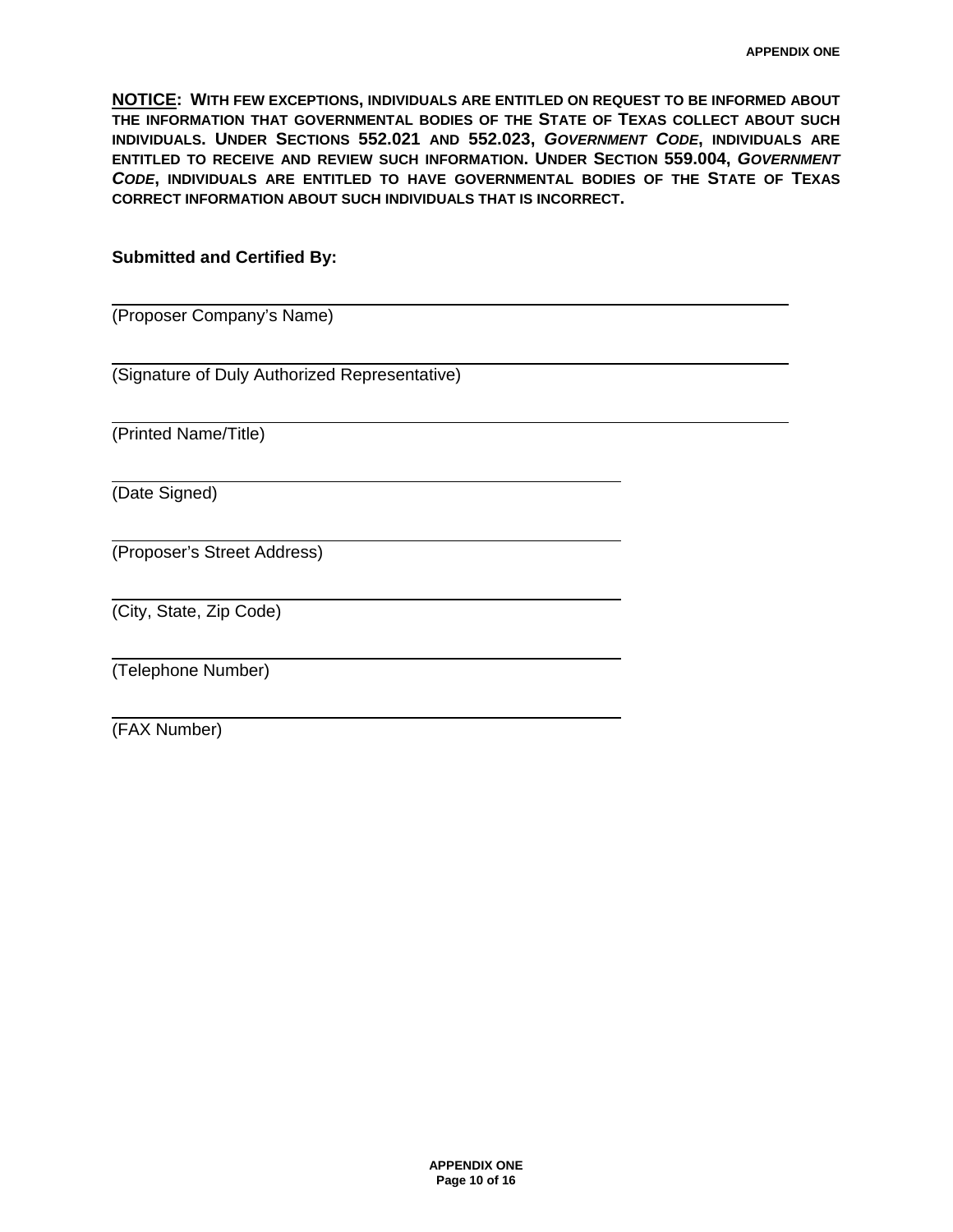#### **PROPOSER'S GENERAL QUESTIONNAIRE**

**NOTICE: WITH FEW EXCEPTIONS, INDIVIDUALS ARE ENTITLED ON REQUEST TO BE INFORMED ABOUT THE INFORMATION THAT GOVERNMENTAL BODIES OF THE STATE OF TEXAS COLLECT ABOUT SUCH INDIVIDUALS. UNDER SECTIONS 552.021 AND 552.023,** *GOVERNMENT CODE***, INDIVIDUALS ARE ENTITLED TO RECEIVE AND REVIEW SUCH INFORMATION. UNDER SECTION 559.004,** *GOVERNMENT CODE***, INDIVIDUALS ARE ENTITLED TO HAVE GOVERNMENTAL BODIES OF THE STATE OF TEXAS CORRECT INFORMATION ABOUT SUCH INDIVIDUALS THAT IS INCORRECT.**

Proposals must include responses to the questions contained in this Proposer's General Questionnaire. Proposer should reference the item number and repeat the question in its response. In cases where a question does not apply or if unable to respond, Proposer should refer to the item number, repeat the question, and indicate N/A (Not Applicable) or N/R (No Response), as appropriate. Proposer will explain the reason when responding N/A or N/R.

#### **3.1 Proposer Profile**

3.1.1 Legal name of Proposer company:

Address of principal place of business:

Address of office that would be providing service under the Agreement:

Number of years in Business:

State of incorporation:

Number of Employees:

Annual Revenues Volume: \[\stangumad Revenues Volume: \]

Name of Parent Corporation, if any \_\_\_\_\_\_\_\_\_\_\_\_\_\_\_\_\_\_\_\_\_\_\_\_\_\_\_\_\_\_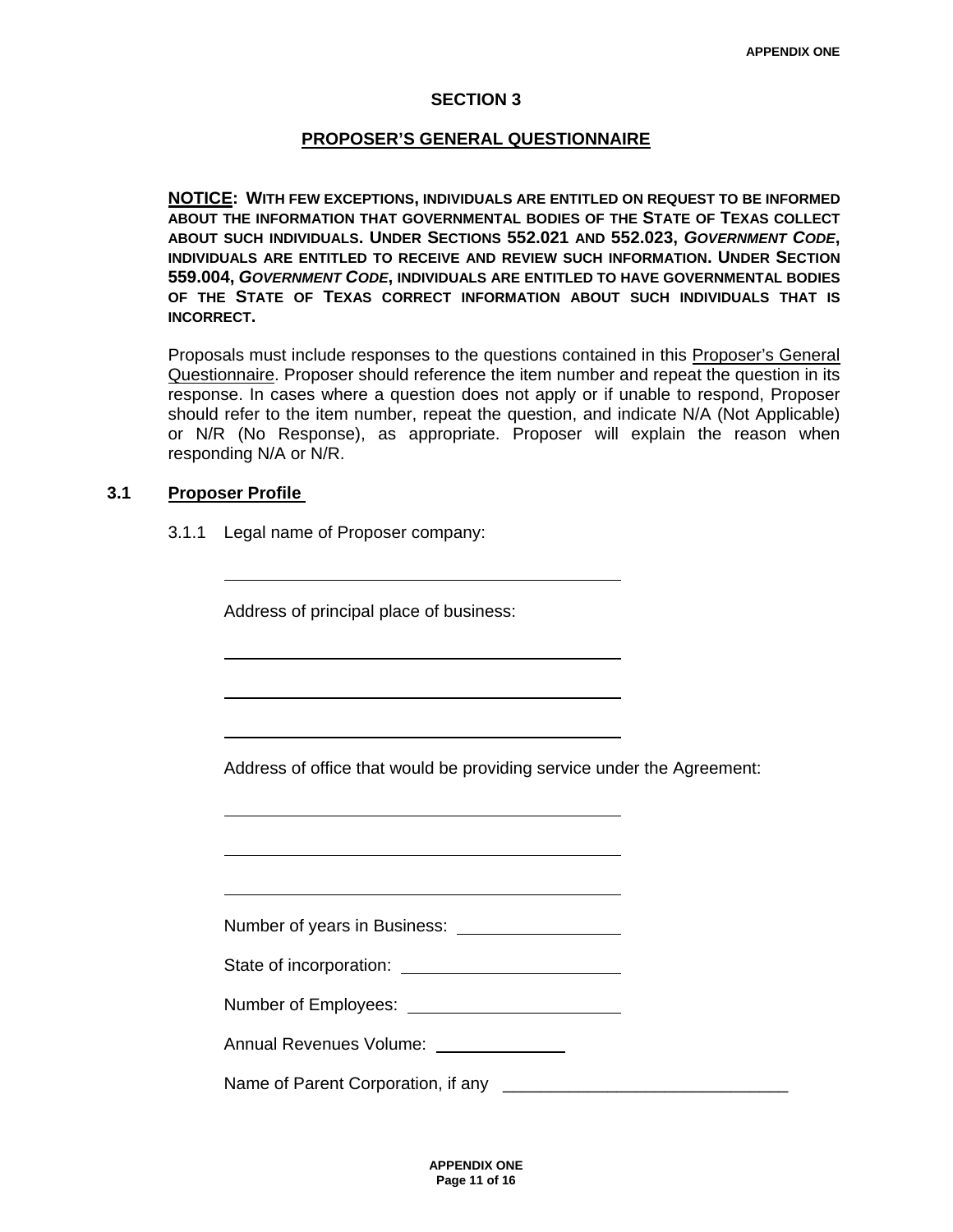#### **NOTE: If Proposer is a subsidiary, University prefers to enter into a contract or agreement with the Parent Corporation or to receive assurances of performance from the Parent Corporation.**

3.1.2 Does any relationship exist (whether by family kinship, business association, capital funding agreement, or any other such relationship) between Proposer and any employee of University? If yes, Proposer will explain.

#### **3.2 Financial Stability**

- 3.2.1 Provide information to assist University in assessing Proposer's financial resources to provide the services described in this RFP, including but not limited to financial ratings (such as Dunn and Bradstreet analysis), company brochures and annual reports.
- 3.2.2 Provide evidence of Proposer's insurance coverage provided by an insurance carrier that is A.M. Best rated (A-, VII) or better in the limits and types specified in Section 11 of the Agreement (ref. **APPENDIX TWO**).
- 3.2.3 State whether Proposer will provide a copy of its financial statements for the past two (2) years, if requested by University.
- 3.2.4 Is Proposer currently for sale or involved in any transaction to expand or to acquire or become acquired by another business entity? If yes, please explain the impact on Proposer both in organizational and directional terms.
- 3.2.5 Provide any details of all past or pending litigation or claims filed against Proposer that would affect Proposer's performance under the Agreement.
- 3.2.6 Is Proposer currently in default on any loan agreement or financing agreement with any bank, financial institution, or other entity? If yes, specify date(s), details, circumstances and prospects for resolution.
- 3.2.7 Has Proposer, Proposer's parent corporation, or any partner or principal of Proposer or Proposer's parent corporation (a) filed a voluntary petition in bankruptcy or a voluntary petition seeking reorganization or to effect a plan or other arrangement with creditors, (b) made an assignment for the benefit of creditors, (c) voluntarily suspended transaction of business, become insolvent or unable to pay its debts as they mature, or (d) applied for or consented to the appointment of any receiver or trustee for any such entity or person or of all or any substantial portion of the property of any such entity or person? If so, please provide a detailed explanation.
- 3.2.8 Confirm that all needed licenses and permits required to perform agency, brokerage or direct writer services are maintained by Proposer according to regulatory requirements and provide copies of all such licenses and permits.
- 3.2.9 Provide the name and Social Security Number for each person having at least 25% ownership interest in Proposer. This disclosure is mandatory pursuant to Section 231.006, *Family Code*, and will be used for the purpose of determining whether an owner of Proposer with an ownership interest of at leas*t 25% is mo*re than 30 days delinquent in paying child support. Further disclosure of this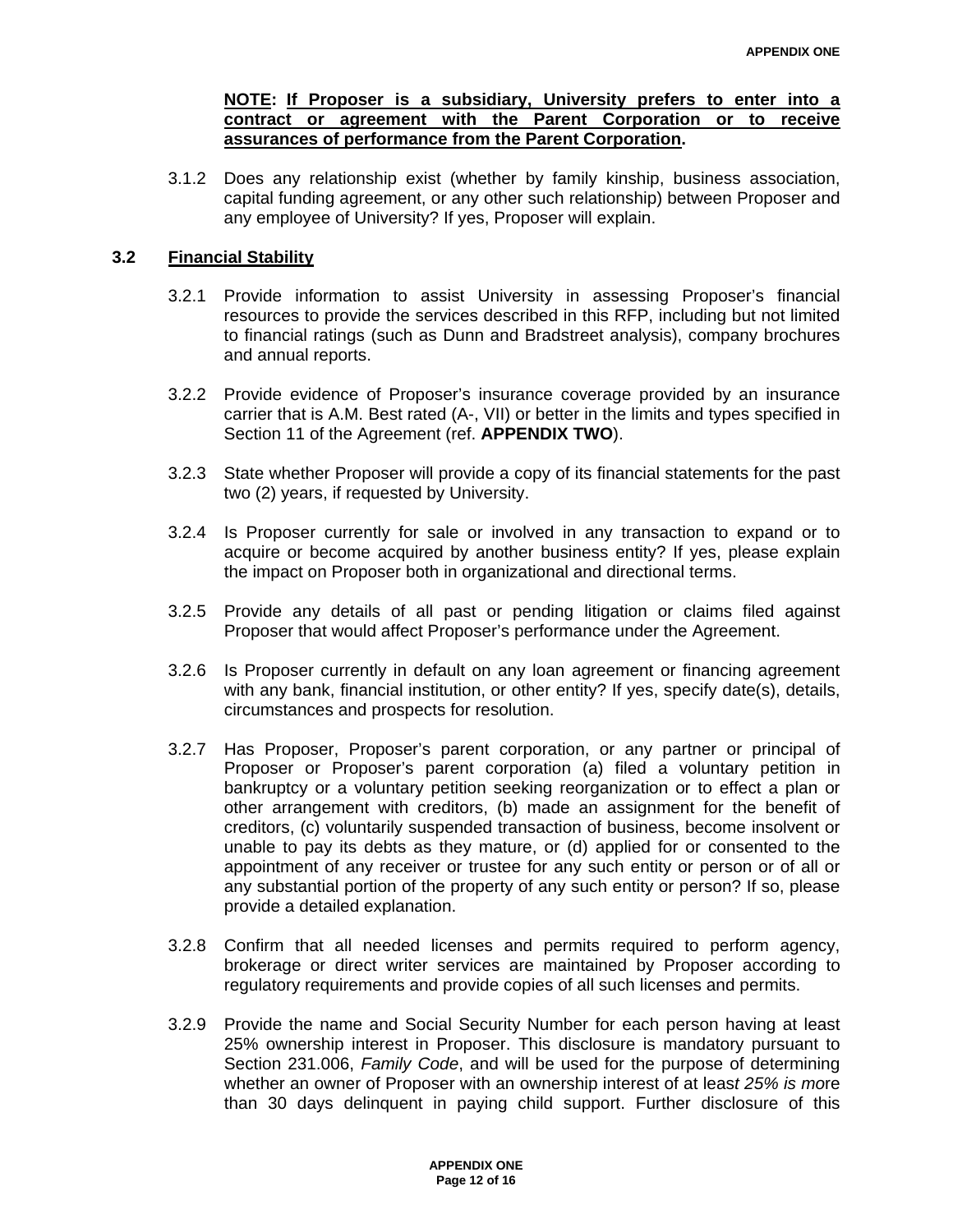information is governed by the *Texas Public Information Act*, Chapter 552, *Government Code*, and other applicable law.

#### **3.3 Business Reputation**

3.3.1 Provide references *of at least two (2) current higher education* clients and *two (2) former higher education cli*ents who have terminated services with your company in the past two (2) years. The reference list should include, institution name and address, name of the client contact, his or her telephone number, and a brief description of the work performed for the client.

#### **3.4 Qualifications**

- 3.4.1 Please provide a brief overview of the qualifications of key personnel who will service the University account. Please include the number of clients serviced by each individual and the number of higher education clients. Examples of key personnel would include account executives, account managers, marketing personnel and key service representatives.
- 3.4.2 Please provide the qualifications for the office or branch that will service the University account, including (without limitation) the following qualifications:

Total Number of Employees:

Approximate Total Number of Clients:

Number of *Private* College, University, Academic, Medical Center and Healthcare Clients:\_\_\_\_\_\_\_\_\_\_\_\_\_\_\_\_\_\_\_\_\_\_\_\_\_\_\_\_

Number of *Public* College, University, Academic, Medical Center and Healthcare Clients:\_\_\_\_\_\_\_\_\_\_\_\_\_\_\_\_\_\_\_\_\_\_\_\_\_\_\_\_

Premium Volume (Property and Casualty only)

Approximate Average Size of Accounts (premium size):

Largest Single Account (premium size): \_\_\_\_\_\_\_\_\_\_\_\_\_\_\_\_\_\_\_\_\_\_\_\_\_

If Direct Writer, Best's Rating: \_\_\_\_\_\_\_\_\_\_\_\_\_\_\_\_\_\_\_\_\_\_\_\_\_\_\_\_

3.4.3 Risk Management Services Available:

| <b>Service</b><br><b>Through Affiliate</b> | <b>In-House Staff</b> | <b>Available</b> |
|--------------------------------------------|-----------------------|------------------|
| Claims                                     |                       |                  |
| Risk Mgmt. Info. System                    |                       |                  |
| <b>Loss Prevention/Training</b>            |                       |                  |
| Actuarial                                  |                       |                  |
| <b>Forensic Accounting</b>                 |                       |                  |
| Other                                      |                       |                  |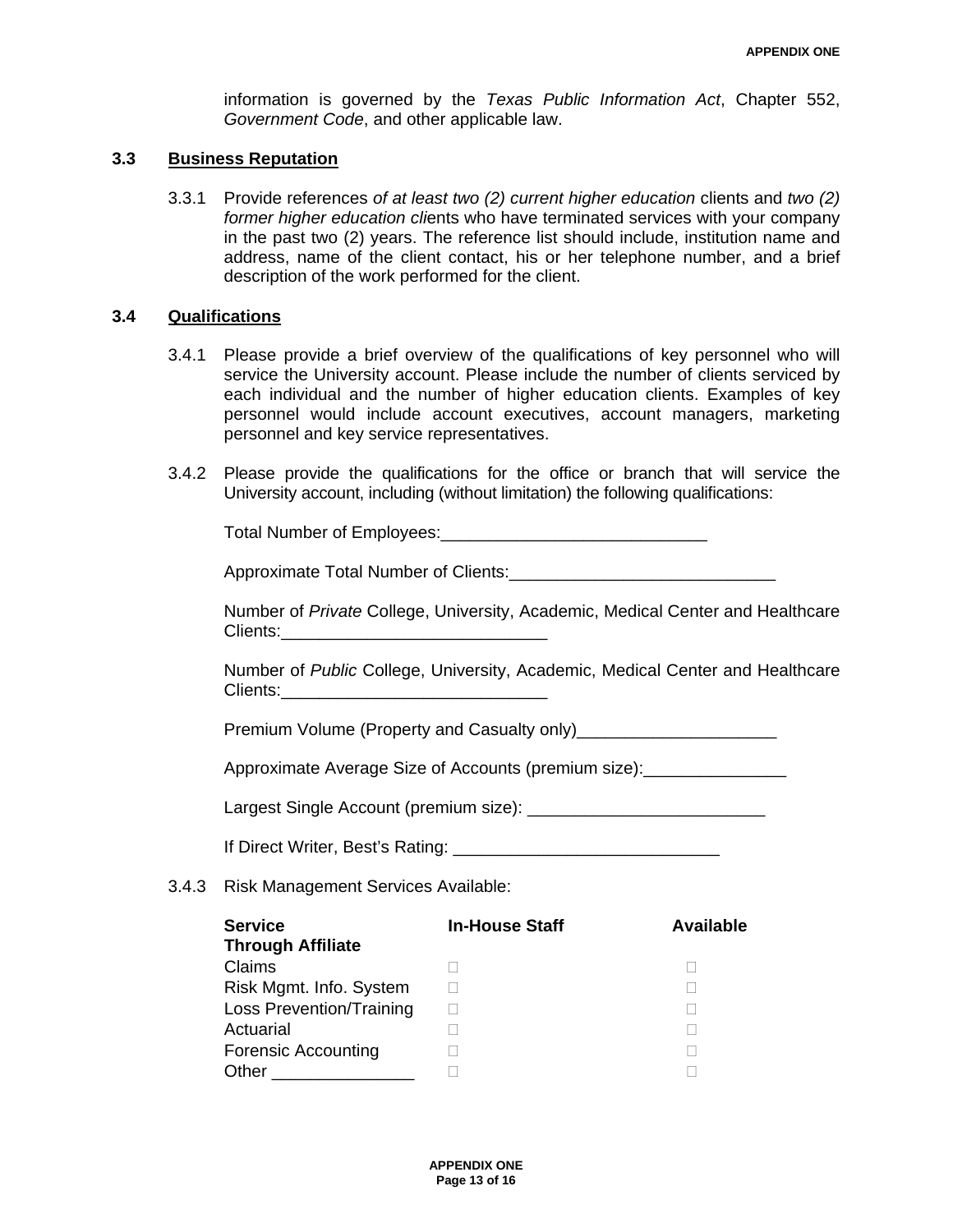#### **3.5 Coverages and Services**

- 3.5.1 Using the policy list in Section 1.2 of this RFP, please indicate the top ten (10) policies and coverages that Proposer would be most qualified to solicit on behalf of University.
- 3.5.2 Please describe Proposer's strategy for identifying and pursuing insurance carriers to quote the requested coverages.
- 3.5.3 Please list Proposer's top ten insurance markets by premium volume and indicate premium volume for each market.
- 3.5.4 Please describe any additional risk management services Proposer could provide to University upon request.

## **3.6 Compensation**

- 3.6.1 University will require Contractors to disclose all compensation, including but not limited to, commissions, fees, contingent commissions, enhanced or supplemental commissions, excess and surplus lines and reinsurance commissions, profit sharing, volume over-rides, work transfer payments, service income, fiduciary funds income, sales incentives, and gifts, received on the University account. Please confirm that Proposer is willing to disclose such commissions.
- 3.6.2 In some cases, University will compensate Contractor through a Fixed Fee in lieu of commissions. Please confirm that Proposer is willing to be compensated on a fee basis for specific policies and services if requested by University and that Proposer is willing to provide evidence from insurance carriers that premiums are provided net of commissions for those policies or services including but not limited to, commissions, fees, contingent commissions, enhanced or supplemental commissions, excess and surplus lines and reinsurance commissions, profit sharing, volume over-rides, work transfer payments, service income, fiduciary funds income, sales incentives, and gifts. Such additional compensation will be treated as belonging to the University and will be treated as an offset against the Fixed Fees.
- 3.6.3 Please indicate if Proposer would be willing to enter into a performancebased fee arrangement with University. If yes, please provide suggested terms that Proposer would be willing to use with University.

#### **3.7 General Information**

3.7.1 Please describe Proposer's strategy for ensuring that University receives all information regarding coverage terms and conditions prior to purchasing a policy. Please provide a sample coverage comparison. (**ref. APPENDIX TWO, Exhibit A, Scope of Work, A. 10**)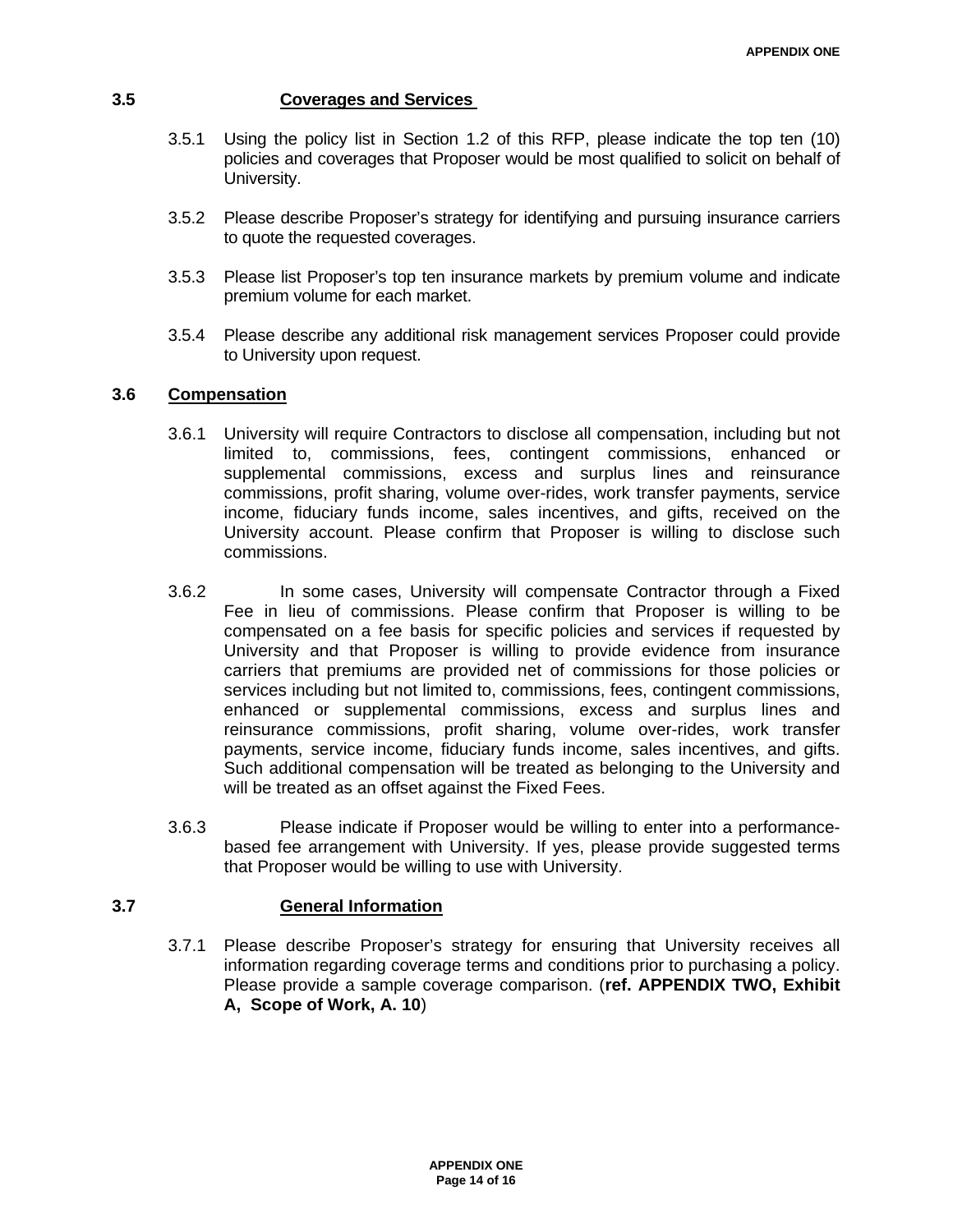- 3.7.2 Please describe Proposer's strategy for ensuring that University receives a policy that is issued correctly and according to specifications. Please provide a sample Policy Review Checklist. **(ref. APPENDIX TWO, Exhibit A, Scope of Work, A. 19)**
- 3.7.3 When appropriate, allocation of billings for the University's individual institutions will be required. Confirm that Proposer will allocate billings for each of the University's institutions and supply University with electronic invoices on a per institution basis.
- 3.7.4 Please describe Proposer's strategy for managing open tasks, such as policy issuance, endorsement requests, renewals and pending coverage questions. Please provide a sample Open Task Report. (ref. **APPENDIX TWO, Exhibit A, Scope of Work, A. 24**)
- 3.7.5 Please describe Proposer's qualifications and abilities to perform the Risk Management services described in **APPENDIX TWO, Exhibit A, Scope of Work**, **C**.
- 3.7.5 Please describe Proposer's qualifications and abilities to perform the Claims Handling services described in **APPENDIX TWO, Exhibit A, Scope of Work**, **D**.
- 3.7.6 Provide details regarding (a) any special services, product characteristics, or other benefits (for example, software, Internet-based information services, electronic mail capabilities, and audit programs), offered to University, (b) any other advantages to University in selecting Proposer, and (c) any related costs of such goods, services or advantages.
- 3.7.7 Confirm that Proposer has read and understands the Agreement (ref. **APPENDIX TWO**) and that Proposer agrees to provide services to University in accordance with the terms and conditions of the Agreement. If Proposer takes exception to any terms or conditions set forth in the Agreement, submit a list of the exceptions, including alternate language.
- 3.7.8 What difficulties does Proposer anticipate in serving University, the institutions of University and The University Office of Risk Management, and how does Proposer plan to manage those difficulties? What assistance will Proposer require from University or University's individual institutions?
- 3.7.9 Please describe the major types of risks and exposures faced by public institutions of higher education and healthcare both in Texas and throughout the nation. Provide details of Proposer's strategy to identify, evaluate, assess and mitigate these risks and exposures.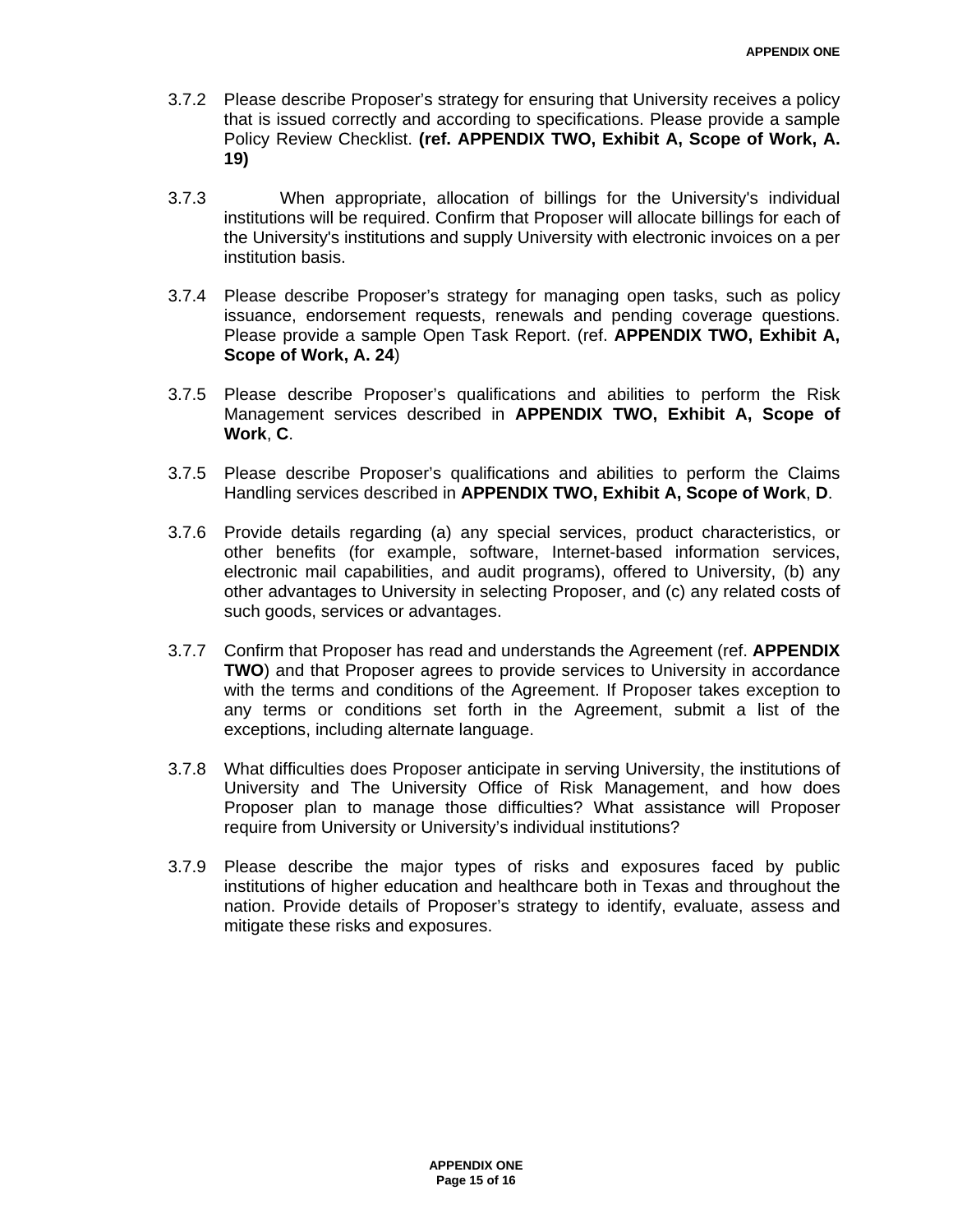## **ADDENDA CHECKLIST**

| (Proposer Company Name)                |                                                                                      |
|----------------------------------------|--------------------------------------------------------------------------------------|
|                                        |                                                                                      |
|                                        | Ref.: ___________________Services related to the _______________________________     |
| <b>RFP No.: ORM04262012</b>            |                                                                                      |
| Ladies and Gentlemen:                  |                                                                                      |
| captioned RFP (initial if applicable). | The undersigned Proposer hereby acknowledges receipt of the following Addenda to the |
|                                        |                                                                                      |
|                                        | Respectfully submitted,                                                              |
|                                        |                                                                                      |
|                                        | By: $\_\_$<br>(Authorized Signature for Proposer)                                    |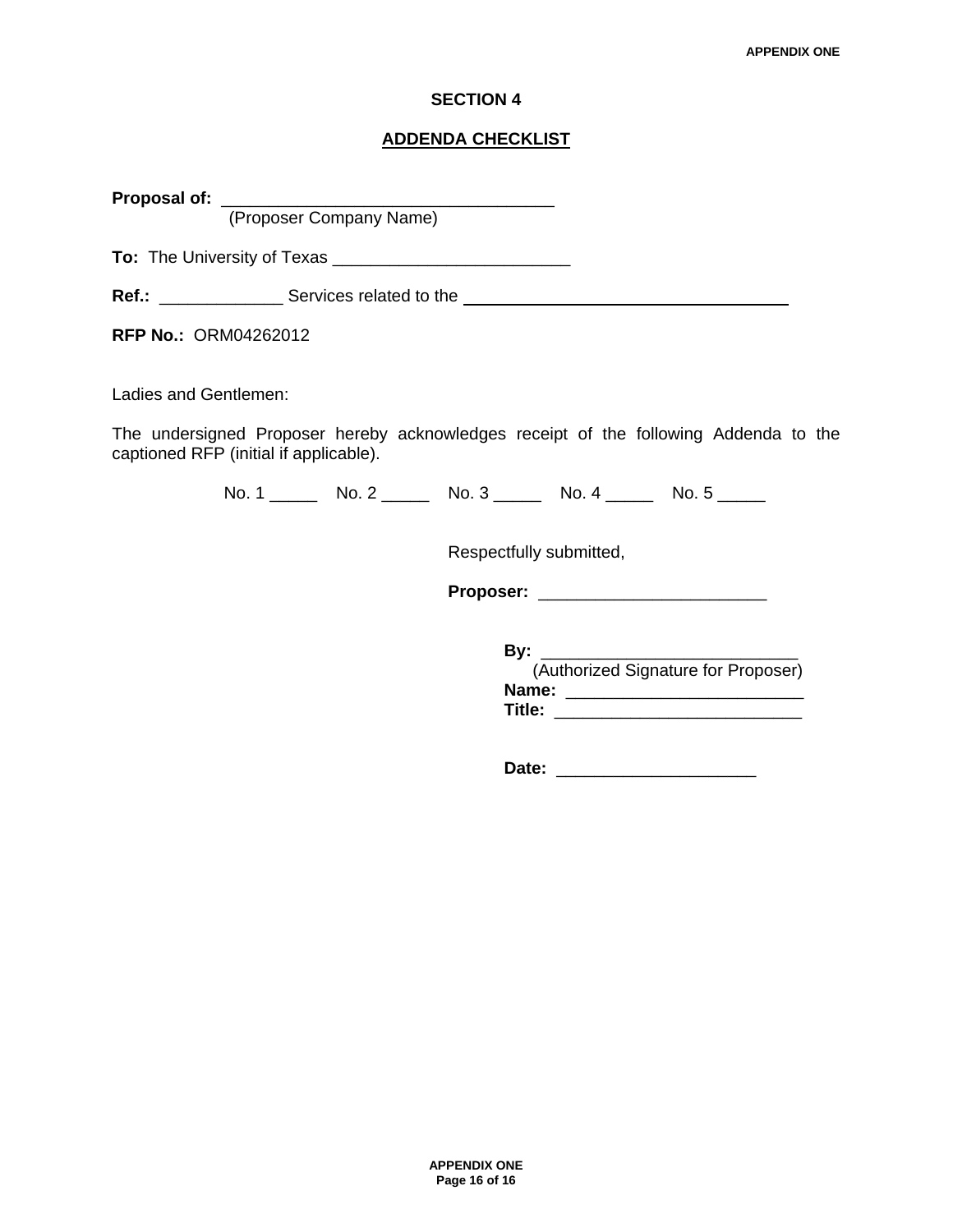## **APPENDIX TWO**

## **NON-EXCLUSIVE AGREEMENT BETWEEN UNIVERSITY AND CONTRACTOR**

This Non-Exclusive Agreement between University and Contractor ("Agreement") is made and entered into effective as of August 31, 2012 (the "Effective Date"), by and between The University of Texas System, an agency and institution of higher education established under the laws of the State of Texas ("University"), and \_\_\_\_\_\_\_\_\_\_\_\_\_\_\_\_\_\_\_\_\_\_\_\_\_\_\_, a<br>Federal Tax Identification Number ("Contractor"). Federal Tax Identification Number **Lawrence (Table 1988)** 

University and Contractor hereby agree as follows:

## **1. Scope of Work.**

- 1.1 Contractor will perform the scope of the work ("Work") set forth in **Exhibit A,**  attached and incorporated for all purposes, to the satisfaction of University and in accordance with the schedule ("Schedule") for the Work set forth in **Exhibit B**, attached and incorporated for all purposes. Time is of the essence in connection with this Agreement. University will have no obligation to accept late performance or waive timely performance by Contractor.
- 1.2 This Agreement is a non-exclusive contract between University and Contractor. University has awarded multiple contracts to other agents, brokers, risk management service providers and other third parties for the performance of the Work upon University's request.
- 1.3 CONTRACTOR UNDERSTANDS AND AGREES THAT UNIVERSITY HAS MADE NO REPRESENTATION, ASSURANCE, WARRANTY OR GUARANTY THAT (1) UNIVERSITY WILL REQUEST CONTRACTOR TO SOLICIT INSURANCE POLICIES ON BEHALF OF UNIVERSITY, OR THAT (2) UNIVERSITY WILL PROCURE INSURANCE POLICIES THROUGH CONTRACTOR. FURTHER, CONTRACTOR UNDERSTANDS AND AGREES THAT UNIVERSITY HAS AND DOES SPECIFICALLY DISCLAIM ANY SUCH REPRESENTATIONS, WARRANTIES, ASSURANCES OR GUARANTIES.
- 1.4 Contractor will obtain, at its own cost, any and all approvals, licenses, filings, registrations and permits required by federal, state or local laws, regulations or ordinances, for the performance of the Work.
- 1.5 Upon execution of this Agreement, all services previously performed by Contractor on behalf of University and included in the description of the Work, will become a part of the Work and will be subject to the terms and conditions of this Agreement.

## **2. The Project.**

The Work as more particularly described in **Exhibit A** will be provided in connection with the University's risk management program and all other related, necessary and appropriate services (the "Project").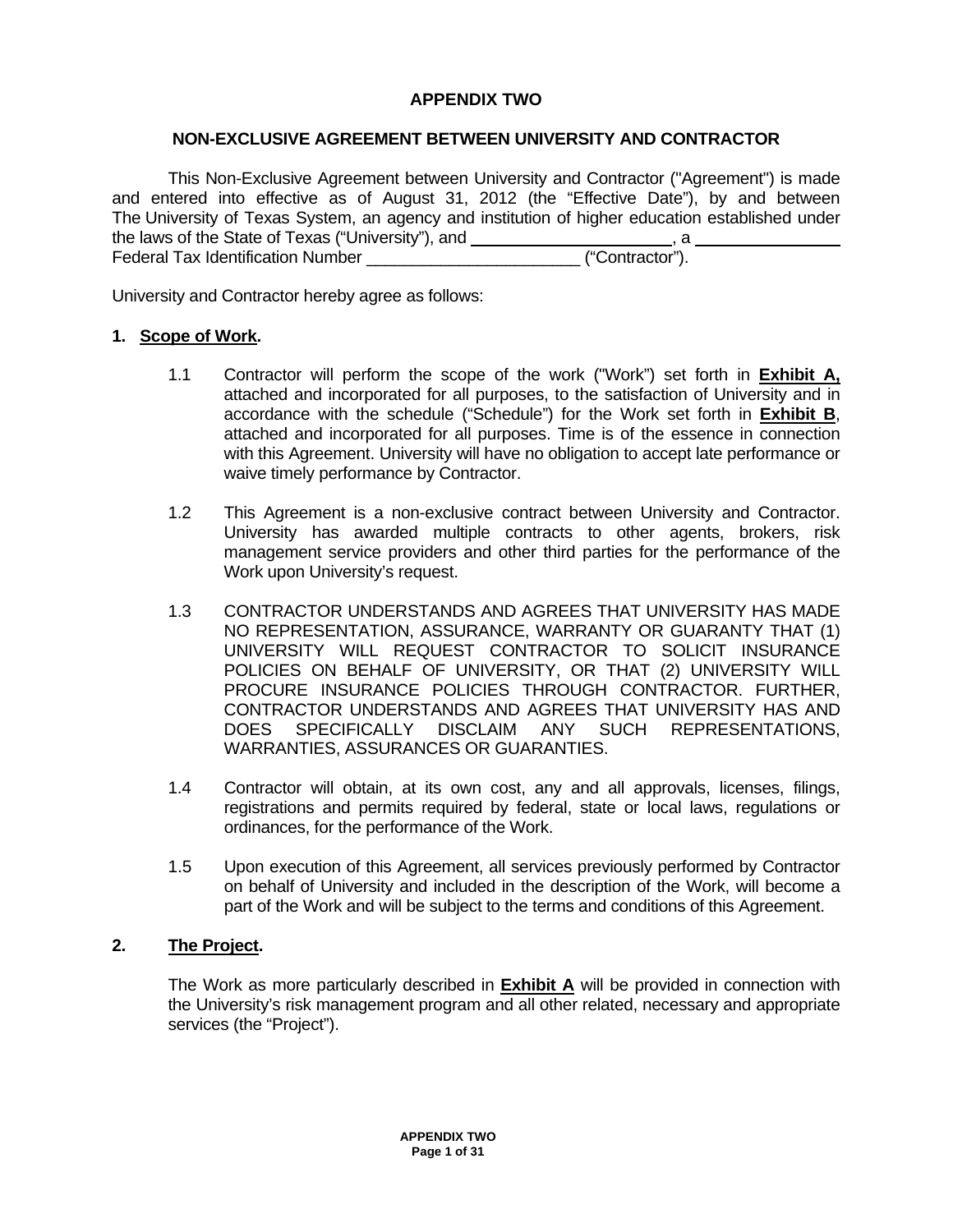## **3. Time for Commencement and Completion**.

The term of this Agreement will begin on the Effective Date and expire on the later of (i) August 31, 2016, or (i) the last expiration date of any policies University procures through Contractor, or (iii) the day after all claims or disputes related to all policies procured by University through Contractor are finally resolved and settled to University's satisfaction. University will have the option to renew this Agreement for four (4) additional one (1) year terms.

## **4. Contractor's Obligations**.

- 4.1 Contractor will perform the Work in compliance with all applicable federal, state and local, laws, regulations, and ordinances. Contractor represents and warrants that neither Contractor nor any firm, corporation or institution represented by Contractor, or anyone acting for the firm, corporation or institution, (1) has violated the antitrust laws of the State of Texas, Chapter 15, *Texas Business and Commerce Code*, or federal antitrust laws, or (2) has communicated directly or indirectly the content of Contractor's response to University's procurement solicitation to any competitor or any other person engaged in a similar line of business during the procurement process for this Agreement.
- 4.2 Contractor represents, warrants and agrees that (a) it will act solely in a fiduciary capacity for the University in accordance with the highest standards of Contractor's profession or business, and (b) all of the Work to be performed will be of the quality that prevails among similar businesses of superior knowledge and skill engaged in providing similar services in major United States urban areas under the same or similar circumstances.
- 4.3 Contractor will call to University's attention in writing all information in any materials supplied to Contractor (by University or any other party) that Contractor regards as unsuitable, improper or inaccurate in connection with the purposes for which the material is furnished. Nothing shall excuse or detract from Contractor's responsibilities or obligations hereunder in a case where such document or data is furnished unless Contractor advises University in writing that in its opinion such document or data and any requests made therein for action are unsuitable, improper, or inaccurate and University confirms in writing that it wishes Contractor to proceed in accordance with the document or date data as originally given.
- 4.4 Contractor warrants and agrees that the Work will be accurate and free from any material errors. Contractor's duties and obligations under this Agreement will at no time be in any way diminished by reason of any approval by University nor will Contractor be released from any liability by reason of any approval by University nor shall Contractor be released from any liability by reason of such approval by University, it being agreed that University at all times is relying upon Contractor's skill and knowledge in performing the Work.
- 4.5 Contractor will, at its own cost, correct all material defects in the Work as soon as practical after Contractor becomes aware of the defects. If Contractor fails to correct material defects in the Work within a reasonable time, then University may correct the defective Work at Contractor's expense. This remedy is in addition to, and not in substitution for, any other remedy for defective Work that University may have at law or in equity.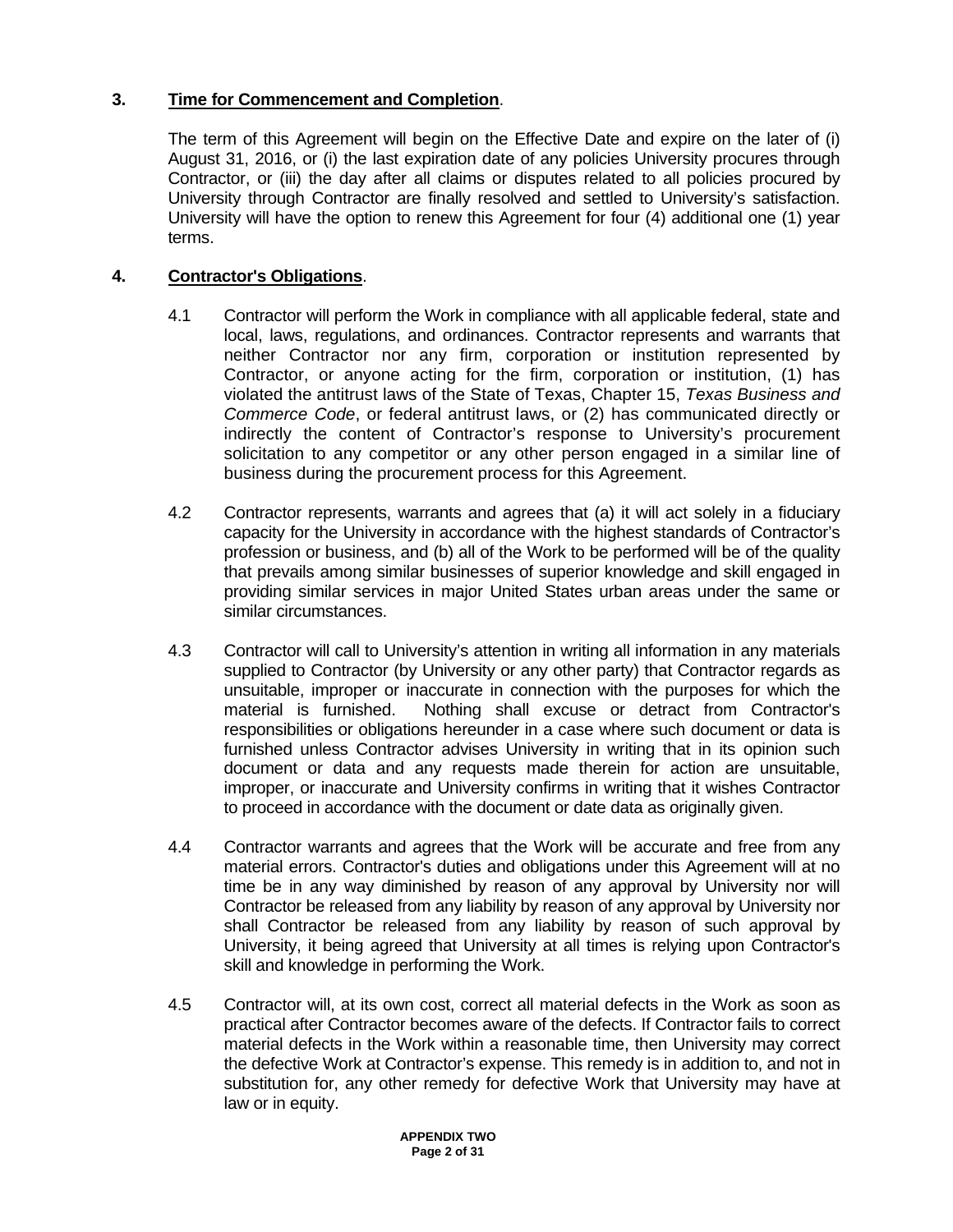- 4.6 Contractor will maintain a staff of properly trained and experienced personnel to ensure satisfactory performance under this Agreement. Contractor will cause all persons connected with Contractor directly in charge of the Work to be duly registered and/or licensed under all applicable federal, state and local, laws, regulations, and ordinances. Contractor will assign to the Project a designated representative who will be responsible for the administration and coordination of the Work.
- 4.7 Contractor represents that if (i) it is a corporation, then it is a corporation duly organized, validly existing and in good standing under the laws of the State of Texas, or a foreign corporation or limited liability company duly authorized and in good standing to conduct business in the State of Texas, that it has all necessary corporate power and has received all necessary corporate approvals to execute and deliver this Agreement, and the individual executing this Agreement on behalf of Contractor has been duly authorized to act for and bind Contractor; or (ii) if it is a partnership, limited partnership, limited liability partnership, or limited liability company then it has all necessary power and has secured all necessary approvals to execute and deliver this Agreement and perform all its obligations hereunder, and the individual executing this Agreement on behalf of Contractor has been duly authorized to act for and bind Contractor.
- 4.8 Contractor represents and warrants that neither the execution and delivery of this Agreement by Contractor nor the performance of its duties and obligations under this Agreement will (a) result in the violation of any provision [i] if a corporation, of Contractor's articles of incorporation or by-laws, [ii] if a limited liability company, of its articles of organization or regulations, or [iii] if a partnership, of any partnership agreement by which Contractor is bound; (b) result in the violation of any provision of any agreement by which Contractor is bound; or (c) to the best of Contractor's knowledge and belief, conflict with any order or decree of any court or other body or authority having jurisdiction.
- 4.9 Contractor represents and warrants that: (i) the Work will be performed solely by Contractor, its full-time or part-time employees during the course of their employment, or independent contractors who have assigned in writing all right, title and interest in their work to Contractor for the benefit of University; (ii) University will receive free, good and clear title to all Work Material developed under this Agreement; (iii) the Work Material and the intellectual property rights protecting the Work Material are free and clear of all encumbrances, including security interests, licenses, liens, charges or other restrictions; (iv) the Work Material will not infringe upon or violate any patent, copyright, trade secret, trademark, service mark or other property right of any former employer, independent contractor, client or other third party; and (v) the use, reproduction, distribution, or modification of the Work Material will not violate the rights of any third parties in the Work Material, including trade secret, publicity, privacy, copyright, trademark, service mark and patent rights.
- 4.10 Premises Rules.

**If this Agreement requires Contractor's presence on University's premises or in University's facilities, Contractor agrees to cause its employees, representatives, agents, or subcontractors to become aware of, fully informed about, and in full compliance with all applicable University rules**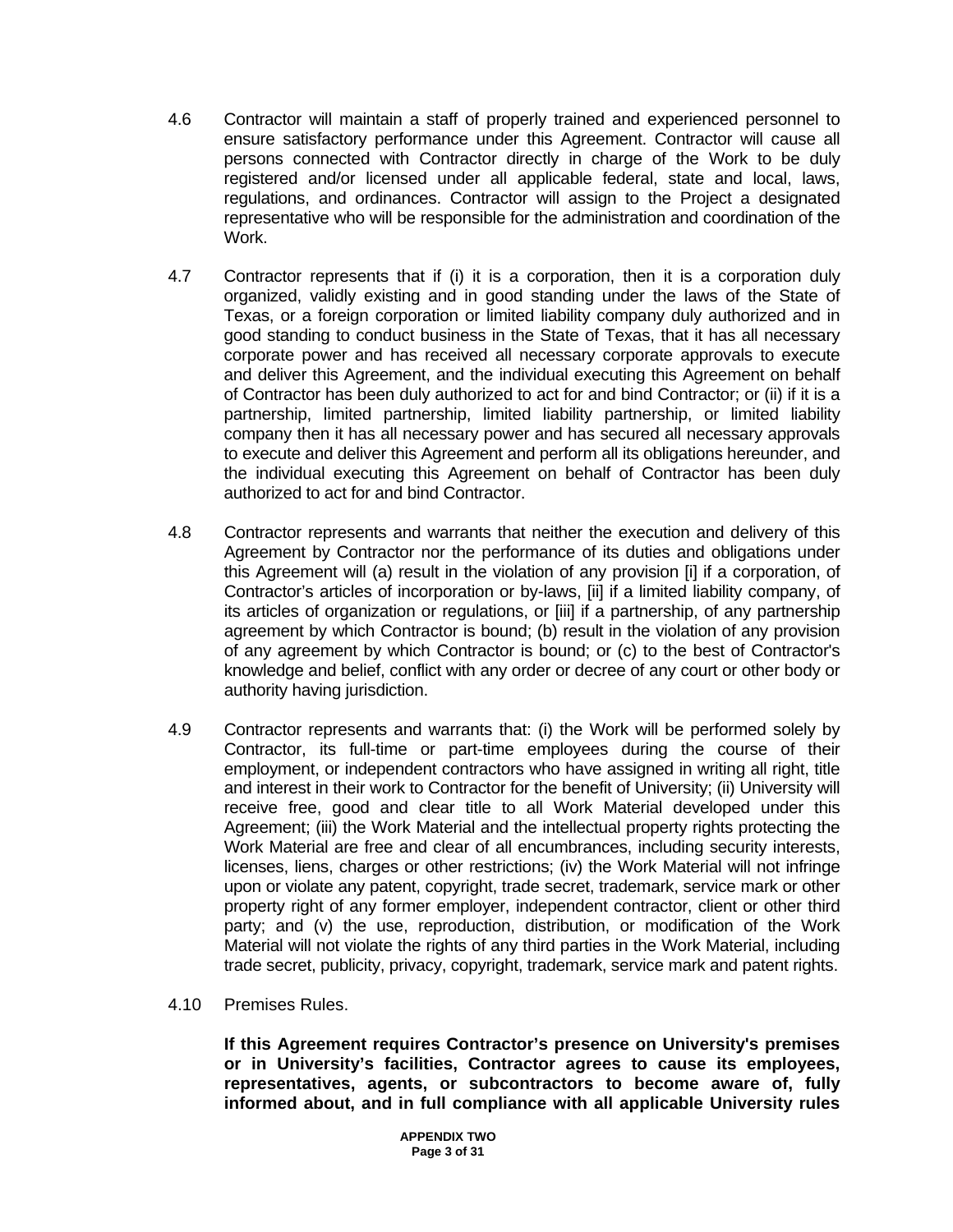**and policies, including those relative to personal health, security, environmental quality, safety, fire prevention, noise, smoking, and access restrictions.**

## **5. Commissions and Replacement Fees.**

- 5.1 Contractor's sole compensation for the policies procured by University through Contractor under this Agreement shall consist of one or more of the following, as determined by University in its sole discretion:
	- (a) commissions, if any, paid to Contractor by the insurance carriers that issue such policies; or
	- (b) fees that University pays to Contractor for risk management services provided and/or in lieu of commissions paid to Contractor by the insurance carriers that issue such policies (a "Replacement Fee").

In no event shall Contractor be compensated for the policies procured by University under this Agreement other than as set forth in this **Section 5. 1.**

- 5.2 Contractor shall disclose to University in writing all commissions or fees paid or to be paid to Contractor in connection with insurance policies procured or to be procured by University (including, but not limited to, commissions to be paid to Contractor by insurance carriers.) In some cases, University will compensate Contractor through a Fixed Fee in lieu of commissions. Contractor will be compensated on a fee basis for specific policies and services if requested by University and Contractor will provide evidence from insurance carriers that premiums are provided net of commissions for those policies including but not limited to, commissions, fees, contingent commissions, enhanced or supplemental commissions, excess and surplus lines and reinsurance commissions, profit sharing, volume over-rides, work transfer payments, service income, fiduciary funds income, sales incentives, and gifts. Such additional compensation will be treated as belonging to the University and will be treated as an offset against the Fixed Fees.
- 5.3 The insurance policies procured by University under this Agreement for which Contractor is paid a Replacement Fee as compensation in whole or in part for those policies are sometimes referred to as "Replacement Fee Policies."
- 5.4 In the event that University and Contractor agree that Contractor shall be paid a Replacement Fee as compensation in whole or in part for one or more Replacement Fee Policies procured by University under this Agreement, then University and Contractor shall enter into a written Addendum for those Replacement Fee Policies. Each Addendum shall meet the following requirements:
	- (a) Addendum Formats.
		- (1) Each Addendum shall be based upon a predefined "Addendum Format" jointly developed and agreed to in writing by the University and Contractor.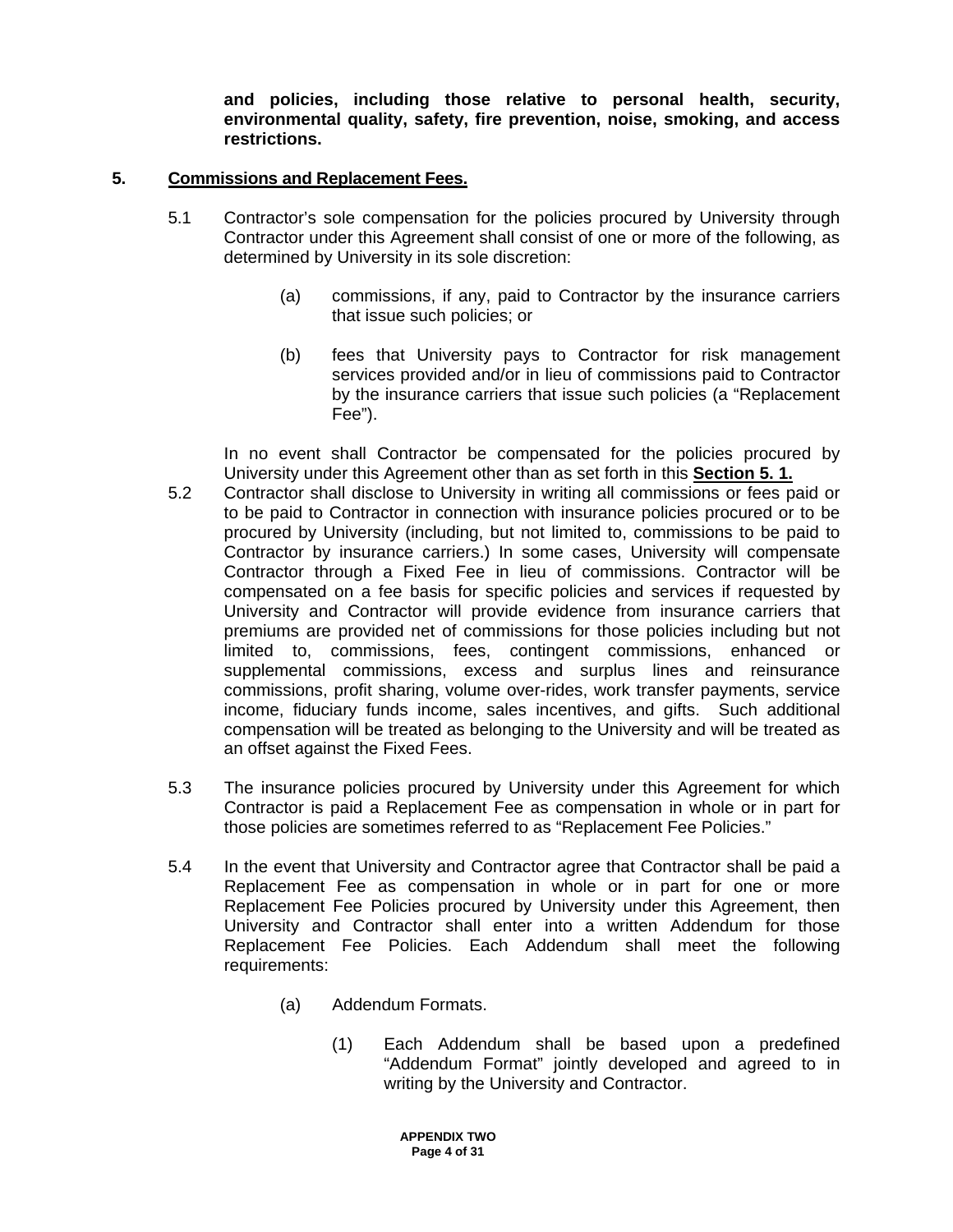- (2) The initial Addendum Formats agreed to by University and Contractor under this Agreement are:
	- (i) The "Fee-Only Addendum Format", as more specifically set forth in **Exhibit B** attached to this Agreement and incorporated for all purposes, which the University and Contractor shall use in the event that a Replacement Fee is to constitute Contractor's sole compensation for the identified Replacement Fee Policies procured by University. Contractor will be compensated on a fee basis for specific services if requested by University and Contractor will provide evidence from service providers that premiums are provided net of commissions for those policies including but not limited to, commissions, fees, contingent commissions, enhanced or supplemental commissions, excess and surplus lines and reinsurance commissions, profit sharing, volume over-rides, work transfer payments, service income, fiduciary funds income, sales incentives, and gifts. Such additional compensation will be treated as belonging to the University and will be treated as an offset against the Fixed Fees, and
	- (ii) the "Safety and Loss Prevention / Claims Handling Services Addendum Format", as more specifically set forth in **Exhibit C** attached to this Agreement and incorporated for all purposes, which the University and Contractor shall use in the event that Contractor is to be paid a Replacement Fee as compensation for Contractor's performance of Safety and Loss Prevention Services and/or Claims Handling services for one or more Replacement Fee Policies, but Contractor's sole compensation for all other services Contractor performs for those Replacement Fee Policies (including any services not identified through the use of this Addendum Format) shall be the commissions, if any, that are paid to Contractor by the insurance carriers issuing such Policies. Contractor will be compensated on a fee basis for specific services if requested by University and Contractor will provide evidence from service providers that premiums are provided net of commissions for those policies including but not limited to, commissions, fees, contingent commissions, enhanced or supplemental commissions, excess and surplus lines and reinsurance commissions, profit sharing, volume over-rides, work transfer payments, service income, fiduciary funds income, sales incentives, and gifts. Such additional compensation will be treated as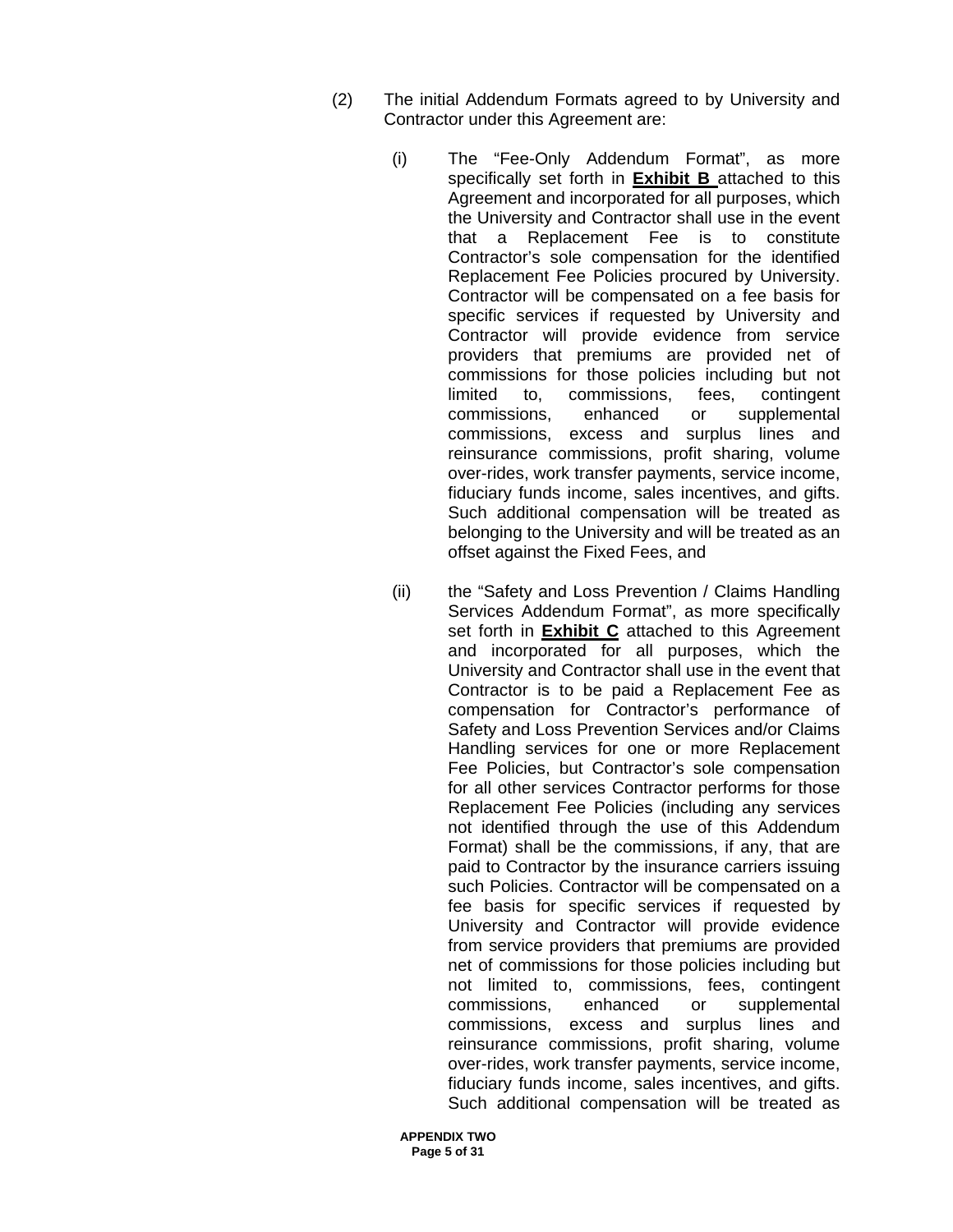belonging to the University and will be treated as an offset against the Fixed Fees.

- (3) The University and Contractor may develop other Addendum Formats in addition to the "Fee-Only Addendum Format" and the "Safety and Loss Prevention / Claims Handling Services Addendum Format" in order to document alternate approaches by which Contractor may be compensated for a Replacement Fee Policy. If University and Contractor agree to add such an additional Addendum Format, then Contractor and the University's Executive Vice Chancellor for Business Affairs, his or her duly-authorized designee, or any other person duly authorized by The University of Texas System Board of Regents (the "University Representative") shall execute that Addendum Format by signing a copy of the Addendum Format. Once such an additional Addendum Format is so executed, that Addendum Format shall be incorporated into this Agreement for all purposes, and the Addendum Format can be used by the University and Contractor as the basis for new Addenda under this Agreement.
- (4) Each Addendum shall contain only the terms and conditions that are set forth in the Addendum Format used as a basis for that Addendum.
- (5) In the event that an Addendum contains terms and conditions that are not set forth in the Addendum Format that was used as a basis for that Addendum, such terms and conditions are of no force or effect and are deleted from that Addendum.
- (6) In the event that an Addendum does not contain some or all of the terms and conditions set forth in the Addendum Format that was used as a basis for that Addendum, then the University and Contractor agree that the terms and conditions set forth in the Addendum Format are incorporated by reference into that Addendum.
- (b) Each Addendum shall document the Replacement Fee Policies for which University shall pay the Replacement Fees identified in that Addendum.
- (c) Each Addendum shall identify the Replacement Fee to be paid by University and the method under which Contractor shall invoice the University for that Replacement Fee.
- (d) Each Addendum shall identify the total amount to be remitted by University to Contractor under that Addendum (the "Addendum Cap"). Furthermore, each Addendum shall state that the total amount remitted by University to Contractor under that Addendum shall not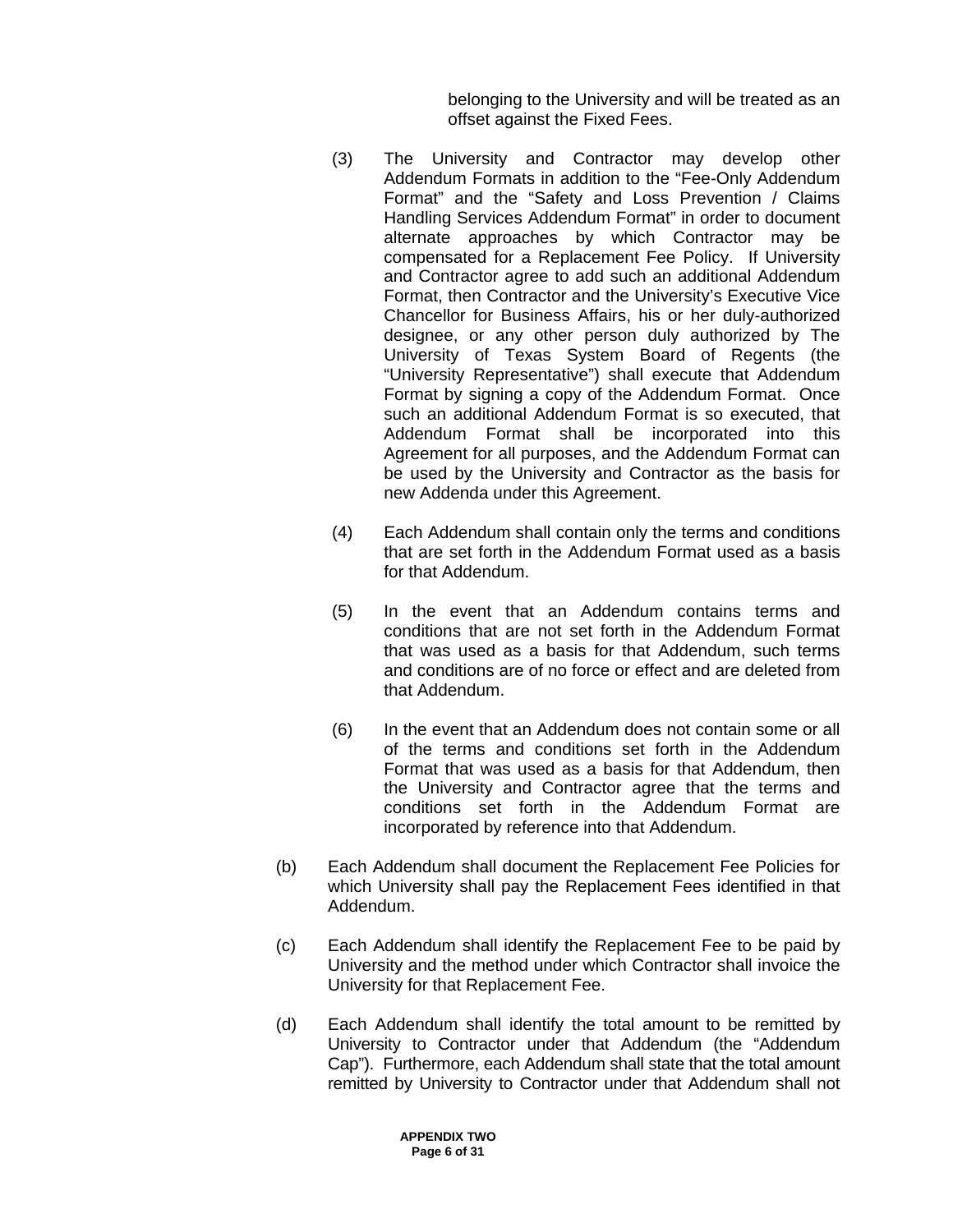exceed the Addendum Cap without the prior written approval of University.

- (e) Each Addendum under which Contractor shall be paid a Replacement Fee as Contractor's compensation for its performance of certain Safety and Loss Prevention Services for one or more Replacement Fee Policies shall document those specific Safety and Loss Prevention Services that are to be performed by Contractor. Contractor will be compensated on a fee basis for specific policies and services if requested by University and Contractor will provide evidence from insurance carriers that premiums are provided net of commissions for those policies including but not limited to, commissions, fees, contingent commissions, enhanced or supplemental commissions, excess and surplus lines and reinsurance commissions, profit sharing, volume over-rides, work transfer payments, service income, fiduciary funds income, sales incentives, and gifts. Such additional compensation will be treated as belonging to the University and will be treated as an offset against the Fixed Fees.
- (f) Each Addendum under which Contractor shall be paid a Replacement Fee as Contractor's compensation for its performance of certain Claims Handling Services for one or more Replacement Fee Policies shall document those specific Claims Handling Services that are to be performed by Contractor. Contractor will be compensated on a fee basis for specific policies and services if requested by University and Contractor will provide evidence from insurance carriers that premiums are provided net of commissions for those policies including but not limited to, commissions, fees, contingent commissions, enhanced or supplemental commissions, excess and surplus lines and reinsurance commissions, profit sharing, volume over-rides, work transfer payments, service income, fiduciary funds income, sales incentives, and gifts. Such additional compensation will be treated as belonging to the University and will be treated as an offset against the Fixed Fees.
- (g) Contractor shall attach a proposed Addendum to the quote for each Replacement Fee Policy. University and Contractor may negotiate the Replacement Fee set forth in a proposed Addendum prior to executing that Addendum. If University and Contractor agree on a completed Addendum, then Contractor and the University's Executive Vice Chancellor for Business Affairs, his or her dulyauthorized designee, or any other person duly authorized by The University of Texas System Board of Regents (the "University Representative") shall execute the Addendum by signing the Addendum.
- 5.5 In the event that an Addendum is executed by Contractor and the University Representative in accordance with **Section 5. 4. (g)** before University has obtained all of the insurance policies or other risk management services that are identified in that Addendum, then the University's payment obligations under that Addendum shall not be enforceable, and the University shall have no obligation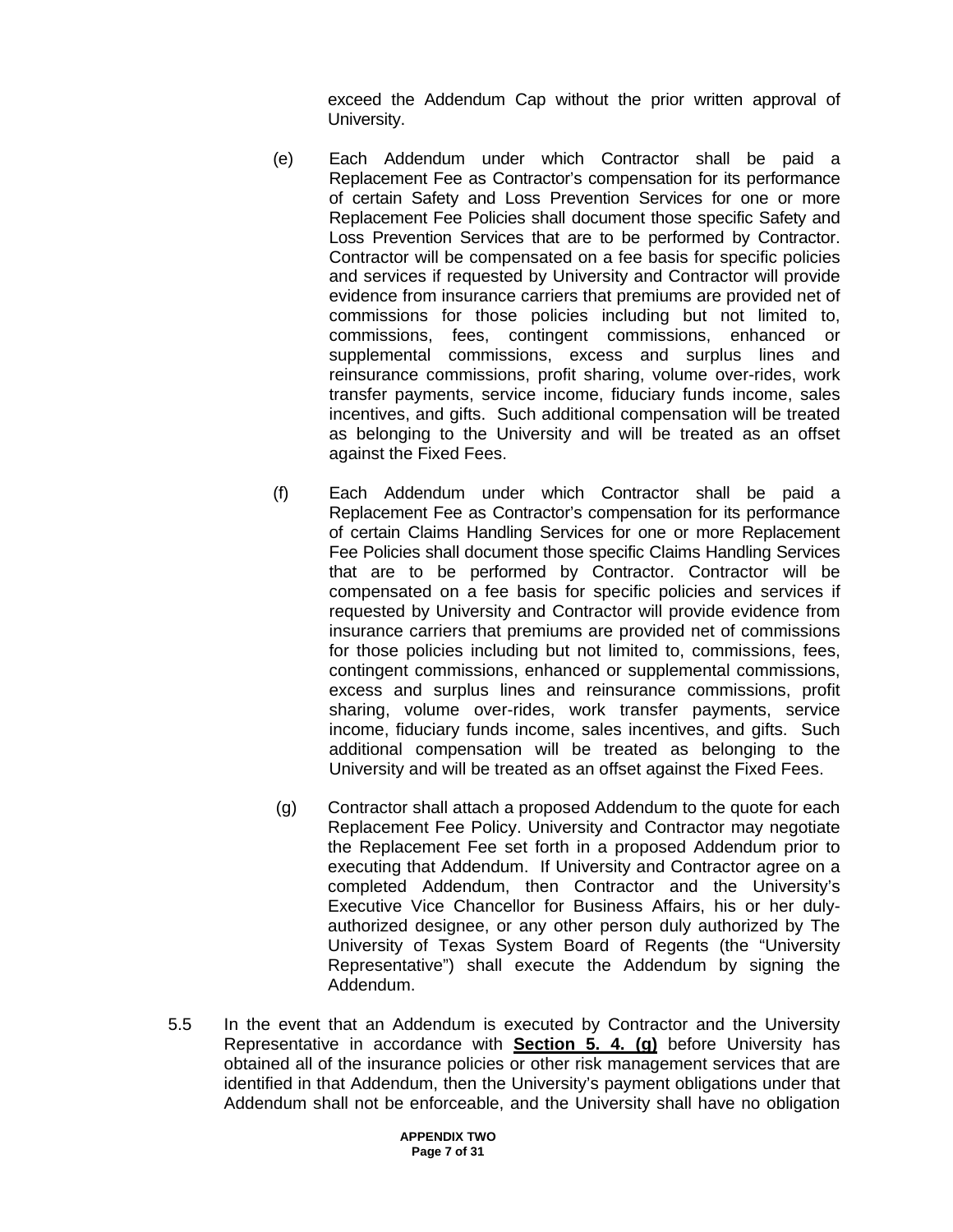to pay Contractor the Replacement Fee documented in that Addendum, until University has obtained all of the insurance policies or other risk management services identified in that Addendum.

- 5.6 The Replacement Fees set forth in an Addendum shall include any applicable federal, state or local sales or use tax that are to be paid by University on the Contractor services set forth in that Addendum.
- 5.7 After (1) the University Representative and Contractor have executed an Addendum and (2) University and the insurance carriers have executed all of the insurance policies identified in that Addendum, Contractor shall submit invoices to University as more specifically set forth in that Addendum. University will, no later than the twenty-first (21st) day after the date University receives such an invoice, approve or disapprove the invoice. If University approves the invoice, it shall pay the amount set forth in the invoice to Contractor in accordance with the *Texas Prompt Payment Act*, Chapter 2251, *Texas Government Code*; provided, that, Contractor is not in breach of or in default under this Agreement. If the University disapproves the invoice, it shall provide Contractor with specific reasons for the disapproval in writing. University shall have the right to verify the details set forth in Contractor's invoices, either before or after payment of such invoices, by (1) inspecting the books and records of Contractor relating to the Work performed by Contractor under this Agreement at mutually convenient times; (2) examining any reports

with respect to the Work performed by Contractor under this Agreement; (3) interviewing Contractor's and insurance carrier's employees that have been involved with Work performed by Contractor under this Agreement; (4) visiting any place where performance of all or a portion of the Work performed by Contractor under this Agreement occurs; and (5) other reasonable action.

- 5.8 University, an agency of the State of Texas, is exempt from Texas Sales & Use Tax on the Work in accordance with Section 151.309, *Texas Tax Code,* and Title 34 *Texas Administrative Code* ("**TAC**") Section 3.322.
- 5.9 In the event that this Agreement is terminated, then within thirty (30) days after termination, Contractor will reimburse University for all fees paid by University to Contractor that were (a) not earned by Contractor prior to termination, or (b) for goods or services that the University did not receive from Contractor prior to termination.
- 5.10 So long as Contractor has provided University with its current and accurate Federal Tax Identification Number in writing, University will pay Contractor for the performance of the Work as set forth in **Exhibit A**. Contractor understands and agrees that payments under this Agreement may be subject to the withholding requirements of Section 3402 (t) of the Internal Revenue Code.

# **6. Payment Terms.**

6.1 Notwithstanding any provision of this Agreement to the contrary, University will not be obligated to make any payment to Contractor if Contractor is in default under this Agreement.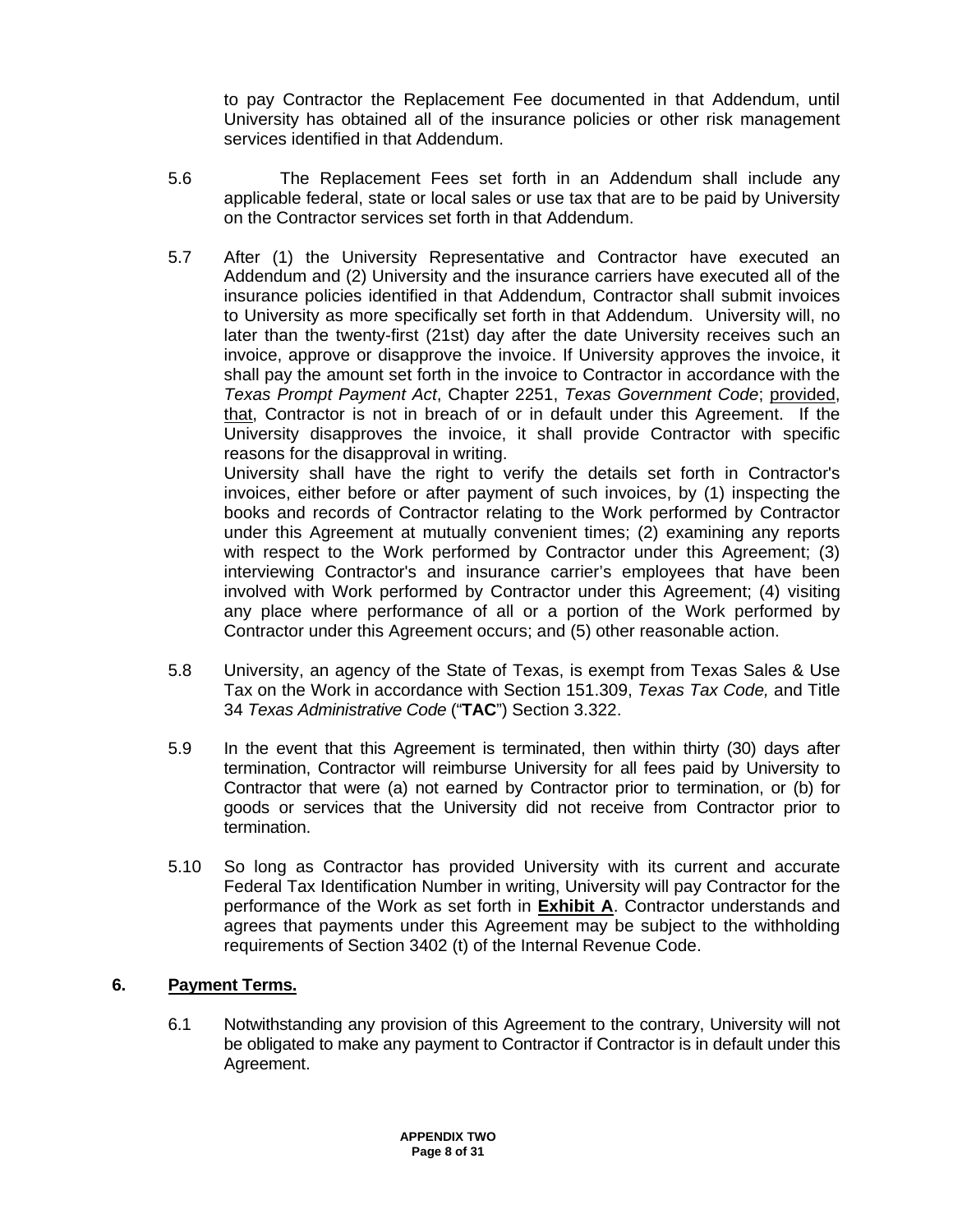- 6.2 The cumulative amount of all Payments and the Final Payment will not exceed the Contract Amount as more particularly set forth in **Exhibit B**, Fee-Only Format.
- 6.3 No payment made by University will (a) be construed to be final acceptance or approval of that part of the Work to which the payment relates, or (b) relieve Contractor of any of its duties or obligations under this Agreement.
- 6.4 The acceptance of Final Payment by Contractor will constitute a waiver of all claims by Contractor except those previously made in writing and identified by Contractor as unsettled at the time of the Final Invoice for payment.
- 6.5 University will have the right to verify the details set forth in Contractor's invoices and supporting documentation, either before or after payment, by (a) inspecting the books and records of Contractor at mutually convenient times; (b) examining any reports with respect to the Project; and (c) other reasonable action. In the event University makes any payment in advance of services, the parties agree that University is entitled to full and complete repayment of any sums unearned by Contractor. University may offset or withhold any payment under this Agreement to achieve such repayment. In the event that the Agreement is terminated, any unearned advance payment will be paid to University by Contractor within 30 days of request.

# **7. Ownership and Use of Work Material**.

- 7.1 All instructions, information, requirements, procedures, documents, drawings, specifications, plans, computations, sketches, data, photographs, tapes, renderings, models, publications, statements, accounts, reports, studies, and other materials prepared by Contractor or any subcontractors in connection with the Work (collectively, "Work Material"), whether or not accepted or rejected by University, are the sole property of University and for its exclusive use and re-use at any time without further compensation and without any restrictions.
- 7.2 Contractor grants and assigns to University all rights and claims of whatever nature and whether now or hereafter arising in and to the Work Material and will cooperate fully with University in any steps University may take to obtain or enforce patent, copyright, trademark or like protections with respect to the Work Material.
- 7.3 Contractor will deliver all Work Material to University upon expiration or termination of this Agreement. University will have the right to use the Work Material for the completion of the Work or otherwise. University may, at all times, retain the originals of the Work Material. The Work Material will not be used by any person other than University on other projects unless expressly authorized by University in writing.
- 7.4 The Work Material will not be used or published by Contractor or any other party unless expressly authorized by University in writing. Contractor will treat all Work Material as confidential.

# **8. Default and Termination**.

8.1 In the event of a material failure by a party to this Agreement to perform in accordance with the terms of this Agreement ("Default"), the other party may terminate this Agreement upon thirty (30) days' written notice of termination setting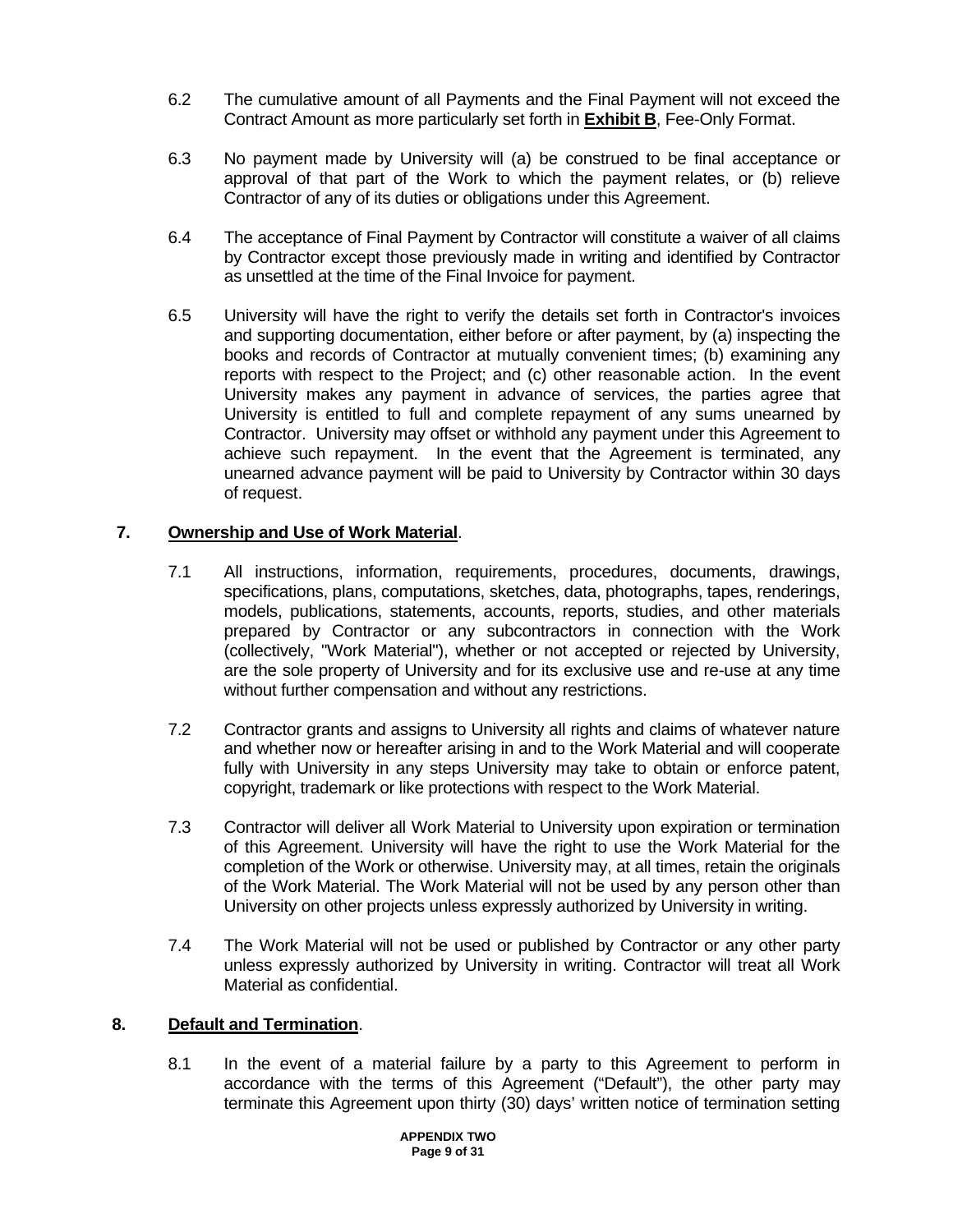forth the nature of the material failure; provided that, the material failure is through no fault of the terminating party. The termination will not be effective if the material failure is fully cured prior to the end of the thirty-day period.

- 8.2 University may, without cause, terminate this Agreement at any time upon giving seven (7) days' advance written notice to Contractor. Upon termination pursuant to this Section, Contractor will be entitled to payment of an amount that will compensate Contractor for the Work satisfactorily performed from the time of the last payment date to the termination date in accordance with this Agreement; provided, that, Contractor has delivered all Work Material to University. Notwithstanding any provision in this Agreement to the contrary, University will not be required to pay or reimburse Contractor for any services performed or for expenses incurred by Contractor after the date of the termination notice that could have been avoided or mitigated by Contractor.
- 8.3 Termination under **Sections 8.1** or **8.2** will not relieve Contractor from liability for any default or breach under this Agreement or any other act or omission of Contractor.
- 8.4 If Contractor fails to cure any Default within thirty (30) days after receiving written notice of the default, University will be entitled (but will not be obligated) to cure the default and will have the right to offset against all amounts due to Contractor under this Agreement, any and all reasonable expenses incurred in connection with University's curative actions.
- 8.5 In the event that this Agreement is terminated, then within thirty (30) days after termination, Contractor will reimburse University for all fees paid by University to Contractor that were (a) not earned by Contractor prior to termination, or (b) for goods or services that University did not receive from Contractor prior to termination.

# **9. Indemnification**

9.1 TO THE FULLEST EXTENT PERMITTED BY LAW, CONTRACTOR WILL AND DOES HEREBY AGREE TO INDEMNIFY, PROTECT, DEFEND WITH COUNSEL APPROVED BY UNIVERSITY, AND HOLD HARMLESS UNIVERSITY AND THE UNIVERSITY OF TEXAS SYSTEM, AND THEIR RESPECTIVE AFFILIATED ENTERPRISES, REGENTS, OFFICERS, DIRECTORS, ATTORNEYS, EMPLOYEES, REPRESENTATIVES AND AGENTS (COLLECTIVELY "INDEMNITEES") FROM AND AGAINST ALL DAMAGES, LOSSES, LIENS, CAUSES OF ACTION, SUITS, JUDGMENTS, EXPENSES, AND OTHER CLAIMS OF ANY NATURE, KIND, OR DESCRIPTION, INCLUDING REASONABLE ATTORNEYS' FEES INCURRED IN INVESTIGATING, DEFENDING OR SETTLING ANY OF THE FOREGOING (COLLECTIVELY "CLAIMS") BY ANY PERSON OR ENTITY, ARISING OUT OF, CAUSED BY, OR RESULTING FROM CONTRACTOR'S PERFORMANCE UNDER OR BREACH OF THIS AGREEMENT AND THAT ARE CAUSED IN WHOLE OR IN PART BY ANY NEGLIGENT ACT, NEGLIGENT OMISSION OR WILLFUL MISCONDUCT OF CONTRACTOR, ANYONE DIRECTLY EMPLOYED BY CONTRACTOR OR ANYONE FOR WHOSE ACTS CONTRACTOR MAY BE LIABLE. THE PROVISIONS OF THIS SECTION WILL NOT BE CONSTRUED TO ELIMINATE OR REDUCE ANY OTHER INDEMNIFICATION OR RIGHT WHICH ANY INDEMNITEE HAS BY LAW OR EQUITY. ALL PARTIES WILL BE ENTITLED TO BE REPRESENTED BY COUNSEL AT THEIR OWN EXPENSE.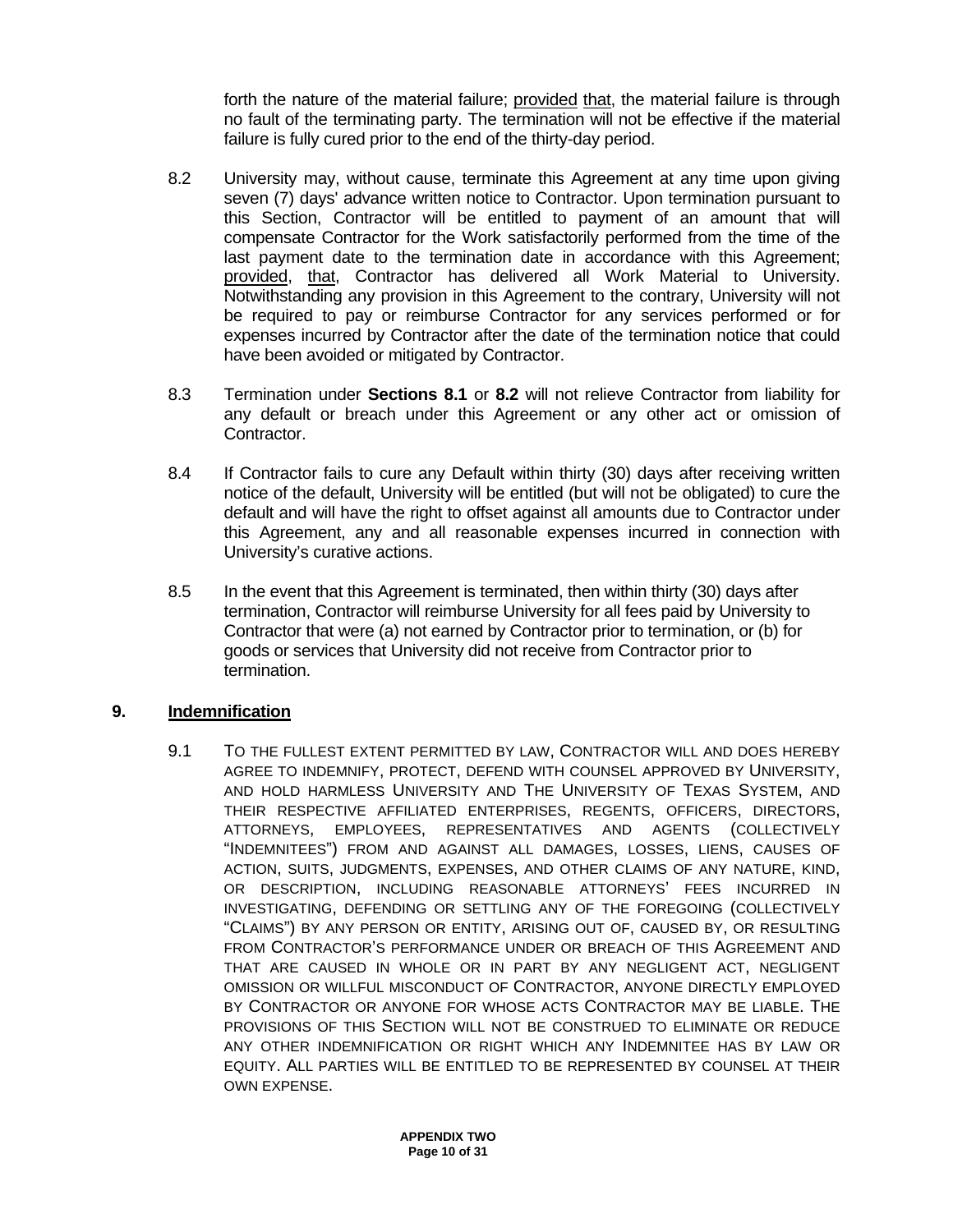9.2 IN ADDITION, CONTRACTOR WILL AND DOES HEREBY AGREE TO INDEMNIFY, PROTECT, DEFEND WITH COUNSEL APPROVED BY UNIVERSITY, AND HOLD HARMLESS INDEMNITEES FROM AND AGAINST ALL CLAIMS ARISING FROM INFRINGEMENT OR ALLEGED INFRINGEMENT OF ANY PATENT, COPYRIGHT, TRADEMARK OR OTHER PROPRIETARY INTEREST ARISING BY OR OUT OF THE PERFORMANCE OF SERVICES OR THE PROVISION OF GOODS BY CONTRACTOR, OR THE USE BY INDEMNITEES, AT THE DIRECTION OF CONTRACTOR, OF ANY ARTICLE OR MATERIAL; PROVIDED, THAT, UPON BECOMING AWARE OF A SUIT OR THREAT OF SUIT FOR INFRINGEMENT, UNIVERSITY WILL PROMPTLY NOTIFY CONTRACTOR AND CONTRACTOR WILL BE GIVEN THE OPPORTUNITY TO NEGOTIATE A SETTLEMENT. IN THE EVENT OF LITIGATION, UNIVERSITY AGREES TO REASONABLY COOPERATE WITH CONTRACTOR. ALL PARTIES WILL BE ENTITLED TO BE REPRESENTED BY COUNSEL AT THEIR OWN EXPENSE.

## **10. Relationship of the Parties**.

For all purposes of this Agreement and notwithstanding any provision of this Agreement to the contrary, Contractor is an independent contractor and is not a state employee, partner, joint venturer, or agent of University. Contractor will not bind nor attempt to bind University to any agreement or contract. As an independent contractor, Contractor is solely responsible for all taxes, withholdings, and other statutory or contractual obligations of any sort, including workers' compensation insurance.

# **11. Insurance**.

- 11.1 Contractor, consistent with its status as an independent contractor will carry and will cause its subcontractors to carry, at least the following insurance in the form, with companies admitted to do business in the State of Texas and having an A.M. Best Rating of A-:VII or better, and in amounts (unless otherwise specified), as University may require:
	- 11.1.1 Workers Compensation Insurance with statutory limits, and Employer's Liability Insurance with limits of not less than \$1,000,000:

| \$1,000,000 |
|-------------|
| \$1,000,000 |
| \$1,000,000 |
|             |

Policies must include (a) Other States Endorsement to include TEXAS if business is domiciled outside the State of Texas, and (b) a waiver of all rights of subrogation and other rights in favor of University;

11.1.2 Commercial General Liability Insurance with limits of not less than:

| Each Occurrence Limit                     | \$1,000,000 |
|-------------------------------------------|-------------|
| Damage to Rented Premises                 | \$100,000   |
| Medical Expenses (any one person)         | \$ 10,000   |
| Personal & Advertising Injury             | \$1,000,000 |
| General Aggregate                         | \$2,000,000 |
| Products - Completed Operations Aggregate | \$2,000,000 |

Policy will include independent contractor's liability, covering, but not limited to, the liability assumed under the indemnification provision of this contract, fully insuring Contractor's (or Subcontractor's) liability for bodily injury (including death) and property damage.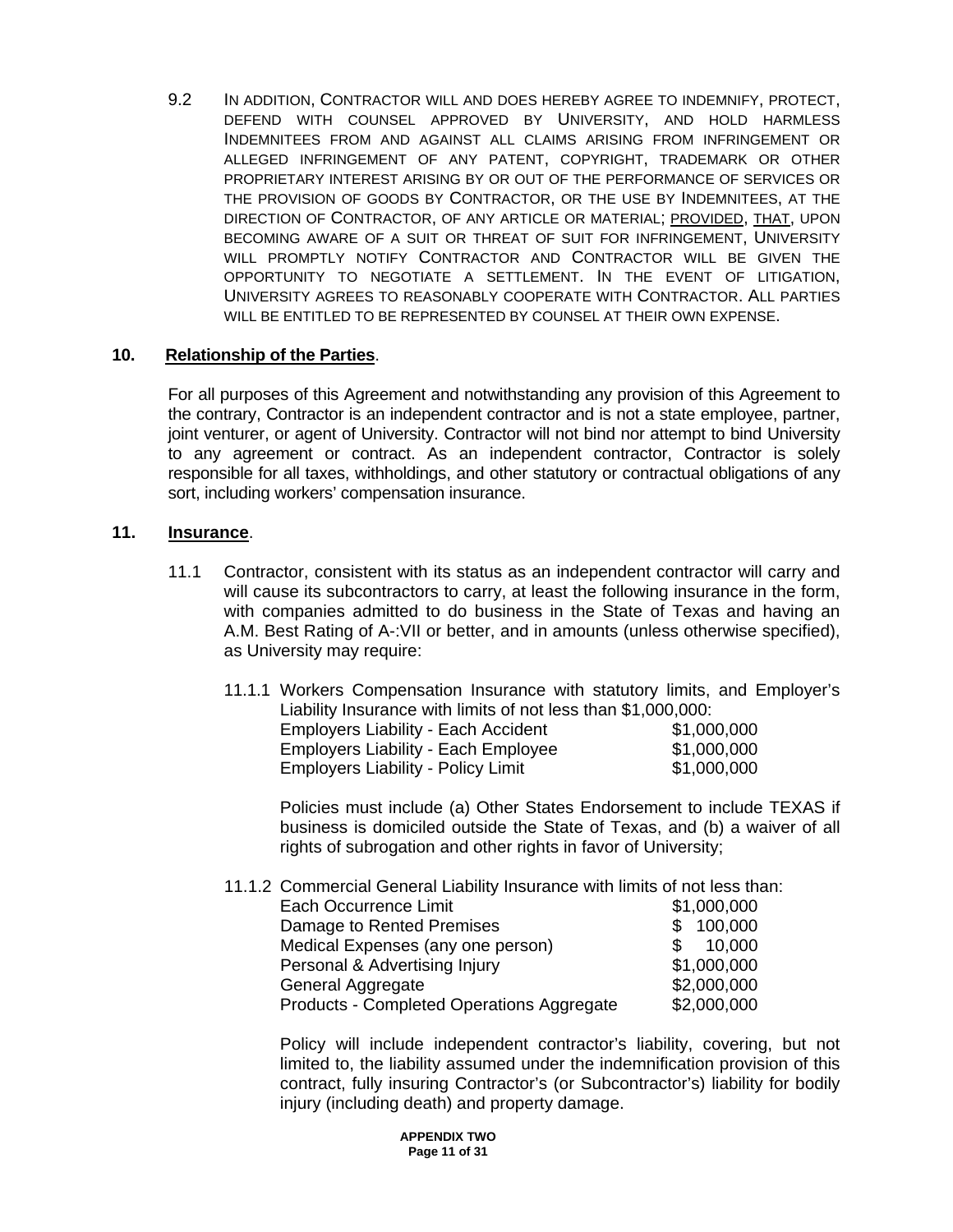- 11.1.4 Business Auto Liability Insurance covering all owned, non-owned or hired automobiles, with limits of not less than \$1,000,000 Combined Single Limit Bodily Injury and Property Damage;
- 11.1.5 Errors and Omissions Insurance with limits of not less than \$5,000,000 per claim.
- 11.2 Contractor will deliver to University:
	- 11.2.1 Evidence satisfactory to University in its sole discretion, evidencing the existence of all insurance after the execution and delivery of this Agreement and prior to the performance or continued performance of any services to be performed by Contractor under this Agreement.
	- 11.2.2 Additional evidence, satisfactory to University in its sole discretion, of the continued existence of all insurance not less than thirty (30) days prior to the expiration of any insurance. Insurance policies, with the exception of Workers' Compensation and Employer's Liability, shall be endorsed and name University as an Additional Insured. All policies will be endorsed to provide a waiver of subrogation in favor of University. All policies with the exception of Workers' Compensation and Employer's Liability will be endorsed to provide primary and non-contributory coverage. No policy shall be canceled until after thirty (30) days' unconditional written notice to University. All policies shall be endorsed requiring the insurance carrier providing coverage to send notice to University 30 days prior to any cancellation, material change, or non-renewal (60 days for non-renewal) relating to any insurance policy required herein.
- 11.3 The insurance policies required in this Agreement will be kept in force for the periods specified below:
	- 11.3.1 Commercial General Liability Insurance, Business Automobile Liability Insurance; Errors and Omissions Insurance will be kept in force until receipt of Final Payment by University to Contractor; and
	- 11.3.2 Workers' Compensation Insurance and Employer's Liability Insurance will be kept in force until the Work has been fully performed and accepted by University in writing.

# **12. Miscellaneous**.

12.1 **Assignment and Subcontracting.** Except as specifically provided in **APPENDIX THREE**, Historically Underutilized Business Subcontracting Plan, attached and incorporated for all purposes, Contractor's interest in this Agreement (including Contractor's duties and obligations under this Agreement, and the fees due to Contractor under this Agreement) may not be subcontracted, assigned, delegated, or otherwise transferred to a third party, in whole or in part, and any attempt to do so will (a) not be binding on University; and (b) be a breach of this Agreement for which Contractor will be subject to all remedial actions provided by Texas law, including Chapter 2161, *Texas Government Code*, and 34 TAC Chapter 20,§§20.101 – 20.108. The benefits and burdens of this Agreement are assignable by University.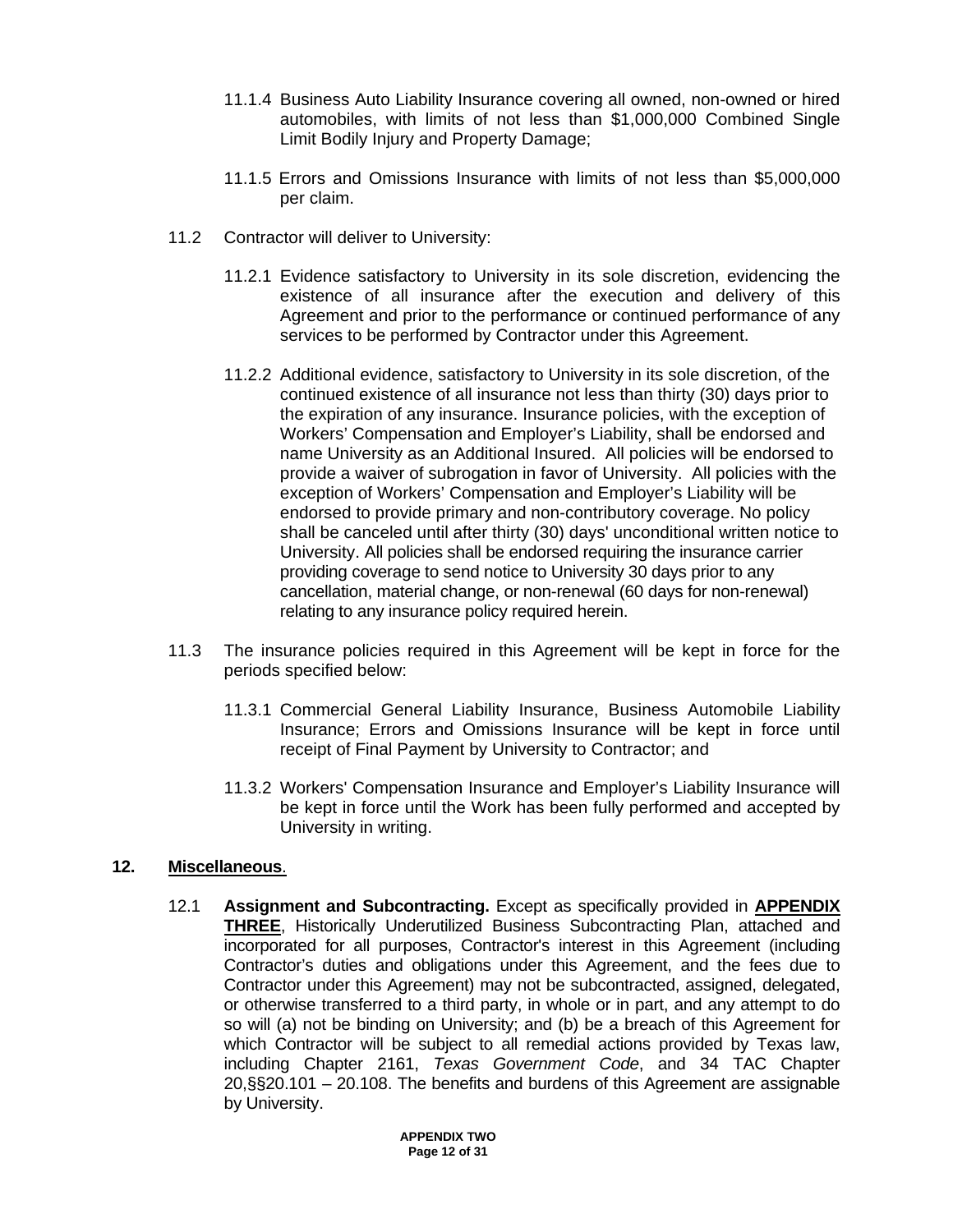- 12.2 *Texas Family Code* **Child Support Certification.** Pursuant to Section 231.006, *Texas Family Code*, Contractor certifies that it is not ineligible to receive the award of or payments under this Agreement and acknowledges that this Agreement may be terminated and payment may be withheld if this certification is inaccurate.
- 12.3 **Eligibility Certifications.** Pursuant to Sections 2155.004 and 2155.006, *Texas Government Code*, Contractor certifies that the individual or business entity named in this Agreement is not ineligible to receive the award of or payments under this Agreement and acknowledges that this Agreement may be terminated and payment withheld if these certifications are inaccurate.
- 12.4 **Tax Certification.** If Contractor is a taxable entity as defined by Chapter 171, Texas Tax Code ("Chapter 171"), then Contractor certifies that it is not currently delinquent in the payment of any taxes due under Chapter 171, or that Contractor is exempt from the payment of those taxes, or that Contractor is an out-of-state taxable entity that is not subject to those taxes, whichever is applicable.
- 12.5 **Payment of Debt or Delinquency to the State.** Pursuant to Sections 2107.008 and 2252.903, *Texas Government Code*, Contractor agrees that any payments owing to Contractor under this Agreement may be applied directly toward any debt or delinquency that Contractor owes the State of Texas or any agency of the State of Texas regardless of when it arises, until the debt or delinquency is paid in full.
- 12.6 **Loss of Funding.** University performance of its duties and obligations under this Agreement may be dependent upon the appropriation and allotment of funds by the Texas State Legislature (the "Legislature") and/or allocation of funds by the Board of Regents of The University of Texas System (the "Board"). If the Legislature fails to appropriate or allot the necessary funds, or the Board fails to allocate the necessary funds, then University will issue written notice to Contractor and University may terminate this Agreement without further duty or obligation hereunder. Contractor acknowledges that appropriation, allotment, and allocation of funds are beyond the control of University.
- 12.7 **Entire Agreement; Modifications.** This Agreement supersedes all prior agreements, written or oral, between Contractor and University and will constitute the entire agreement and understanding between the parties with respect to the subject matter of this Agreement. This Agreement and each of its provisions will be binding upon the parties and may not be waived, modified, amended or altered except by a writing signed by both University and Contractor.
- 12.8 **Force Majeure.** Neither party hereto will be liable or responsible to the other for any loss or damage or for any delays or failure to perform due to causes beyond its reasonable control including acts of God, strikes, epidemics, war, riots, flood, fire, sabotage, or any other circumstances of like character ("force majeure occurrence").
- 12.9 **Captions.** The captions of sections and subsections in this Agreement are for convenience only and will not be considered or referred to in resolving questions of interpretation or construction.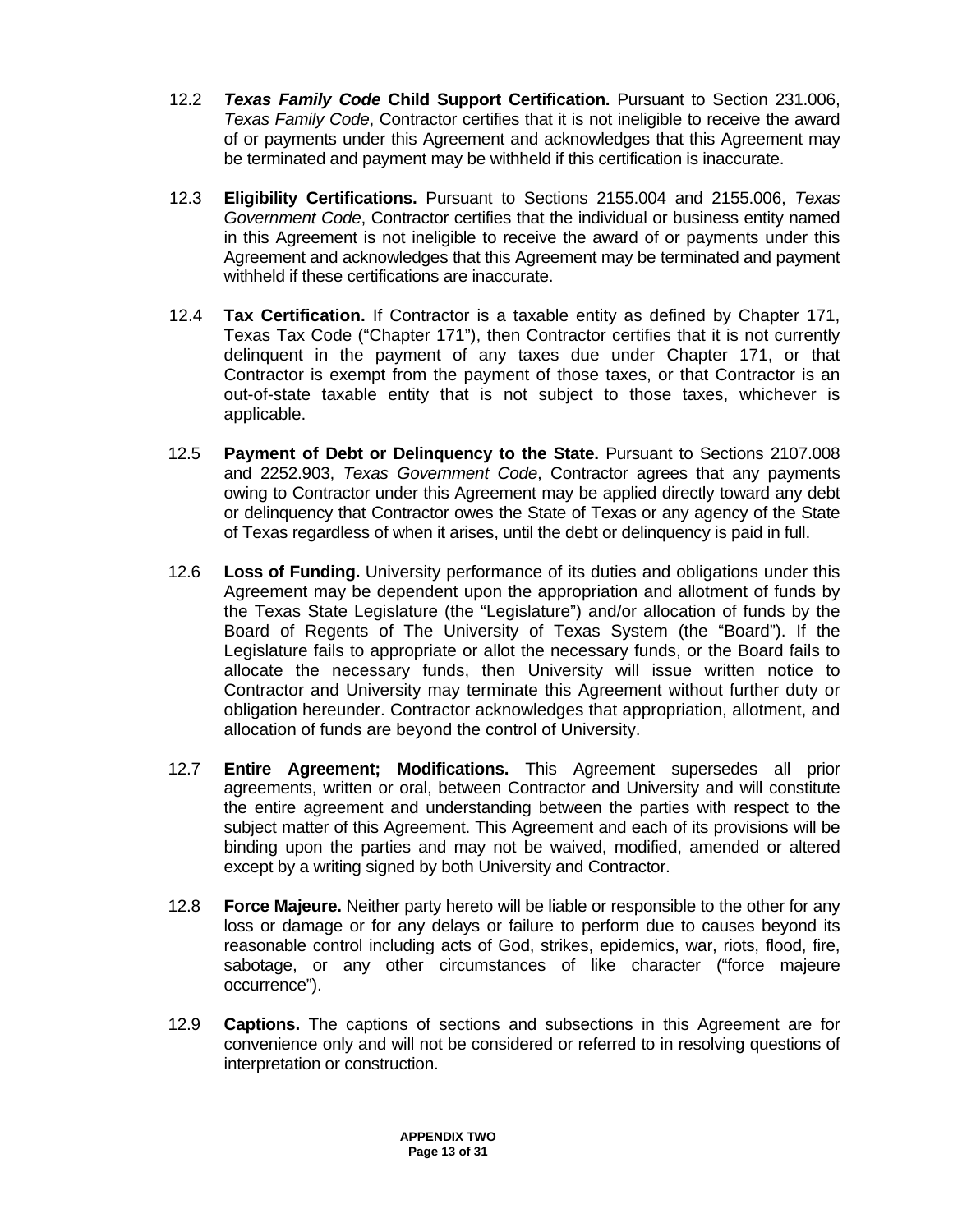- 12.10 **Governing Law.** Travis County, Texas, will be the proper place of venue for suit on or in respect of this Agreement. This Agreement and all of the rights and obligations of the parties to this Agreement and all of the terms and conditions of this Agreement will be construed, interpreted and applied in accordance with and governed by and enforced under the laws of the State of Texas.
- 12.11 **Waivers.** No delay or omission in exercising any right accruing upon a default in performance of this Agreement will impair any right or be construed to be a waiver of any right. A waiver of any default under this Agreement will not be construed to be a waiver of any subsequent default under this Agreement.
- 12.12 **Confidentiality and Safeguarding of University Records; Press Releases; Public Information.** Under this Agreement. Contractor may (1) create. (2) receive from or on behalf of University, or (3) have access to, records or record systems (collectively, "University Records"). Among other things, University Records may contain social security numbers, credit card numbers, or data protected or made confidential or sensitive by applicable federal, state and local, laws, regulations, and ordinances, including the Gramm-Leach-Bliley Act (Public Law No: 106-102) and the Family Educational Rights and Privacy Act, 20 U.S.C. §1232g ("FERPA"). If University Records are subject to FERPA, (1) University designates Contractor as a University official with a legitimate educational interest in University Records, and (2) Contractor acknowledges that its improper disclosure or redisclosure of personally identifiable information from University Records will result in Contractor's exclusion from eligibility to contract with University for at least five (5) years. Contractor represents, warrants, and agrees that it will: (1) hold University Records in strict confidence and will not use or disclose University Records except as (a) permitted or required by this Agreement, (b) required by law, or (c) otherwise authorized by University in writing; (2) safeguard University Records according to reasonable administrative, physical and technical standards (such as standards established by (i) the National Institute of Standards and Technology and (ii) the Center for Internet Security, as well as the Payment Card Industry Data Security Standards) that are no less rigorous than the standards by which Contractor protects its own confidential information; (3) continually monitor its operations and take any action necessary to assure that University Records are safeguarded and the confidentiality of University Records is maintained in accordance with all applicable federal, state and local, laws, regulations, and ordinances, including FERPA and the Gramm-Leach Bliley Act, and the terms of this Agreement; and (4) comply with the University's rules, policies, and procedures regarding access to and use of University's computer systems. At the request of University, Contractor agrees to provide University with a written summary of the procedures Contractor uses to safeguard and maintain the confidentiality of University Records.
	- 12.12.1 **Notice of Impermissible Use.** If an impermissible use or disclosure of any University Records occurs, Contractor will provide written notice to University within one (1) business day after Contractor's discovery of that use or disclosure. Contractor will promptly provide University with all information requested by University regarding the impermissible use or disclosure.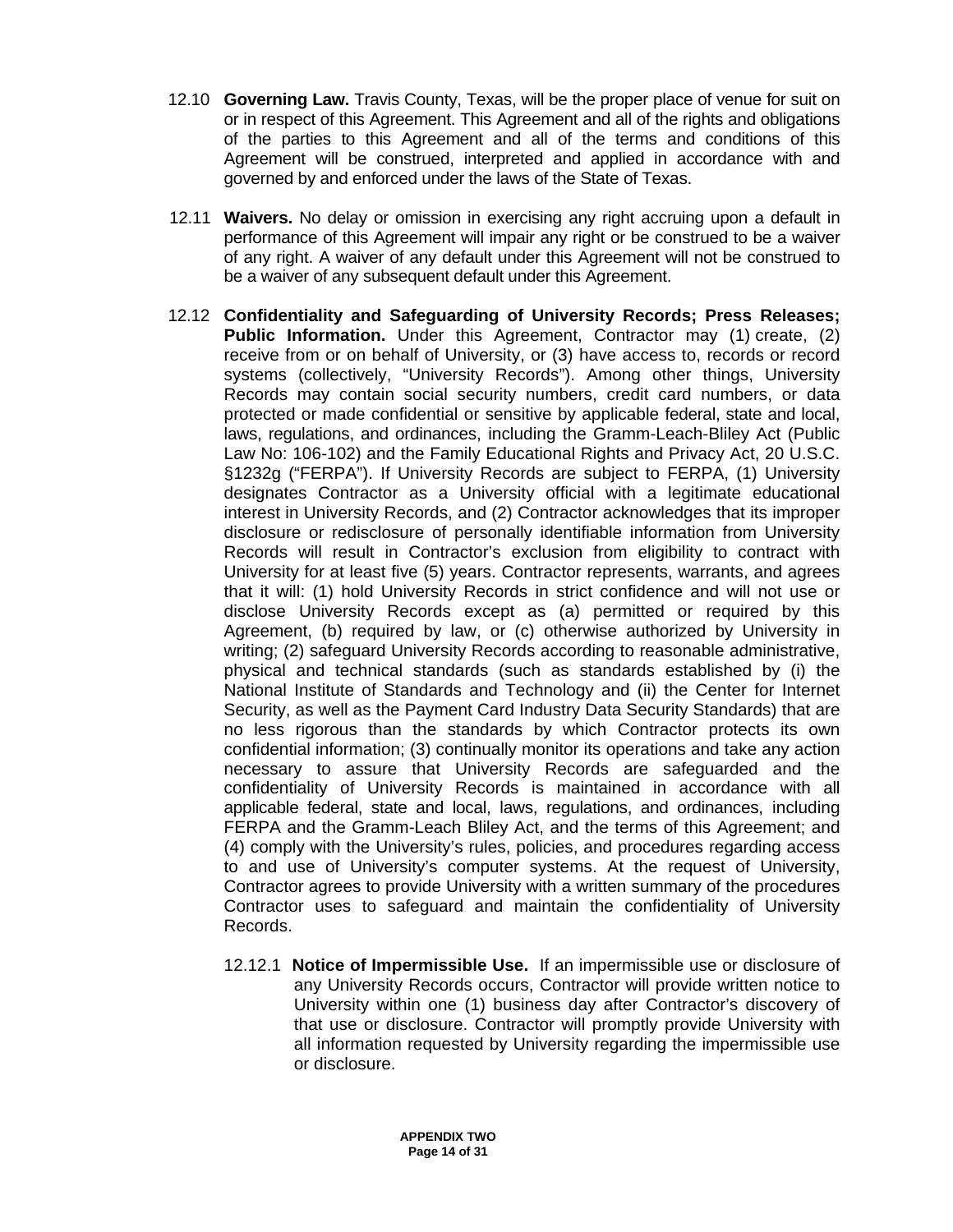- 12.12.2 **Return of University Records.** Contractor agrees that within thirty (30) days after the expiration or termination of this Agreement, for any reason, all University Records created or received from or on behalf of University will be (1) returned to University, with no copies retained by Contractor; or (2) if return is not feasible, destroyed. Twenty (20) days before destruction of any University Records, Contractor will provide University with written notice of Contractor's intent to destroy University Records. Within five (5) days after destruction, Contractor will confirm to University in writing the destruction of University Records.
- 12.12.3 **Disclosure.** If Contractor discloses any University Records to a subcontractor or agent, Contractor will require the subcontractor or agent to comply with the same restrictions and obligations as are imposed on Contractor by this Section.
- 12.12.4 **Press Releases.** Except when defined as part of the Work, Contractor will not make any press releases, public statements, or advertisement referring to the Project or the engagement of Contractor as an independent contractor of University in connection with the Project, or release any information relative to the Project for publication, advertisement or any other purpose without the prior written approval of University.
- 12.12.5 **Public Information.** University strictly adheres to all statutes, court decisions and the opinions of the Texas Attorney General with respect to disclosure of public information under the *Texas Public Information Act*, Chapter 552,*Texas Government Code*.
- 12.12.6 **Termination.** In addition to any other termination rights set forth in this Agreement and any other rights at law or equity, if University reasonably determines that Contractor has breached any of the restrictions or obligations set forth in this Section, University may immediately terminate this Agreement without notice or opportunity to cure.
- 12.12.7 **Duration.** The restrictions and obligations under this Section will survive expiration or termination of this Agreement for any reason.
- 12.13 **Binding Effect.** This Agreement will be binding upon and inure to the benefit of the parties hereto and their respective permitted assigns and successors.
- 12.14 **Records.** Records of Contractor's costs, reimbursable expenses pertaining to the Project and payments will be available to University or its authorized representative during business hours and will be retained for four (4) years after final Payment or abandonment of the Project, unless University otherwise instructs Contractor in writing.
- 12.15 **Notices.** Except as otherwise provided by this Section, all notices, consents, approvals, demands, requests or other communications provided for or permitted to be given under any of the provisions of this Agreement will be in writing and will be sent via certified mail, hand delivery, overnight courier, facsimile transmission (to the extent a facsimile number is set forth below), or email (to the extent an email address is set forth below) as provided below, and notice will be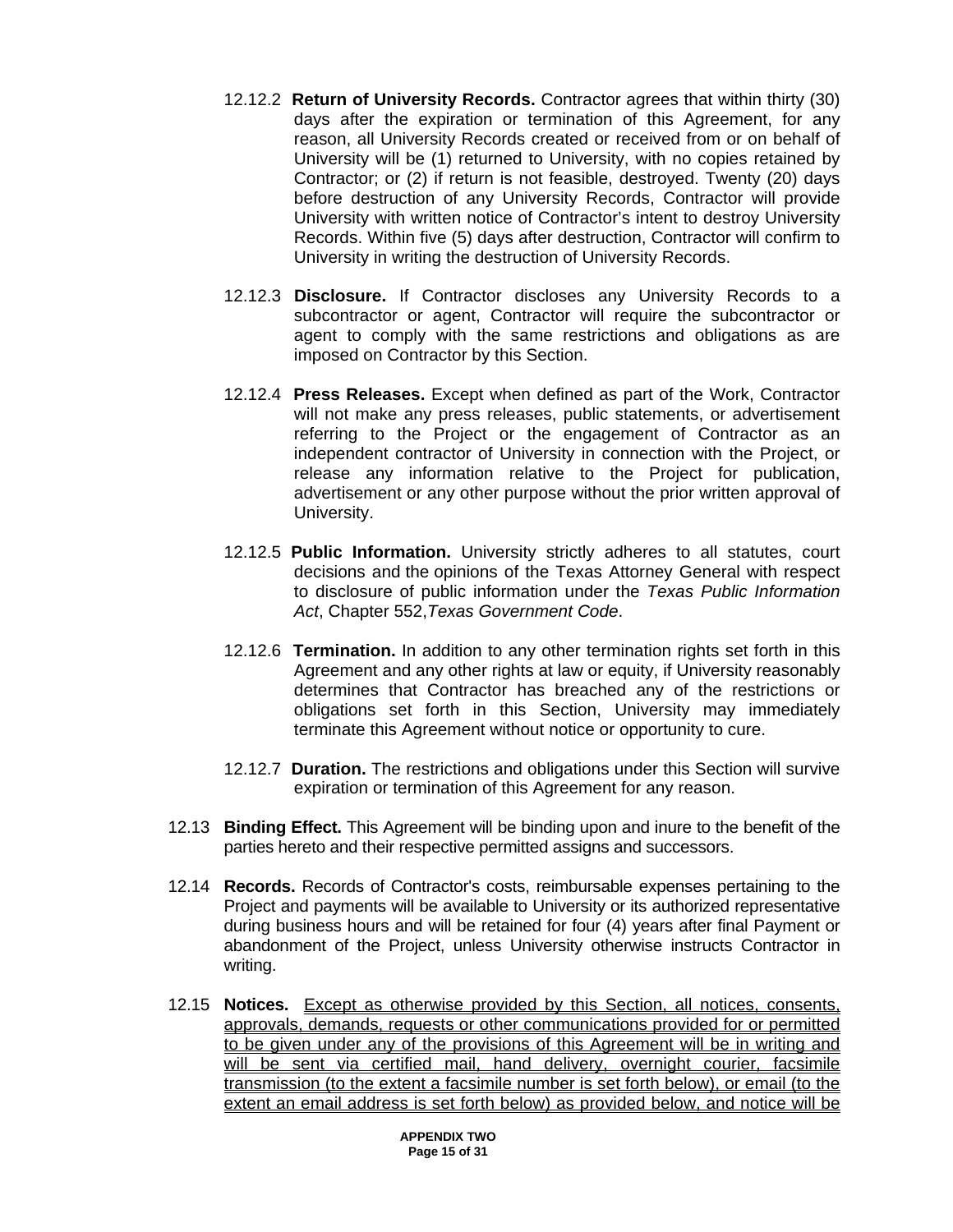deemed given (i) if delivered by certified mail, when deposited, postage prepaid, in the United States mail, or (ii) if delivered by hand, overnight courier, facsimile (to the extent a facsimile number is set forth below) or email (to the extent an email address is set forth below), when received:

| If to University: | Paul D. Pousson<br>Associate Director of Risk Management<br>The University of Texas System<br>220 West 7th Street<br><b>Austin, TX 78701</b> |
|-------------------|----------------------------------------------------------------------------------------------------------------------------------------------|
| with copy to:     | Phillip B. Dendy<br>Director of Risk Management<br>The University of Texas System<br>220 West 7th Street<br>Austin, Texas 78701              |
| If to Contractor: |                                                                                                                                              |

or other person or address as may be given in writing by either party to the other in accordance with this Section.

\_\_\_\_\_\_\_\_\_\_\_\_\_\_\_\_\_\_\_\_\_\_\_\_\_ Attention: **Attention:** 

Notwithstanding any other requirements for notices given by a party under this Agreement, if Contractor intends to deliver written notice to University pursuant to Section 2251.054, *Texas Government Code*, then Contractor will send that notice to University as follows:

| To:           | Paul D. Pousson<br>Associate Director of Risk Management<br>The University of Texas System<br>220 West 7th Street<br><b>Austin, TX 78701</b><br>Email: LegalNotices@utsystem.edu |
|---------------|----------------------------------------------------------------------------------------------------------------------------------------------------------------------------------|
| with copy to: | Phillip B. Dendy<br>Director of Risk Management<br>The University of Texas System<br>220 West 7th Street<br>Austin, Texas 78701<br>Email: LegalNotices@utsystem.edu              |

or other person or address as may be given in writing by University to Contractor in accordance with this Section.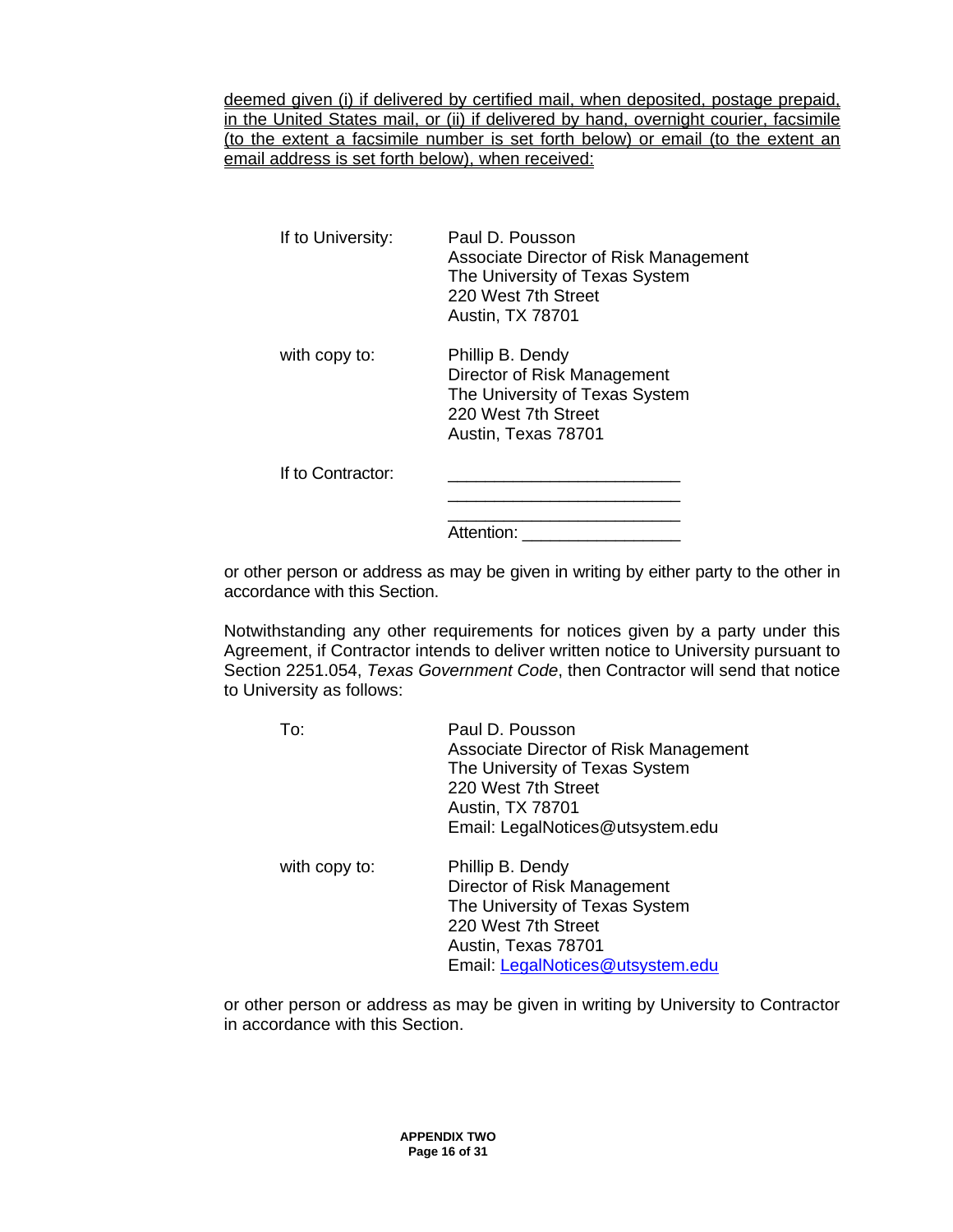- 12.16 **Severability.** In case any provision of this Agreement will, for any reason, be held invalid or unenforceable in any respect, the invalidity or unenforceability will not affect any other provision of this Agreement, and this Agreement will be construed as if the invalid or unenforceable provision had not been included.
- 12.17 **State Auditor's Office.** Contractor understands that acceptance of funds under this Agreement constitutes acceptance of the authority of the Texas State Auditor's Office, or any successor agency (collectively, "Auditor"), to conduct an audit or investigation in connection with those funds pursuant to Sections 51.9335(c), 73.115(c) and 74.008(c), *Texas Education Code*. Contractor agrees to cooperate with the Auditor in the conduct of the audit or investigation, including providing all records requested. Contractor will include this provision in all contracts with subcontractors.
- 12.18 **Limitation of Liability.** EXCEPT FOR UNIVERSITY'S OBLIGATION (IF ANY) TO PAY CONTRACTOR CERTAIN FEES AND EXPENSES UNIVERSITY WILL HAVE NO LIABILITY TO CONTRACTOR OR TO ANYONE CLAIMING THROUGH OR UNDER CONTRACTOR BY REASON OF THE EXECUTION OR PERFORMANCE OF THIS AGREEMENT. NOTWITHSTANDING ANY DUTY OR OBLIGATION OF UNIVERSITY TO CONTRACTOR OR TO ANYONE CLAIMING THROUGH OR UNDER CONTRACTOR, NO PRESENT OR FUTURE AFFILIATED ENTERPRISE, SUBCONTRACTOR, AGENT, OFFICER, DIRECTOR, EMPLOYEE, REPRESENTATIVE, ATTORNEY OR REGENT OF UNIVERSITY, OR THE UNIVERSITY OF TEXAS SYSTEM, OR ANYONE CLAIMING UNDER UNIVERSITY HAS OR WILL HAVE ANY PERSONAL LIABILITY TO CONTRACTOR OR TO ANYONE CLAIMING THROUGH OR UNDER CONTRACTOR BY REASON OF THE EXECUTION OR PERFORMANCE OF THIS AGREEMENT.
- 12.19 **Survival of Provisions.** No expiration or termination of this Agreement will relieve either party of any obligations under this Agreement that by their nature survive expiration or termination, including **Sections 6.5**, **9**, **12.7**, **12.11**, **12.12**, **12.13**, **12.15**, **12.18**, **12.19**, **12.21** and **12.23**.

# 12.20 **Breach of Contract Claims.**

- 12.20.1 To the extent that Chapter 2260, *Texas Government Code*, as it may be amended from time to time ("Chapter 2260"), is applicable to this Agreement and is not preempted by other applicable law, the dispute resolution process provided for in Chapter 2260 will be used, as further described herein, by University and Contractor to attempt to resolve any claim for breach of contract made by Contractor:
	- 12.20.1.1 Contractor's claims for breach of this Agreement that the parties cannot resolve pursuant to other provisions of this Agreement or in the ordinary course of business will be submitted to the negotiation process provided in subchapter B of Chapter 2260. To initiate the process, Contractor will submit written notice, as required by subchapter B of Chapter 2260, to University in accordance with the notice provisions in this Agreement. Contractor's notice will specifically state that the provisions of subchapter B of Chapter 2260 are being invoked, the date and nature of the event giving rise to the claim, the specific contract provision that University allegedly breached, the

 **APPENDIX TWO Page 17 of 31**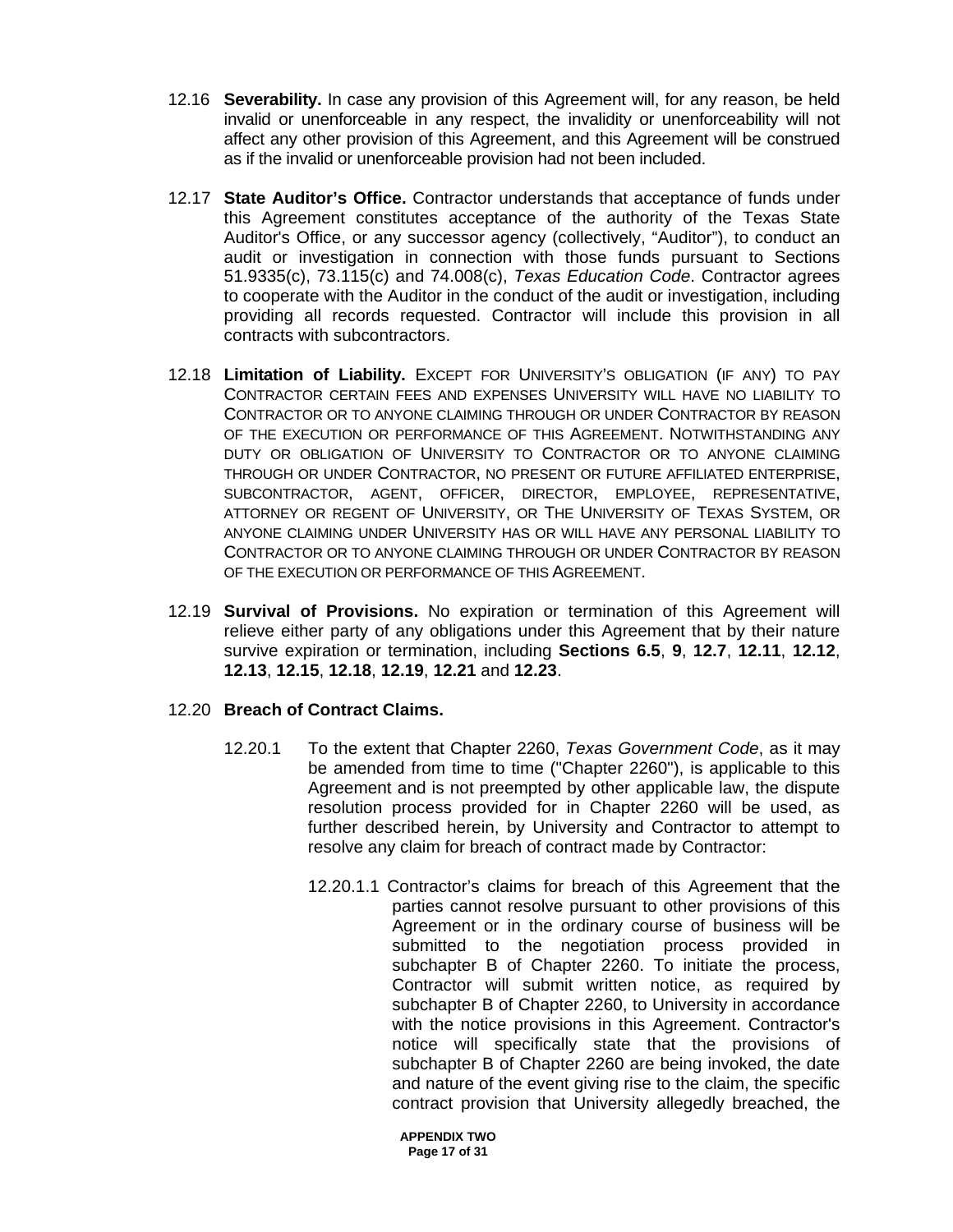amount of damages Contractor seeks, and the method used to calculate the damages. Compliance by Contractor with subchapter B of Chapter 2260 is a required prerequisite to Contractor's filing of a contested case proceeding under subchapter C of Chapter 2260. The chief business officer of University, or another officer of University as may be designated from time to time by University by written notice to Contractor in accordance with the notice provisions in this Agreement, will examine Contractor's claim and any counterclaim and negotiate with Contractor in an effort to resolve the claims.

- 12.20.1.2 If the parties are unable to resolve their disputes under **Section 12.20.1.1**, the contested case process provided in subchapter C of Chapter 2260 is Contractor's sole and exclusive process for seeking a remedy for any and all of Contractor's claims for breach of this Agreement by University.
- 12.20.1.3 Compliance with the contested case process provided in subchapter C of Chapter 2260 is a required prerequisite to seeking consent to sue from the Legislature under Chapter 107, *Texas Civil Practices and Remedies Code*. The parties hereto specifically agree that (i) neither the execution of this Agreement by University nor any other conduct, action or inaction of any representative of University relating to this Agreement constitutes or is intended to constitute a waiver of University's or the state's sovereign immunity to suit and (ii) University has not waived its right to seek redress in the courts.
- 12.20.2 The submission, processing and resolution of Contractor's claim is governed by the published rules adopted by the Texas Attorney General pursuant to Chapter 2260, as currently effective, thereafter enacted or subsequently amended.
- 12.20.3 University and Contractor agree that any periods set forth in this Agreement for notice and cure of defaults are not waived.
- 12.21 **Undocumented Workers.** The *Immigration and Nationality Act* (8 *United States Code* 1324a) ("Immigration Act") makes it unlawful for an employer to hire or continue employment of undocumented workers. The United States Immigration and Customs Enforcement Service has established the Form I-9 Employment Eligibility Verification Form ("I-9 Form") as the document to be used for employment eligibility verification (8 *Code of Federal Regulations* 274a). Among other things, Contractor is required to: (1) have all employees complete and sign the I-9 Form certifying that they are eligible for employment; (2) examine verification documents required by the I-9 Form to be presented by the employee and ensure the documents appear to be genuine and related to the individual; (3) record information about the documents on the I-9 Form, and complete the certification portion of the I-9 Form; and (4) retain the I-9 Form as required by law. It is illegal to discriminate against any individual (other than a citizen of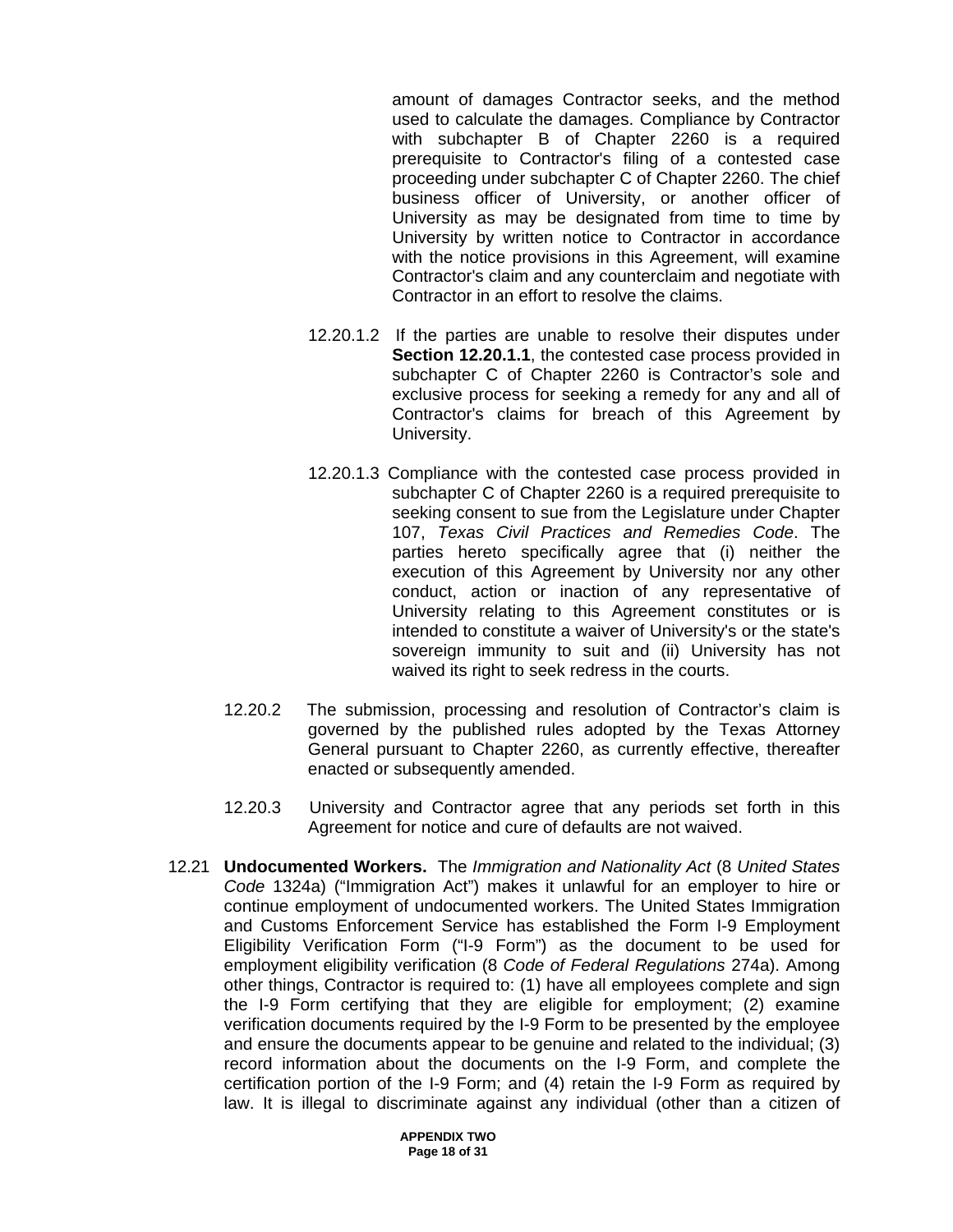another country who is not authorized to work in the United States) in hiring, discharging, or recruiting because of that individual's national origin or citizenship status. If Contractor employs unauthorized workers during performance of this Agreement in violation of the Immigration Act then, in addition to other remedies or penalties prescribed by law, University may terminate this Agreement in accordance with Section 8. Contractor represents and warrants that it is in compliance with and agrees that it will remain in compliance with the provisions of the Immigration Act.

- 12.22 **Limitations.** THE PARTIES ARE AWARE THAT THERE ARE CONSTITUTIONAL AND STATUTORY LIMITATIONS ON THE AUTHORITY OF UNIVERSITY (A STATE AGENCY) TO ENTER INTO CERTAIN TERMS AND CONDITIONS THAT MAY BE A PART OF THIS AGREEMENT, INCLUDING THOSE TERMS AND CONDITIONS RELATING TO LIENS ON UNIVERSITY'S PROPERTY; DISCLAIMERS AND LIMITATIONS OF WARRANTIES; DISCLAIMERS AND LIMITATIONS OF LIABILITY FOR DAMAGES; WAIVERS, DISCLAIMERS AND LIMITATIONS OF LEGAL RIGHTS, REMEDIES, REQUIREMENTS AND PROCESSES; LIMITATIONS OF PERIODS TO BRING LEGAL ACTION; GRANTING CONTROL OF LITIGATION OR SETTLEMENT TO ANOTHER PARTY; LIABILITY FOR ACTS OR OMISSIONS OF THIRD PARTIES; PAYMENT OF ATTORNEYS' FEES; DISPUTE RESOLUTION; INDEMNITIES; AND CONFIDENTIALITY (COLLECTIVELY, THE "LIMITATIONS"), AND TERMS AND CONDITIONS RELATED TO THE LIMITATIONS WILL NOT BE BINDING ON UNIVERSITY EXCEPT TO THE EXTENT AUTHORIZED BY THE LAWS AND CONSTITUTION OF THE STATE OF TEXAS.
- 12.23 **Ethics Matters; No Financial Interest.** Contractor and its employees, agents, representatives and subcontractors have read and understand University's Conflicts of Interest Policy available at [http://www.utsystem.edu/policy/policies/int160.html,](http://www.utsystem.edu/policy/policies/int160.html) University's Standards of Conduct **Guide** Guide available available at [http://www.utsystem.edu/systemcompliance/SOCcombined.pdf,](http://www.utsystem.edu/systemcompliance/SOCcombined.pdf) and applicable state ethics laws and rules available at [www.utsystem.edu/ogc/ethics.](http://www.utsystem.edu/ogc/ethics) Neither Contractor nor its employees, agents, representatives or subcontractors will assist or cause University employees to violate University's Conflicts of Interest Policy, provisions described by University's Standards of Conduct Guide, or applicable state ethics laws or rules. Contractor represents and warrants that no member of the Board has a direct or indirect financial interest in the transaction that is the subject of this Agreement.
- 12.24 **Enforcement.** Contractor agrees and acknowledges that University is entering into this Agreement in reliance on Contractor's special and unique knowledge and abilities with respect to performing the Work. Contractor's services provide a peculiar value to University. University cannot be reasonably or adequately compensated in damages for the loss of Contractor's services. Accordingly, Contractor acknowledges and agrees that a breach by Contractor of the provisions of this Agreement will cause University irreparable injury and damage. Contractor, therefore, expressly agrees that University will be entitled to injunctive and/or other equitable relief in any court of competent jurisdiction to prevent or otherwise restrain a breach of this Agreement.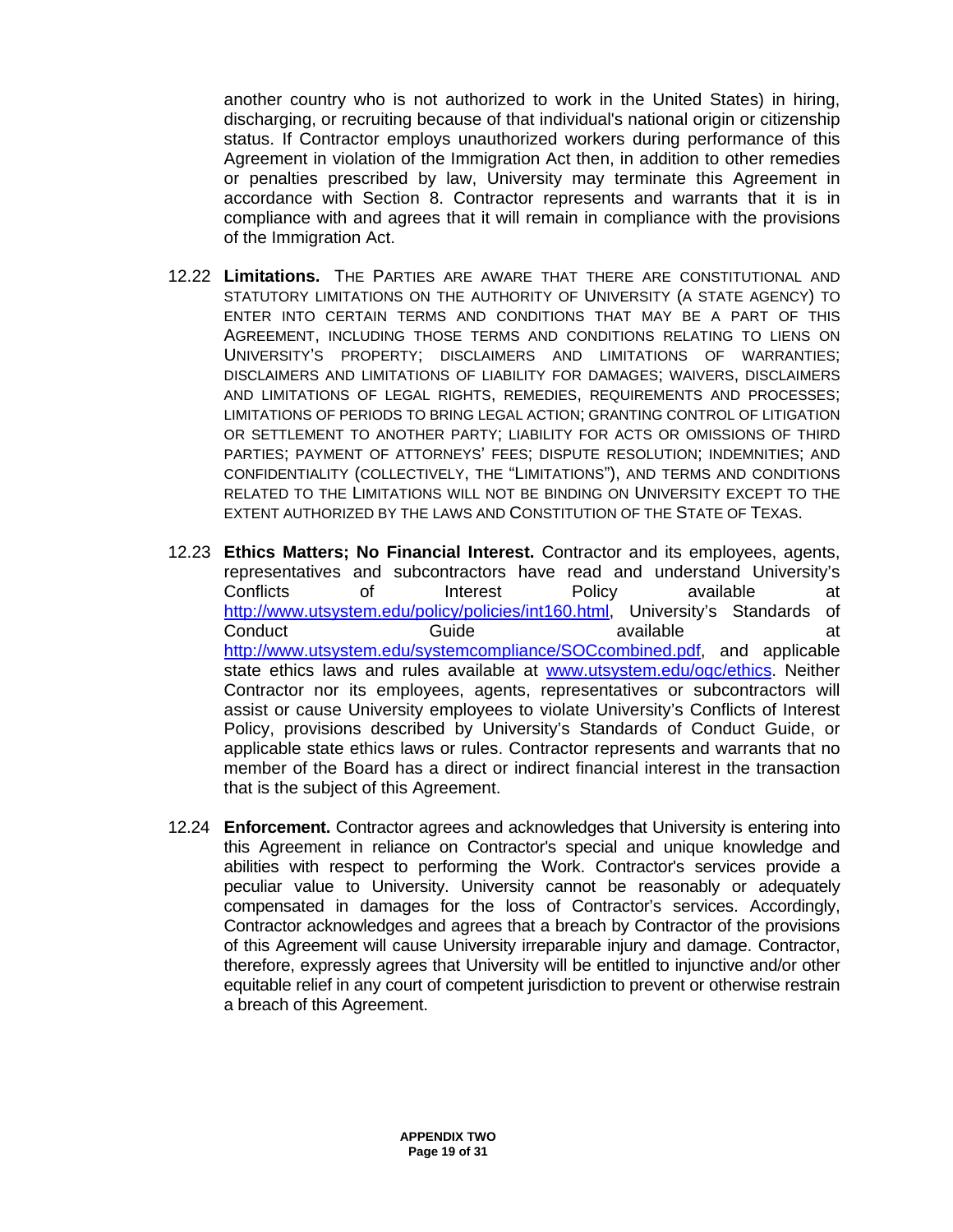- 12.25 **Historically Underutilized Business Subcontracting Plan.** Contractor agrees to use good faith efforts to subcontract the Work in accordance with the Historically Underutilized Business Subcontracting Plan ("HSP") (ref. **APPENDIX THREE**). Contractor agrees to maintain business records documenting its compliance with the HSP and to submit a monthly compliance report to University in the format required by Texas Procurement and Support Services Division of the Texas Comptroller of Public Accounts or any successor agency (collectively, "TPSS"). Submission of compliance reports will be required as a condition for payment under this Agreement. If University determines that Contractor has failed to subcontract as set out in the HSP, University will notify Contractor of any deficiencies and give Contractor an opportunity to submit documentation and explain why the failure to comply with the HSP should not be attributed to a lack of good faith effort by Contractor. If University determines that Contractor failed to implement the HSP in good faith, University, in addition to any other remedies, may report nonperformance to the TPSS in accordance with 34 TAC Sections 20.101 through 20.108. University may also revoke this Agreement for breach and make a claim against Contractor.
	- 12.25.1 **Changes to the HSP.** If at any time during the term of this Agreement, Contractor desires to change the HSP, before the proposed changes become effective (a) Contractor must comply with 34 TAC Section 20.14; (b) the changes must be reviewed and approved by University; and (c) if University approves changes to the HSP, this Agreement must be amended in accordance with **Section 12.8** to replace the HSP with the revised subcontracting plan.
	- 12.25.2 **Expansion of the Work.** If University expands the scope of the Work through a change order or any other amendment, University will determine if the additional Work contains probable subcontracting opportunities *not* identified in the initial solicitation for the Work. If University determines additional probable subcontracting opportunities exist, Contractor will submit an amended subcontracting plan covering those opportunities. The amended subcontracting plan must comply with the provisions of 34 TAC Section 20.14 before (a) this Agreement may be amended to include the additional Work; or (b) Contractor may perform the additional Work. If Contractor subcontracts any of the additional subcontracting opportunities identified by University without prior authorization and without complying with 34 TAC Section 20.14, Contractor will be deemed to be in breach of this Agreement under **Section 8** and will be subject to any remedial actions provided by Texas law including Chapter 2161, *Texas Government Code* and 34 TAC Section 20.14. University may report nonperformance under this Agreement to the TPSS in accordance with 34 TAC Sections 20.101 through 20.108.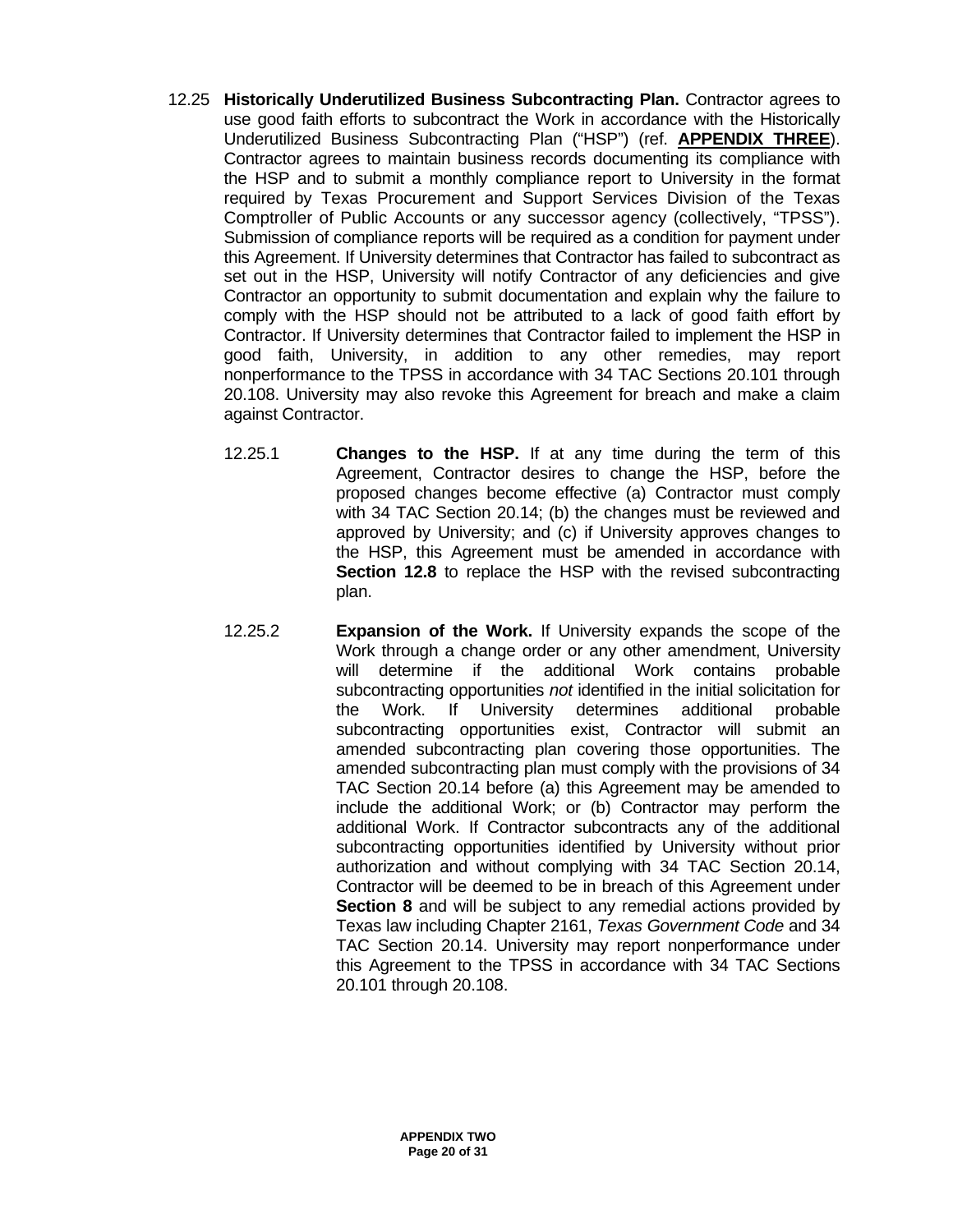12.26 **Responsibility for Individuals Performing Work; Criminal Background Checks.** Each individual who is assigned to perform the Work under this Agreement will be an employee of Contractor or an employee of a subcontractor engaged by Contractor. Contractor is responsible for the performance of all individuals performing the Work under this Agreement. Prior to commencing the Work, Contractor will (1) provide University with a list ("List") of all individuals who may be assigned to perform the Work, and (2) have an appropriate criminal background screening performed on all the individuals. Contractor will determine on a case-by-case basis whether each individual assigned to perform the Work is qualified to provide the services. Contractor will not knowingly assign any individual to provide services on University's premises who has a history of criminal conduct unacceptable for a university campus or healthcare center, including violent or sexual offenses. Contractor will update the List each time there is a change in the individuals assigned to perform the Work.

Prior to commencing performance of the Work under this Agreement, Contractor will provide University a letter signed by an authorized representative of Contractor certifying compliance with this Section. Contractor will provide University an updated certification letter each time there is a change in the individuals assigned to perform the Work.

- 12.27 **Office of Inspector General Certification**. Contractor acknowledges that University is prohibited by federal regulations from allowing any employee, representative, agent or subcontractor of Contractor to work on site at University's premises or facilities if that individual is not eligible to work on federal healthcare programs including Medicare, Medicaid, or other similar federal programs. Therefore, Contractor will not assign any employee, representative, agent or subcontractor that appears on the List of Excluded Individuals issued by the United States Office of the Inspector General ("OIG") to work on site at University's premises or facilities. Contractor will perform an OIG sanctions check quarterly on each of its employees, representatives, agents, and subcontractors during the time the employees, representatives, agents, or subcontractors are assigned to work on site at University's premises or facilities. Contractor acknowledges that University will require immediate removal of any employee, representative, agent, or subcontractor of Contractor assigned to work at University's premises or facilities if the employee, representative, agent, or subcontractor is found to be on the OIG's List of Excluded Individuals. The OIG's List of Excluded Individuals may be accessed through the following Internet website: [http://www.oig.hhs.gov/fraud/exclusions/exclusions\\_list.asp](http://www.oig.hhs.gov/fraud/exclusions/exclusions_list.asp)
- 12.28 **Access to Documents**. To the extent applicable to this Agreement, in accordance with Section  $1861(v)(I)(i)$  of the Social Security Act (42 U.S.C. 1395x) as amended, and the provisions of 42 CFR Section 420.300, et seq., Contractor will allow, during and for a period of not less than four (4) years after the expiration or termination of this Agreement, access to this Agreement and its books, documents, and records; and contracts between Contractor and its subcontractors or related organizations, including books, documents and records relating to same, by the Comptroller General of the United States, the U.S. Department of Health and Human Services and their duly authorized representatives.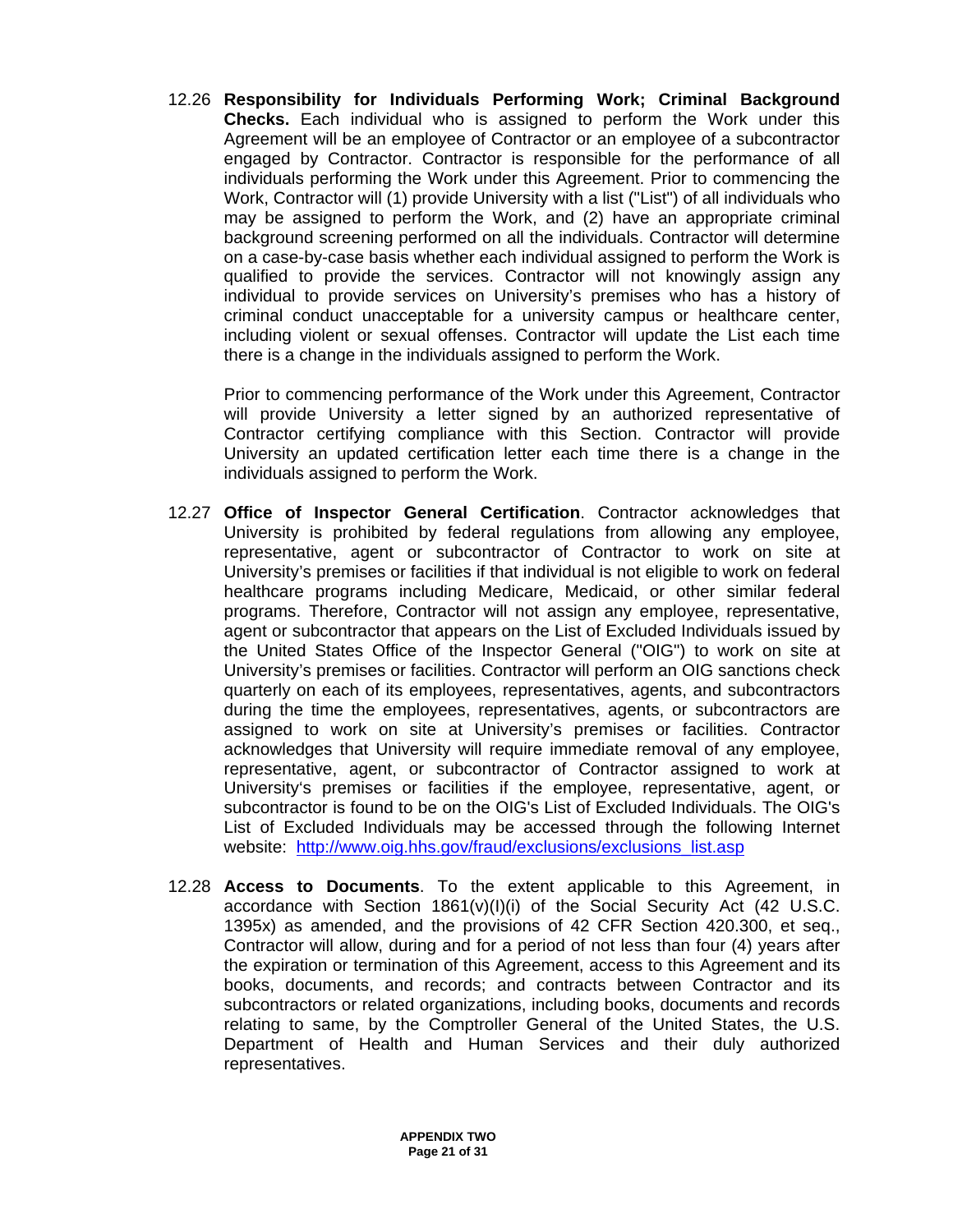University and Contractor have executed and delivered this Agreement to be effective as of the Effective Date.

| <b>UNIVERSITY:</b>                                        | <b>CONTRACTOR:</b>                                                                                                   |  |
|-----------------------------------------------------------|----------------------------------------------------------------------------------------------------------------------|--|
| THE UNIVERSITY OF TEXAS SYSTEM                            | <u> 1989 - Andrea Stadt Britain, amerikansk politiker (d. 1989)</u>                                                  |  |
| <u> 1989 - Johann Barnett, fransk politiker (d. 1989)</u> | <u> 1989 - Johann Stein, marwolaethau a bhann an t-Amhair an t-Amhair an t-Amhair an t-Amhair an t-Amhair an t-A</u> |  |
|                                                           |                                                                                                                      |  |
|                                                           |                                                                                                                      |  |
|                                                           |                                                                                                                      |  |

Corporate Secretary

# **Attach:**

**EXHIBIT A – Scope of Work EXHIBIT B – Fee-Only Format EXHIBIT C – Safety and Loss Prevention Claims Handling Services APPENDIX THREE – HUB Subcontracting Plan**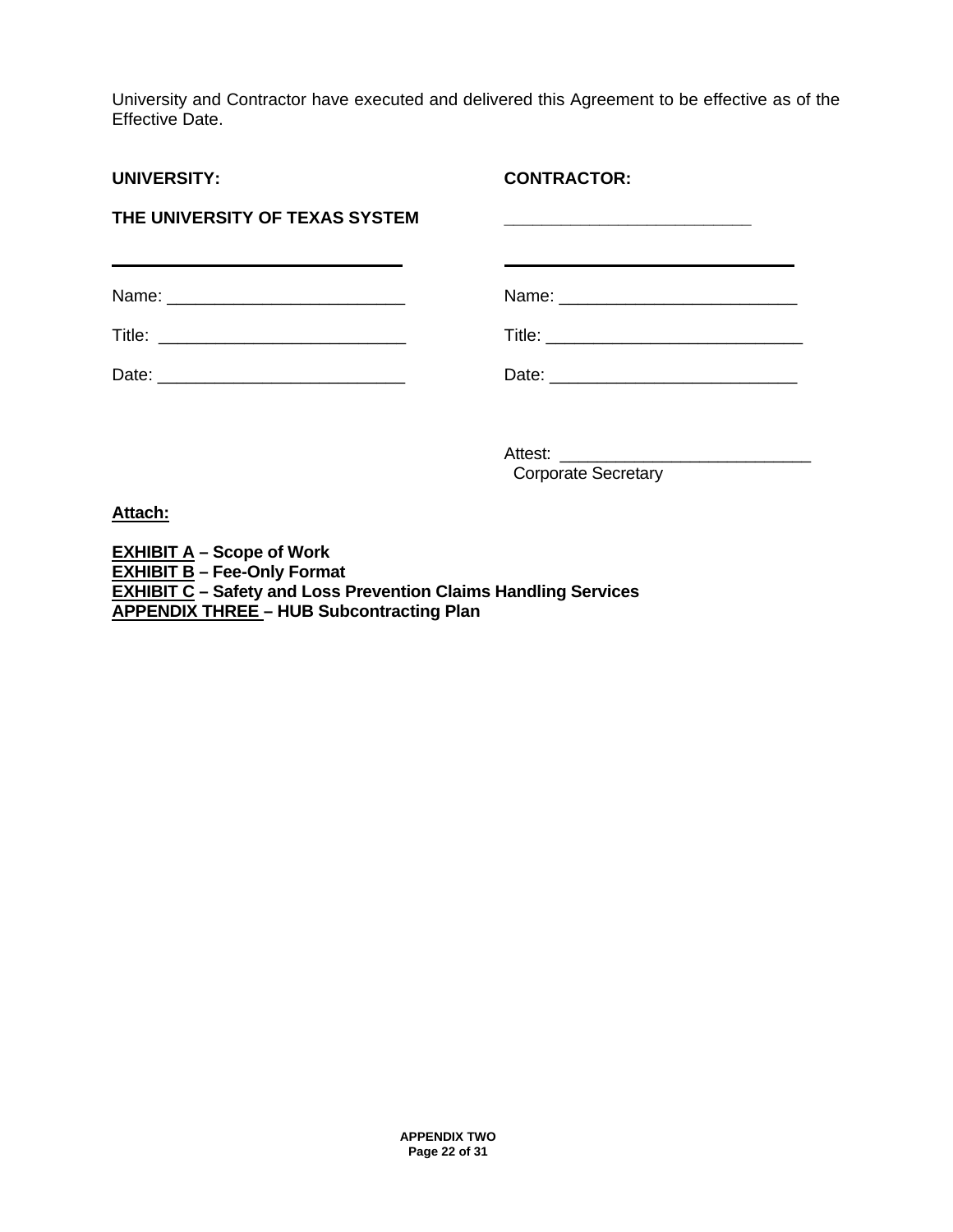## **EXHIBIT A SCOPE OF WORK**

### **A. Implementation of Insurance Program**

- 1. Notify University of new insurance products which address University exposures.
- 2. Develop a comprehensive action plan for placement and marketing of new or renewal business, including a timeline identifying major milestones and necessary data needed to obtain quote(s) and produce complete proposal packages.
- 3. Identify necessary information to develop market submissions and assist **University** 
	- with collection and presentation of data.
- 4. Assemble and format University's data into a marketing submission for consideration by insurance carriers, wholesalers, Managing General Agents, Surplus Lines Brokers, alternative risk financing markets.
- 5. Identify the insurance carriers, wholesalers, Managing General Agents, Surplus Lines Brokers, alternative risk financing markets that your firm intends to approach for quotes on the University's program, including the amount of business your firm currently conducts with each, the underwriter(s)/contact(s) your firm will be working with, and your firm's assessment of the competitive advantage each may provide.
- 6. Prior to sending the marketing submission to carriers, supply a draft of the submission to University for review and approval.
- 7. As appropriate, solicit quotes and negotiate insurance coverage terms and conditions and/or alternative risk financing arrangements, including, terms, services, and premiums from markets with input from University.
- 8. Provide updates to University on status of placement action plan in a format and frequency acceptable to University.
- 9. Present complete proposal package to include quotes and declinations, coverage options, specimen policy form(s), and/or risk finance solutions to University in a detailed manner.
- 10. As part of complete proposal package, create coverage comparisons requested to facilitate University review of current and proposed coverage options. Documents should be in a form that can be shared with University executive management and should include evaluation of any proposed endorsements.
- 11. Provide a detailed description of responses received from insurance carriers, wholesalers, Managing General Agents, Surplus Lines Brokers, alternative risk financing markets. If carriers decline to quote policies, University requests a summary of all responses and explanations of any actions taken by Contractor to reverse the declination decision.
- 12. Respond to coverage questions and any other information requests in writing when requested by University. Notify University of any new or pending legislation that could impact University insurance premiums or coverage.
- 13. Disclose any additional compensation, beyond that set forth in Exhibit B, received by the Contractor, any of its affiliates, or any other intermediary during the term of this agreement, including, but not limited to, commissions, fees, contingent commissions, enhanced or supplemental commissions, excess and surplus lines and reinsurance commissions, profit sharing, volume over-rides, work transfer payments, service income, fiduciary funds income, sales incentives, and gifts. Such additional compensation will be treated as belonging to the University and will be treated as an offset against the Fixed Fees.

 **APPENDIX TWO Page 23 of 31**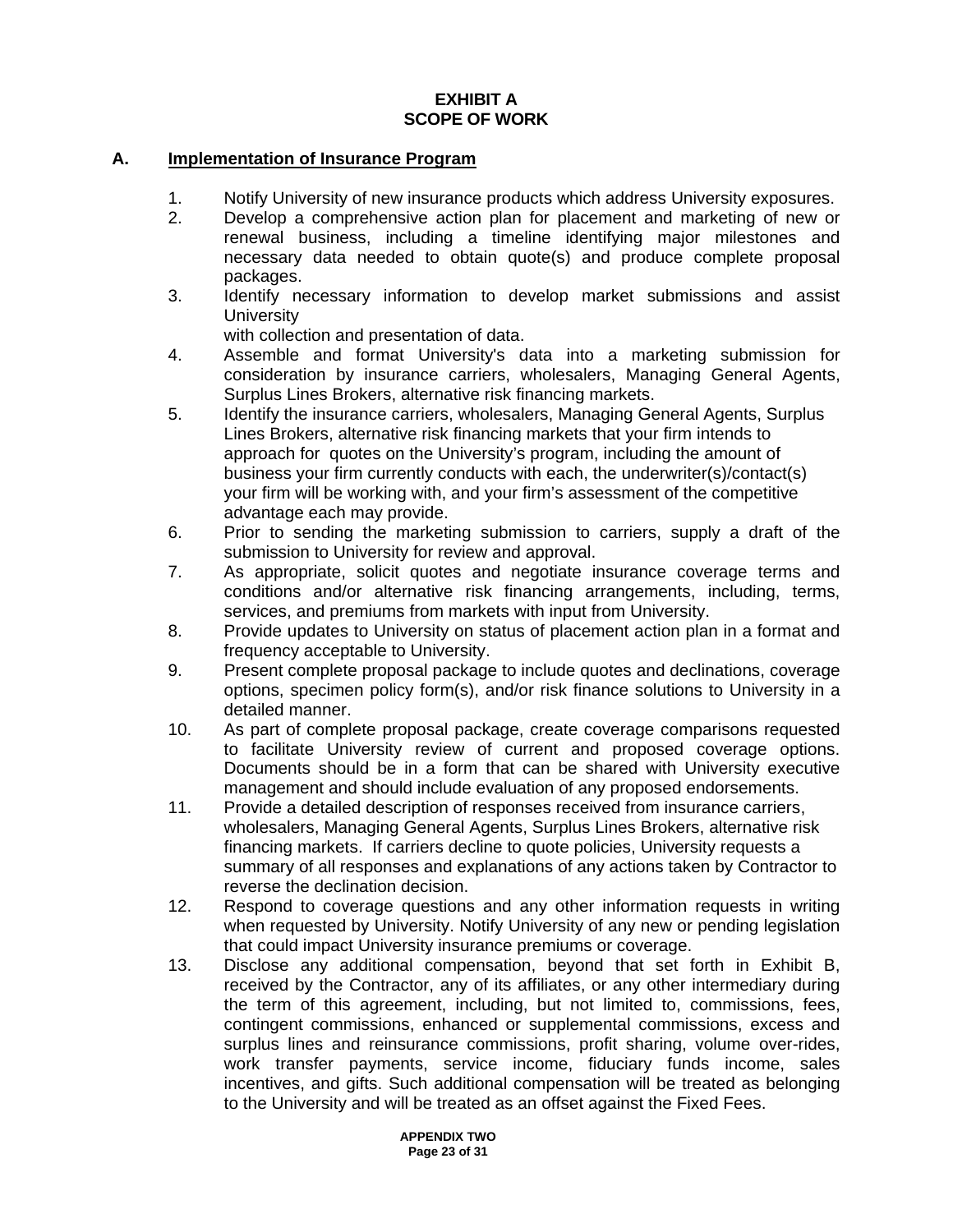- 14. If requested by University, bind alternative risk financing plans or insurance coverage and maintain financing agreements, insurance policies, and coverage without lapses.
- 15. Verify that rates and premiums are properly calculated and charged and confirm to University in writing that invoiced premiums are correct. If policies are placed on a fee basis, obtain documentation from insurers that premiums are net of commissions.
- 16. University and contractor will agree on whether a policy is direct billed or agency billed. University prefers to pay premiums through Contractor rather than direct bill.
- 17. When premiums are billed through Contractor, forward premiums due to insurance carrier on University's behalf.
- 18. When appropriate, allocation for the University's individual institutions will be required. Proposer will allocate billings for each of the University's institutions and supply University with electronic invoices on a per institution basis.
- 19. Confirm policies issued conform to University specifications. When requested by University, forward copy of completed Policy Review Checklist used to review policy.
- 20. When necessary, communicate information between University and selected insurance carriers and, or wholesalers, Managing General Agents, Surplus Lines Brokers, alternative risk financing markets, including information regarding policy renewals, premium pay-ins, audit returns and buy-out provisions.
- 21. When necessary, schedule meetings between University and selected insurance carriers and, or wholesalers, Managing General Agents, Surplus Lines Brokers, alternative risk financing markets.
- 22. Request, implement, monitor, and verify coverage changes requested by University.
- 23. Allocate audited premiums on a UT institution by institution basis and provide individual invoices for each institution as requested by University. When requested by University, identify for University's consideration any Replacement Fees, as more specifically defined in **Section 5.,** that Contractor proposes to charge University for any insurance policies University contemplates procuring under this Agreement.
- 24. Maintain and provide University with an Open Task Report that details all outstanding tasks related to University placements/projects. Examples of items to be reported would be endorsement requests, policy issuance, upcoming renewals and pending coverage questions. The frequency for the Open Task Report will be determined by University based upon Contractor's placement activity level.
- 25. Other services required in order to achieve new business objectives.

# **B. Policyholder Services Provided by the Contractor**

- 1. Act as an advocate on behalf of the University.
- 2. Coordinate data gathering functions and processes between all parties.<br>3. Croanize and attend meetings as requested by University and documen
- 3. Organize and attend meetings as requested by University and document meeting discussions by taking meeting minutes. Send minutes to University within 48 hours of the meeting for review and comment.
- 4. Communicate with and secure all data required by insurance carrier and, or wholesaler, Managing General Agent, Surplus Lines Broker, alternative risk financing markets, or requested by University.
- 5. Provide insurance binders, certificates, and policies when requested.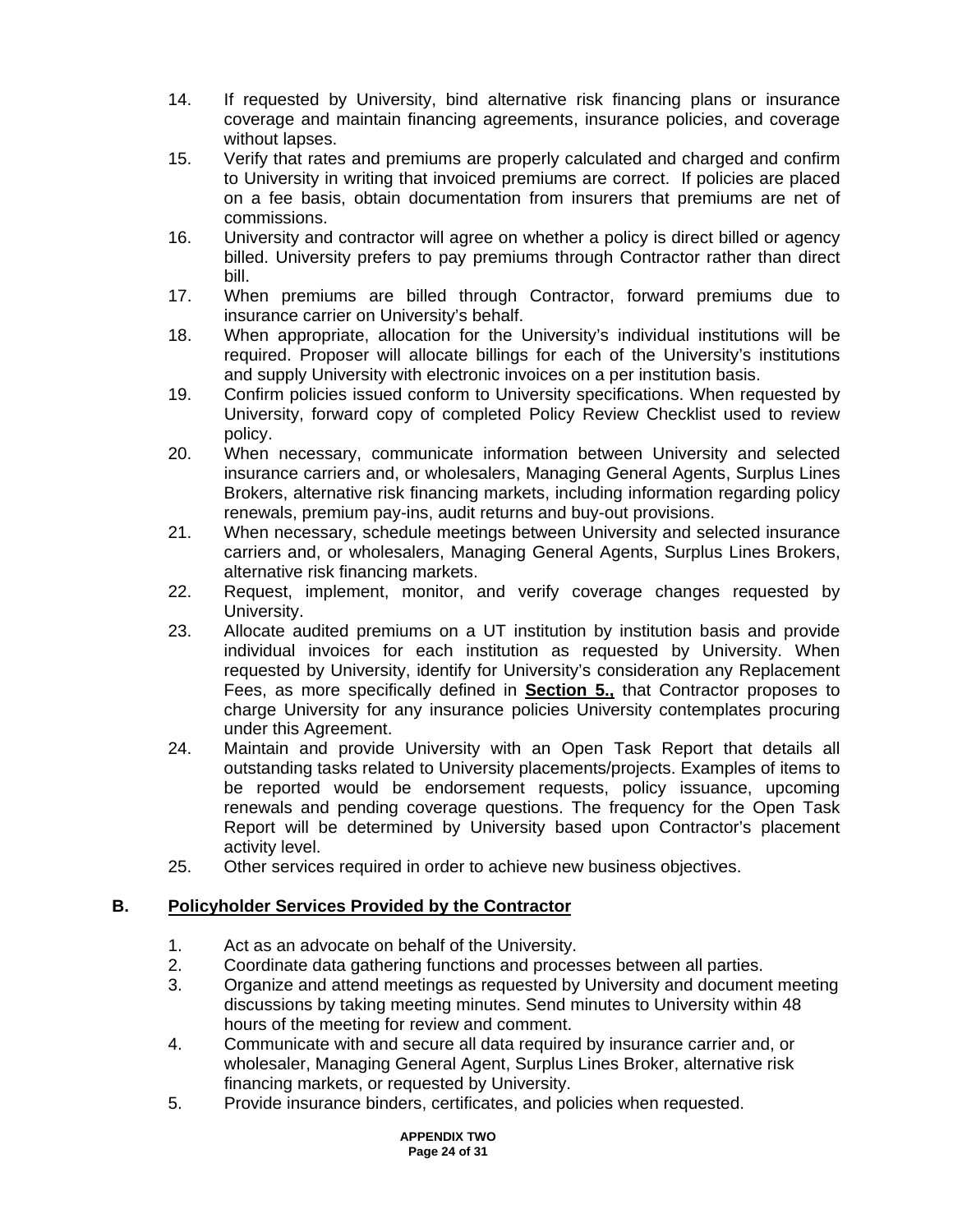- 6. Verify the accuracy of any bills, audits, and other premium adjustments prior to submittal to University.
- 7. Answer phone calls and emails,and field questions during regular business hours.
- 8. Respond to coverage questions and any other information requests in writing when requested by University. Notify University of any new or pending legislation that could impact University insurance premiums or coverage.
- 9. Notify University of adequate A.M. Best Rating Company financial strength and size levels to require of outside contracting parties in order to determine their insurance company's claims paying ability, suitability, service record, and financial stability. Notify University when a rating change occurs with a carrier providing coverage to the University.
- 10. Provide University with estimated premiums annually for budget projections when requested.
- 11. Other services required in order to achieve new business or renewal objectives.

# **C. Risk Management Services**

- 1. Assist University in identifying potential exposures.
- 2. When requested by University prior to the purchase or renewal of a policy, conduct inspections, tests and other safety and loss prevention services.
- 3. When requested by University, perform other risk management services. Examples of such services would include, but are not limited to, Market Analyses, Business Continuity Planning, Crisis Management, Catastrophe Modeling, Risk Management Reviews and Risk Assessments.

# **D. Claims Handling**

- 1. Act as an advocate on behalf of the University.Provide claims advocacy services if a loss occurs, including but not limited to working with insurance carriers, alternative financing markets, and applicable federal and state agencies.
- 2. When requested by University, communicate information to insurance carrier, report claims to the carrier or administrator, and monitor claims activity.
- 3. Provide claims reports when requested. Reports should include, but not be limited to, loss date, report date, status, loss type, incurred total, paid total, reserve total, recoveries, cause code, litigation claims.
- 4. Complete periodic file reviews, claim audits, and claim surveys and provide findings to the carrier and the University.
- 5. Provide or obtain from carrier periodic loss runs, including electronic data feeds, as requested by University.Provide on-site claims presence within twenty-four (24) hours if requested by University.
- 6. Confirm to University that all deductible billings (and other claims billings) are accurate and allocate deductible billings on an institution by institution basis when requested by University.

# **E. General**

1. Notify University of any pending or actual material changes to Contractor's business or insurer's business with whom Contractor is insuring University (examples: changes in financial status or changes in organization structure at local or corporate office).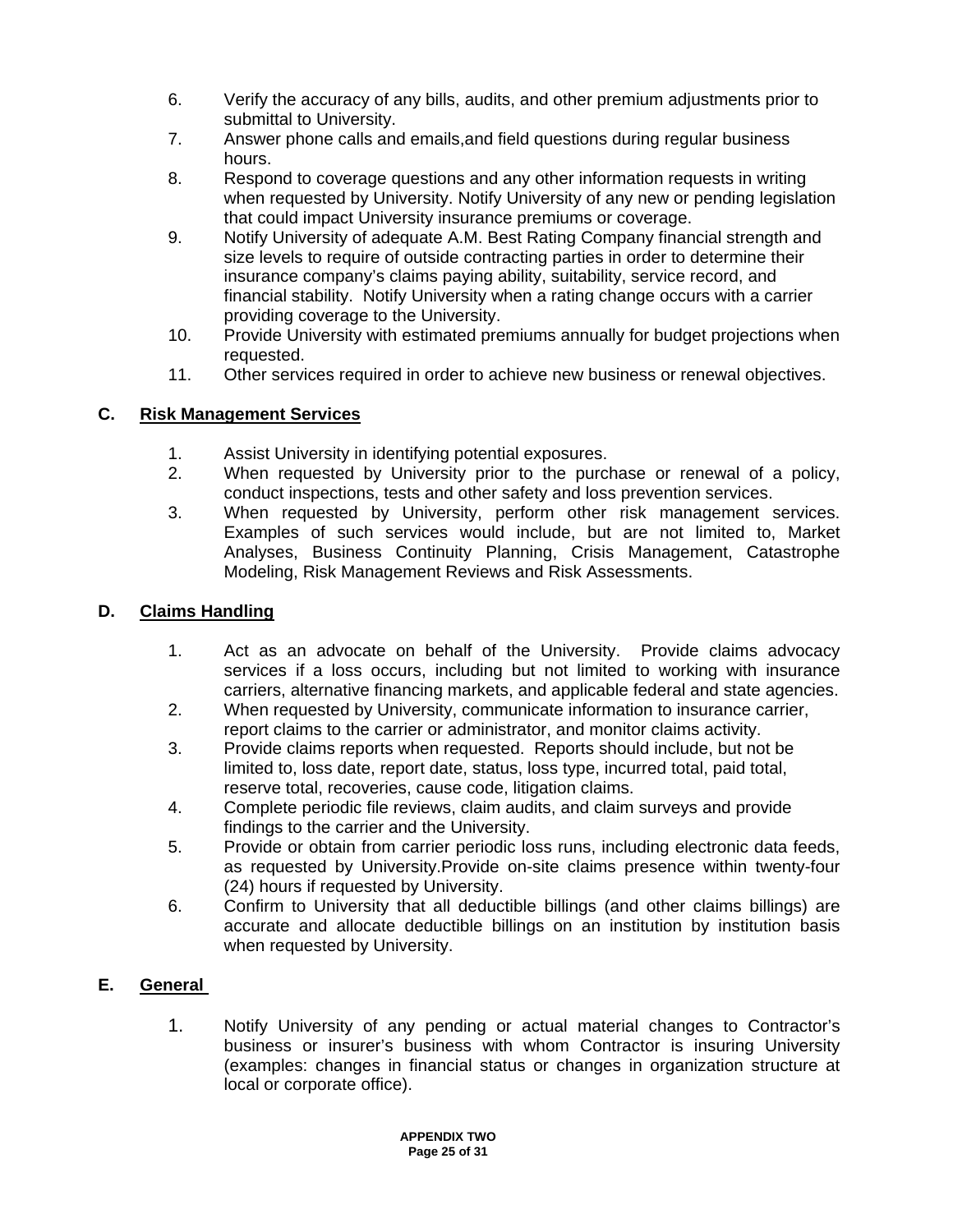## **EXHIBIT B FEE-ONLY ADDENDUM FORMAT**

**This Addendum to Non-Exclusive Agreement Between University And Contractor** (this "Addendum") is made and entered into by and between the **Board of Regents of The University of Texas System**, an agency and institution of higher education organized under<br>the laws of the State of Texas ("University"), and ("University"), and \_\_\_\_\_\_\_\_\_\_\_\_\_\_\_\_\_\_\_\_\_\_\_\_\_\_\_("Contractor").

- **I. Overview.** This Addendum identifies the Replacement Fee for certain insurance policies and/or risk management services University obtains through or from Contractor under the "Non-Exclusive Agreement Between University And Contractor" dated effective August 31, 2012 (the "Agreement"), as more specifically set forth in **Section 5. b.** of the Agreement.
- **II. Identification of Policies:** The Replacement Fee identified in this Addendum shall constitute Contractor's sole compensation for the following insurance policies procured by University through Contractor under the Agreement (the "Policies"):

| issued by |  |
|-----------|--|
| issued by |  |
| issued by |  |

Provided, however, if any of the above Policies or risk management services are not obtained by the University ("Unobtained Policies or Services"), the University shall not be required to pay to Contractor that portion of the Replacement Fee set forth in this Addendum applicable to Unobtained Policies.

- **III. Identification and Payment of Replacement Fee:** The Replacement Fee for the Policies and/or risk management services shall consist of a "Fixed Fee" and/or an "Hourly Fee", which are calculated as follows:
	- A. Fixed Fee:
		- (1) Definition. University shall pay Contactor a Fixed Fee of \$\_\_\_\_\_\_\_\_\_\_\_\_ for Contractor's performance of the following (check and complete all that apply):
			- Implementation of Insurance Program services, as set forth in **Section A** of **Schedule A** to the Agreement.
			- \_\_\_\_ Policyholder Services, as set forth in **Section B** of **Schedule A** to the Agreement.
			- the following Safety and Loss Prevention Services, as set forth in **Section C** of **Schedule A** to the Agreement:

*{identify the specific Safety and Loss Prevention Services that University shall pay Contactor a Fixed Fee to perform}***;**

\_\_\_\_\_\_\_\_\_\_\_\_\_\_\_\_\_\_\_\_\_\_\_\_\_\_\_\_\_\_\_\_\_\_\_\_\_\_\_\_\_\_\_\_\_\_\_\_\_\_ \_\_\_\_\_\_\_\_\_\_\_\_\_\_\_\_\_\_\_\_\_\_\_\_\_\_\_\_\_\_\_\_\_\_\_\_\_\_\_\_\_\_\_\_\_\_\_\_\_\_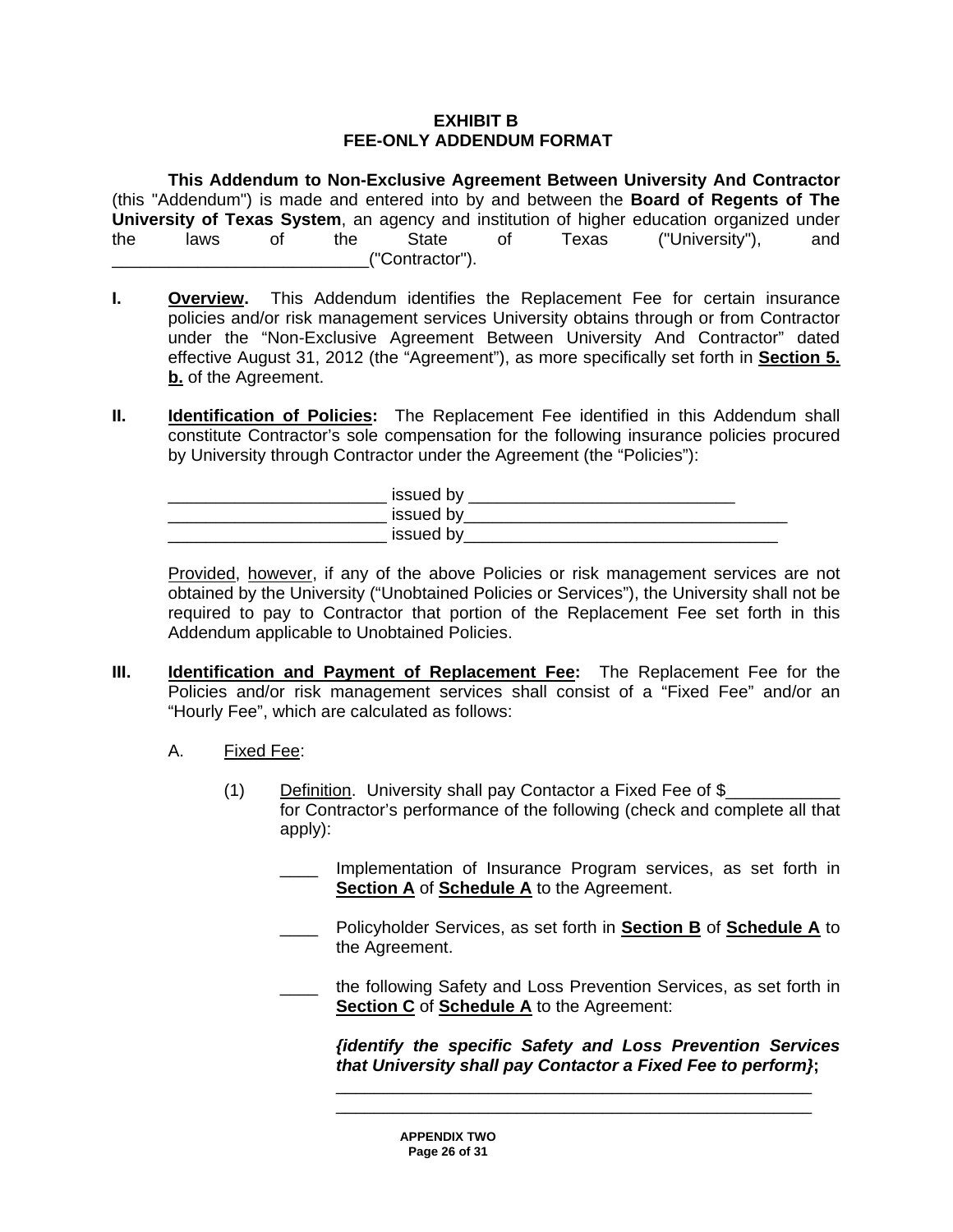\_\_\_\_ Claims Handling services, as set forth in **Section D** of **Schedule A** to the Agreement.

It is the express intention of the parties to this Agreement that the Fixed Fees described in this Exhibit represent the exclusive compensation allowed for the services described. Therefore, any additional compensation, beyond that set forth in this compensation provision, received by the Contractor, any of its affiliates, or any other intermediary broker during the term of this agreement, including, but not limited to: commissions, fees, contingent commissions, enhanced or supplemental commissions, excess and surplus lines and reinsurance commissions, profit sharing, volume over-rides, work transfer payments, service income, fiduciary funds income, sales incentives, and gifts, must be promptly reported to the University. Such additional compensation will be treated as belonging to the University and will be treated as an offset against the Fixed Fees. Accordingly, all such compensation must be immediately reported to University in accordance with the Scope of Work as set forth in **Exhibit A**.

- (2) Fixed Fee Invoices. Contractor shall invoice the University for the Fixed Fee as follows (check and complete one of the following):
	- Contractor shall submit a single invoice for the entire Fixed Fee to the University on \_\_\_\_\_\_\_\_\_\_\_\_\_\_\_\_\_\_\_\_ *{specify the date that Contractor shall submit the single invoice to University}*;
	- Contractor shall invoice the Fixed Fee to University in equal monthly installments of \$\_\_\_\_\_\_\_\_\_ each, starting on \_ *{identify start date}* and ending on \_\_\_\_\_\_\_\_\_ *{identify end date}*
	- Contractor shall invoice the Fixed Fee to University in equal quarterly installments of \$\_\_\_\_\_\_\_\_\_\_ each, starting on \_\_\_\_\_\_\_\_\_*{identify start date}* and ending on \_\_\_\_\_\_\_\_\_ *{identify end date}*

\_\_\_\_\_\_\_\_\_\_\_\_\_\_\_\_\_\_\_\_\_\_\_\_\_\_\_\_\_\_\_\_\_\_\_\_\_\_\_\_\_\_\_\_\_\_\_\_\_\_ \_\_\_\_\_\_\_\_\_\_\_\_\_\_\_\_\_\_\_\_\_\_\_\_\_\_\_\_\_\_\_\_\_\_\_\_\_\_\_\_\_\_\_\_\_\_\_\_\_\_ \_\_\_\_\_\_\_\_\_\_\_\_\_\_\_\_\_\_\_\_\_\_\_\_\_\_\_\_\_\_\_\_\_\_\_\_\_\_\_\_\_\_\_\_\_\_\_\_\_\_

- Other (please describe in full):
- B. Hourly Fee:
	- (1) Definition. University shall pay Contractor a Hourly Fee of \$\_\_\_\_\_\_ per hour, up to a maximum of \$\_\_\_\_\_\_\_\_\_\_\_, for Contractor's performance of the following services during the period starting on \_\_\_\_\_\_\_\_\_ *{identify start date}* and ending on \_\_\_\_\_\_\_\_\_ *{identify end date}* (the "Hourly Fee Period") (check and complete all of the following that apply):

Implementation of Insurance Program services, as set forth in **Section A** of **Schedule A** to the Agreement.

\_\_\_\_ Policyholder Services, as set forth in **Section B** of **Schedule A** to the Agreement.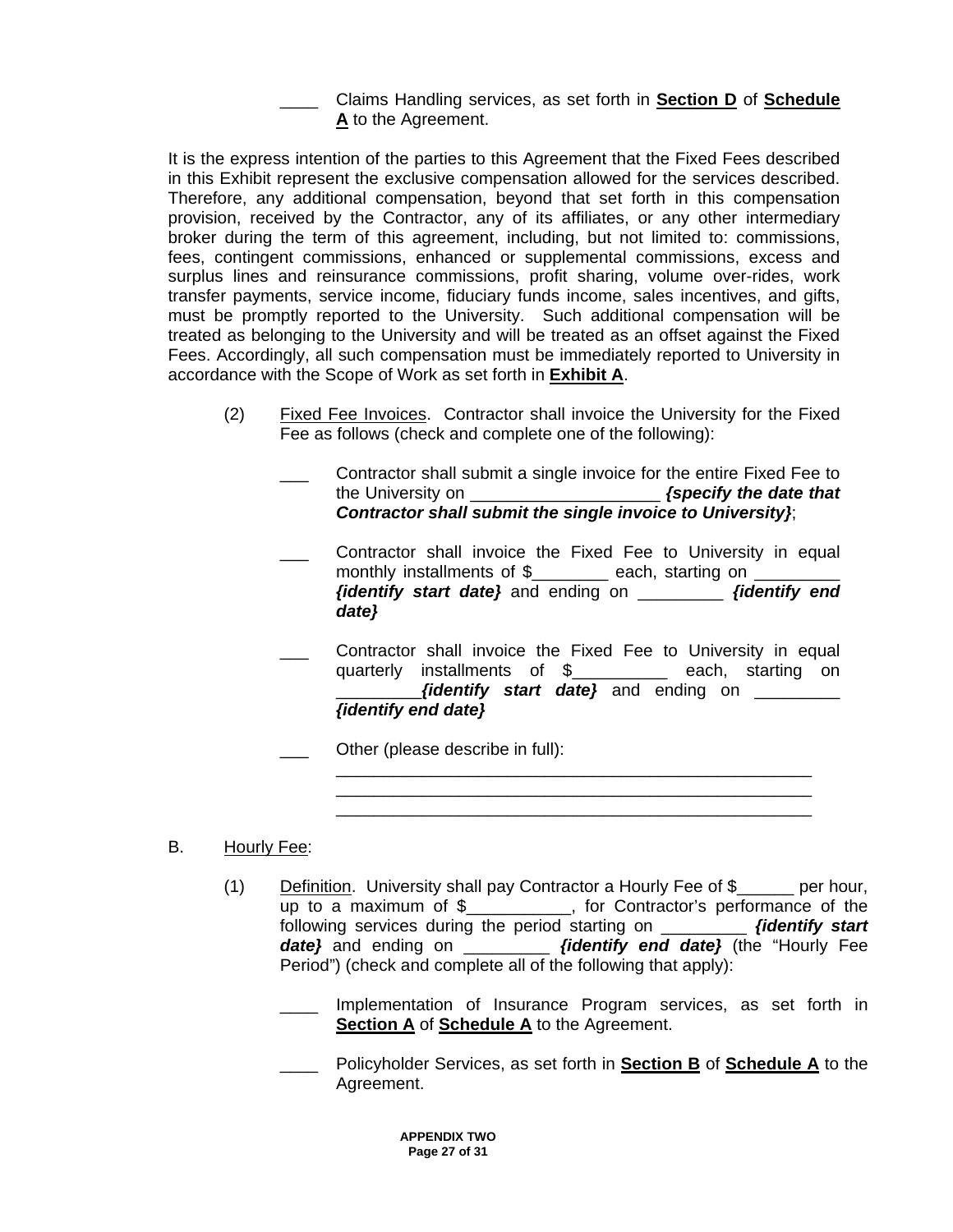the following Safety and Loss Prevention Services, as set forth in **Section C** of **Schedule A** to the Agreement:

*{identify the specific Safety and Loss Prevention Services that University shall pay Contactor an Hourly Fee to perform}*;

| _________________ |  |  |
|-------------------|--|--|
|                   |  |  |
|                   |  |  |
|                   |  |  |
|                   |  |  |

\_\_\_\_ Claims Handling services, as set forth in **Section D** of **Schedule A** to the Agreement.

# **NOTE: Please ensure that the services identified above are not also identified in Section III. A. (1) of this Addendum.**

- (2) Hourly Fee Invoices: Following the end of each calendar month during the Hourly Fee Period, Contractor shall submit an invoice to University that shall set forth:
	- (a) the number of hours Contractor performed the services identified in **Section III. B. (1)** of this Addendum during the previous calendar month (the "Monthly Hours"), and
	- (b) the total fee that Contractor shall charge University for its performance of such services during the previous calendar month, which shall equal the Hourly Fee set forth in **Section III. B. (1)** of this Addendum multiplied by the Monthly Hours identified in that invoice.
- **IV. Addendum Cap.** The total amount remitted by University to Contractor under this Addendum shall not exceed **\$\_\_\_\_\_\_\_\_\_\_\_\_\_\_\_** ("Addendum Cap") without the prior written approval of University. *{identify the maximum amount that University shall pay to Contractor under this Addendum}*

IN WITNESS WHEREOF, University and Contractor have executed and delivered this Addendum as a sealed instrument effective as of the later of the two (2) dates specified below:

| <b>UNIVERSITY:</b><br>THE UNIVERSITY OF TEXAS SYSTEM                                                                                                                                                                                                                   | <b>CONTRACTOR:</b> |  |
|------------------------------------------------------------------------------------------------------------------------------------------------------------------------------------------------------------------------------------------------------------------------|--------------------|--|
| the control of the control of the control of the control of the control of the control of the control of the control of the control of the control of the control of the control of the control of the control of the control<br>Name: _______________________________ |                    |  |
| Title: __________________________________                                                                                                                                                                                                                              |                    |  |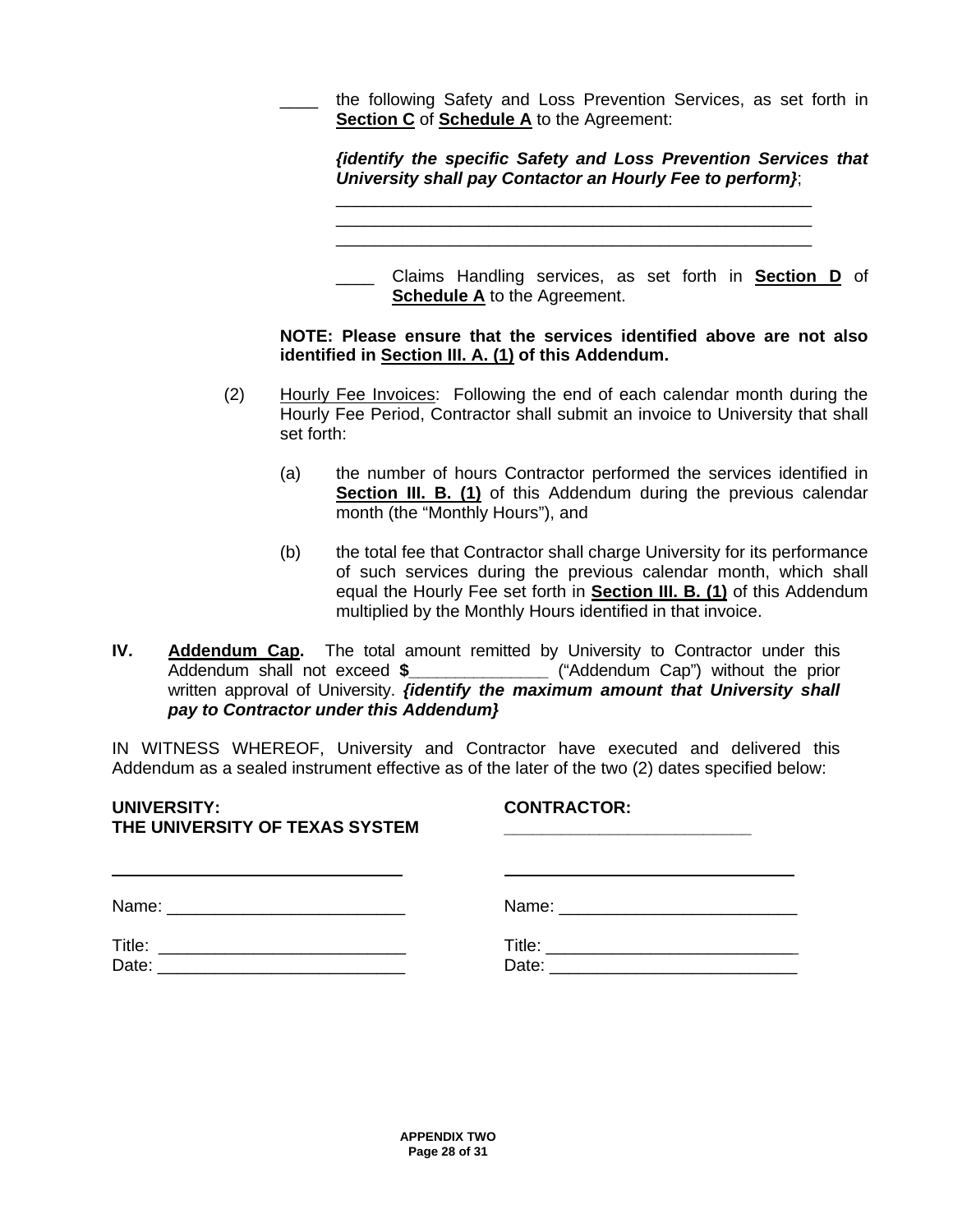# **EXHIBIT C**

# **SAFETY AND LOSS PREVENTION / CLAIMS HANDLING SERVICES ADDENDUM FORMAT**

This Addendum to Non-Exclusive Agreement Between University And Contractor (this "Addendum") is made and entered into by and between The University of Texas System, an agency and institution of higher education authorized under the laws of the State of Texas ("University"), and \_\_\_\_\_\_\_\_\_\_\_\_\_\_\_\_\_\_\_\_\_\_\_\_\_\_\_, a \_\_\_\_\_\_\_\_\_\_\_\_\_("Contractor").

- **I. Overview.** This Addendum identifies the Replacement Fee University shall pay to Contractor for Contractor's performance of Safety and Loss Prevention Services and/or Claims Handling services for certain insurance policies that University obtains from Contractor under the "Non-Exclusive Agreement Between University And Contractor" dated effective August 31, 2012 (the "Agreement"), as more specifically set forth in **Section 5. b.** of the Agreement.
- **II. Identification of Policies:** The Replacement Fee identified in this Addendum shall apply to the following insurance policies procured by University through Contractor under the Agreement (the "Policies"):

| issued |  |
|--------|--|
| issued |  |
| issued |  |

Provided, however, if any of the above Policies are not obtained by the University ("Unobtained Policies"), the University shall not be required to pay Contractor the Replacement Fee set forth in this Addendum to the extent that the Replacement Fee is applicable to such Unobtained Policies.

**III. Identification of Services.** The Replacement Fee identified in this Addendum shall constitute Contractor's sole compensation for its performance of (select each that applies)

> Claims Handling Services for the Policies, as set forth in **Section D** of **Schedule A** to the Agreement.

> Safety and Loss Prevention Services for the Policies, as set forth in **Section C** of **Schedule A** to the Agreement. The specific Safety and Loss Prevention Services that Contractor shall perform for the Policies shall consist of the following:

> *{Please identify the Safety and Loss Prevention Services to be performed by Contractor.}*

\_\_\_\_\_\_\_\_\_\_\_\_\_\_\_\_\_\_\_\_\_\_\_\_\_\_\_\_\_\_\_\_\_\_\_\_\_\_\_\_\_\_\_\_\_\_\_\_\_\_\_\_\_\_\_\_ \_\_\_\_\_\_\_\_\_\_\_\_\_\_\_\_\_\_\_\_\_\_\_\_\_\_\_\_\_\_\_\_\_\_\_\_\_\_\_\_\_\_\_\_\_\_\_\_\_\_\_\_\_\_\_\_

\_\_\_\_\_\_\_\_\_\_\_\_\_\_\_\_\_\_\_\_\_\_\_\_\_\_\_\_\_\_\_\_\_\_\_\_\_\_\_\_\_\_\_\_\_\_\_\_\_\_\_\_\_\_\_\_

Contractor's sole compensation for all other services it performs in connection with the Policies (the "Commission Services") shall consist of the commissions, if any, that Contractor receives from the insurance carriers issuing the Policies. Such Commission Services shall include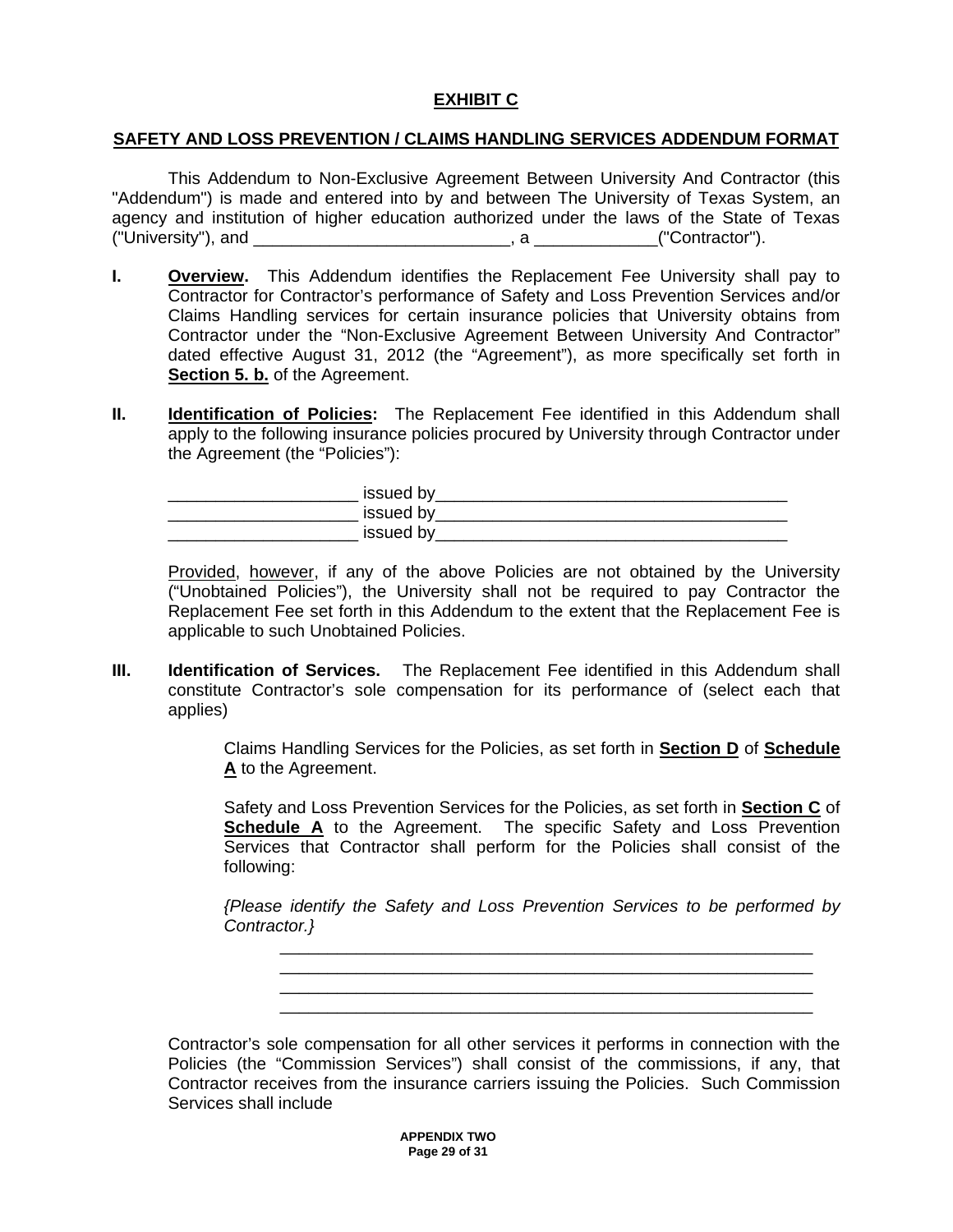- (a) the Implementation of Insurance Program services and the Policyholder Services, as more specifically set forth in **Schedule A** to the Agreement, and
- (b) if not selected in this **Section III**, any Claims Handling services and/or Safety and Loss Prevention Services, as more specifically set forth in **Schedule A** to the Agreement.
- **IV. Identification and Payment of Replacement Fee:** The Replacement Fee for the Policies shall consist of a "Fixed Fee" and/or an "Hourly Fee", which are calculated as follows:
	- A. Fixed Fee:
		- (1) Definition. University shall pay Contactor a Fixed Fee of \$ for Contractor's performance of the services selected in **Section III** of this Addendum.
		- (2) Fixed Fee Invoices. Contractor shall invoice the University for the Fixed Fee as follows (check and complete one of the following):
			- Contractor shall submit a single invoice for the entire Fixed Fee to the University on \_\_\_\_\_\_\_\_\_\_\_\_\_\_\_\_\_\_\_\_ *{specify the date that Contractor shall submit the single invoice to University}*;
			- Contractor shall invoice the Fixed Fee to University in equal monthly installments of \$\_\_\_\_\_\_\_\_ each, starting on \_\_\_\_\_\_\_\_\_ *{identify start date}* and ending on \_\_\_\_\_\_\_\_\_ *{identify end date}*
			- Contractor shall invoice the Fixed Fee to University in equal quarterly installments of \$\_\_\_\_\_\_\_\_\_\_ each, starting on \_\_\_\_\_\_\_\_\_*{identify start date}* and ending on \_\_\_\_\_\_\_\_\_ *{identify end date}*

\_\_\_\_\_\_\_\_\_\_\_\_\_\_\_\_\_\_\_\_\_\_\_\_\_\_\_\_\_\_\_\_\_\_\_\_\_\_\_\_\_\_\_\_\_\_\_\_\_\_ \_\_\_\_\_\_\_\_\_\_\_\_\_\_\_\_\_\_\_\_\_\_\_\_\_\_\_\_\_\_\_\_\_\_\_\_\_\_\_\_\_\_\_\_\_\_\_\_\_\_ \_\_\_\_\_\_\_\_\_\_\_\_\_\_\_\_\_\_\_\_\_\_\_\_\_\_\_\_\_\_\_\_\_\_\_\_\_\_\_\_\_\_\_\_\_\_\_\_\_\_

- Other (please describe in full):
- B. Hourly Fee:
	- (1) Definition. University shall pay Contractor a Hourly Fee of \$\_\_\_\_\_\_ per hour, up to a maximum of \$\_\_\_\_\_\_\_\_\_\_\_, for Contractor's performance of the following services during the period starting on \_\_\_\_\_\_\_\_\_ *{identify start date}* and ending on \_\_\_\_\_\_\_\_\_ *{identify end date}* (the "Hourly Fee Period") (check and complete all of the following that apply):

Implementation of Insurance Program services, as set forth in **Section A** of **Schedule A** to the Agreement.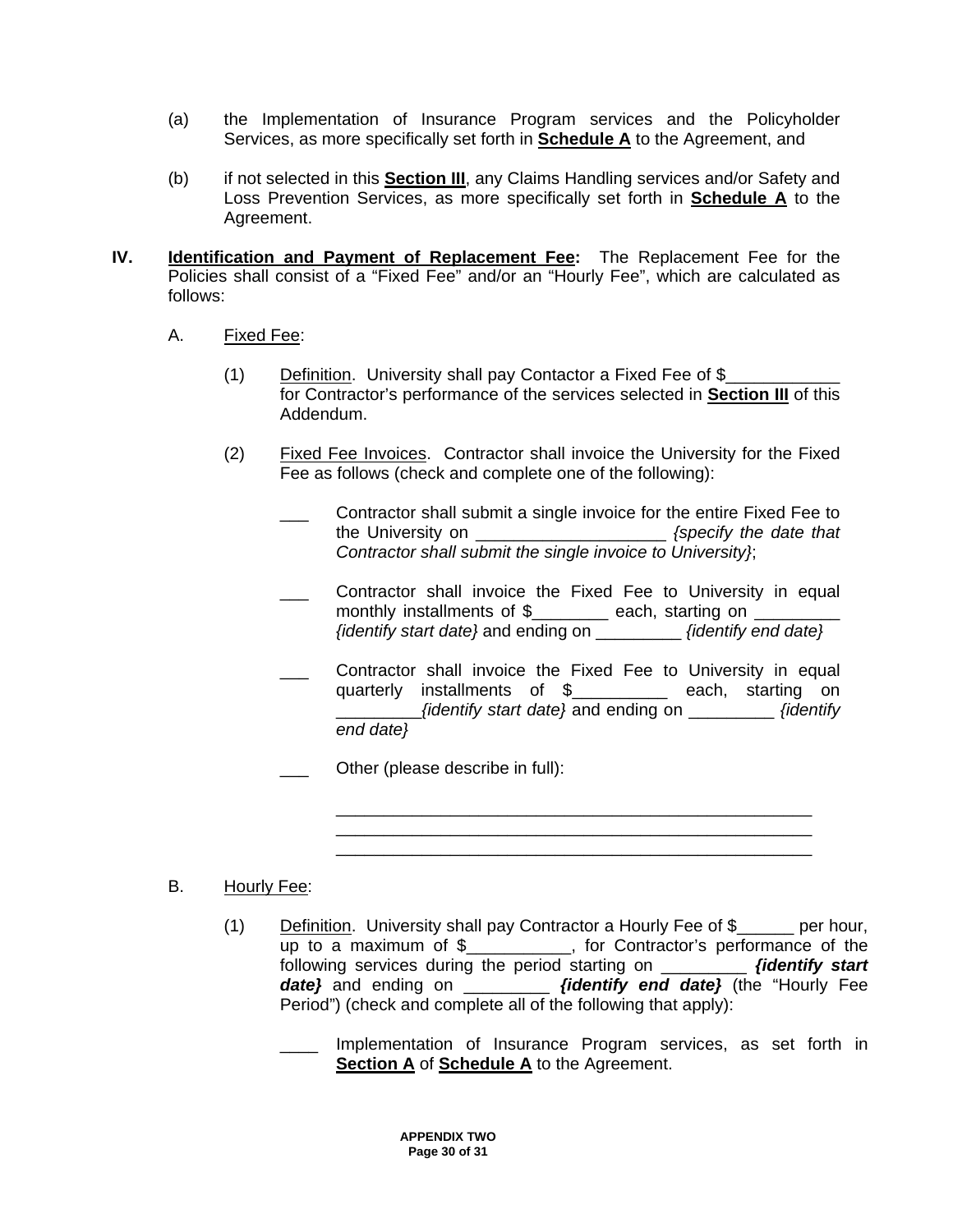\_\_\_\_ Policyholder Services, as set forth in **Section B** of **Schedule A** to the Agreement.

the following Safety and Loss Prevention Services, as set forth in **Section C** of **Schedule A** to the Agreement:

*{identify the specific Safety and Loss Prevention Services that University shall pay Contactor an Hourly Fee to perform}*;

\_\_\_\_ Claims Handling services, as set forth in **Section D** of **Schedule A** to the Agreement.

# **NOTE: Please ensure that the services identified above are not also identified in Section III. A. (1) of this Addendum.**

\_\_\_\_\_\_\_\_\_\_\_\_\_\_\_\_\_\_\_\_\_\_\_\_\_\_\_\_\_\_\_\_\_\_\_\_\_\_\_\_\_\_\_\_\_\_\_\_\_\_ \_\_\_\_\_\_\_\_\_\_\_\_\_\_\_\_\_\_\_\_\_\_\_\_\_\_\_\_\_\_\_\_\_\_\_\_\_\_\_\_\_\_\_\_\_\_\_\_\_\_ \_\_\_\_\_\_\_\_\_\_\_\_\_\_\_\_\_\_\_\_\_\_\_\_\_\_\_\_\_\_\_\_\_\_\_\_\_\_\_\_\_\_\_\_\_\_\_\_\_\_

- (2) Hourly Fee Invoices: Following the end of each calendar month during the Hourly Fee Period, Contractor shall submit an invoice to University that shall set forth:
	- (a) the number of hours Contractor performed the services identified in **Section III. B. (1)** of this Addendum during the previous calendar month (the "Monthly Hours"), and
	- (b) the total fee that Contractor shall charge University for its performance of such services during the previous calendar month, which shall equal the Hourly Fee set forth in **Section III. B. (1)** of this Addendum multiplied by the Monthly Hours identified in that invoice.
- **V. Addendum Cap.** The total amount remitted by University to Contractor under this Addendum shall not exceed **\$\_\_\_\_\_\_\_\_\_\_\_\_\_\_\_** ("Addendum Cap") without the prior written approval of University. *{identify the maximum amount that University shall pay to Contractor under this Addendum}*

IN WITNESS WHEREOF, University and Contractor have executed and delivered this Addendum as a sealed instrument effective as of the later of the two (2) dates specified below:

# **UNIVERSITY: CONTRACTOR:**

| THE UNIVERSITY OF TEXAS SYSTEM |  |
|--------------------------------|--|
|                                |  |
|                                |  |
|                                |  |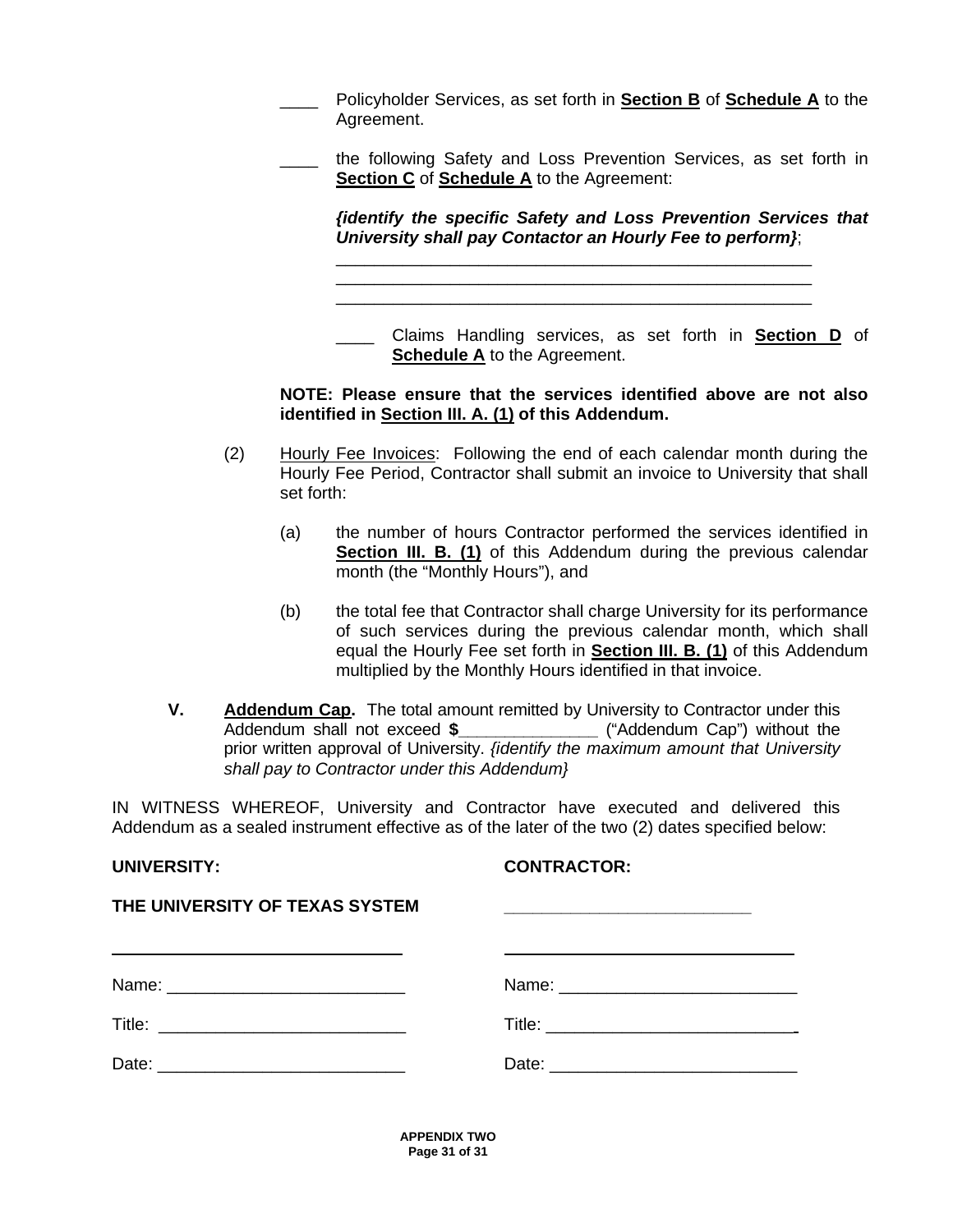# **APPENDIX THREE**

# **HUB SUBCONTRACTING PLAN**

THE UNIVERSITY OF TEXAS SYSTEM ADMINISTRATION January 2012

# **POLICY ON UTILIZATION HISTORICALLY UNDERUTILIZED BUSINESSES**

# **Vendor/Commodities**

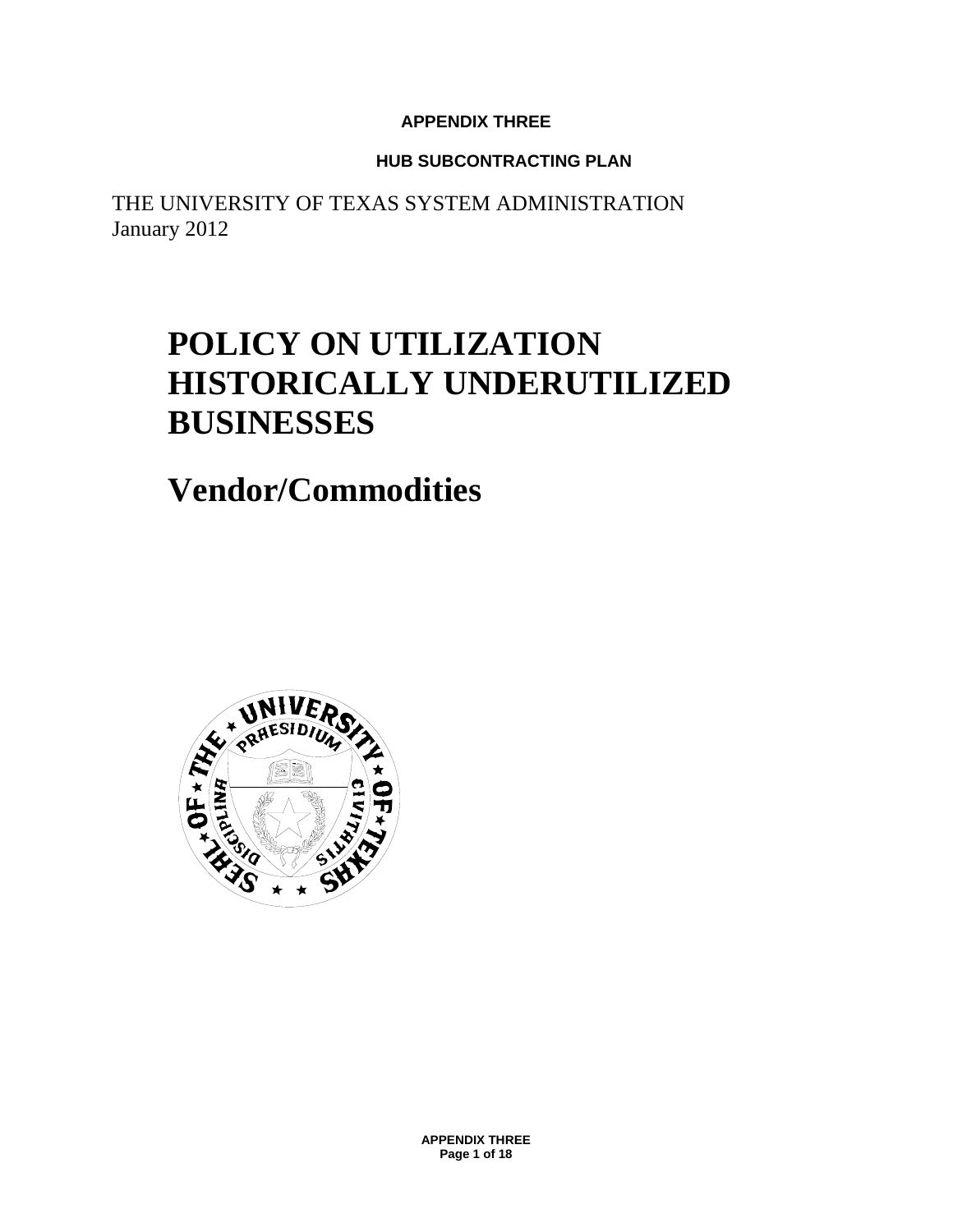# **The University of Texas System Office of HUB Development Policy on Utilization of Historically Underutilized Businesses (HUBs)**

|                            | Policy on Utilization of Historically Underutilized Businesses (HUBs)                                                                                                                                                                              | Page 3                             |
|----------------------------|----------------------------------------------------------------------------------------------------------------------------------------------------------------------------------------------------------------------------------------------------|------------------------------------|
| <b>Subcontracting Plan</b> | ummary of Requirements / Historically Underutilized Business (HUBs)                                                                                                                                                                                |                                    |
|                            | ummary of Attachments Required from Respondents<br>Letter of Transmittal for Vendor Services                                                                                                                                                       | Page 6<br>Page 7                   |
| п<br>٠                     | Letter of HUB Commitment (indefinite duration/indefinite quantity contracts)<br>HSP Quick Checklist for Other Services, Special Trades & Commodities<br>HUB Subcontracting Plan (HSP)                                                              | Page 8<br>Page 9<br>Page 10-<br>16 |
|                            | Section 2 (Good Faith Effort – Subcontractor Selection)<br>Self-Performance Justification<br>SP Good Faith Effort – Method A (Attachment A)                                                                                                        | Page 11<br>Page 13<br>Page 15-     |
|                            | HSP Good Faith Effort - Method B (Attachment B)<br><b>HUB Subcontracting Opportunity Notification Form</b><br>HUB Subcontracting Plan Prime Contractor Progress Assessment Report<br>(Required of successful respondent for payment requests only) | 16<br>Page 17<br>Page 18           |

 Minority and Trade Organizations contact information: <http://www.utsystem.edu/offices/hub>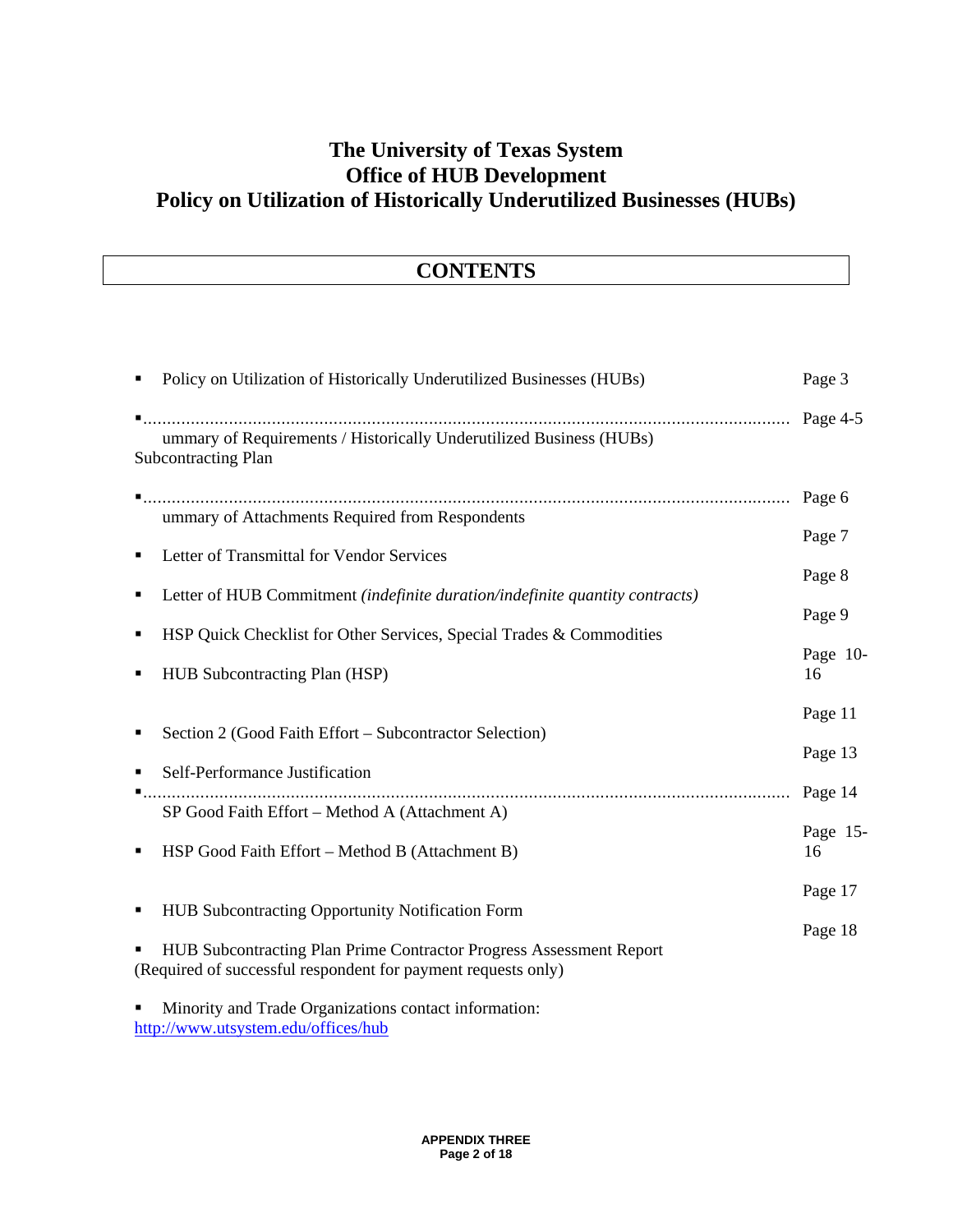**APPENDIX THREE Page 3 of 18**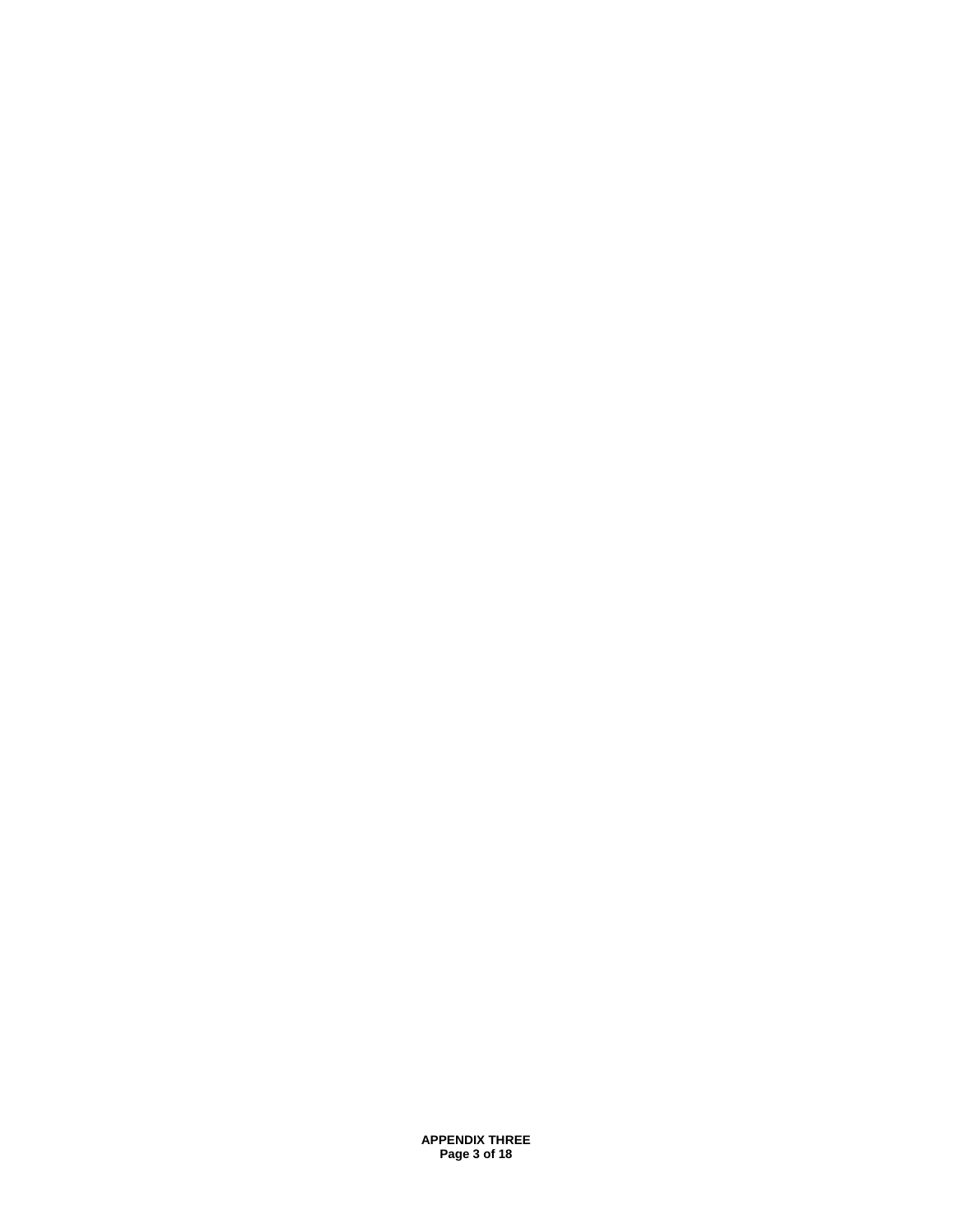# **THE UNIVERSITY OF TEXAS SYSTEM Office of HUB Development**

# **POLICY ON UTILIZATION OF HISTORICALLY UNDERUTILIZED BUSINESSES (HUBs)**

# **Introduction**

In accordance with the Texas Government Code, Sections 2161.181-182 and Title 34, Section 20.13 of the Texas Administrative Code (TAC), The Board of Regents of the University of Texas System, acting through the Office of HUB Development shall make a good faith effort to utilize Historically Underutilized Businesses (HUBs) in contracts for construction services, including professional and consulting services; and commodities contracts. The HUB Rules promulgated by the Texas Comptroller of Public Accounts (the "Texas Comptroller"), set forth in 34 TAC Sections 20.10-20.28, encourage the use of HUBs by implementing these policies through race-, ethnic- and gender-neutral means.

The purpose of the HUB Program is to promote full and equal business opportunities for all businesses in State contracting in accordance with the following goals as specified in the State of Texas Disparity Study:

- **11.2% for heavy construction other than building contracts;**
- **21.1% for all building construction, including general contractors and operative builders contracts:**
- **32.7% for all special trade construction contracts;**
- **23.6% for professional services contracts**
- **24.6% for all other services contracts, and**
- **21% for commodities contracts.**

The University of Texas System shall make a good faith effort to meet or exceed these goals to assist HUBs in receiving a portion of the total contract value of all contracts that U. T. System expects to award in a fiscal year. The University of Texas System may achieve the annual program goals by contracting directly with HUBs or indirectly through subcontracting opportunities in accordance with the Texas Government Code, Chapter 2161, Subchapter F.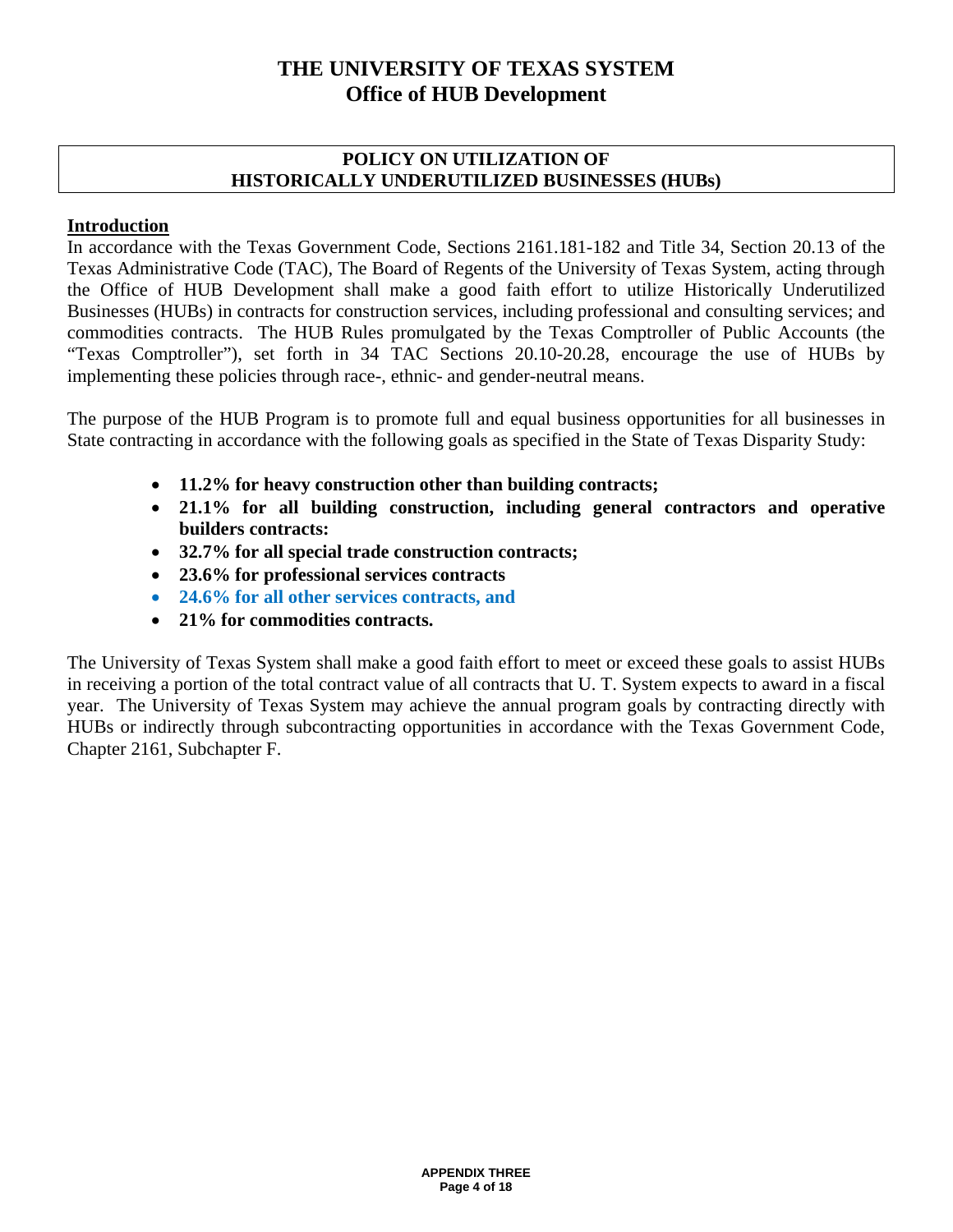# **SUMMARY OF REQUIREMENTS Historically Underutilized Business (HUBs) Subcontracting Plan**

It is the policy of The University of Texas System and each of its component institutions, to promote and encourage contracting and subcontracting opportunities for Historically Underutilized Businesses (HUBs) in all contracts. Accordingly, The University of Texas System has adopted "**EXHIBIT H, Policy on Utilization of Historically Underutilized Businesses**". The Policy applies to all contracts with an expected value of \$100,000 or more. The Board of Regents of The University of Texas System is the contracting authority.

- 1. In all contracts for professional services, contracting services, and/or commodities with an expected value of \$100,000 or more, The University of Texas System ("U. T. System" or the "University") will indicate in the purchase solicitation (e.g. RFQ, RFP, or CSP) whether or not U. T. System has determined that subcontracting opportunities are probable in connection with the contract. A HUB Subcontracting Plan is a required element of the architect, contractor or vendor Response to the purchase solicitation. The HUB Subcontracting Plan shall be developed and administered in accordance with the Policy. **Failure to submit a required HUB Subcontracting Plan will result in rejection of the Response.**
- 2. If subcontracting opportunities are probable, U. T. System will declare such probability in its invitations for bids, requests for proposals, or other purchase solicitation documents, and shall require submission of the appropriate HUB Subcontracting Plan with the Response.
	- a. When subcontracting opportunities are probable, and the Respondent proposes to subcontract any part of the work, the Respondent shall submit a **HUB Subcontracting Plan as prescribed by the Texas Comptroller** identifying subcontractors [**[34 TAC §20.14 (d) (1)(A)(B)(C)(D)**   $(i)(ii)(iii)(2)(3)(A)(B)(C)(D)(E)(F)(4)(A)(B)].$
	- b. When subcontracting opportunities are probable, but the Respondent can perform such opportunities with its employees and resources, the Respondent's HUB Subcontracting Plan shall include **the Self Performance HUB Subcontracting Plan, Section 3 – Self Performance Justification as the HUB Subcontracting Plan (HSP). [34 TAC §20.14 (d)(5)(A)(B)(C)(D)].**
- 3. If subcontracting opportunities are not probable, U. T. System will declare such probability in its invitations for bids, requests for proposals, or other purchase solicitation documents and shall require submission of the appropriate HUB Subcontracting Plan with the Response.
	- a. When subcontracting opportunities are not probable, and the Respondent proposes to perform all of the work with its employees and resources, the Respondent shall submit a HUB Subcontracting Plan that includes **the Self Performance HUB Subcontracting Plan, Section 3 – Self Performance Justification as the HUB Subcontracting Plan (HSP).**
	- b. When subcontracting opportunities are not probable, but the Respondent proposes to subcontract any part of the work, the Respondent shall submit a **HUB Subcontracting Plan as prescribed by the Texas Comptroller** identifying subcontractors.
- 4. Respondents shall follow, but are not limited to, procedures listed in the Policy when developing a HUB Subcontracting Plan.
- 5. **In making a determination whether a good faith effort has been made in the development of the required HUB Subcontracting Plan, U. T. System shall follow the procedures listed in the Policy. If accepted by the University, the HUB** Subcontracting Plan shall become a provision of the Respondent's contract with the University of Texas System. *Revisions necessary to clarify and enhance information submitted in the original HUB subcontracting plan may be made in an effort to determine good faith effort*. **Any revisions after the submission of the HUB Subcontracting Plan shall be approved by the HUB Coordinator**.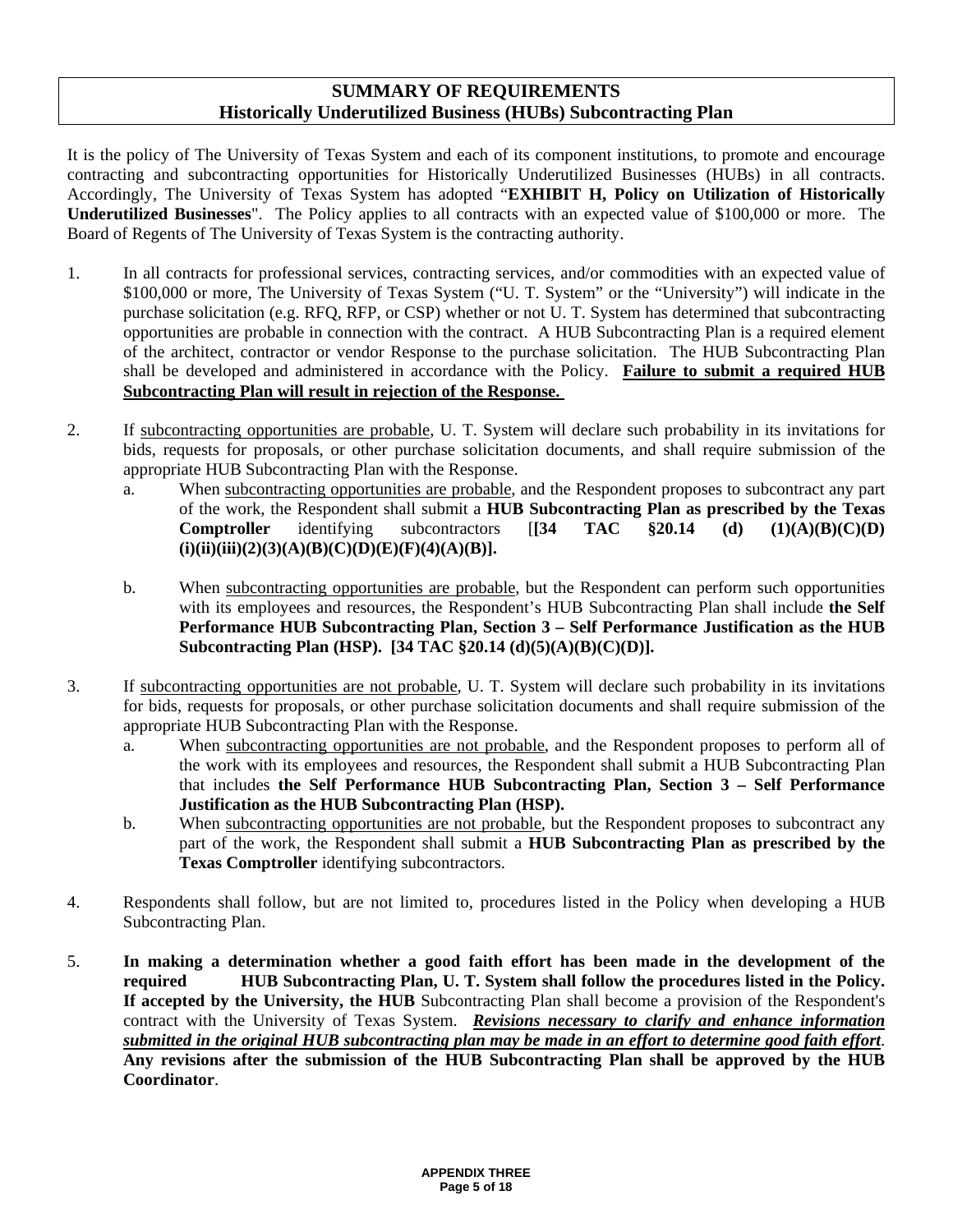- 6. The University of Texas System shall reject any Response that does not include a fully completed HUB Subcontracting Plan, as required. **An incomplete HUB Subcontracting Plan is considered a material failure to comply with the solicitation for proposals.**
- 7. Changes to the HUB Subcontracting Plan. Once a Respondent's HUB Subcontracting Plan is accepted by U. T. System and becomes a provision of the contract between Respondent and U. T. System, the Respondent can only change that HUB Subcontracting Plan if (a) the Respondent complies with 34 TAC Section 20.14; (b) the Respondent provides its proposed changes to U. T. System for review; (c) U. T. System (including U. T. System's HUB Coordinator) approves Respondent's proposed changes to its HUB Subcontracting Plan; and (d) U. T. System and the Respondent amend their contract (via a writing signed by authorized officials of both parties) in order to replace the contract's existing HUB Subcontracting Plan with a revised HUB Subcontracting Plan containing the changes approved by U. T. System.
- 8. Expansion of Work. If, after entering into a contract with a Respondent as a result of a purchase solicitation subject to the Policy, U. T. System wishes to expand the scope of work that the Respondent will perform under that contract through a change order or any other contract amendment (the "Additional Work"), U. T. System will determine if the Additional Work contains probable subcontracting opportunities not identified in the initial purchase solicitation for that contract. If U. T. System determines that probable subcontracting opportunities exist for the Additional Work, then the Respondent must submit to U. T. System an amended HUB Subcontracting Plan covering those opportunities that complies with the provisions of 34 TAC Section 20.14. Such an amended HUB Subcontracting Plan must be approved by U. T. System (including U. T. System's HUB Coordinator) before (a) the contract may be amended by U. T. System and the Respondent to include the Additional Work and the amended HUB Subcontracting Plan and (b) the Respondent performs the Additional Work. If a Respondent subcontracts any of the additional subcontracting opportunities identified by U. T. System for any Additional Work (i) without complying with 34 TAC Section 20.14 or (ii) before U. T. System and that Respondent amend their contract to include a revised HUB Subcontracting Plan that authorizes such subcontracting, then the Respondent will be deemed to be in breach of its contract with U. T. System. As a result of such breach, U. T. System will be entitled to terminate its contract with the Respondent, and the Respondent will be subject to any remedial actions provided by Texas law, including those set forth in Chapter 2161, Texas Government Code, and 34 TAC Section 20.14. University may report a Respondent's nonperformance under a contract between that Respondent and U. T. System to the Texas Comptroller in accordance with 34 TAC Sections 20.101 through 20.108.
- 9. A Response may state that the Respondent intends to perform all the subcontracting opportunities with its own employees and resources in accordance with the Policy. However, if such a Respondent enters into a contract with U. T. System as a result of such a Response but later desires to subcontract any part of the work set forth in that contract, before the Respondent subcontracts such work it must first change its HUB Subcontracting Plan in accordance with the provisions of Section 7 above .
- 10. The University shall require a vendor to whom a contract has been awarded to report the identity and the amount paid to its subcontractors on a monthly basis using **a HUB Subcontracting Plan (HSP) Prime Contractor Progress Assessment Report (PAR)** as a condition for payment.
- 11. If the University determines that the successful Respondent failed to implement an approved HUB Subcontracting Plan in good faith, the University, in addition to any other remedies, may report nonperformance to the Texas Comptroller in accordance with 34 TAC, Section 20.14, (g)(1) related remedies of nonperformance to professional services firms, contractor, and vender implementation of the HUB Subcontracting Plan.
- 12. In the event of any conflict between this "Summary of Requirements" and the remainder of the HUB Policy, the remainder of the HUB Policy will control.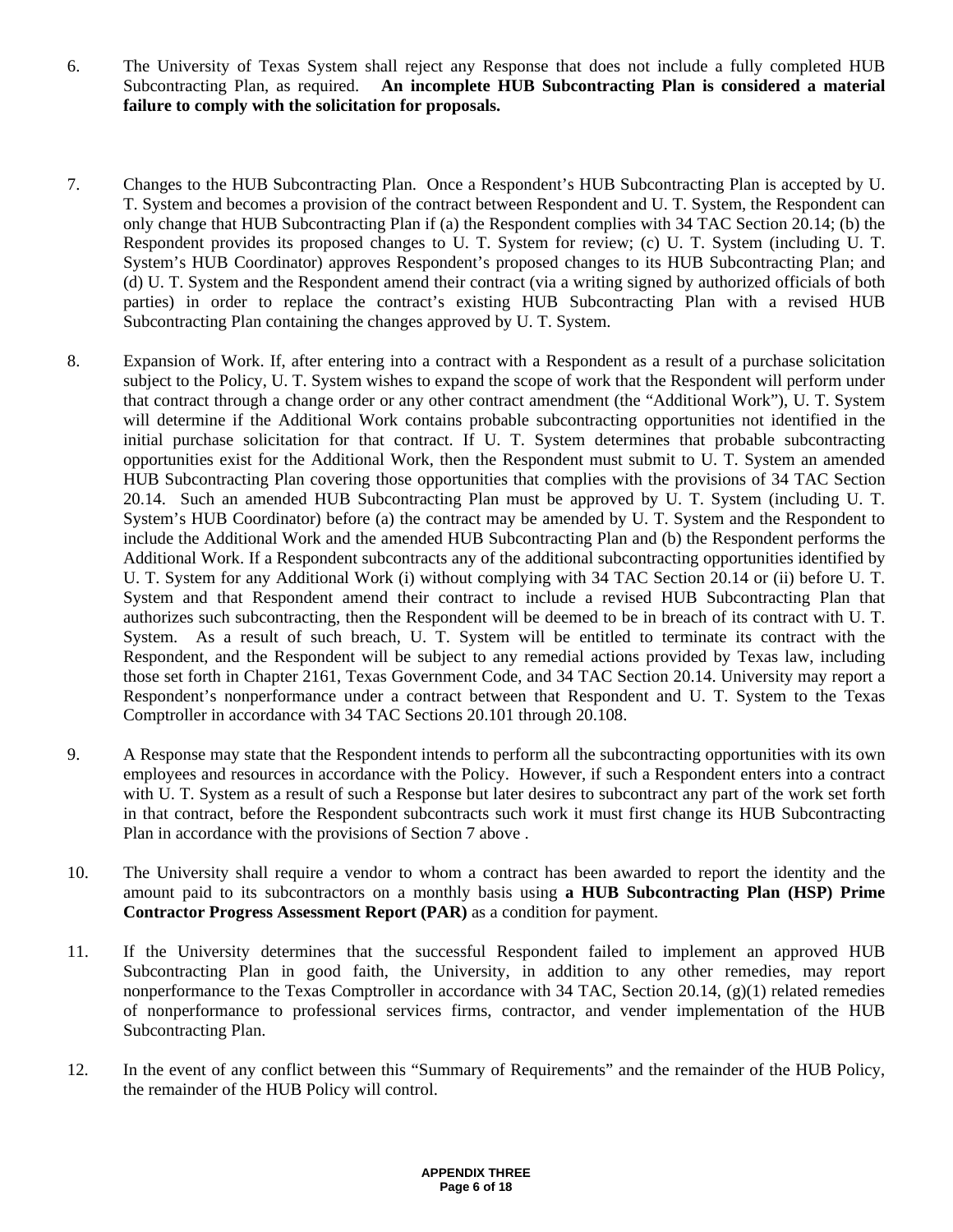13. These requirements, including the attachments referred to above, may be downloaded over the Internet from http://www.utsystem.edu/hub/hubforms.html. For additional information contact Office of HUB Development, The University of Texas System Administration, 512/499-4530.

|                                                                                                      | Letter of<br><b>Transmittal</b><br>Page 7 | <b>HUB</b> Subcontracting<br>Plan (HSP)<br><b>Pages 9-15</b> | <b>Progress</b><br><b>Assessment</b><br><b>Report (PAR)</b><br>Page 17 |
|------------------------------------------------------------------------------------------------------|-------------------------------------------|--------------------------------------------------------------|------------------------------------------------------------------------|
| <b>UT</b><br>1.<br><b>SYSTEM</b><br><b>DETERMINES</b><br><b>THAT</b>                                 |                                           |                                                              |                                                                        |
| <b>SUBCONTRACTING</b><br><b>OPPORTUNITIES</b><br><b>ARE</b>                                          |                                           |                                                              |                                                                        |
| PROBABLE.                                                                                            |                                           |                                                              |                                                                        |
| 1. A. Respondent Proposes                                                                            |                                           |                                                              |                                                                        |
| <b>Subcontractors:</b> Attachments required                                                          |                                           |                                                              |                                                                        |
| from the Respondent for the HUB                                                                      |                                           |                                                              |                                                                        |
| Subcontracting Plan if the solicitation                                                              |                                           |                                                              |                                                                        |
| states that subcontracting opportunities                                                             | $\mathbf X$                               | X                                                            |                                                                        |
| are probable.                                                                                        |                                           |                                                              |                                                                        |
| 1. B. Respondent Proposes Self-                                                                      |                                           |                                                              |                                                                        |
| Performance: Attachments required                                                                    |                                           |                                                              |                                                                        |
| from the Respondent for the HUB<br>Subcontracting Plan if the solicitation                           |                                           |                                                              |                                                                        |
| states that subcontracting opportunities                                                             |                                           |                                                              |                                                                        |
| are probable, but the Respondent can                                                                 |                                           |                                                              |                                                                        |
| perform such opportunities with its                                                                  | $\mathbf X$                               | $\mathbf X$                                                  |                                                                        |
| employees and resources.                                                                             |                                           |                                                              |                                                                        |
| 2. UT SYSTEM DETERMINES THAT                                                                         |                                           |                                                              |                                                                        |
| <b>SUBCONTRACTING OPPORTUNITIES</b>                                                                  |                                           |                                                              |                                                                        |
| ARE NOT PROBABLE.                                                                                    |                                           |                                                              |                                                                        |
|                                                                                                      |                                           |                                                              |                                                                        |
| 2. A. Respondent Proposes Self-                                                                      |                                           |                                                              |                                                                        |
| <b>Performance:</b>                                                                                  |                                           |                                                              |                                                                        |
| Attachments required from the Respondent for the                                                     |                                           |                                                              |                                                                        |
| HUB Subcontracting Plan if the solicitation states                                                   |                                           |                                                              |                                                                        |
| that subcontracting opportunities are not probable,                                                  |                                           |                                                              |                                                                        |
| but the Respondent can perform such opportunities                                                    |                                           |                                                              |                                                                        |
| with its employees and resources.                                                                    | $\mathbf X$                               | $\mathbf X$                                                  |                                                                        |
| 2. B. Respondent Proposes                                                                            |                                           |                                                              |                                                                        |
| Subcontractors:                                                                                      |                                           |                                                              |                                                                        |
| Attachments required from the Respondent for the                                                     |                                           |                                                              |                                                                        |
| HUB Subcontracting Plan if the solicitation states                                                   |                                           |                                                              |                                                                        |
| that subcontracting opportunities are not probable<br>but the Respondent proposes to subcontract any | $\mathbf X$                               | $\mathbf X$                                                  |                                                                        |
| part of the work.                                                                                    |                                           |                                                              |                                                                        |
| 3. Changes in the HUB Subcontracting                                                                 |                                           |                                                              |                                                                        |
| <b>Plan After Award: Attachments</b>                                                                 |                                           |                                                              |                                                                        |
| required from the Respondent to whom a                                                               |                                           |                                                              |                                                                        |
| contract has been awarded if it desires to                                                           |                                           |                                                              |                                                                        |
| make changes to the approved HUB                                                                     |                                           | $\mathbf X$                                                  |                                                                        |
| Subcontracting Plan.                                                                                 |                                           |                                                              |                                                                        |

## **Vendor/Commodities HSP Summary of Attachments required from Respondents**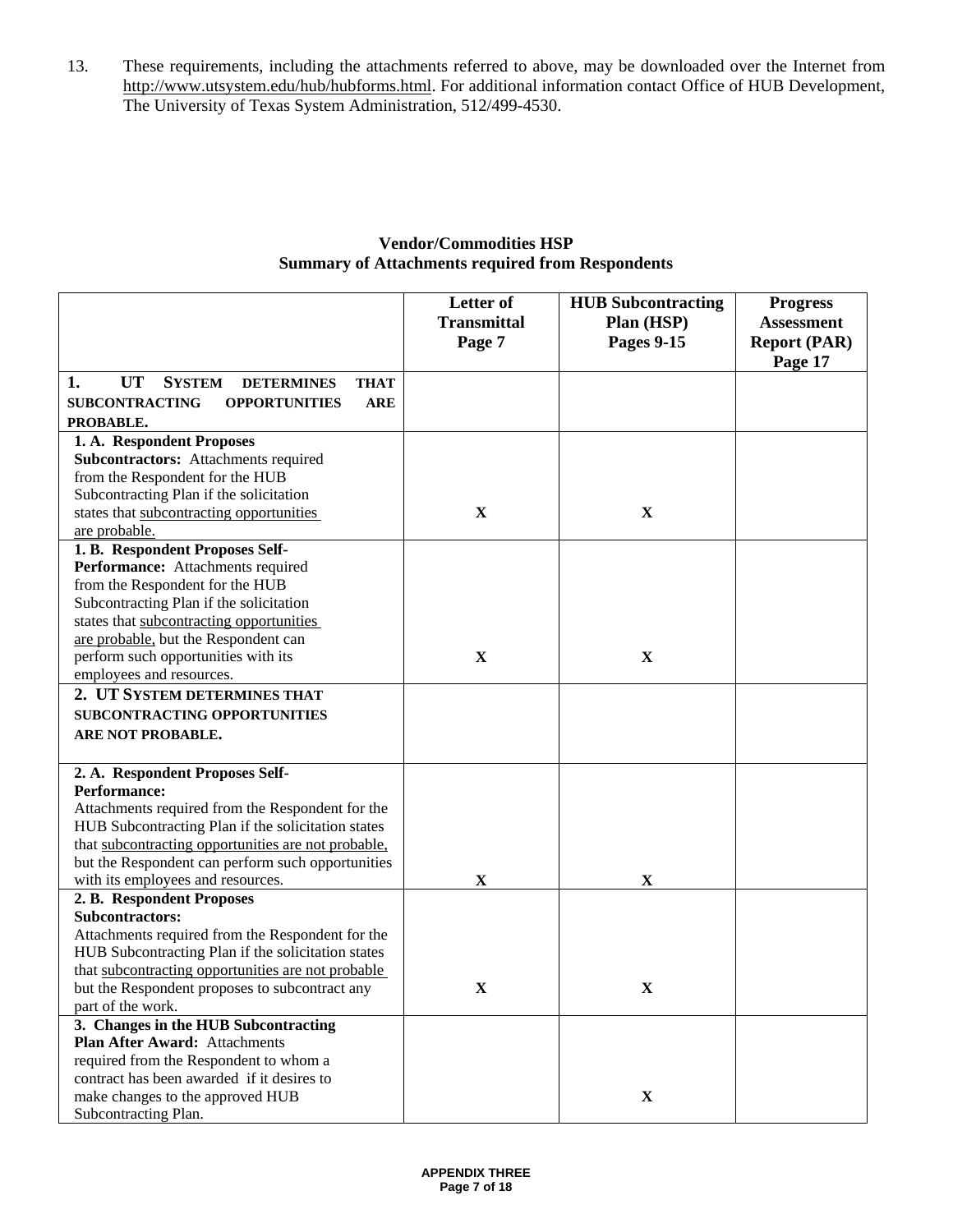Letter of Transmittal Vendor Services

# (RESPONDENT'S BUSINESS LETTERHEAD)

**Date** 

Mr. Hopeton Hay Manager, HUB Development Program The University of Texas System 702 Colorado, Suite 6.600 Austin, Texas 78701

Re: Historically Underutilized Business Plan for **Example 2018** (related services) RFP No.

Dear Mr. Hay,

In accordance with the requirements outlined in the specification section "HUB Participation Program," I am pleased to forward this HUB Subcontracting Plan as an integral part of our response in connection with your invitation for Request for Proposals referencing the above project.

I have read and understand The University of Texas System Policy on Utilization of Historically Underutilized Businesses (HUBs). I also understand the State of Texas Annual Procurement Goal according to 34 Texas Administrative Code Section 20.13 is [*SELECT ONE OF THE FOLLOWING TO COMPLETE THIS SENTENCE*:

11.2% for heavy construction other than building contracts

\_\_\_\_\_\_\_21.1% for all building construction, including general contractors and operative builders contracts

\_\_\_\_\_\_\_32.7% for all special trade construction contracts

\_\_\_\_\_\_\_23.6% for professional services contracts

\_24.6% for all other services contracts

\_\_\_\_\_\_\_21% for commodities contracts.

This HUB Subcontracting Plan includes \_\_\_\_\_Subcontracting Opportunities (no. of subcontractors) This represents a cumulative percentage of \_\_\_\_\_%, representing \_\_\_\_\_\_% for minority-owned HUBs and \_\_\_\_\_\_\_% for women-owned HUBs. When a HUB is owned by minority women, I have classified that HUB as minority-owned rather than women-owned firm.

I understand the above HUB percentages must represent Texas Comptroller HUB certification standards. For each of the listed HUB firms, I have attached a Texas Comptroller certification document, or, if the HUB is certified by another Texas Comptroller approved certifying agency, a copy of their approved certification document.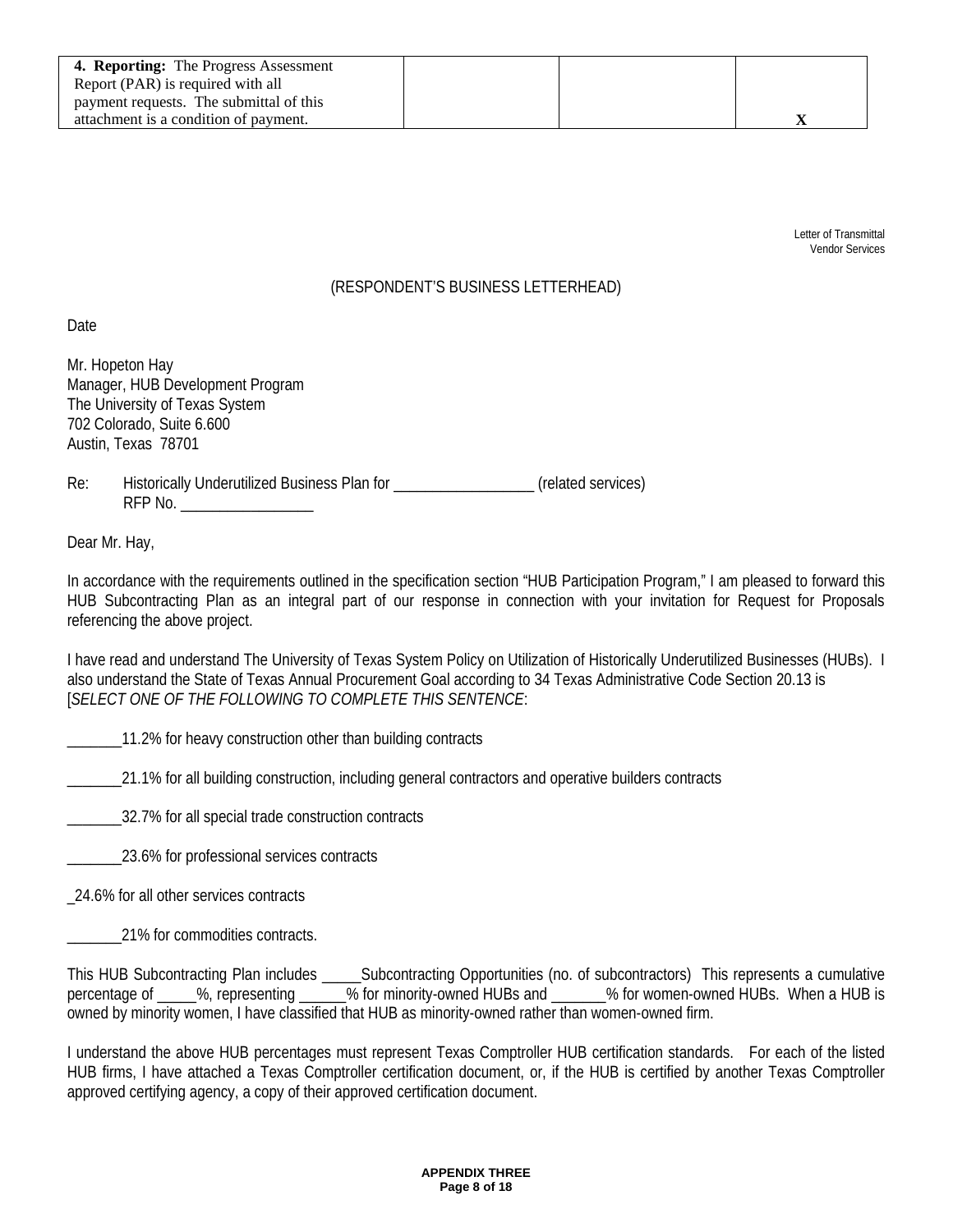Should we discover additional subcontractors claiming Historically Underutilized Business status during the course of this contract we will notify you of the same. In addition, if for some reason a HUB is unable to fulfill its contract with us, we will notify you immediately in order to take the appropriate steps to amend this contractual obligation.

Sincerely,

(Project Executive)

cc: Contract Administrator

Letter of HUB Commitment for Miscellaneous Service Agreements Indefinite duration/indefinite quantity contracts

(BUSINESS LETTERHEAD)

Date

Mr. Hopeton Hay Manager HUB Development Program The University of Texas System 702 Colorado, Ste. 6.600 Austin, TX 78701

Re: Historically Underutilized Business Plan for (Project Title) Project Number \_\_\_\_\_\_\_

Dear Mr. Hay:

In accordance with the requirements outlined in the specification section "HUB Participation Program," I am pleased to forward this HUB Subcontracting Plan as an integral part of our proposal in connection with your invitation for request for proposals, referencing Project Number

I have read and understand The University of Texas System Policy on Utilization of Historically Underutilized Businesses (HUBs).

Good Faith Effort will be documented by a two part HUB Subcontracting Plan (HSP) process. Part one (1) of the HSP submission will reflect self-performance with the appropriate sections completed per the instructions in Option One of the HSP Quick Checklist located on page 10 of The University of Texas Exhibit H Policy on Utilization of Historically Underutilized Businesses (HUBs). As the scope of work/project is defined under this ID/IQ contract, part two (2) of the process will require a revised HUB Subcontracting Plan (HSP) and the Good Faith Effort will be documented per instructions in Attachment B (page 16-17) and Option Four of the HSP Quick Check List. The revised HUB Subcontracting Plan will be submitted to the HUB Coordinator prior to execution of each contract process. Documentation of subcontracted work will be provided with each pay request.

Sincerely,

Contractor's Name

cc: Project Manager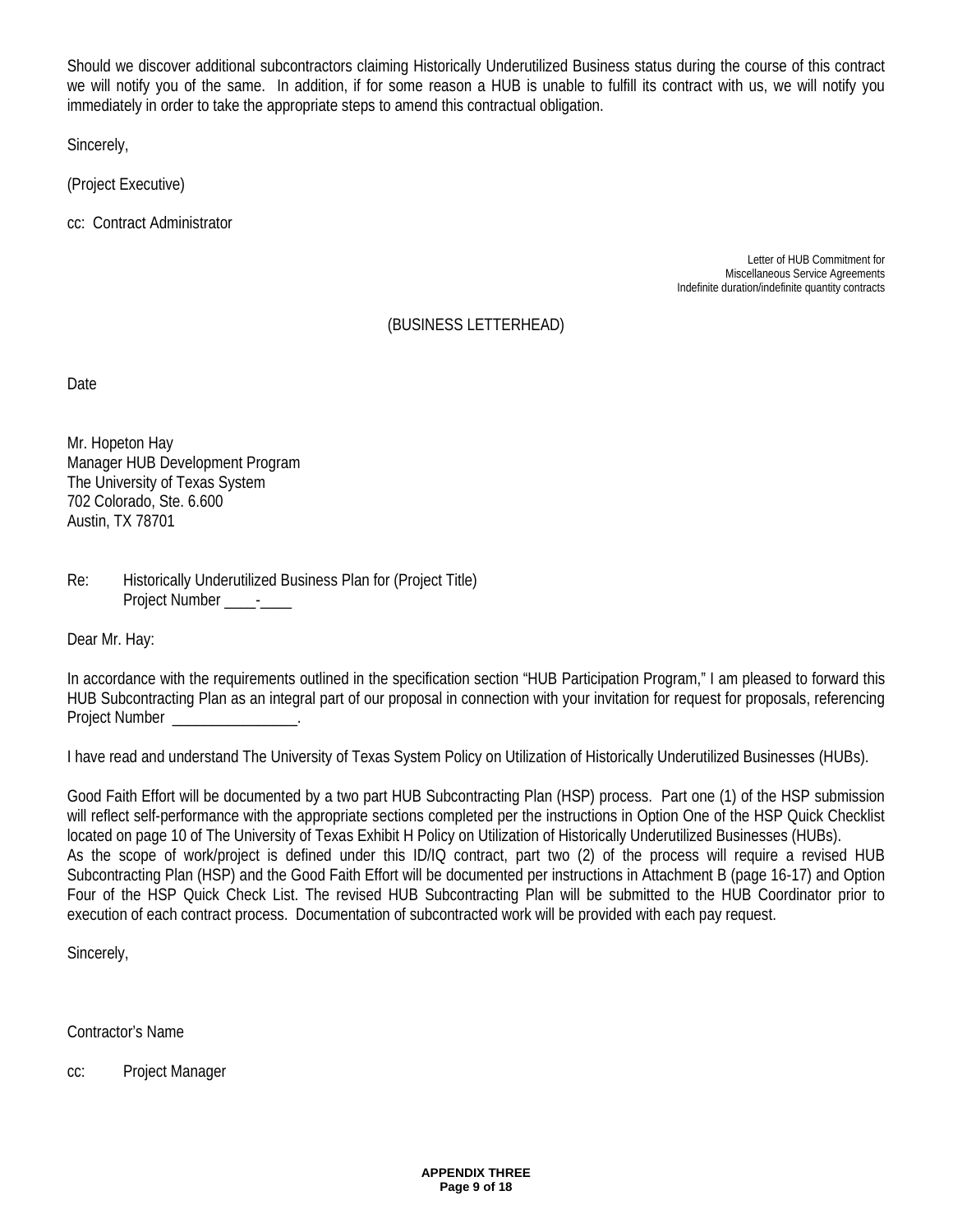**APPENDIX THREE Page 10 of 18**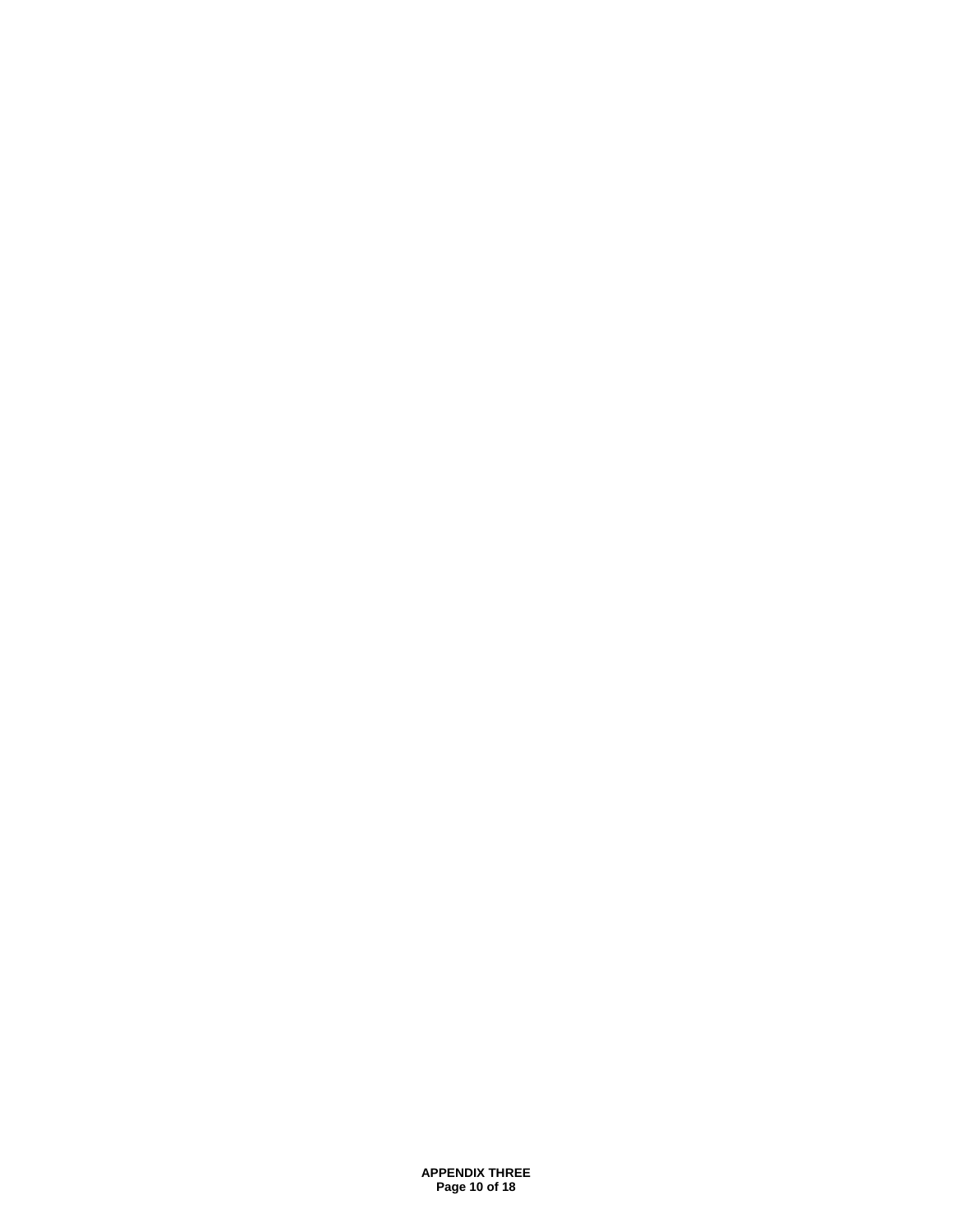# HSP Quick Check List for Other Services, Special Trades & Commodities

- Option Four is the **only** acceptable method for responses that contain subcontracting opportunities (with HUB or Non HUB vendors). **No other Good Faith Effort method will be accepted.**
- Responses for Miscellaneous Service Agreements for indefinite duration/indefinite quantity Two Part Process:
	- 1. Submit a Letter of Commitment (page 8) and complete Option One.
	- 2. Submit revised HSP documenting Good Faith Effort in Option Four prior to execution of each contract process.

### **Option One** - **Misc. Service Agreements (ID/IQ contracts)**

If you are not subcontracting any portion of the contract and will be fulfilling the entire contract with your own resources, complete the following sections:

- a) Section 1 Respondent and Requisition Information
- b) Section 2A No, I will not be subcontracting any portion of the contract, and I will be fulfilling the entire contract with my own resources.
- c) Section 3 Self Performing Justification Check no and provide explanation in box.
- d) Section 4 Affirmation

### **Option Two** – **not applicable**

If all of your subcontracting opportunities will be performed using only HUB vendors, complete the following sections:

- a) Section 1 Respondent and Requisition Information
- b) Section 2A Yes, I will be subcontracting portions of the contract
- c) Section 2B List all the portions of work you will subcontract, and indicate the percentage of the contract you expect to award to HUB vendors
- d) Section 2C Yes
- e) Section 4 Affirmation
- f) Good Faith Effort (Attachment A) Complete this attachment for each subcontracting opportunity

### **Option Three - not applicable**

If you are subcontracting with HUB vendors and Non-HUB vendors, and the total percentage of subcontracting with HUB vendors meets or exceeds the HUB Goal the contracting agency identified in "Agency Special Instructions/Additional Requirements" complete the following:

- a) Section 1 Respondent and Requisition Information
- b) Section 2A Yes, I will be subcontracting portions of the contract
- c) Section 2B List all the portions of work you will subcontract, and indicate the percentage of the contract you expect to award to HUB vendors and Non HUB vendors
- d) Section 2(C) No
- e) Section 2(D) Yes
- f) Section 4 Affirmation
- g) Good Faith Effort (Attachment A) Complete this attachment for each subcontracting opportunity

### **Option Four -**

If you are subcontracting with HUB vendors and Non-HUB vendors (or only Non HUB vendors), complete the following:

- a) Section 1 Respondent and Requisition Information
- b) Section 2A Yes, I will be subcontracting portions of the contract
- c) Section 2B List all the portions of work you will subcontract, and indicated the percentage of the contract you expect to award to HUB vendors and Non HUB vendors
- d) Section 2C No
- e) Section 2D No
- f) Section 4 Affirmation
- g) Good Faith Effort (Attachment B) Complete this attachment for each subcontracting opportunity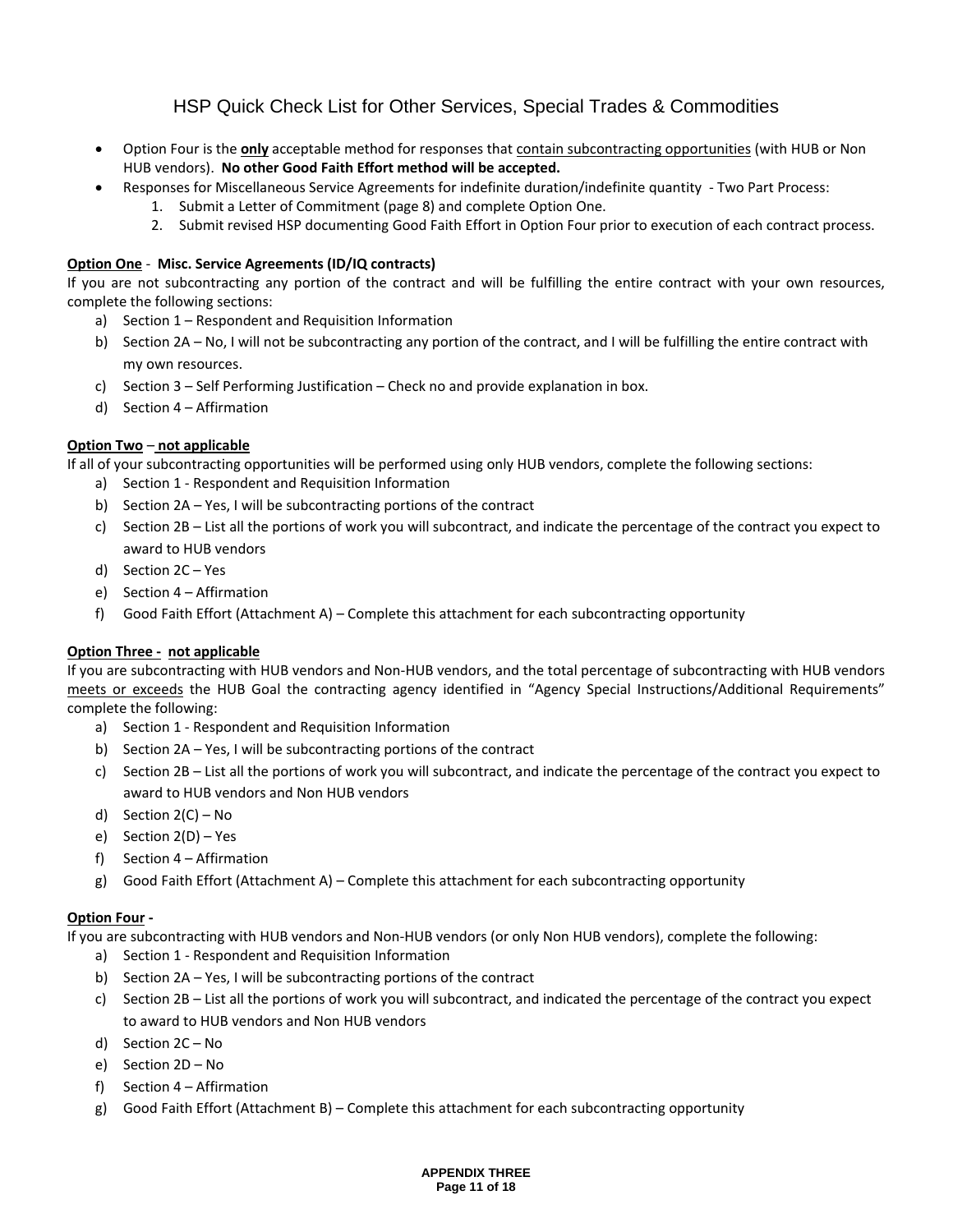

In accordance with Texas Gov't Code §2161.252, the contracting agency has determined that subcontracting opportunities are probable under this contract. Therefore, all respondents, including State of Texas certified Historically Underutilized Businesses (HUBs) must complete and submit this State of Texas HUB Subcontracting Plan (HSP) with their response to the bid requisition (solicitation).

#### **NOTE: Responses that do not include a completed HSP shall be rejected pursuant to Texas Gov't Code §2161.252(b).**

The HUB Program promotes equal business opportunities for economically disadvantaged persons to contract with the State of Texas in accordance with the goals specified in the 2009 State of Texas Disparity Study. The statewide HUB goals defined in 34 Texas Administrative Code (TAC) §20.13 are:

- *11.2 percent for heavy construction other than building contracts,*
- *21.1 percent for all building construction, including general contractors and operative builders contracts,*
- *32.7 percent for all special trade construction contracts,*
- *23.6 percent for professional services contracts,*
- *24.6 percent for all other services contracts, and*
- *21 percent for commodities contracts***.**

# **- - Agency Special Instructions/Additional Requirements - -**

In accordance with 34 TAC §20.14(d)(1)(D)(iii), a respondent (prime contractor) may demonstrate good faith effort to utilize Texas certified HUBs for its subcontracting opportunities if the total value of the respondent's subcontracts with Texas certified HUBs meets or exceeds the statewide HUB goal or the agency specific HUB goal, whichever is higher. When a respondent uses this method to demonstrate good faith effort, the respondent must identify the HUBs with which it will subcontract. If using existing contracts with Texas certified HUBs to satisfy this requirement, only contracts that have been in place for five years or less shall qualify for meeting the HUB goal. This limitation is designed to encourage vendor rotation as recommended by the 2009 Texas Disparity Study.

# **Other Services HUB Goal – 24.6% Commodities HUB Goal – 21% Special Trades HUB Goal – 32.7%**

- Responses for other services, commodities and special trades construction that contain subcontracting opportunities **shall** submit a HUB Subcontracting Plan (HSP) that meets the Good Faith Effort prescribed in Method B (Attachment B). See instructions for Option Four (4) on the HSP Quick Check List. **No other Good Faith Effort method will be accepted.**
- Responses for Miscellaneous Service Agreements for indefinite duration/indefinite quantity Two (2) part process:
	- 1. Submit a Letter of HUB Commitment (page 8) and a Good Faith Effort described in Option One.
	- 2. Submit a revised HSP prior to execution of each contract process.

#### **No other Good Faith Effort method will be accepted.**

- Respondents shall submit a completed HUB Subcontracting Plan (HSP) to be considered responsive. Failure to submit a completed HSP shall result in the bid, proposal or other expression of interest to be considered NON- responsive.
- Respondents who intend to Self-Perform all of their work shall submit an HSP for Self Performance HUB Subcontracting Plan (HSP).
- Prime Contractor Progress Assessment Report (PAR) shall be submitted with each request for payment as a condition of payment.
- Please note that phone logs are no longer acceptable documentation of good faith effort. Only fax, e-mail and written correspondence are acceptable.

| <b>SECTION 1 RESPONDENT AND REQUISITION INFORMATION</b> |                       |
|---------------------------------------------------------|-----------------------|
| a. Respondent (Company) Name:                           | State of Texas VID #: |
| Point of Contact:                                       | Phone $#$ :           |
| E-mail Address:                                         | Fax $#$ :             |
|                                                         |                       |

**b.** Is your company a State of Texas certified HUB? □ - Yes □ - No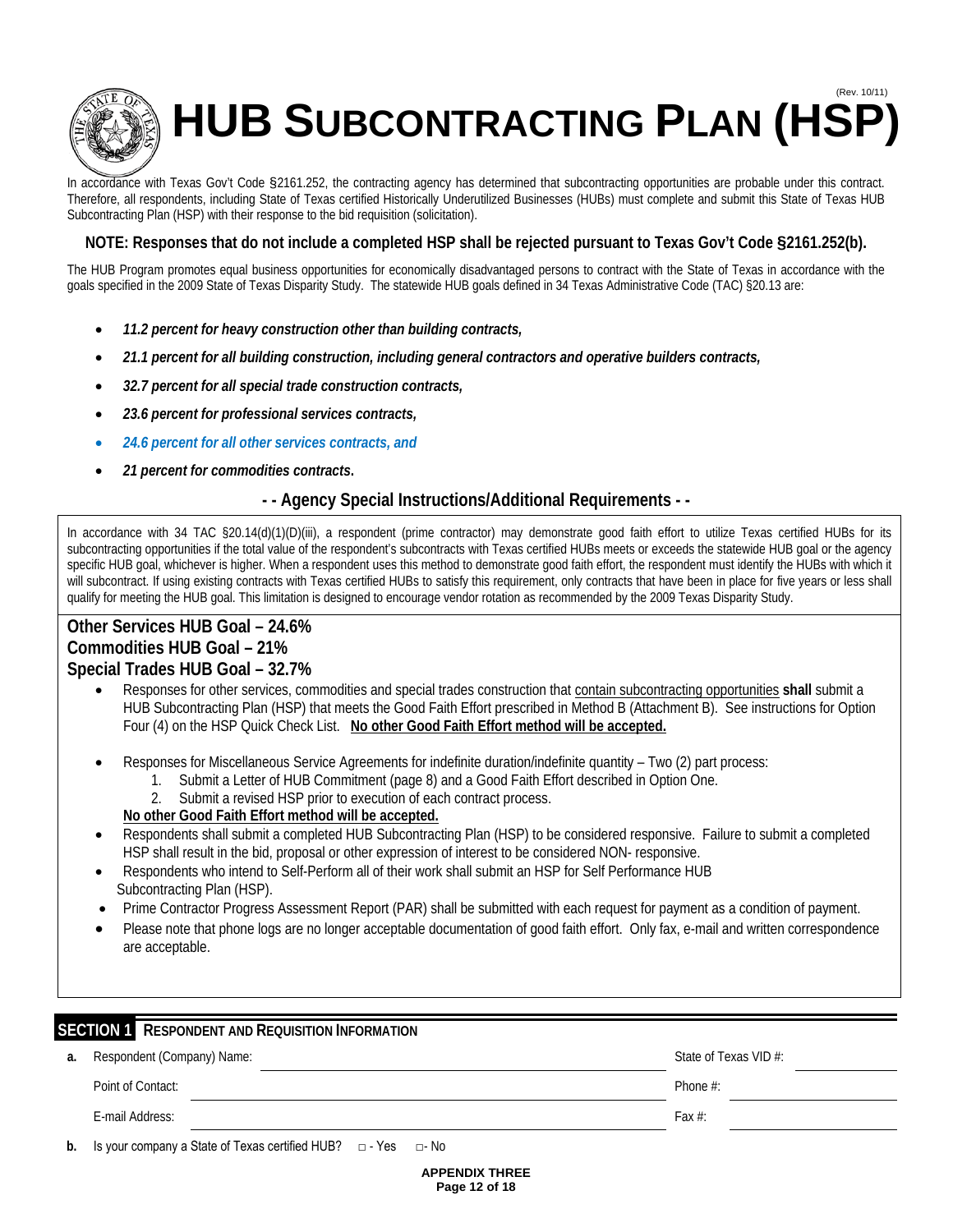**c.** Requisition #: Bid Open Date: **/ /** 

**mm/dd/yyyy)**

Enter your company's name here:  $\overline{R}$  Requisition #:

## **SECTION 2 SUBCONTRACTING INTENTIONS**

After dividing the contract work into reasonable lots or portions to the extent consistent with prudent industry practices, and taking into consideration the scope of work to be performed under the proposed contract, including all potential subcontracting opportunities, the respondent must determine what portions of work, including goods and services, will be subcontracted. Note: In accordance with 34 TAC §20.11., an "Subcontractor" means a person who contracts with a prime contractor to work, to supply commodities, or to contribute toward completing work for a governmental entity.

- **a.** Check the appropriate box (Yes or No) that identifies your subcontracting intentions:
	- □ *Yes*, I will be subcontracting portions of the contract. (If *Yes*, complete Item b, of this SECTION and continue to Item c of this SECTION.)
	- $\square$  *No*, I will not be subcontracting any portion of the contract, and I will be fulfilling the entire contract with my own resources. (If *No*, continue to SECTION 3.)
- **b.** List all the portions of work (subcontracting opportunities) you will subcontract. Also, based on the total value of the contract, identify the percentages of the contract you expect to award to Texas certified HUBs, and the percentage of the contract you expect to award to vendors that are not a Texas certified HUB (i.e., Non-HUB).

|                |                                                                     | <b>HUBs</b>                                                                                                                                        | Non-HUBs                                                                                                                                             |                                                                            |
|----------------|---------------------------------------------------------------------|----------------------------------------------------------------------------------------------------------------------------------------------------|------------------------------------------------------------------------------------------------------------------------------------------------------|----------------------------------------------------------------------------|
| Item#          | <b>Subcontracting Opportunity Description</b>                       | Percentage of the contract<br>expected to be subcontracted<br>to HUBs with which you have<br>had contracts in place for<br>five (5) years or less. | Percentage of the contract<br>expected to be subcontracted<br>to HUBs with which you have<br>had contracts in place for<br>more than five (5) years. | Percentage of the contract<br>expected to be subcontracted<br>to non-HUBs. |
| $\mathbf{1}$   |                                                                     | %                                                                                                                                                  | %                                                                                                                                                    | $\%$                                                                       |
| $\overline{2}$ |                                                                     | %                                                                                                                                                  | %                                                                                                                                                    | $\%$                                                                       |
| 3              |                                                                     | %                                                                                                                                                  | %                                                                                                                                                    | %                                                                          |
| 4              |                                                                     | %                                                                                                                                                  | $\%$                                                                                                                                                 | $\%$                                                                       |
| 5              |                                                                     | $\%$                                                                                                                                               | $\%$                                                                                                                                                 | $\%$                                                                       |
| 6              |                                                                     | $\%$                                                                                                                                               | $\%$                                                                                                                                                 | $\%$                                                                       |
| $\overline{7}$ |                                                                     | $\%$                                                                                                                                               | %                                                                                                                                                    | $\%$                                                                       |
| 8              |                                                                     | %                                                                                                                                                  | %                                                                                                                                                    | %                                                                          |
| 9              |                                                                     | %                                                                                                                                                  | %                                                                                                                                                    | %                                                                          |
| 10             |                                                                     | %                                                                                                                                                  | %                                                                                                                                                    | %                                                                          |
| 11             |                                                                     | %                                                                                                                                                  | %                                                                                                                                                    | %                                                                          |
| 12             |                                                                     | $\%$                                                                                                                                               | $\%$                                                                                                                                                 | $\%$                                                                       |
| 13             |                                                                     | %                                                                                                                                                  | $\%$                                                                                                                                                 | $\%$                                                                       |
| 14             |                                                                     | $\%$                                                                                                                                               | $\%$                                                                                                                                                 | $\%$                                                                       |
| 15             |                                                                     | $\%$                                                                                                                                               | $\%$                                                                                                                                                 | $\%$                                                                       |
|                | Aggregate percentages of the contract expected to be subcontracted: | %                                                                                                                                                  | $\%$                                                                                                                                                 | $\%$                                                                       |

(Note: If you have more than fifteen subcontracting opportunities, a continuation sheet is available online a[t http://window.state.tx.us/procurement/prog/hub/hub-subcontracting-plan/\)](http://window.state.tx.us/procurement/prog/hub/hub-subcontracting-plan/) **c**. Check the appropriate box (Yes or No) that indicates whether you will be using **only** Texas certified HUBs to perform **all** of the subcontracting opportunities you listed in SECTION 2, Item b.

□ - *Yes* (If *Yes*, continue to SECTION 4 **and** complete an "HSP Good Faith Effort - Method A (Attachment A)" for **each** of the subcontracting opportunities you listed.)

□- *No* (If *No*, continue to Item d, of this SECTION.)

**d.** Check the appropriate box (Yes or No) that indicates whether the **aggregate expected percentage** of the contract you will subcontract with Texas certified HUBs with which you have had contracts in place with for five (5) years or less **meets or exceeds** the HUB goal the contracting agency identified on page 1 in the "Agency Special Instructions/Additional Requirements".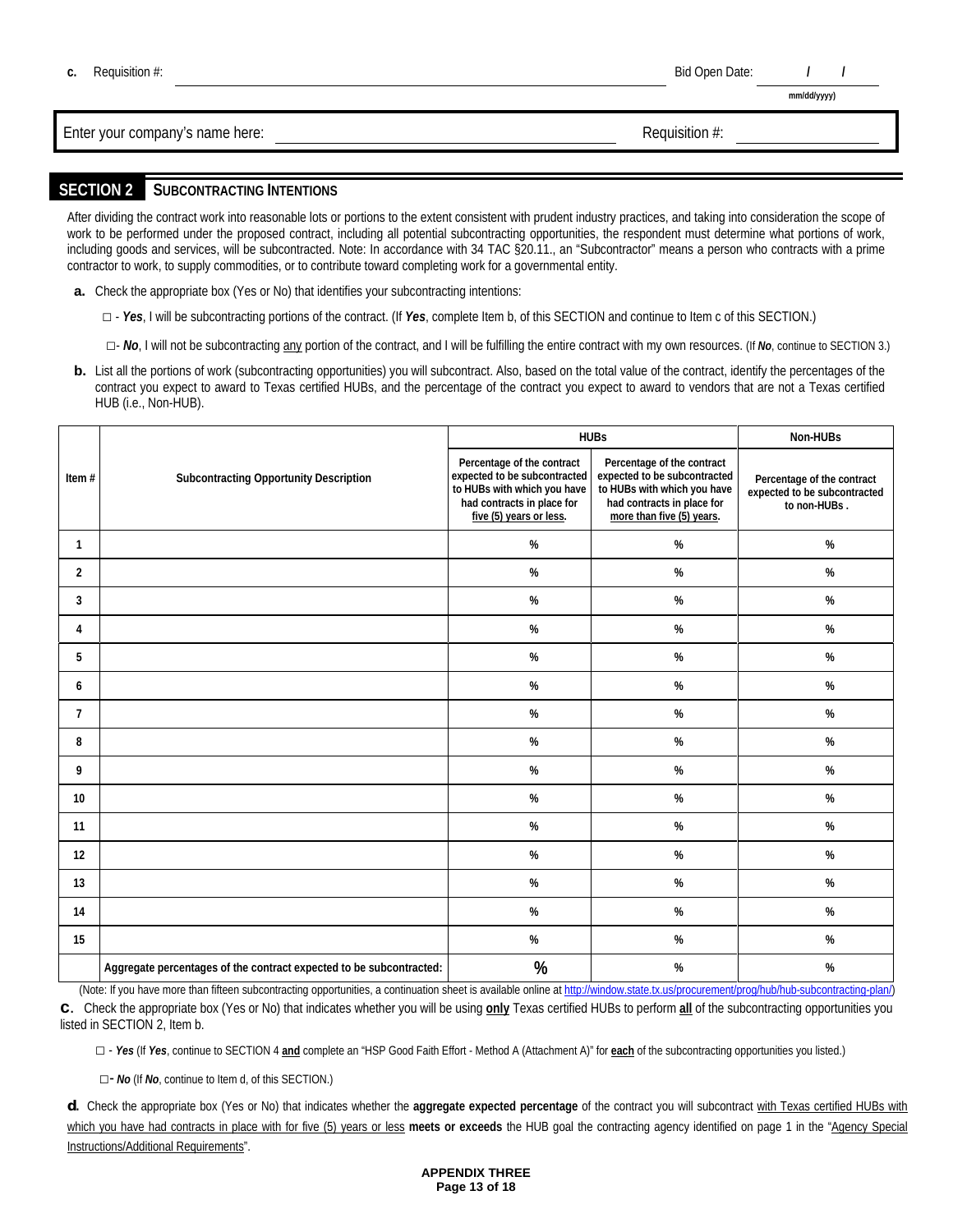□ -*Yes* (If *Yes*, continue to SECTION 4 **and** complete an "HSP Good Faith Effort - Method A (Attachment A)" for **each** of the subcontracting opportunities you listed.)

□ - *No* (If *No*, continue to SECTION 4 **and** complete an "HSP Good Faith Effort - Method B (Attachment B)" for **each** of the subcontracting opportunities you listed.)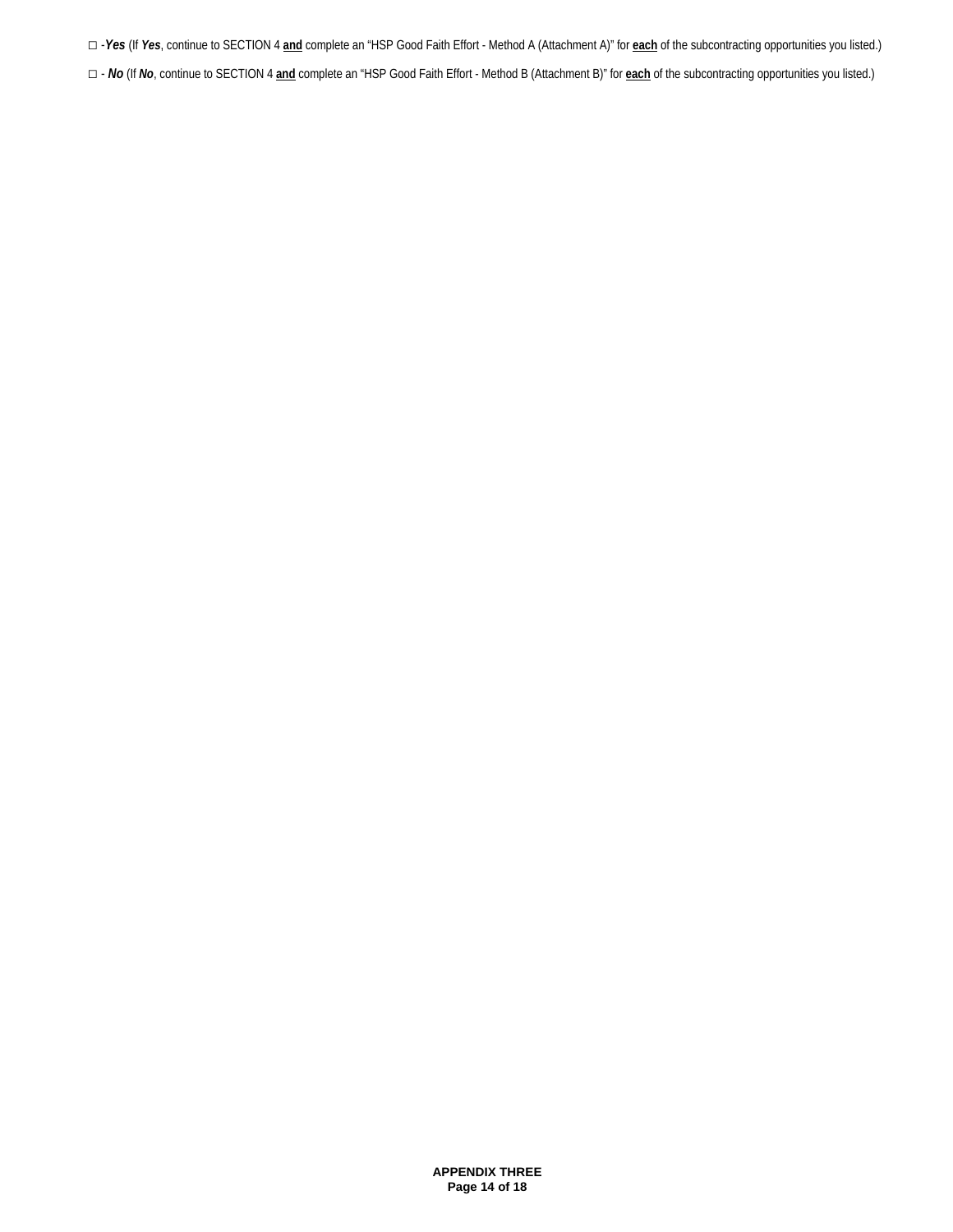Enter your company's name here:  $\blacksquare$ 

## **SECTION 2 SUBCONTRACTING INTENTIONS (CONTINUATION SHEET)**

**a.** This page can be used as a continuation sheet to the HSP Form's page 2, SECTION 2, Item b. Continue listing the portions of work (subcontracting opportunities) you will subcontract. Also, based on the total value of the contract, identify the percentages of the contract you expect to award to Texas certified HUBs, and the percentage of the contract you expect to award to vendors that are not a Texas certified HUB (i.e., Non-HUB).

|       |                                                                     | <b>HUBs</b>                                                                                                                                        |                                                                                                                                                      | Non-HUBs                                                                   |
|-------|---------------------------------------------------------------------|----------------------------------------------------------------------------------------------------------------------------------------------------|------------------------------------------------------------------------------------------------------------------------------------------------------|----------------------------------------------------------------------------|
| Item# | <b>Subcontracting Opportunity Description</b>                       | Percentage of the contract<br>expected to be subcontracted<br>to HUBs with which you have<br>had contracts in place for<br>five (5) years or less. | Percentage of the contract<br>expected to be subcontracted<br>to HUBs with which you have<br>had contracts in place for<br>more than five (5) years. | Percentage of the contract<br>expected to be subcontracted<br>to non-HUBs. |
|       |                                                                     | $\%$                                                                                                                                               | $\%$                                                                                                                                                 | $\%$                                                                       |
|       |                                                                     | $\%$                                                                                                                                               | $\%$                                                                                                                                                 | $\%$                                                                       |
|       |                                                                     | $\%$                                                                                                                                               | $\%$                                                                                                                                                 | $\%$                                                                       |
|       |                                                                     | $\%$                                                                                                                                               | $\%$                                                                                                                                                 | $\%$                                                                       |
|       |                                                                     | $\%$                                                                                                                                               | $\%$                                                                                                                                                 | $\%$                                                                       |
|       |                                                                     | $\%$                                                                                                                                               | $\%$                                                                                                                                                 | $\%$                                                                       |
|       |                                                                     | $\%$                                                                                                                                               | $\%$                                                                                                                                                 | $\%$                                                                       |
|       |                                                                     | $\%$                                                                                                                                               | $\%$                                                                                                                                                 | $\%$                                                                       |
|       |                                                                     | $\%$                                                                                                                                               | $\%$                                                                                                                                                 | $\%$                                                                       |
|       |                                                                     | $\%$                                                                                                                                               | $\%$                                                                                                                                                 | $\%$                                                                       |
|       |                                                                     | $\%$                                                                                                                                               | $\%$                                                                                                                                                 | $\%$                                                                       |
|       |                                                                     | $\%$                                                                                                                                               | $\%$                                                                                                                                                 | $\%$                                                                       |
|       |                                                                     | $\%$                                                                                                                                               | $\%$                                                                                                                                                 | $\%$                                                                       |
|       |                                                                     | $\%$                                                                                                                                               | $\%$                                                                                                                                                 | $\%$                                                                       |
|       |                                                                     | $\%$                                                                                                                                               | $\%$                                                                                                                                                 | $\%$                                                                       |
|       |                                                                     | $\%$                                                                                                                                               | $\%$                                                                                                                                                 | $\%$                                                                       |
|       |                                                                     | $\%$                                                                                                                                               | $\%$                                                                                                                                                 | $\%$                                                                       |
|       |                                                                     | $\%$                                                                                                                                               | $\%$                                                                                                                                                 | $\%$                                                                       |
|       |                                                                     | $\%$                                                                                                                                               | $\%$                                                                                                                                                 | $\%$                                                                       |
|       |                                                                     | $\%$                                                                                                                                               | $\%$                                                                                                                                                 | $\%$                                                                       |
|       |                                                                     | $\%$                                                                                                                                               | $\%$                                                                                                                                                 | $\%$                                                                       |
|       |                                                                     | $\%$                                                                                                                                               | $\%$                                                                                                                                                 | $\%$                                                                       |
|       |                                                                     | $\%$                                                                                                                                               | $\%$                                                                                                                                                 | $\%$                                                                       |
|       |                                                                     | $\%$                                                                                                                                               | $\%$                                                                                                                                                 | $\%$                                                                       |
|       |                                                                     | $\%$                                                                                                                                               | $\%$                                                                                                                                                 | $\%$                                                                       |
|       |                                                                     | $\%$                                                                                                                                               | $\%$                                                                                                                                                 | $\%$                                                                       |
|       |                                                                     | $\%$                                                                                                                                               | $\%$                                                                                                                                                 | $\%$                                                                       |
|       |                                                                     | $\%$                                                                                                                                               | $\%$                                                                                                                                                 | $\%$                                                                       |
|       | Aggregate percentages of the contract expected to be subcontracted: | $\%$                                                                                                                                               | $\%$                                                                                                                                                 | $\%$                                                                       |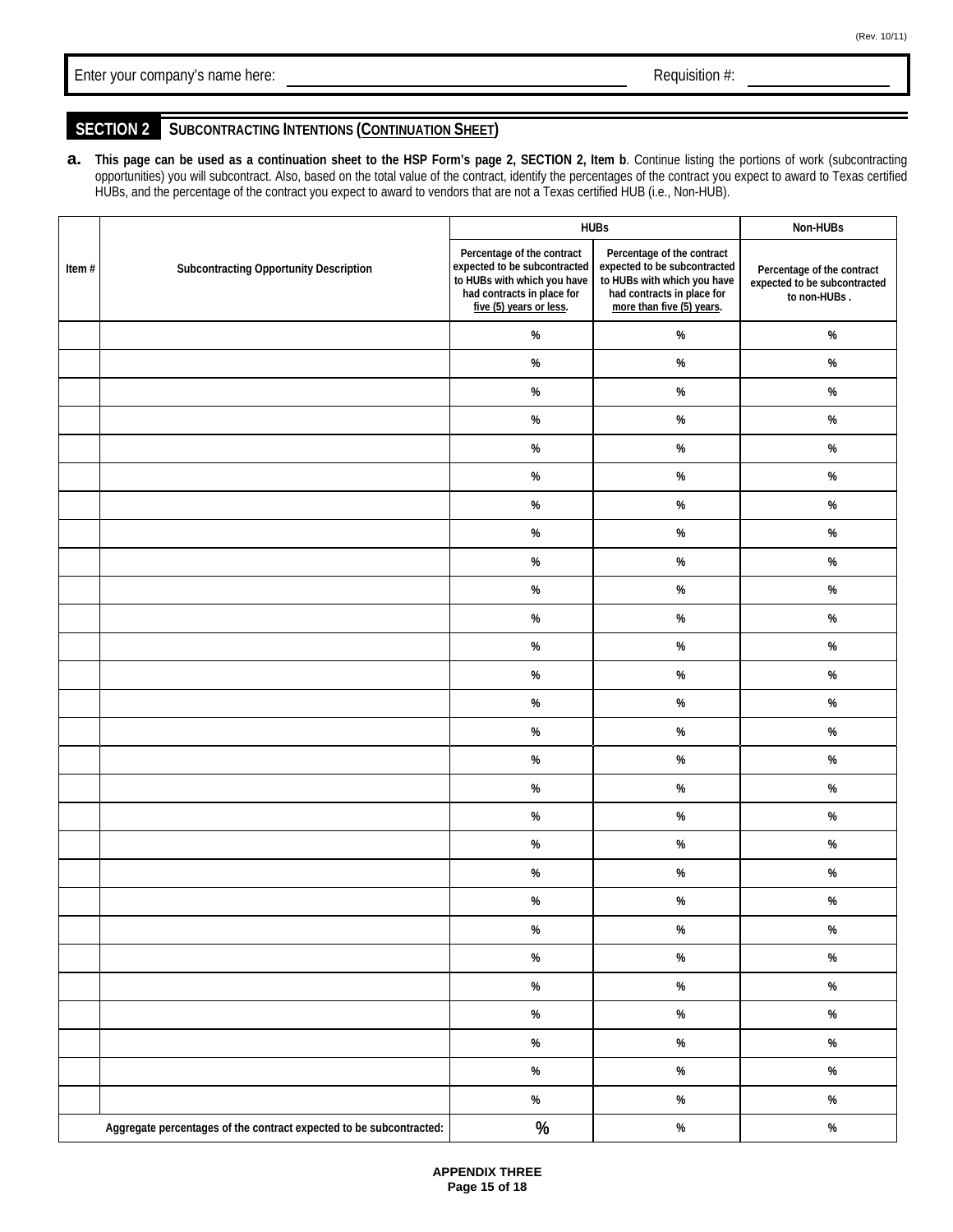#### **SECTION 3 SELF PERFORMING JUSTIFICATION (If you responded "***No***" to SECTION 2, Item a, you must complete this SECTION and continue to SECTION 4.)**

Check the appropriate box (Yes or No) that indicates whether your response/proposal contains an explanation demonstrating how your company will fulfill the entire contract with its own resources.

- □**- Yes** (If *Yes*, in the space provided below **list the specific page(s)/section(s)** of your proposal which explains how your company will perform the entire contract with its own equipment, supplies, materials and/or employees.)
- □ **- No** (If *No*, in the space provided below **explain how** your company will perform the entire contract with its own equipment, supplies, materials and/or employees.)

**Provide explanation:**

#### **SECTION 4 AFFIRMATION**

As evidenced by my signature below, I affirm that I am an authorized representative of the respondent listed in SECTION 1, and that the information and supporting documentation submitted with the HSP is true and correct. Respondent understands and agrees that, if awarded any portion of the requisition:

- The respondent will provide notice as soon as practical to **all** the subcontractors (HUBs and Non-HUBs) of their selection as a subcontractor for the awarded contract. The notice must specify at a minimum the contracting agency's name and its point of contact for the contract, the contract award number, the subcontracting opportunity they (the subcontractor) will perform, the approximate dollar value of the subcontracting opportunity and the expected percentage of the total contract that the subcontracting opportunity represents. A copy of the notice required by this section must also be provided to the contracting agency's point of contact for the contract no later than ten (10) working days after the contract is awarded.
- The respondent must submit monthly compliance reports (Prime Contractor Progress Assessment Report PAR) to the contracting agency, verifying its compliance with the HSP, including the use of and expenditures made to its subcontractors (HUBs and Non-HUBs). (The PAR is available at *<http://www.window.state.tx.us/procurement/prog/hub/hub-forms/progressassessmentrpt.xls>*).
- The respondent must seek approval from the contracting agency prior to making any modifications to its HSP, including the hiring of additional or different subcontractors and the termination of a subcontractor the respondent identified in its HSP. If the HSP is modified without the contracting agency's prior approval, respondent may be subject to any and all enforcement remedies available under the contract or otherwise available by law, up to and including debarment from all state contracting.
- The respondent must, upon request, allow the contracting agency to perform on-site reviews of the company's headquarters and/or work-site where services are being performed and must provide documentation regarding staffing and other resources.

**Signature Printed Name Title Date**

**REMINDER:** If you responded "*Yes"* to **SECTION 2, Items c or d**, you must complete an "HSP Good Faith Effort - Method A (Attachment A)" for **each** of the subcontracting opportunities you listed in SECTION 2, Item b.

\_\_\_\_\_\_\_\_\_\_\_\_\_\_\_\_\_\_\_\_\_\_\_\_\_\_\_\_\_\_\_\_\_\_\_\_ \_\_\_\_\_\_\_\_\_\_\_\_\_\_\_\_\_\_\_\_\_\_\_\_\_\_\_\_\_\_\_\_\_ \_\_\_\_\_\_\_\_\_\_\_\_\_\_\_\_\_\_\_ \_\_\_\_\_\_\_\_\_\_\_\_\_\_\_\_\_\_\_

 If you responded "*No"* **SECTION 2, Items c and d**, you must complete an "HSP Good Faith Effort - Method B (Attachment B)" for **each** of the subcontracting opportunities you listed in SECTION 2, Item b.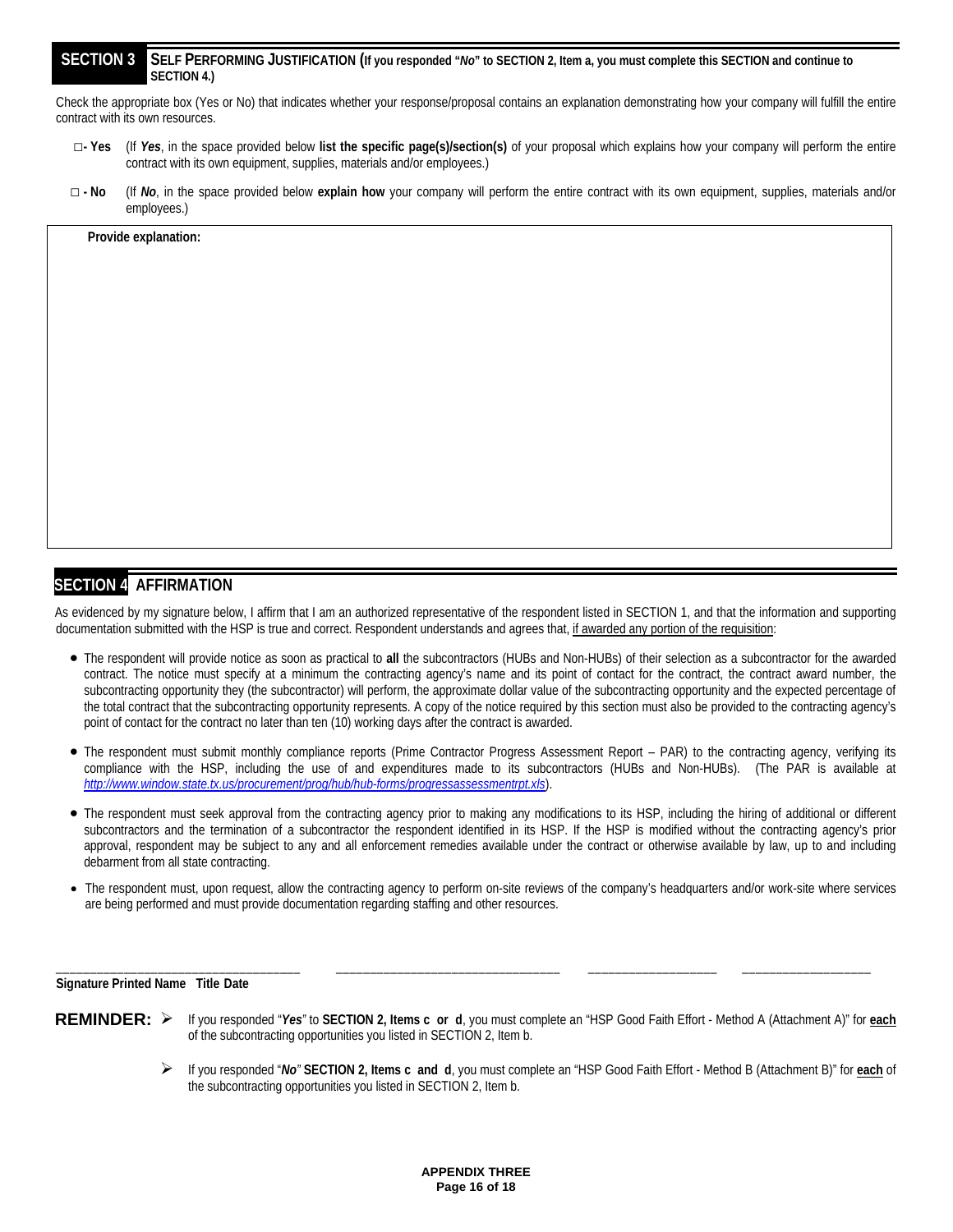Enter your company's name here:  $\blacksquare$  Requisition #:

*IMPORTANT***:** If you responded "*Yes*" to **SECTION 2, Items c or d** of the completed HSP form, you must submit a completed "HSP Good Faith Effort - Method A (Attachment A)" for **each** of the subcontracting opportunities you listed in **SECTION 2, Item b** of the completed HSP form. You may photo-copy this page or download the form at *http://www.window.state.tx.us/procurement/prog/hub/hub-forms/HUBSubcontractingPlanAttachment-A.doc*

#### **SECTION A-1 SUBCONTRACTING OPPORTUNITY**

Enter the item number and description of the subcontracting opportunity you listed in SECTION 2, Item b, of the completed HSP form for which you are completing this attachment.

**Item #: Description:**

#### **SECTION A-2 SUBCONTRACTOR SELECTION**

List the subcontractor(s) you selected to perform the subcontracting opportunity you listed above in SECTION A-1. Also identify whether they are a Texas Certified HUB and their VID number, the approximate dollar value of the work to be subcontracted, the expected percentage of work to be subcontracted, and indicate whether the company is a Texas certified HUB.

| <b>Company Name</b> | Texas<br><b>Certified HUB</b> | VID#<br>(Required if Texas<br>Certified HUB) | Approximate<br><b>Dollar Amount</b> | <b>Expected Percentage</b><br>of Contract |
|---------------------|-------------------------------|----------------------------------------------|-------------------------------------|-------------------------------------------|
|                     | - Yes - No                    |                                              | \$                                  | $\%$                                      |
|                     | - Yes - No                    |                                              | \$                                  | $\%$                                      |
|                     | - Yes - No                    |                                              | \$                                  | $\%$                                      |
|                     | - Yes - No                    |                                              | \$                                  | $\%$                                      |
|                     | - Yes - No                    |                                              | \$                                  | $\%$                                      |
|                     | - Yes - No                    |                                              | \$                                  | $\%$                                      |
|                     | - Yes - No                    |                                              | \$                                  | $\%$                                      |
|                     | - Yes - No                    |                                              | \$                                  | $\%$                                      |
|                     | - Yes - No                    |                                              | \$                                  | $\%$                                      |
|                     | - Yes - No                    |                                              | \$                                  | $\%$                                      |
|                     | - Yes - No                    |                                              | \$                                  | $\%$                                      |
|                     | - Yes - No                    |                                              | \$                                  | $\%$                                      |
|                     | - Yes - No                    |                                              | \$                                  | $\%$                                      |
|                     | - Yes - No                    |                                              | \$                                  | $\%$                                      |
|                     | - Yes - No                    |                                              | \$                                  | $\%$                                      |
|                     | - Yes - No                    |                                              | \$                                  | $\%$                                      |
|                     | - Yes - No                    |                                              | \$                                  | $\%$                                      |
|                     | - Yes - No                    |                                              | \$                                  | $\%$                                      |
|                     | - Yes - No                    |                                              | \$                                  | $\%$                                      |
|                     | - Yes - No                    |                                              | \$                                  | $\%$                                      |

REMINDER: As specified in SECTION 4 of the completed HSP form, if you (respondent) are awarded any portion of the requisition, you are required to provide notice as soon as practical to **all** the subcontractors (HUBs and Non-HUBs) of their selection as a subcontractor. The notice must specify at a minimum the contracting agency's name and its point of contact for the contract, the contract award number, the subcontracting opportunity they (the subcontractor) will perform, the approximate dollar value of the subcontracting opportunity and the expected percentage of the total contract that the subcontracting opportunity represents. A copy of the notice required by this section must also be provided to the contracting agency's point of contact for the contract no later than ten (10) working days after the contract is awarded.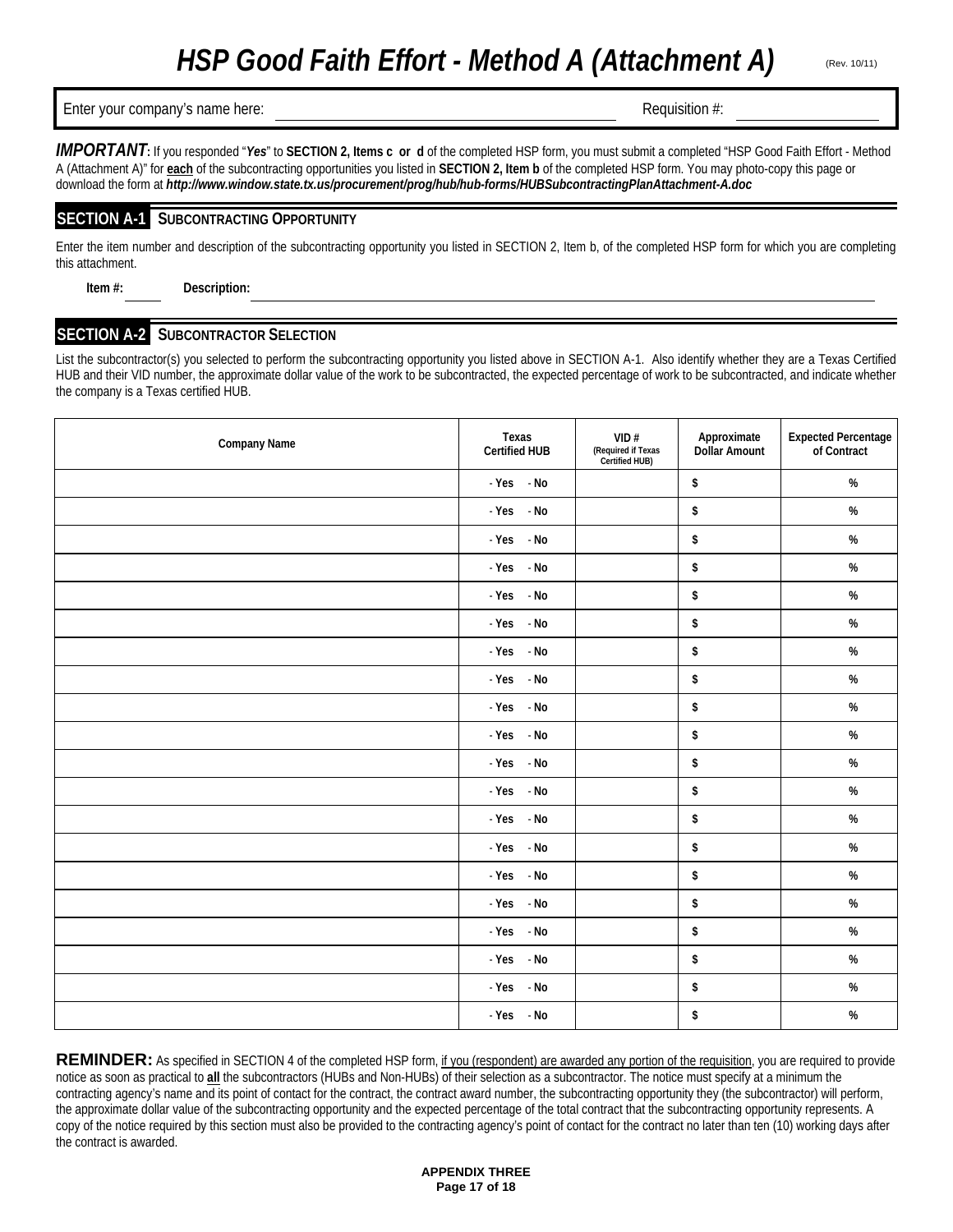Enter your company's name here:  $\overline{R}$  Requisition  $\#$ :

*IMPORTANT***:** If you responded "*No*" to **SECTION 2, Items c and d** of the completed HSP form, you must submit a completed "HSP Good Faith Effort - Method B (Attachment B)" for **each** of the subcontracting opportunities you listed in **SECTION 2, Item b** of the completed HSP form. You may photo-copy this page or download the form at **http://www.window.state.tx.us/procurement/prog/hub/hub-forms/HUBSubcontractingPlanAttachment-B.doc**

#### **SECTION B-1 SUBCONTRACTING OPPORTUNITY**

Enter the item number and description of the subcontracting opportunity you listed in SECTION 2, Item b, of the completed HSP form for which you are completing this attachment.

**Item #: Description:**

#### **SECTION B-2 MENTOR PROTÉGÉ PROGRAM**

If respondent is participating as a Mentor in a State of Texas Mentor Protégé Program, submitting its Protégé (Protégé must be a State of Texas certified HUB) as a subcontractor to perform the subcontracting opportunity listed in SECTION B-1, constitutes a good faith effort to subcontract with a Texas certified HUB towards that specific portion of work.

Check the appropriate box (Yes or No) that indicates whether you will be subcontracting the portion of work you listed in SECTION B-1 to your Protégé.

- **- Yes** (If *Yes*, to continue to SECTION B-4.)
- **- No / Not Applicable** (If *No* or *Not Applicable*, continue to SECTION B-3.)

#### **SECTION B-3 NOTIFICATION OF SUBCONTRACTING OPPORTUNITY**

When completing this section you MUST comply with items a, b, c and d, thereby demonstrating your Good Faith Effort of having notified Texas certified HUBs and minority or women trade organizations or development centers about the subcontracting opportunity you listed in SECTION B-1. Your notice should include the scope of work, information regarding the location to review plans and specifications, bonding and insurance requirements, required qualifications, and identify a contact person.

When sending notice of your subcontracting opportunity, you are encouraged to use the attached HUB Subcontracting Opportunity Notice form, which is also available online at<http://www.window.state.tx.us/procurement/prog/hub/hub-subcontracting-plan/>

Retain supporting documentation (i.e., certified letter, fax, e-mail) demonstrating evidence of your good faith effort to notify the Texas certified HUBs and minority or women trade organizations or development centers.

- **a.** Provide written notification of the subcontracting opportunity you listed in SECTION B-1, to three (3) or more Texas certified HUBs. Unless the contracting agency specified a different time period, you must allow the HUBs at least seven (7) working days to respond to the notice prior to your submitting your bid response to the contracting agency. When searching for Texas certified HUBs, ensure that you use the State of Texas' Centralized Master Bidders List (CMBL) and Historically Underutilized Business (HUB) Search directory located at *http://www.window.state.tx.us/procurement//cmbl/cmblhub.html*. HUB Status code "**A**" signifies that the company is a Texas certified HUB.
- **b.** List the three (3) Texas certified HUBs you notified regarding the subcontracting opportunity you listed in SECTION B-1. Include the company's Vendor ID (VID) number, the date you sent notice to that company, and indicate whether it was responsive or non-responsive to your subcontracting opportunity notice.

| <b>Company Name</b> | VID# | Date Notice Sent<br>(mm/dd/yyyy) | Did the HUB Respond? |  |
|---------------------|------|----------------------------------|----------------------|--|
|                     |      |                                  | - No<br>- Yes        |  |
|                     |      |                                  | - No<br>- Yes        |  |
|                     |      |                                  | - No<br>- Yes        |  |

**c.** Provide written notif*i*cation of the subcontracting opportunity you listed in SECTION B-1 to minority or women trade organizations or development centers to assist in identifying potential HUBs by disseminating the subcontracting opportunity to their members/participants. Unless the contracting agency specified a different time period, you must provide your subcontracting opportunity notice to minority or women trade organizations or development centers at least seven (7) working days prior to submitting your bid response to the contracting agency.

A list of trade organizations and development centers that have expressed an interest in receiving notices of subcontracting opportunities is available on the Statewide HUB Program's webpage at **http://www.window.state.tx.us/procurement/prog/hub/mwb-links-1/**

**d.** Enter the name of the minority or women trade organizations or development centers you notified regarding the subcontracting opportunity you listed in SECTION B-1. Include the date when you sent notice to it and indicate if it accepted or rejected your notice.

| Minority/Women Trade Organizations or Development Centers | Date Notice Sent<br>(mm/dd/yyyy) | Was the Notice<br>Accepted? |
|-----------------------------------------------------------|----------------------------------|-----------------------------|
|                                                           |                                  | - No<br>- Yes               |
|                                                           |                                  | - No<br>- Yes               |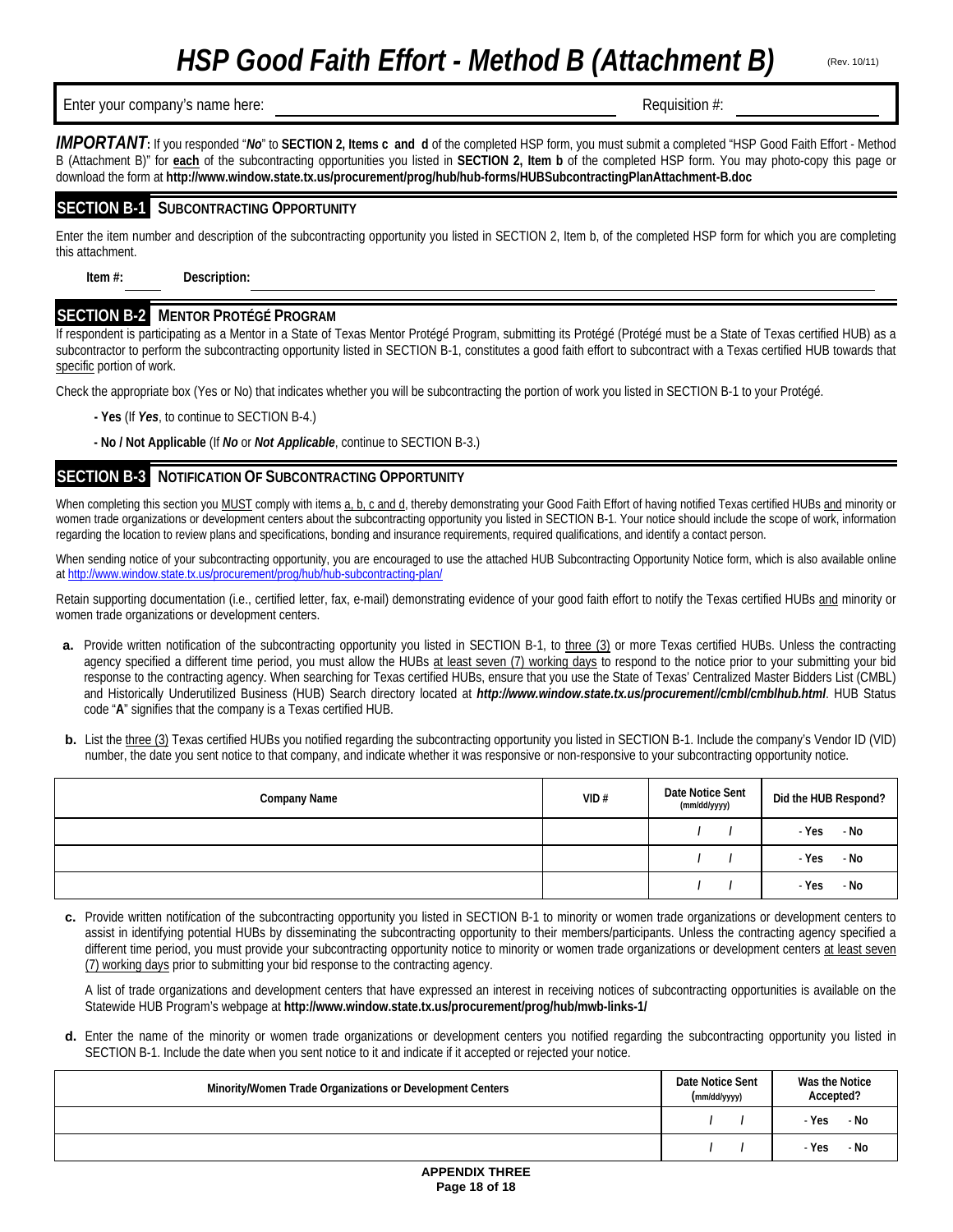Enter your company's name here:  $\blacksquare$  Requisition #:

# **SECTION B-4 SUBCONTRACTOR SELECTION**

**a.** List the subcontractor(s) you selected to perform the subcontracting opportunity you listed in **SECTION B-1**. Also identify whether they are a Texas Certified HUB and their VID number, the approximate dollar value of the work to be subcontracted, the expected percentage of work to be subcontracted, and indicate whether the company is a Texas certified HUB.

| Company Name | Texas<br><b>Certified HUB</b> | VID#<br>(Required if Texas<br>Certified HUB) | Approximate<br><b>Dollar Amount</b> | <b>Expected Percentage</b><br>of Contract |
|--------------|-------------------------------|----------------------------------------------|-------------------------------------|-------------------------------------------|
|              | - Yes - No                    |                                              |                                     | %                                         |
|              | - Yes - No                    |                                              |                                     | %                                         |
|              | - Yes - No                    |                                              |                                     | %                                         |
|              | - Yes - No                    |                                              |                                     | %                                         |
|              | - Yes - No                    |                                              |                                     | %                                         |
|              | - Yes - No                    |                                              |                                     | %                                         |
|              | - Yes - No                    |                                              |                                     | %                                         |

**b.** If any of the subcontractors you have selected to perform the subcontracting opportunity you listed in SECTION B-1 is **not** a Texas certified HUB, provide written justification for your selection process (attach additional page if necessary):

REMINDER: As specified in SECTION 4 of the completed HSP form, if you (respondent) are awarded any portion of the requisition, you are required to provide notice as soon as practical to **all** the subcontractors (HUBs and Non-HUBs) of their selection as a subcontractor. The notice must specify at a minimum the contracting agency's name and its point of contact for the contract, the contract award number, the subcontracting opportunity it (the subcontractor) will perform, the approximate dollar value of the subcontracting opportunity and the expected percentage of the total contract that the subcontracting opportunity represents. A copy of the notice required by this section must also be provided to the contracting agency's point of contact for the contract no later than ten (10) working days after the contract is awarded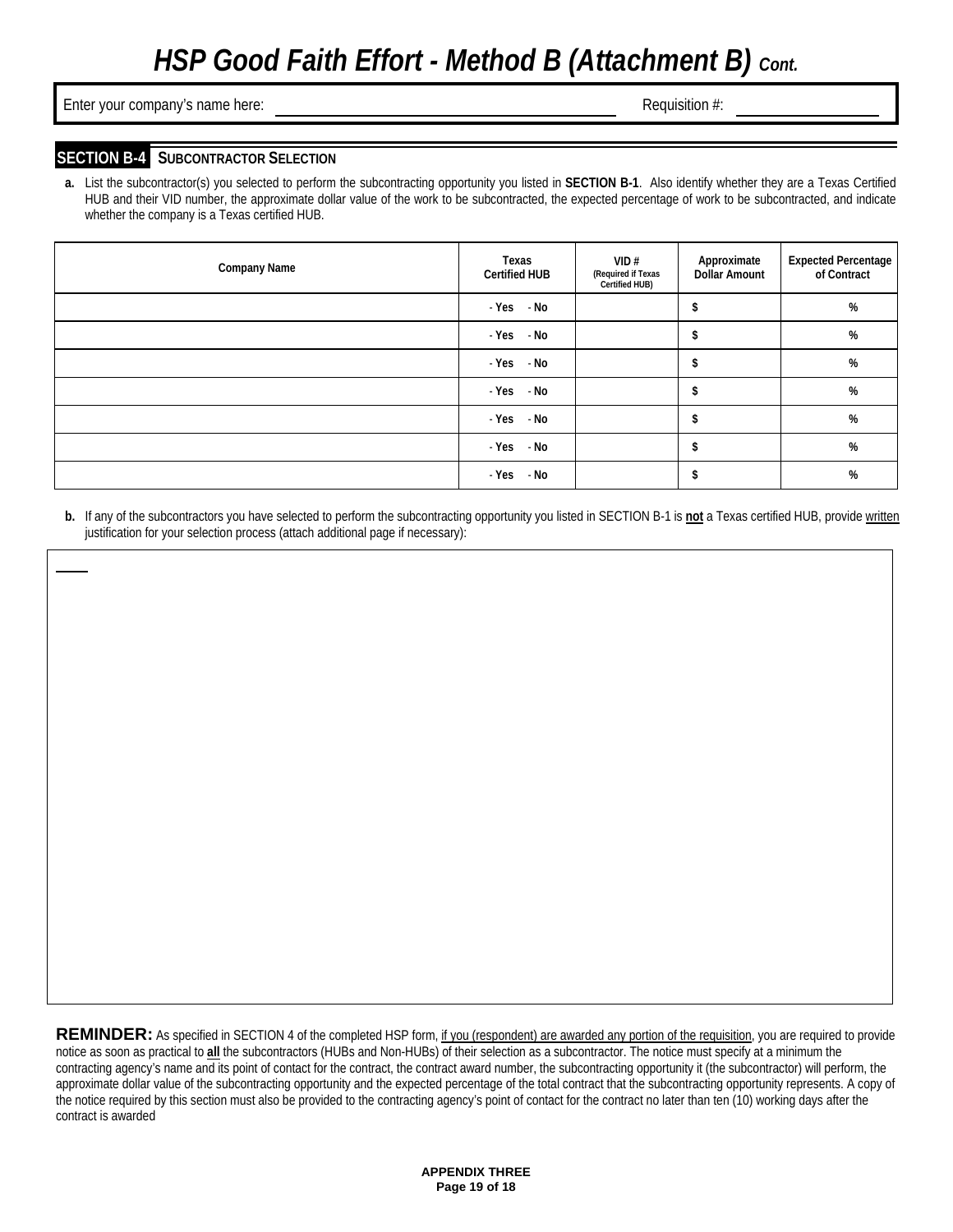# **HUB Subcontracting Opportunity Notification Form**

In accordance with Texas Gov't Code, Chapter 2161, each state agency that considers entering into a contract with an expected value of \$100,000 or more shall, before the agency solicits bids, proposals, offers, or other applicable expressions of interest, determine whether subcontracting opportunities are probable under the contract. The state agency I have identified below in Section B has determined that subcontracting opportunities are probable under the requisition to which my company will be responding.

34 Texas Administrative Code, §20.14 requires all respondents (prime contractors) bidding on the contract to provide notice of each of their subcontracting opportunities to at least three (3) Texas certified HUBs (who work within the respective industry applicable to the subcontracting opportunity), and allow the HUBs at least seven (7) working days to respond to the notice prior to the respondent submitting its bid response to the contracting agency. In addition, the respondent must provide notice of each of its subcontracting opportunities to minority/women trade organizations or development centers at least seven (7) working days prior to submitting its bid response to the contracting agency.

We respectfully request that vendors interested in bidding on the subcontracting opportunity identified in Section C reply no later than the date and time identified in Section C, Item 1. Submit your response to the point-of-contact referenced in Section A.

| <b>Section A</b>                                                          | PRIME CONTRACTOR'S INFORMATION                                                                                                                                                                                                                                                                                                                                                                                                                                                                                                                                                                                                                                             |                       |  |  |  |
|---------------------------------------------------------------------------|----------------------------------------------------------------------------------------------------------------------------------------------------------------------------------------------------------------------------------------------------------------------------------------------------------------------------------------------------------------------------------------------------------------------------------------------------------------------------------------------------------------------------------------------------------------------------------------------------------------------------------------------------------------------------|-----------------------|--|--|--|
| <b>Company Name:</b>                                                      |                                                                                                                                                                                                                                                                                                                                                                                                                                                                                                                                                                                                                                                                            | State of Texas VID #: |  |  |  |
| Point-of-Contact:                                                         |                                                                                                                                                                                                                                                                                                                                                                                                                                                                                                                                                                                                                                                                            | Phone #:              |  |  |  |
| E-mail Address:                                                           |                                                                                                                                                                                                                                                                                                                                                                                                                                                                                                                                                                                                                                                                            | Fax $#$ :             |  |  |  |
| <b>Section B</b>                                                          | <b>CONTRACTING STATE AGENCY AND REQUISITION INFORMATION</b>                                                                                                                                                                                                                                                                                                                                                                                                                                                                                                                                                                                                                |                       |  |  |  |
| <b>Agency Name:</b>                                                       |                                                                                                                                                                                                                                                                                                                                                                                                                                                                                                                                                                                                                                                                            |                       |  |  |  |
| Point-of-Contact:                                                         |                                                                                                                                                                                                                                                                                                                                                                                                                                                                                                                                                                                                                                                                            | Phone #:              |  |  |  |
| Requisition #:                                                            |                                                                                                                                                                                                                                                                                                                                                                                                                                                                                                                                                                                                                                                                            | <b>Bid Open Date:</b> |  |  |  |
| Section C                                                                 | SUBCONTRACTING OPPORTUNITY RESPONSE DUE DATE, DESCRIPTION, REQUIREMENTS AND RELATED<br><b>INFORMATION</b>                                                                                                                                                                                                                                                                                                                                                                                                                                                                                                                                                                  |                       |  |  |  |
| 1.<br><b>Potential</b><br>Subcontractor's Bid<br>Response Due Date:<br>3. | Our firm must receive your bid response to this subcontracting opportunity no later<br>than 5:00 P.M., Central Daylight Standard Time on:<br>(Date)<br>(Note: In accordance with 34 TAC §20.14, each notice of subcontracting opportunity shall be provided to at least three (3)<br>Texas certified HUBs, and allow the HUBs at least seven (7) working days to respond to the notice<br>prior to submitting our bid response to the contracting agency. In addition, we must provide the same<br>notice to minority/women trade organizations or development centers at least seven (7) working days<br>prior to submitting our bid response to the contracting agency.) |                       |  |  |  |
| Required<br><b>Qualifications:</b><br>- Not Applicable                    |                                                                                                                                                                                                                                                                                                                                                                                                                                                                                                                                                                                                                                                                            |                       |  |  |  |
| 4.<br>Bonding/Insurance<br>Requirements:<br>- Not Applicable              |                                                                                                                                                                                                                                                                                                                                                                                                                                                                                                                                                                                                                                                                            |                       |  |  |  |
| 5.<br>Location to review<br>plans/specifications:<br>- Not Applicable     |                                                                                                                                                                                                                                                                                                                                                                                                                                                                                                                                                                                                                                                                            |                       |  |  |  |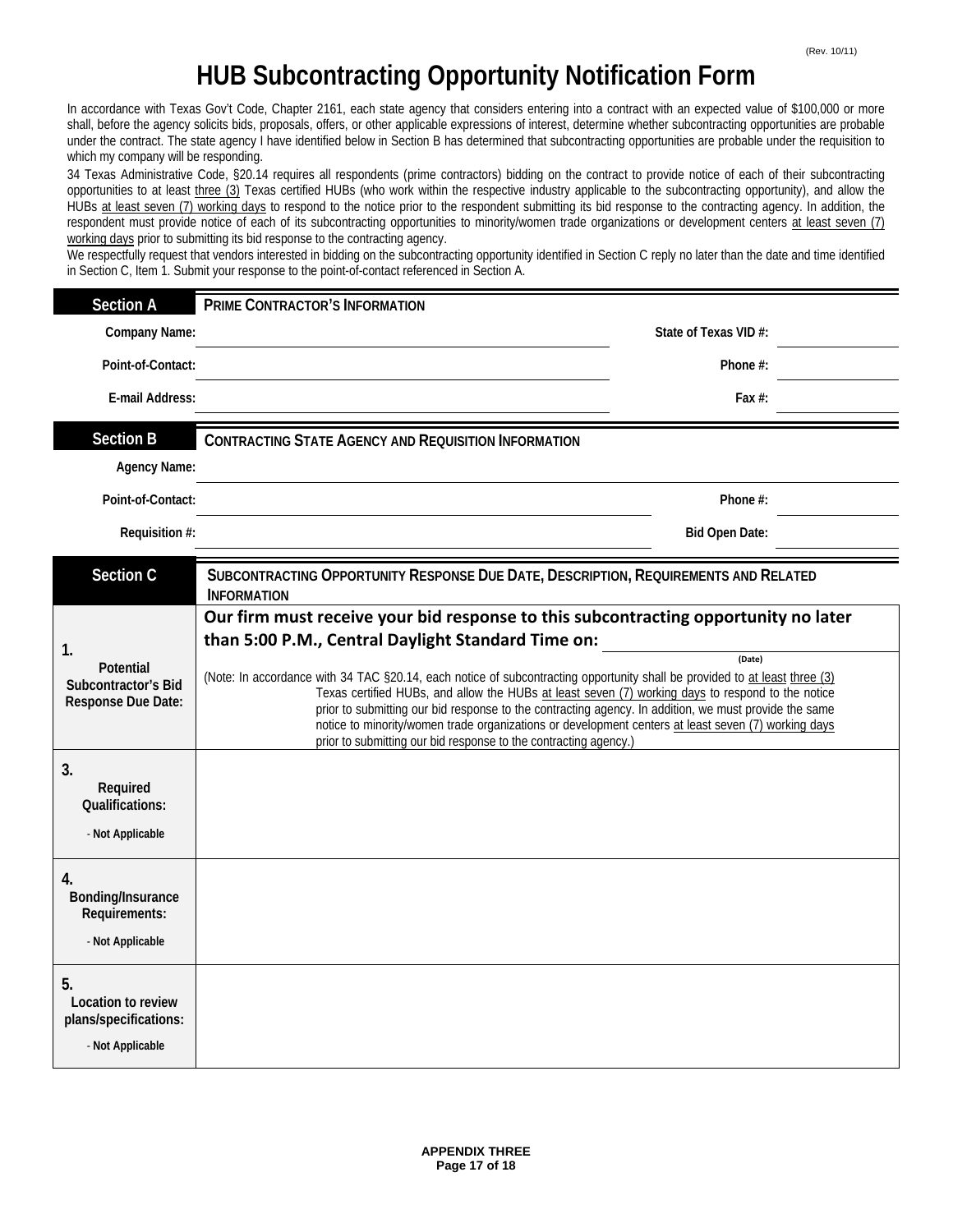

# **HUB Subcontracting Plan (HSP) Prime Contractor Progress Assessment Report**

*This form must be completed and submitted to the contracting agency each month to document compliance with your HSP.*

| Contract/Requisition Number:           | Date of Award:<br>the control of the control of the control of<br><u> 1980 - Andrea Andrew Maria (h. 1980).</u> | Object Code:                                                                                                                                                                                                                         |                   |
|----------------------------------------|-----------------------------------------------------------------------------------------------------------------|--------------------------------------------------------------------------------------------------------------------------------------------------------------------------------------------------------------------------------------|-------------------|
| Contracting<br>Agency/University Name: | (mm/dd/yyyy)                                                                                                    |                                                                                                                                                                                                                                      | (Agency Use Only) |
| Contractor (Company) Name:             | State of Texas VID #:<br><u> 1980 - Andrea Stadt Britain, fransk politik (d. 1980)</u>                          | <u> 1980 - Andrea Aonaich, ann an t-Èireann an t-Èireann an t-Èireann an t-Èireann an t-Èireann an t-Èireann an t-Èireann an t-Èireann an t-Èireann an t-Èireann an t-Èireann an t-Èireann an t-Èireann an t-Èireann an t-Èirean</u> |                   |
| Point of Contact:                      | Phone $#$ :                                                                                                     |                                                                                                                                                                                                                                      |                   |
| Reporting (Month) Period:              | Total Amount Paid this Reporting Period to Contractor:                                                          |                                                                                                                                                                                                                                      |                   |

# *Report HUB and Non-HUB subcontractor information*

| <b>Subcontractor's Name</b>          | Subcontractor's VID(Federal<br><b>EIN Number or HUB</b><br>Certificate Number(VID is<br>required for all HUB subs) | *Texas<br>Certified<br>HUB?<br>(Yes or<br>No) | <b>Total Contract \$</b><br>Amount from HSP<br>with Subcontractor |                          | Total \$ Amount Paid This<br><b>Reporting Period to</b><br>Subcontractor |                          | <b>Total Contract \$</b><br><b>Amount Paid to Date</b><br>to Subcontractor |                          | Object Code<br>(Agency Use Only) |
|--------------------------------------|--------------------------------------------------------------------------------------------------------------------|-----------------------------------------------|-------------------------------------------------------------------|--------------------------|--------------------------------------------------------------------------|--------------------------|----------------------------------------------------------------------------|--------------------------|----------------------------------|
|                                      |                                                                                                                    |                                               | \$                                                                | $\mathcal{L}$            | $\,$                                                                     | $\sim$                   | \$                                                                         | $\sim$                   |                                  |
|                                      |                                                                                                                    |                                               | \$                                                                | $\mathcal{L}$            | \$                                                                       | $\sim$                   | \$                                                                         | $\sim$                   |                                  |
|                                      |                                                                                                                    |                                               | \$                                                                | $\Box$                   | \$                                                                       | $\overline{\phantom{a}}$ | \$                                                                         | $\blacksquare$           |                                  |
|                                      |                                                                                                                    |                                               | \$                                                                | $\bar{z}$                | $\mathsf{\$}$                                                            | $\overline{\phantom{a}}$ | \$                                                                         | $\overline{\phantom{a}}$ |                                  |
|                                      |                                                                                                                    |                                               | \$                                                                | $\sim$                   | $\sqrt{2}$                                                               | $\mathbf{r}$             | $\mathbb S$                                                                | $\omega$                 |                                  |
|                                      |                                                                                                                    |                                               | \$                                                                | $\omega$                 | \$                                                                       | ÷.                       | $\mathbb S$                                                                | $\sim$                   |                                  |
|                                      |                                                                                                                    |                                               | \$                                                                | $\sim$                   | $\mathsf{\$}$                                                            | $\sim$                   | \$                                                                         | $\sim$                   |                                  |
|                                      |                                                                                                                    |                                               | \$                                                                | $\sim$                   | \$                                                                       | $\sim$                   | \$                                                                         | $\blacksquare$           |                                  |
|                                      |                                                                                                                    |                                               | \$                                                                | $\overline{\phantom{a}}$ | $\,$                                                                     | $\overline{\phantom{a}}$ | \$                                                                         | $\sim$                   |                                  |
|                                      |                                                                                                                    |                                               | \$                                                                | $\bar{z}$                | $\mathsf{\$}$                                                            | $\bar{\phantom{a}}$      | $\,$                                                                       | $\sim$                   |                                  |
|                                      |                                                                                                                    |                                               | \$                                                                | ÷,                       | $\sqrt[6]{\frac{1}{2}}$                                                  | $\sim$                   | $\mathbb{S}$                                                               | $\sim$                   |                                  |
|                                      |                                                                                                                    |                                               | \$                                                                | $\mathcal{L}$            | \$                                                                       | $\overline{\phantom{a}}$ | \$                                                                         | $\bar{\phantom{a}}$      |                                  |
|                                      |                                                                                                                    |                                               | \$                                                                | $\sim$                   | \$                                                                       | $\bar{\phantom{a}}$      | \$                                                                         | $\equiv$                 |                                  |
|                                      |                                                                                                                    |                                               | \$                                                                | $\overline{\phantom{a}}$ | \$                                                                       | $\overline{\phantom{a}}$ | $\mathbb S$                                                                | $\blacksquare$           |                                  |
|                                      |                                                                                                                    |                                               | \$                                                                | $\overline{\phantom{a}}$ | \$                                                                       | $\sim$                   | \$                                                                         | $\blacksquare$           |                                  |
|                                      |                                                                                                                    |                                               | \$                                                                | $\sim$                   | $\sqrt{2}$                                                               | $\overline{\phantom{a}}$ | $\mathbb{S}$                                                               | $\sim$                   |                                  |
|                                      |                                                                                                                    |                                               | \$                                                                | $\sim$                   | $\sqrt{2}$                                                               | $\omega$                 | $\mathbb{S}$                                                               | $\sim$                   |                                  |
|                                      |                                                                                                                    |                                               | \$                                                                | ÷.                       | $\mathsf{\$}$                                                            | ÷.                       | \$                                                                         | ÷                        |                                  |
|                                      |                                                                                                                    |                                               | $\mathsf{\$}$                                                     | $\sim$                   | $\,$                                                                     | $\sim$                   | \$                                                                         | $\omega$                 |                                  |
|                                      |                                                                                                                    |                                               | $\mathsf{\$}$                                                     | $\sim$                   | \$                                                                       | $\sim$                   | \$                                                                         | $\sim$                   |                                  |
|                                      |                                                                                                                    |                                               | \$                                                                | $\blacksquare$           | \$                                                                       | $\sim$                   | \$                                                                         | $\sim$                   |                                  |
|                                      |                                                                                                                    |                                               | \$                                                                | $\sim$                   | \$                                                                       | $\sim$                   | \$                                                                         | $\blacksquare$           |                                  |
|                                      |                                                                                                                    |                                               | \$                                                                | $\overline{a}$           | $\sqrt[6]{\frac{1}{2}}$                                                  | $\sim$                   | \$                                                                         | $\omega$                 |                                  |
|                                      | <b>TOTALS:</b>                                                                                                     |                                               | \$                                                                | $\sim$                   | \$                                                                       | $\omega$                 | \$                                                                         | $\omega$                 |                                  |
| Signature: _<br><b>Printed Name:</b> | Phone No.                                                                                                          |                                               |                                                                   |                          |                                                                          |                          |                                                                            |                          |                                  |

**\*Note: HUB certification status can be vidition in the certification status can be <http://www2.cpa.state.tx.us/cmbl/hubonly.html>** Rev. 10/07 Rev. 10/07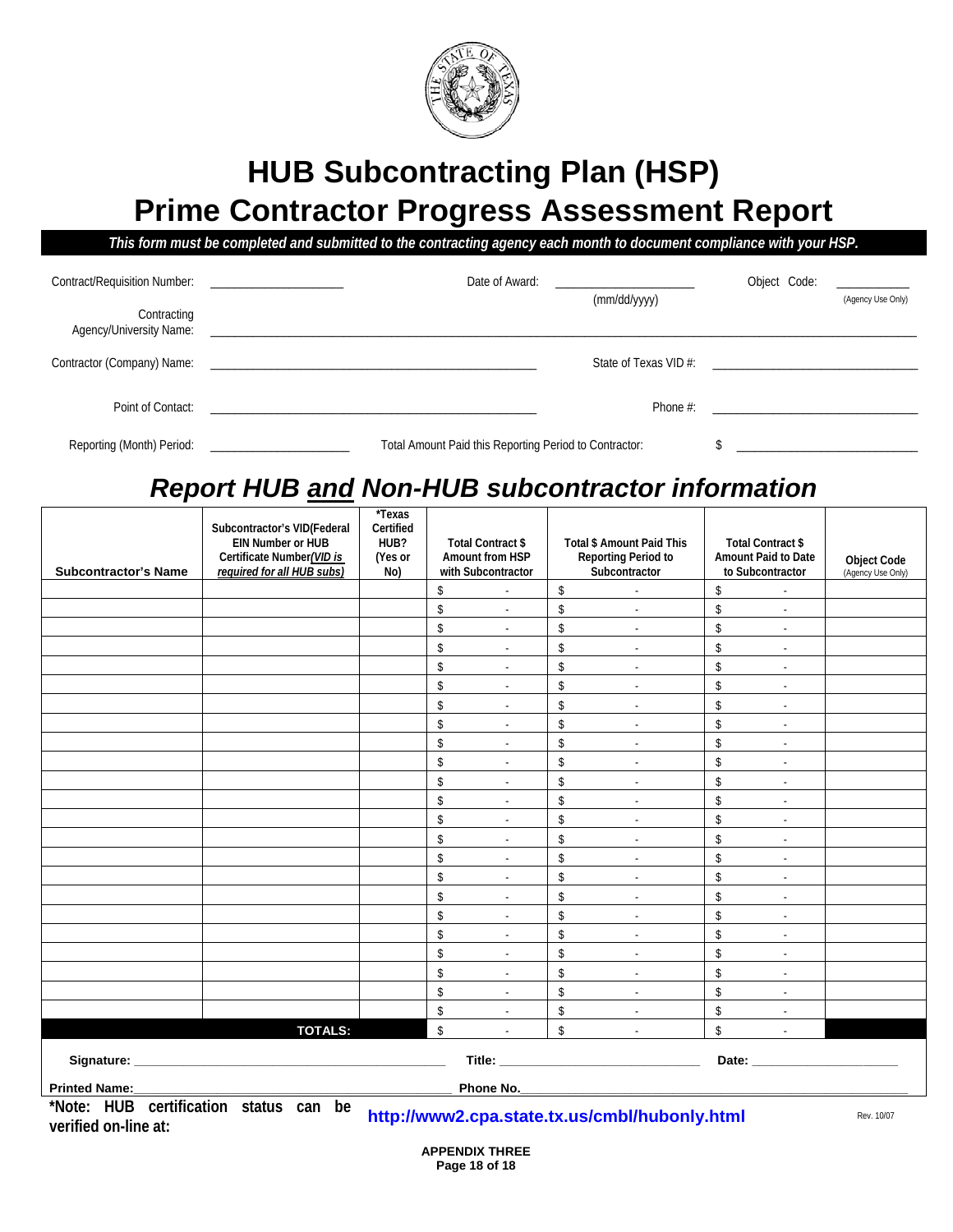**APPENDIX FOUR UNIVERSITY MAP & PARKING INFORMATION**

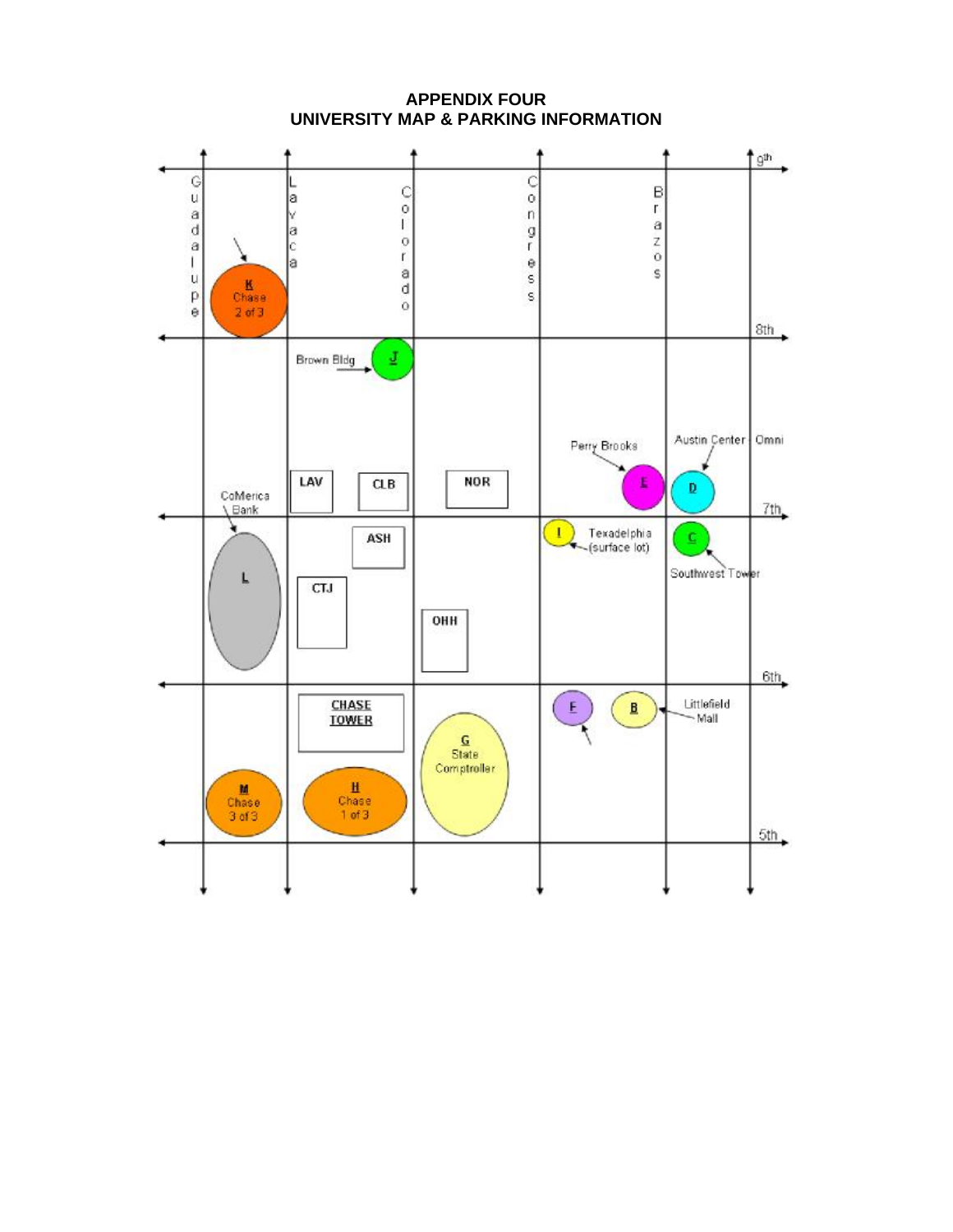